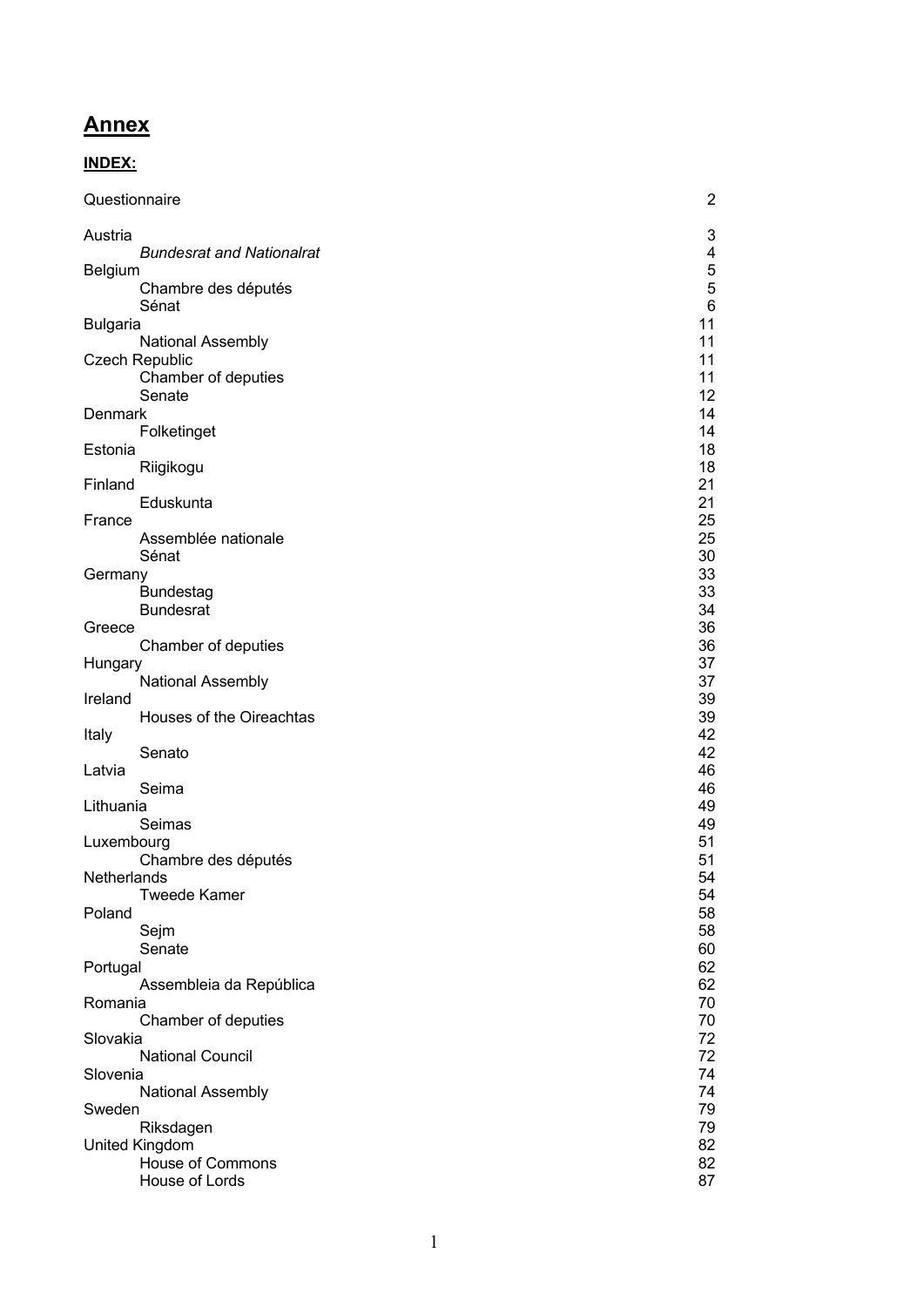# *Evaluation of the subsidiarity check - questionnaire*

In order to facilitate the evaluation of this subsidiarity check during the upcoming COSAC meeting, national Parliaments are, on behalf of the Portuguese and the Slovenian Presidencies, kindly asked to reply to the following questions and send their answers to the COSAC Secretariat (secretariat@cosac.eu).

# *Procedure:*

1. What was the procedure used to conduct the check? Please specify with regard to the following topics:

- which committees were involved?
- did your government provide any information as part of the scrutiny process?
- in case of a bicameral system, did you cooperate with the other chamber?
- did you consult regional Parliaments?
- did you make use of external expertise?
- 2. Did you cooperate with other national Parliaments in the process opinion?

3. Did you publicise your findings (e. g. in a special press release?)

4. Has you parliament lately adapted its procedures with regard to the subsidiarity check mechanism as foreseen in the Lisbon Treaty or is it planning to do so?

*Findings:*

5. Did you find any breach of the subsidiarity principle?

6. Did you adopt a reasoned opinion on the Framework Decision? (please enclose a copy)

7. Did you find the Commission's justification with regard to the subsidiarity principle satisfactory?

8. Any other observations?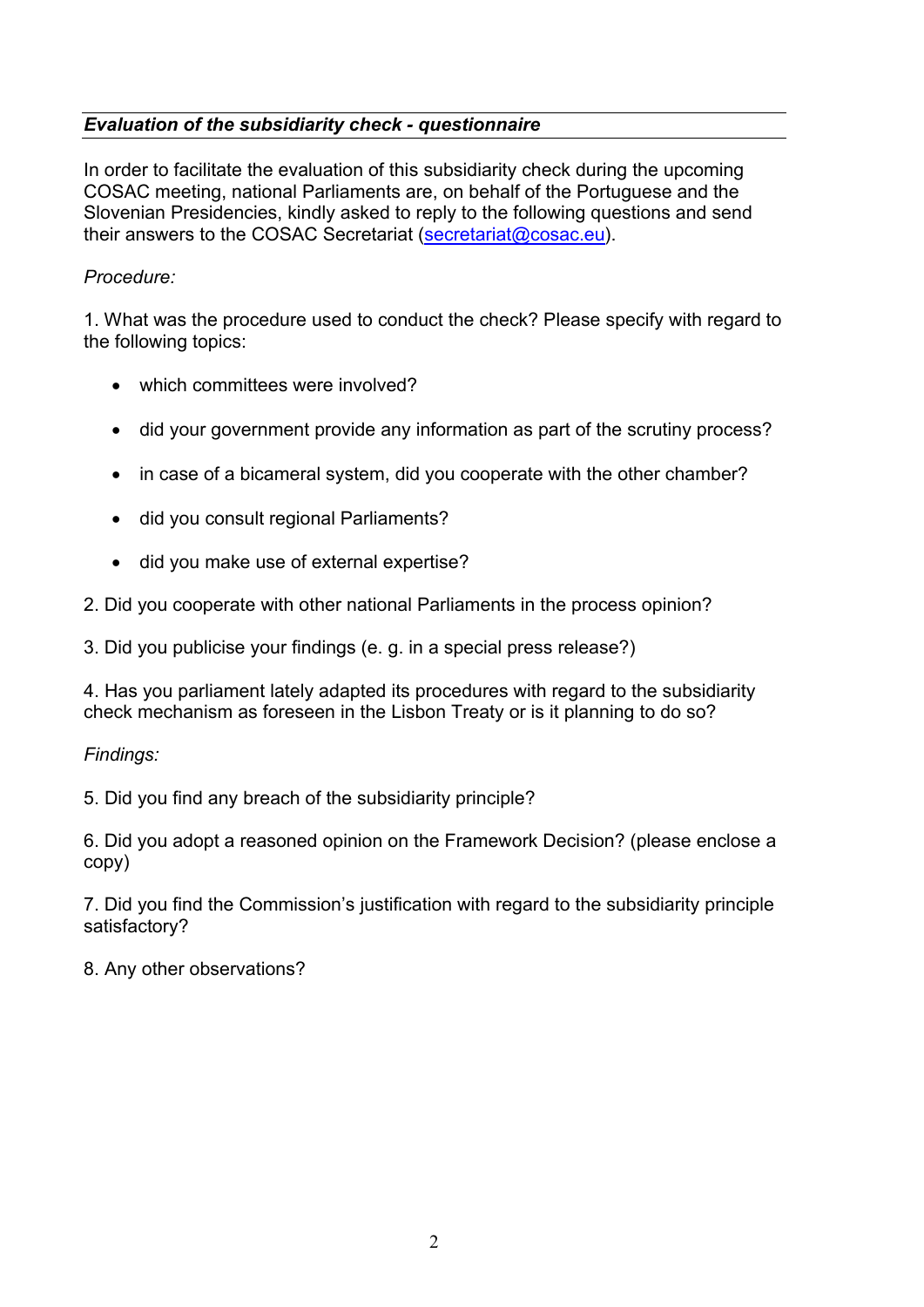## **Austria**

## *Bundesrat and Nationalrat*

#### **Questionnaire**

The EU-Committee of the Austrian Federal Council carried out the subsidiarity and proportionality check of the abovementioned proposal in its session of 10 January 2008. The following conclusions can be drawn:

#### *Procedure:*

**What was the procedure used to conduct the check? Please specify with regard to the following topics:**

- **Which committees were involved?** *The check was carried out by the EU-Committee of the Federal Council.*
- **Did your government provide any information as part of the scrutiny process?** *No. However, during the committee session experts from different ministries provided answers to the questions raised by the members.*
- **In case of a bicameral system, did you cooperate with the other chamber?** *No.*
- **Did you consult regional parliaments?** *No.*

#### **Did you make use of external expertise?**

*The internal EU- and International Service provided expertise on the Commission proposal.*

**Did you cooperate with other national Parliaments in the process opinion?** *IPEX was used to gather information on proceedings in other parliaments.*

#### **Did you publicise your findings (e.g. in a special press release)?**

*A summary of the proceedings, including the statement, will be published on the internet.*

**Has your Parliament lately adopted its procedures with regard to the subsidiarity check mechanism as foreseen in the Lisbon Treaty or is it planning to do so?** *The Rules of Procedure already provide a valid basis for the conduction of subsidiarity checks.* 

#### *Findings:*

#### **Did you find any breach on the subsidiarity principle?**

*The EU-Committee of the Federal Council holds that the proposed Council Framework Decision amending Framework Decision 2002/475/JHA on combating terrorism (COM (07)650) does not breach the subsidiarity and proportionality principle (see enclosed reasoned opinion).*

**Did you adopt a reasoned opinion for non-compliance? (please enclose a copy)** *Yes.*

**Did you find the Commission's justification with regard to the subsidiarity/proportionality principle satisfactory?** *No (see enclosed reasoned opinion).*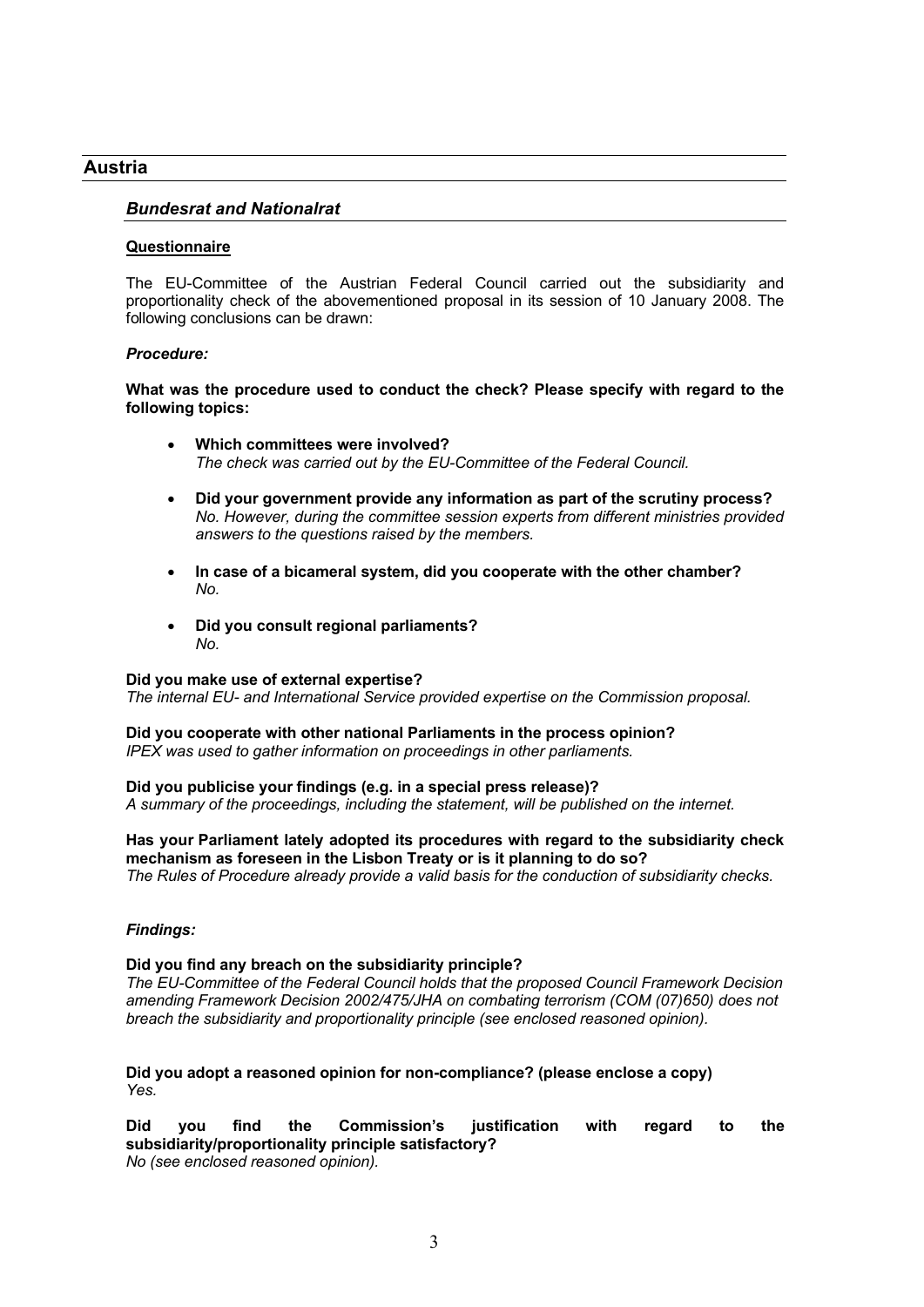Any other observations? *No.*

**Subsidiarity and proportionality check of the proposal for a Council Framework Decision amending Framework Decision 2002/475/JHA on combating terrorism (***COM (07)650)*

## **Statement by the EU-Committee of the Federal Council**

The proposal for a Council Framework Decision amending Framework Decision 2002/475/JHA on combating terrorism (COM (07)650) does not violate the principles of subsidiarity and proportionality.

The EU-Committee of the Federal Council, however, states explicitly that substantial criminal law belongs to the basic field of national competence independently from aim and legal form of any proposed European legislation. Therefore European legislation in this field should only be passed exceptionally. Proposals for legally relevant acts concerning criminal law require on this note a substantial qualitative and quantitative statement why a European legislative act should be created and why the proposed legislation is in accordance with the principles of subsidiarity and proportionality, as compared with possible other choices of action. This statement is missing in the existing proposal or is restricted to general thoughts which will not be regarded as sufficient in the future.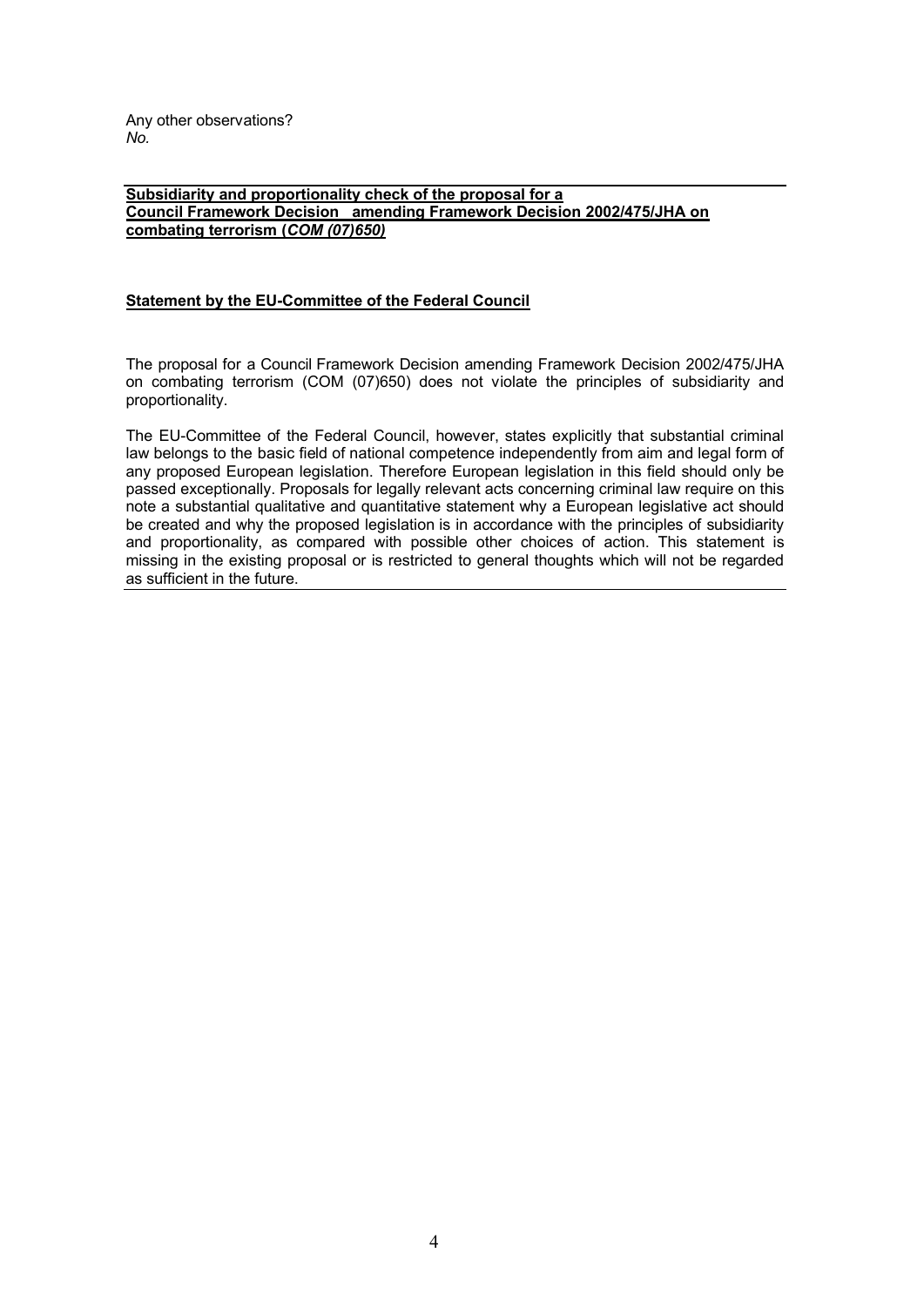## **Belgium**

## *Chambre des Députés*

#### **Questionnaire**

#### *Procedure:*

## **What was the procedure used to conduct the check? Please specify with regard to the following topics:**

- **which committees were involved?** *The Committee on Justice was entrusted with this subsidiarity check by the Conference of the Presidents (meeting of the heads of the political groups and the Chairmen of the Committees, which organizes the parliamentary work).*
- **Did your government provide any information as part of the scrutiny process?** *No.*
- **In case of a bicameral system, did you cooperate with the other chamber?** *No.*
- *D***id you consult regional Parliaments?** *Regional parliaments have no competences in this field.*
- **Did you make use of external expertise?** *The proposal to invite the EU-coordinator for the fight against terrorism and representatives of the Human Rights League as well as some academics, has been rejected by a majority of the Committee members*

#### **Did you cooperate with other national Parliaments in the process opinion?** *No.*

**Did you publicize your findings (e. g. in a special press release?)** *Discussions and conclusions are published as an official parliamentary document.*

## **Has your parliament lately adapted its procedures with regard to the subsidiarity check mechanism as foreseen in the Lisbon Treaty or is it planning to do so?**

*The parliamentary subsidiarity procedure has been enshrined in the House's Regulations, and is based on the Barroso-initiative (September 2006).*

*There is no intention to review the regulations in line with the Lisbon Treaty because it concerns a more restrictive concept on subsidiarity and proportionality.* 

#### *Findings:*

**Did you find any breach of the subsidiarity principle?** *No breach of the subsidiarity principle was found.*

**Did you adopt a reasoned opinion on the Framework Decision? (please enclose a copy)** *A reasoned opinion (including requests for supplementary explanations) has been adopted (see report).*

## **Did you find the Commission's justification with regard to the subsidiarity principle satisfactory?**

*See nr. 6 – Request for supplementary explanations.*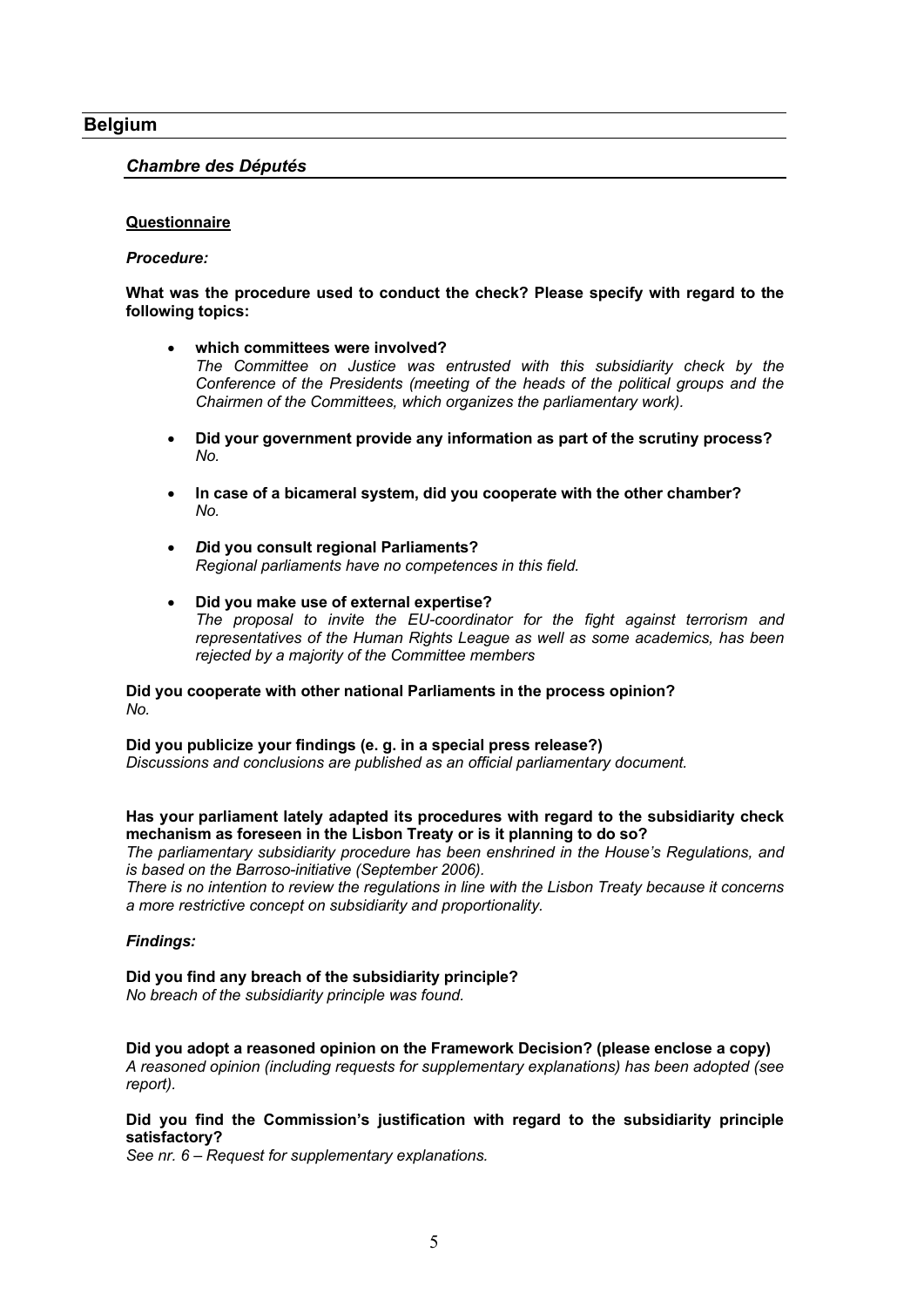**Any other observations?** *None*

## *Sénat*

## **Questionnaire:**

#### *Procedure:*

## **What was the procedure used to conduct the check? Please specify with regard to the following topics:**

*(please find a copy of the procedure in the Belgian Senate below)*

- **Which committees were involved?**  *The Committee on justice*
- **Did your government provide any information as part of the scrutiny process?**  *No*
- **In case of a bicameral system, did you cooperate with the other chamber?**  *There have been informal contacts between civil servants, the political groups prepared remarks for both Chambers. There was no formal collaboration.*
- **Did you consult regional parliaments?**  *Regional Parliaments have no competence in this field*
- **Did you make use of external expertise?**  *No*

## **Did you cooperate with other National Parliaments in the process opinion?**  *We read the comments of other Parliaments on IPEX.*

## **Did you publicise your findings?**

*On the website of the Senate and on IPEX, no specific press release.*

#### **Has your parliament lately adapted its procedures with regard to the subsidiarity check mechanism as forseen in the Lisbon Treaty or is it planning to do so?**  We extended the period of 6 weeks to 8 for the COSAC-test and intend to adapt our procedure *in the same way for all documents soon.*

## *Findings:*

**Did you find any breach of the subsidiarity principle?** *No*

**Did you adopt a reasoned opinion on the Framework Decision?**  *Yes, please find it below.*

## **Did you find the Commission's justification with regard to the subsidiarity principle satisfactory?**

*The members of the Committee on Justice felt it could be more extensive.*

**Any other observations?** *None*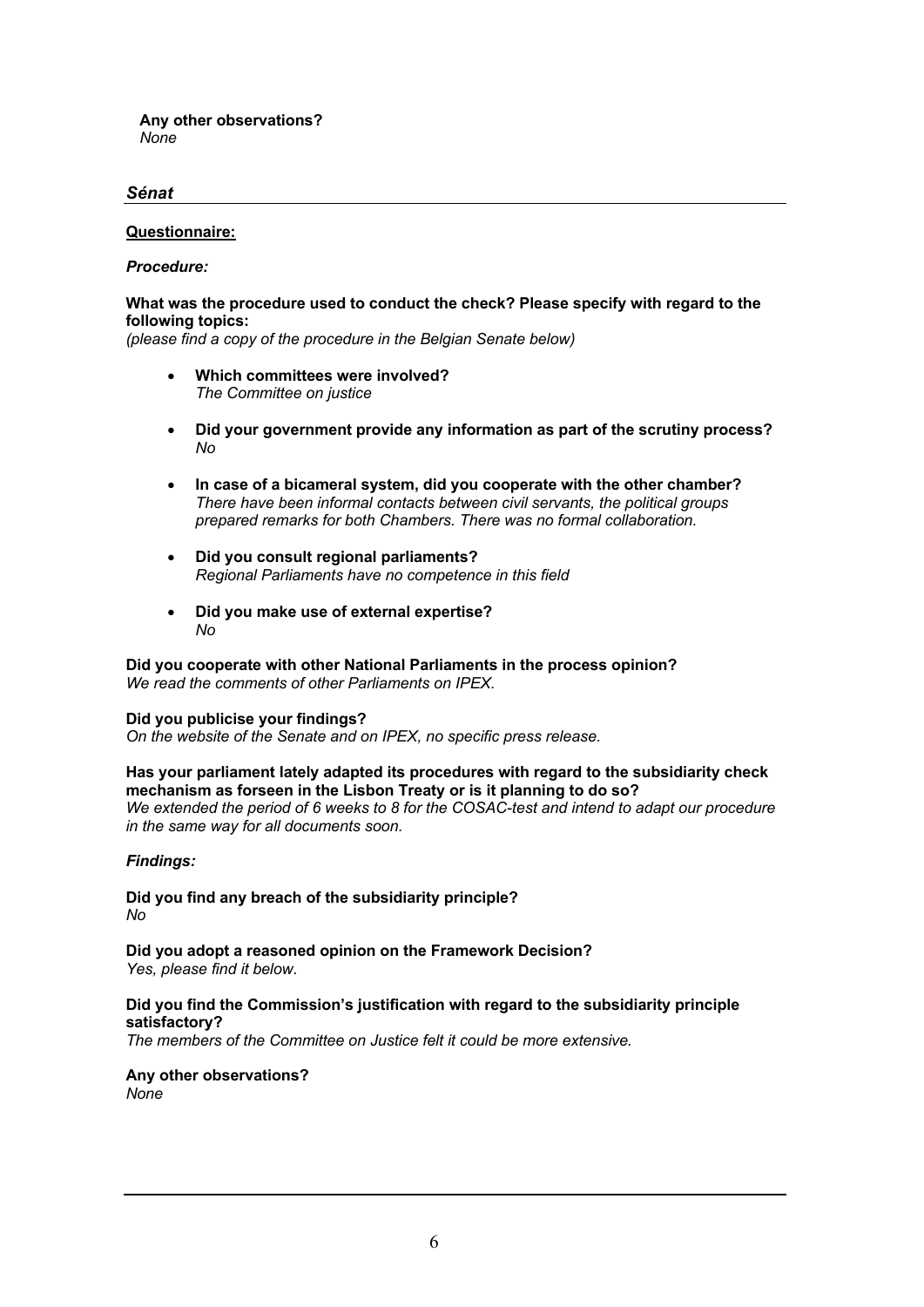## **Conclusion of the Justice Committee:**

**4-508/2**

**Sénat de Belgique**

## **SESSION DE 2007-2008**

16 JANVIER 2008

#### **Proposition de décision-cadre du Conseil modifiant la décision-cadre 2002/475/JAI relative à la lutte contre le terrorisme**

*Examen de la subsidiarité*

## **CONCLUSION DE LA COMMISSION DE LA JUSTICE**

La commission

• En ce qui concerne la subsidiarité:

— se rallie à la nécessité de régler au niveau européen la sanction du terrorisme en raison du caractère international du terrorisme et du caractère transfrontière de l'utilisation d'internet à des fins de terrorisme. Dans ce contexte, une définition unique des infractions terroristes permet de lutter plus efficacement contre le terrorisme. Par ailleurs, l'élargissement envisagé de la définition de l'acte terroriste ne bouleverse pas le principe acquis par la décision-cadre du 13 juin 2002 du Conseil (2002/475/JAI);

— demande que la Commission européenne démontre de manière plus précise en quoi les législateurs nationaux ne seraient pas en mesure de réagir adéquatement par rapport à des comportements inacceptables tels que la provocation directe à commettre des délits terroristes;

## **4-508/2**

**Belgische Senaat**

## **ZITTING 2007-2008**

16 JANUARI 2008

**Voorstel voor een kaderbesluit van de Raad tot wijziging van Kaderbesluit 2002/475/JBZ inzake terrorismebestrijding**

## *Onderzoek van de subsidiariteit*

## **BESLUIT VAN DE COMMISSIE VOOR DE JUSTITIE**

De commissie

• Wat de subsidiariteit betreft :

— stemt in met de behoefte de bestraffing van het terrorisme op Europees niveau te regelen, gelet op de internationale draagwijdte van het terrorisme en op het grensoverschrijdende bereik van het<br>internetgebruik voor terroristische internetgebruik voor doeleinden. In die context biedt één enkele definitie van de terroristische misdrijven de mogelijkheid het terrorisme efficiënter te bestrijden. Tevens is de overwogen uitbreiding van het begrip terroristische daad niet strijdig met het beginsel, dat verworven is sedert het kaderbesluit van 13 juin 2002 van de Raad (2002/475/JBZ);

— vraagt dat de Europese Commissie preciezer aantoont waarom de nationale wetgevers niet in staat zouden zijn gepast te reageren op onaanvaardbaar gedrag zoals het rechtstreeks uitlokken van het plegen van een terroristisch misdrijf;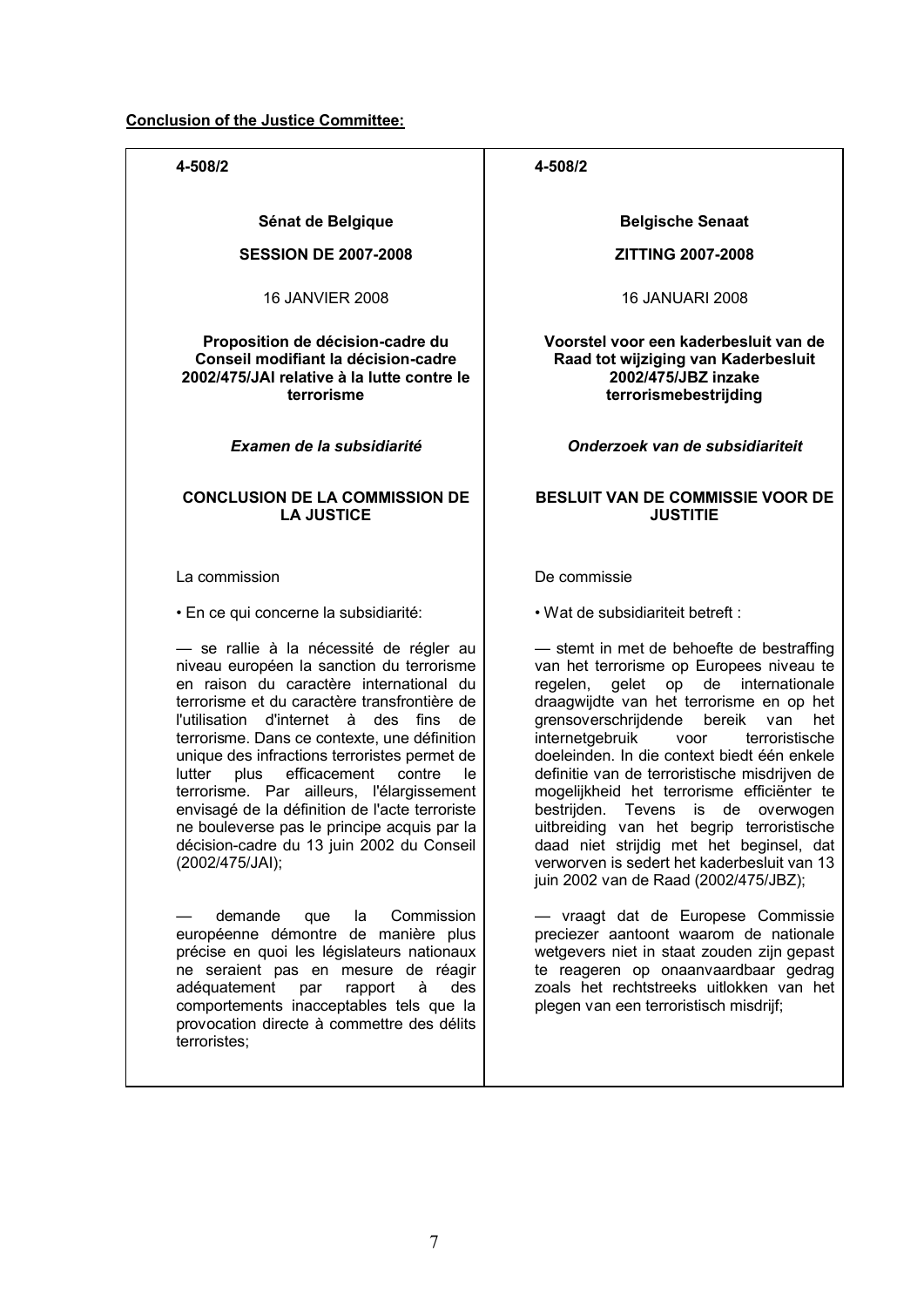recommande que la Commission européenne puisse contrôler elle-même, de manière proactive, dans quelle mesure un problème se pose dans les différents États membres de l'Union européenne. La subsidiarité exige que l'on tienne compte des circonstances politiques concrètes spécifiques dans les différents États membres de l'Union européenne pour légiférer en la matière.

• En ce qui concerne la proportionnalité:

— émet des réserves en l'absence d'éléments suffisants permettant d'évaluer la pertinence et tous les effets des mesures proposées, en particulier l'incrimination de la « provocation publique à commettre une infraction terroriste » telle que définie dans la proposition de décision-cadre et l'incrimination des actes préparatoires aux trois nouvelles infractions visées par la proposition;

— souhaite qu'il soit démontré que les mesures envisagées — et en particulier les incriminations précitées — n'excèdent pas ce qui est nécessaire pour atteindre les objectifs poursuivis, et ne portent pas atteinte aux droits et libertés fondamentaux tels que la liberté d'opinion, d'expression, d'association et la liberté de la presse. À cet égard, la commission relève, de façon plus générale, l'absence à ce jour d'un équilibre entre la coopération sur le plan sécuritaire et la coopération sur le plan des droits et libertés individuelles au sein de l'Union;

— s'interroge sur l'extension proposée alors que l'article 1<sup>er</sup> de la décision-cadre de 2002 (définition de l'infraction terroriste) n'est pas transposé dans la législation nationale de sept pays de l'Union, dont l'Allemagne, l'Italie et le Royaume-Uni;

— souhaite qu'une analyse soit effectuée quant à l'applicabilité de cette nouvelle définition de l'infraction terroriste par les magistrats des États membres. La définition proposée est, en effet, différente de celle contenue dans la Convention du Conseil de l'Europe sur la prévention du terrorisme qui vise, en son article 5, § 2, «

— beveelt aan dat de Europese Commissie zelf pro-actief nagaat in welke mate er zich in de verschillende landen van de Europese Unie een probleem stelt. De subsidiariteit vergt dat men rekening moet houden met de verschillende concrete politieke omstandigheden in de verschillende EU-landen om in deze materie te legifereren.

• Wat de evenredigheid betreft :

— maakt voorbehoud omdat er onvoldoende gegevens zijn om het nut en alle gevolgen van de voorgestelde maatregelen te evalueren, in het bijzonder van de strafbaarstelling van « het publiekelijk uitlokken van het plegen van een terroristisch misdrijf » zoals dat in het voorstel van kaderbesluit gedefinieerd wordt en van de strafbaarstelling van de voorbereidende handelingen voor de drie, in het voorstel opgenomen nieuwe misdrijven;

— wenst dat wordt aangetoond dat de overwogen maatregelen — in het bijzonder de vermelde strafbaarstellingen — niet verder gaan dan wat nodig is om de nagestreefde doeleinden te bereiken, en de fundamentele rechten en vrijheden, zoals de vrijheid van mening, de vrije meningsuiting, de vrijheid van vereniging en de persvrijheid, niet schenden. Hierbij wijst de commissie er meer algemeen op dat tot dusver in de Unie geen evenwicht is bereikt tussen de samenwerking inzake veiligheid en de samenwerking inzake individuele rechten en vrijheden;

— stelt zich vragen bij de voorgestelde uitbreiding, gelet op het feit dat artikel 1 van het kaderbesluit van 2002 (het begrip terroristisch misdrijf) niet is omgezet in de nationale wetgeving van zeven landen van de Unie, waaronder Duitsland, Italië en het Verenigd Koninkrijk;

— wil dat een studie wordt gemaakt van de toepasbaarheid van de nieuwe definitie van een terroristisch misdrijf door de magistraten van de lidstaten. De voorgestelde definitie is immers niet dezelfde als die van artikel 5, § 2, van het Verdrag van Europa, namelijk « het publiekelijk uitlokken van het plegen van een terroristisch misdrijf, wanneer zulks op onwettige en opzettelijke wijze gebeurt »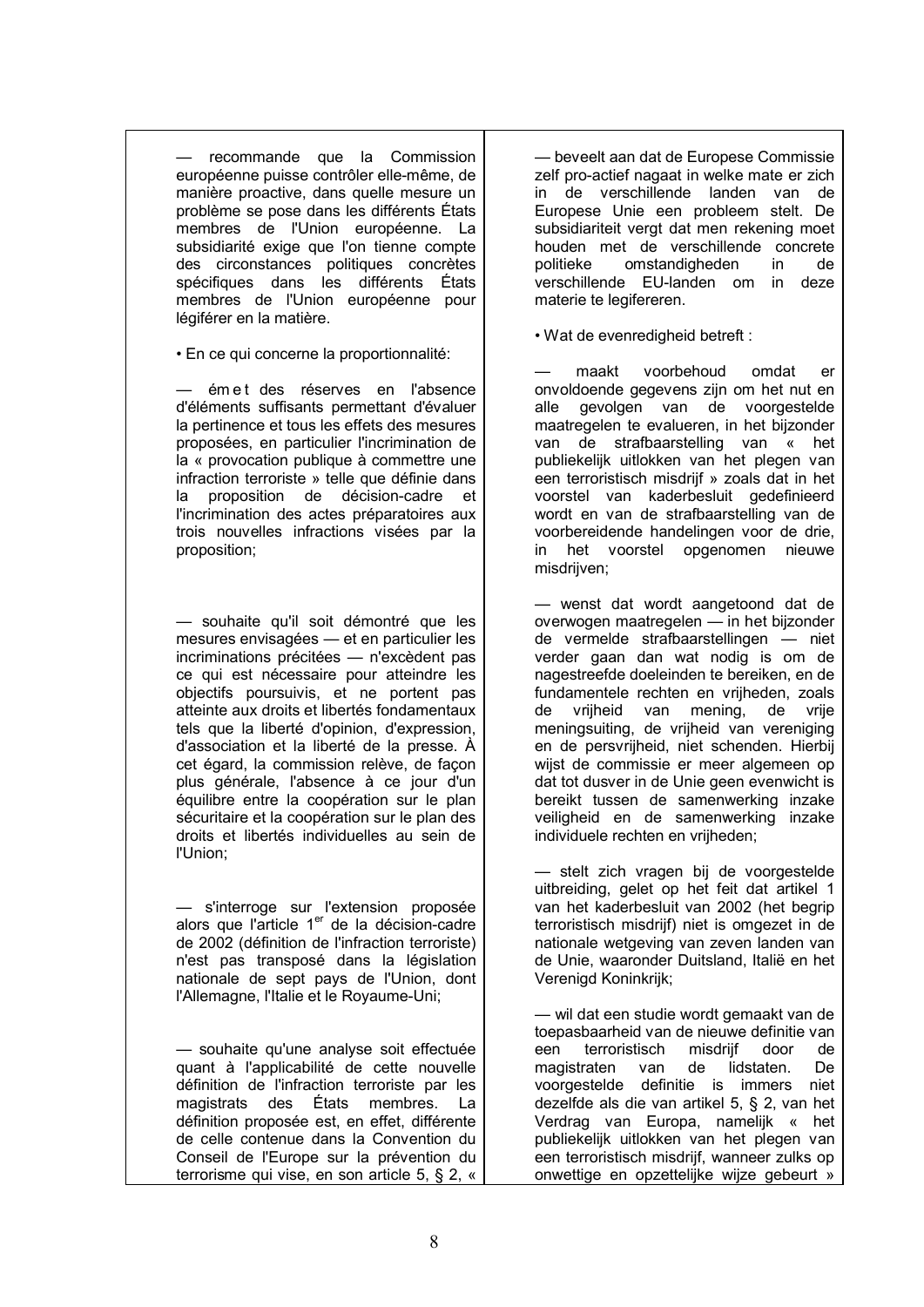| la provocation publique à commettre une<br>infraction terroriste lorsqu'elle est commise<br>illégalement et intentionnellement ». La<br>commission s'interroge sur les raisons de<br>cette différence:                                                                                                                                                                                                                                                          | (vertaling). De commissie vraagt zich af<br>waarom dat verschil er is;                                                                                                                                                                                                                                                                                                                                                                                                                                                                                                           |
|-----------------------------------------------------------------------------------------------------------------------------------------------------------------------------------------------------------------------------------------------------------------------------------------------------------------------------------------------------------------------------------------------------------------------------------------------------------------|----------------------------------------------------------------------------------------------------------------------------------------------------------------------------------------------------------------------------------------------------------------------------------------------------------------------------------------------------------------------------------------------------------------------------------------------------------------------------------------------------------------------------------------------------------------------------------|
|                                                                                                                                                                                                                                                                                                                                                                                                                                                                 |                                                                                                                                                                                                                                                                                                                                                                                                                                                                                                                                                                                  |
| - souhaite disposer d'une analyse du coût<br>budgétaire d'une telle extension;<br>- rappelle qu'il s'impose de respecter                                                                                                                                                                                                                                                                                                                                        | — wil dat een studie wordt gemaakt van de<br>budgettaire kost van dergelijke uitbreiding;<br>- wijst erop dat een strikte naleving van                                                                                                                                                                                                                                                                                                                                                                                                                                           |
| strictement le principe de légalité, ce qui<br>requiert une définition claire du champ<br>d'application de l'incrimination;                                                                                                                                                                                                                                                                                                                                     | het legaliteitsbeginsel zich opdringt, wat<br>impliceert dat het toepassingsgebied van<br>de strafbaarstelling<br>duidelijk wordt aangegeven;                                                                                                                                                                                                                                                                                                                                                                                                                                    |
| - demande à la Commission européenne<br>d'expliquer pourquoi elle a jugé préférable<br>d'ériger en infraction pénale distincte ce qui<br>relève de la participation criminelle, à<br>savoir la provocation publique à commettre<br>un crime ou un délit (cf. article 66 du Code<br>pénal belge), plutôt que d'apporter une<br>précision à l'article 4, § 1, de la décision-<br>cadre en visant les modes d'incitation à<br>commettre une infraction terroriste. | - vraagt de Europese Commissie toe te<br>lichten waarom ze er de voorkeur aan heeft<br>gegeven te voorzien in een aparte<br>strafbaarstelling van een handeling die<br>onder de « strafbare deelneming » valt (te<br>weten het uitlokken van een misdaad of<br>een misdrijf « door woorden in openbare<br>bijeenkomsten of plaatsen gesproken » -<br>artikel 66 van het Belgisch Strafwetboek),<br>in plaats van in artikel 4, § 1, van het<br>kaderbesluit een<br>precisering<br>te<br>aan<br>brengen aangaande de manieren om tot<br>een terroristisch misdrijf aan te zetten. |

# **La procédure de contrôle de subsidiarité au Sénat de Belgique:**

| <b>Calendrier</b>  | événement                                                                                                                          | action à entreprendre                                                                                                                                                                                                                                                                                                                                                                                                                                                                                                                                                                                                                            |
|--------------------|------------------------------------------------------------------------------------------------------------------------------------|--------------------------------------------------------------------------------------------------------------------------------------------------------------------------------------------------------------------------------------------------------------------------------------------------------------------------------------------------------------------------------------------------------------------------------------------------------------------------------------------------------------------------------------------------------------------------------------------------------------------------------------------------|
| Jour 1             | d'un<br>Réception<br>document<br>européen<br>(législatif<br>ou<br>consultatif)                                                     | Communication au service juridique pour un avis<br>sur la compétence du Sénat                                                                                                                                                                                                                                                                                                                                                                                                                                                                                                                                                                    |
| Avant le<br>Jour 7 | d'un<br>Rédaction<br>la<br>avis<br>sur<br>compétence<br>du<br>Sénat<br>Communication<br>de l'avis sur la<br>compétence du<br>Sénat | Rédaction et envoi de l'avis sur la compétence du<br>Sénat au secrétariat du Comité d'avis<br>Si l'avis sur la compétence du Sénat constate que<br>le Sénat n'est pas compétent, le secrétariat du<br>Comité d'avis le transmet au Président du Comité<br>d'avis qui consulte, le cas échéant, le Bureau du<br>Sénat.<br>Si l'avis sur la compétence du Sénat constate que<br>le Sénat est compétent, le secrétariat du Comité<br>d'avis transmet l'avis sur la compétence du Sénat<br>document européen<br>et<br>concerné $au(x)$<br>le l<br>(des)<br>Président(s) de<br>la<br>commission(s)<br>compétente(s) et au Président du Comité d'avis. |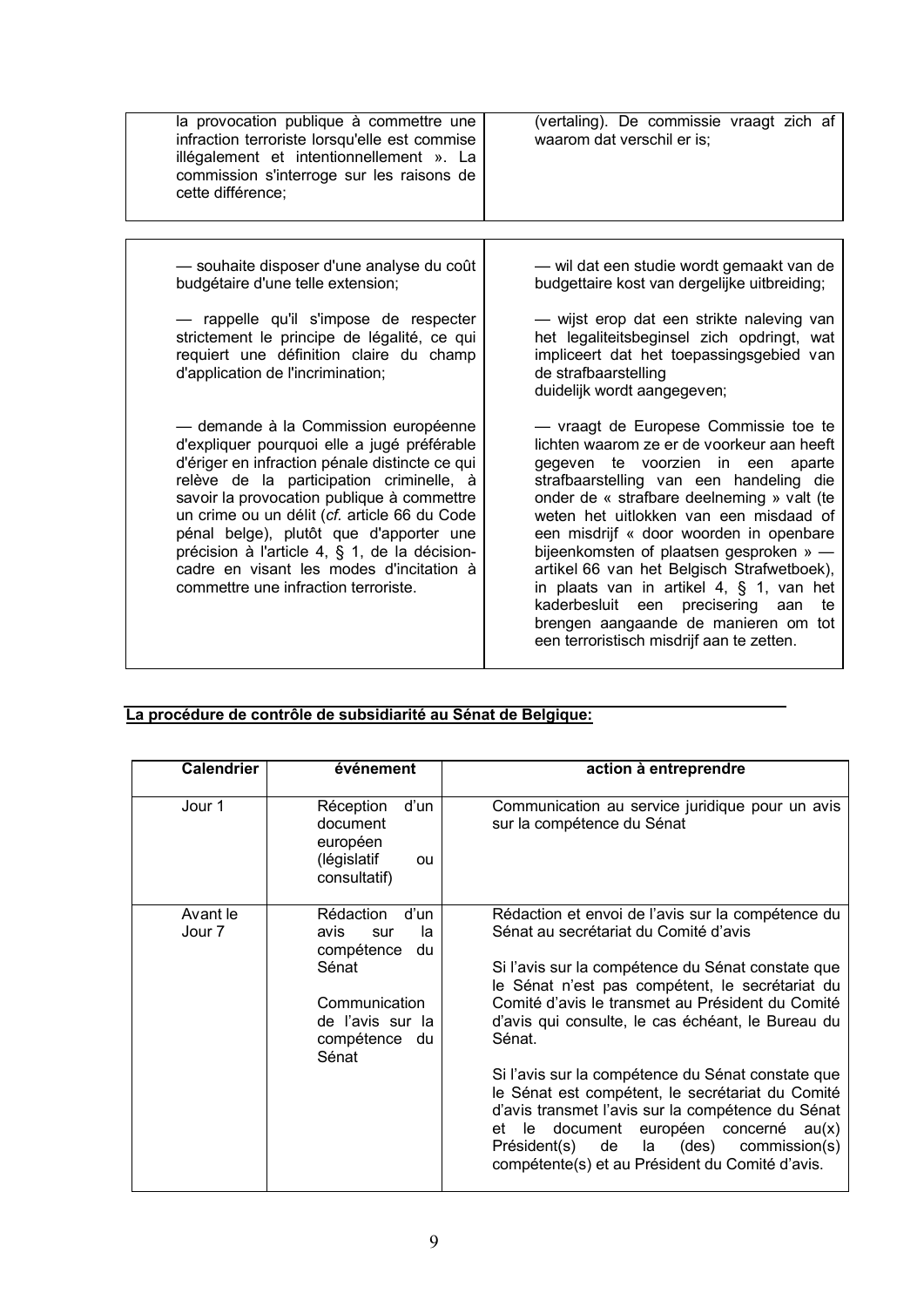| le<br>Avant<br>jour 14 | Communication<br>de l'avis sur la<br>compétence du<br>Sénat                                                                                | Si le Sénat s'estime compétent, notification via le<br>site IPEX par le correspondant IPEX aux<br>parlements belges                                                                                                                                                                                             |
|------------------------|--------------------------------------------------------------------------------------------------------------------------------------------|-----------------------------------------------------------------------------------------------------------------------------------------------------------------------------------------------------------------------------------------------------------------------------------------------------------------|
| Avant<br>le<br>jour 28 | Examen<br>du<br>document<br>européen par la<br>(les)<br>commission(s)<br>compétente(s)<br>et le<br>Comité<br>d'avis                        | Si les membres de la (des) Commission(s)<br>compétente(s) et du Comité d'avis n'ont pas de<br>remarques concernant le document européen<br>concerné ou si le point n'est pas traité, le Sénat<br>est censé ne pas avoir d'objections concernant la<br>Dans ce cas, la procédure se<br>subsidiarité.<br>termine. |
|                        | Adoption<br>d'un<br>avis<br>la<br>sur<br>subsidiarité<br>par<br>(les)<br>la<br>commission(s)<br>compétente(s)<br>et/ou le Comité<br>d'avis | Si<br>objection<br>formulée,<br>une<br>est<br>la<br>(les)<br>Commission(s) compétente(s) et/ou le Comité<br>d'avis se prononcent et font rapport de leurs<br>travaux conformément à l'article 27 du Règlement<br>du Sénat.                                                                                      |
| Avant<br>le<br>jour 35 | Examen<br>de<br>l'avis<br>sur<br>la<br>subsidiarité<br>par<br>séance<br>la<br>plénière<br>du<br>Sénat                                      | Le Sénat se prononce en séance plénière sur les<br>conclusions du rapport de la (des) Commission(s)<br>compétente(s) et/ou le Comité d'avis.                                                                                                                                                                    |
| Jour 35                | Communication<br>de l'avis sur la<br>subsidiarité                                                                                          | Le cas échéant, l'avis du Sénat est communiqué<br>aux autres assemblées parlementaires belges et<br>au secrétariat de la Conférence des Présidents<br>des 7 assemblées parlementaires.                                                                                                                          |
| Jour 42                | Communication<br>de l'avis sur la<br>subsidiarité                                                                                          | Les avis des parlements sont communiqués aux<br>institutions européennes, aux gouvernements<br>fédéral, régionaux et communautaires belges<br>concernés et aux parlements belges.                                                                                                                               |
|                        |                                                                                                                                            | correspondant IPEX met l'avis<br>sur<br>la<br>Le<br>subsidiarité sur le site web IPEX.                                                                                                                                                                                                                          |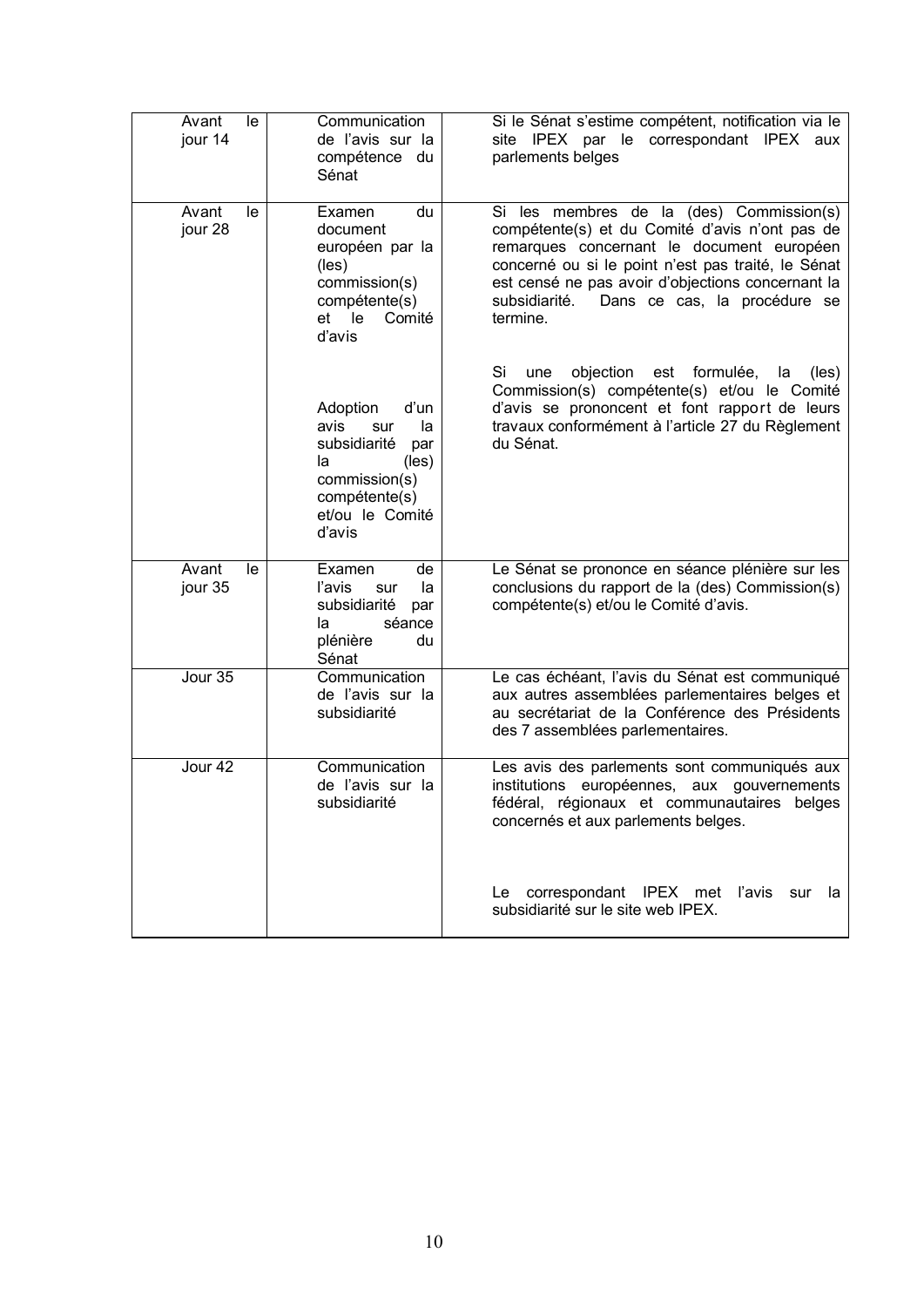## **Bulgaria**

## *National Assembly*

#### **Questionnaire:**

## *Procédure:*

## **Quelle a été la procédure utilisée pour le contrôle?**

- **Quelles commissions ont été impliquées?** *La Commission des affaires juridiques, la Commission de la sécurité intérieure et de l'ordre public, la Commission des droits de l'homme et des affaires religieuses et la Commission des affaires européennes.*
- **Votre gouvernement a t-il fourni des informations relatives à la procédure d'examen?**

Le Gouvernement a fourni un avis contenant des informations sur le contenu de *l'acte, la position cadre et une évaluation d'impact sur le droit national. Les commissions permanentes ont entendu des experts du Ministère de la Justice et du Ministère de l'Intérieur.*

- **Pour les parlements bicaméraux, avez-vous coopéré avec l'autre chambre?** *Sans objet. Le Parlement bulgare est monocaméral.*
- **Avez-vous consulté les Parlements régionaux?** *Sans objet.*
- **Avez-vous bénéficié d'une expertise extérieure?** *Oui, un professeur de droit a été consulté.*

**Avez-vous collaboré avec d'autres Parlements nationaux dans le processus?** *Oui, avec le Parlement français*

#### **Avez-vous publié vos conclusions?**

*Le rapport de la Commission des affaires européennes est publié sur la page Internet du Parlement.*

Votre Parlement a t-il adapté ses procédures pour se mettre en conformité avec le futur Traité de Lisbonne, ou envisage-t-il de le faire à l'avenir?

*Le Parlement bulgare envisage d'adopter une procédure spécifique avant l'entrée en vigueur du Traité de Lisbonne.*

#### *Conclusions:*

#### **Avez-vous découvert un quelconque manquement au principe de subsidiarité?** *Non*

**Avez-vous adopté un avis motivé sur la décision-cadre?**  *Non*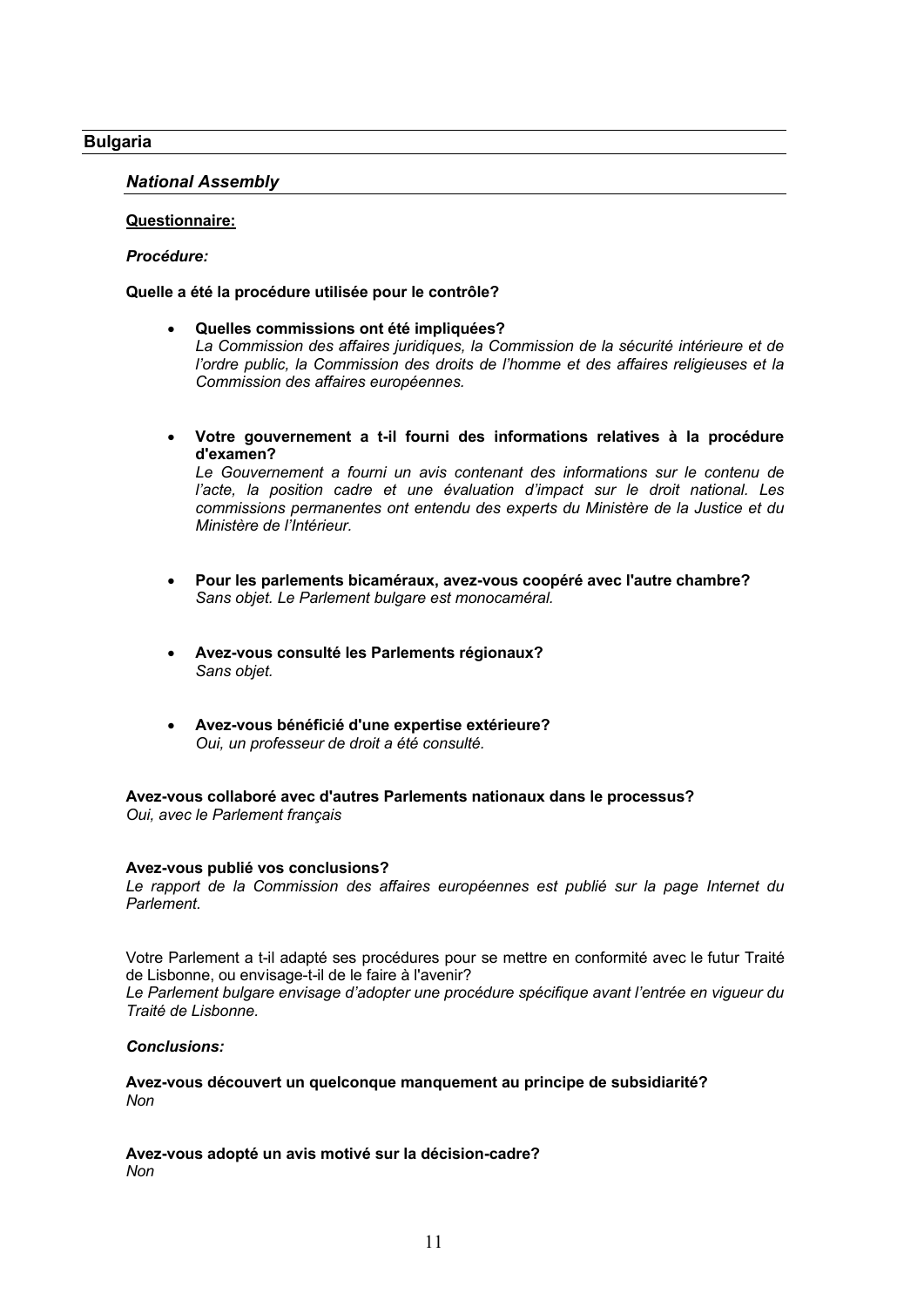## **Avez-vous trouvé les justifications de la Commission au sujet du principe de subsidiarité satisfaisantes?**

*Oui*

#### **Avez-vous d'autres remarques?**

*La Commission des Affaires européennes estime en outre que le contenu de la décision-cadre devrait correspondre à celui de la Convention du Conseil de l'Europe pour la prévention du terrorisme.*

**Extrait du rapport de la Commission des Affaires européennes concernant l'examen de la subsidiarité de la proposition de décision-cadre du Conseil modifiant la décisioncadre 2002/475/JAI relative à la lutte contre le terrorisme [COM (2007) 650]**

Lors de la réunion du 17 janvier 2008, la Commission des Affaires européennes du Parlement bulgare a examiné la proposition décision-cadre du Conseil modifiant la décision-cadre 2002/475/JAI relative à la lutte contre le terrorisme [COM (2007) 650] du 6.11.2007. Au cours de la réunion, il a été souligné que la proposition de décision-cadre avait été examinée par la Commission des Affaires juridiques le 16 janvier 2008. Dans son rapport, la Commission estime, eu égard à l'importance des mesures, prises en conformité avec le principe de subsidiarité, que la République de Bulgarie devrait soutenir les efforts de créer des normes relatives à la lutte contre le terrorisme au niveau européen. Après l'adoption de la décision-cadre, le Gouvernement devrait présenter un avis sur la nécessité d'apporter des modifications à la législation existante et faire des propositions en ce sens.

La proposition de décision-cadre a été examinée par la Commission de la Sécurité intérieure et de l'Ordre public lors de sa réunion du 16 janvier 2008. Elle a exprimé son accord de principe avec la position du Gouvernement, en soutenant l'adoption de l'acte.

La Commission des Droits de l'homme et des Affaires religieuses s'est prononcée le 17 janvier 2008. Il est mentionné dans son avis que la proposition de décision-cadre est conforme au principe de subsidiarité. La Commission approuve la position du Gouvernement, exprimée lors du Conseil JAI des 6 et 7 décembre 2007.

A la suite des débats, la Commission des Affaires européennes est arrivée à la conclusion que la proposition de décision-cadre respecte le principe de subsidiarité, défini à l'art. 5 du traité CE. Etant donné que la menace terroriste a un caractère international et exige des efforts coordonnés des Etats membres, les objectifs de la décision-cadre ne pourraient pas être atteints de manière suffisante par les Etats membres, agissant individuellement. La motivation de la Commission européenne à l'égard du principe de subsidiarité est considérée comme suffisante.

La Commission des Affaires européennes estime que la proposition de décision-cadre est conforme au principe de proportionnalité, consacré à l'art. 5 du traité CE, puisqu'elle ne va pas au-delà de ce qui est nécessaire pour atteindre l'objectif recherché et elle respecte la Convention européenne des droits de l'homme, ainsi que la Charte des droits fondamentaux de l'Union européenne.

La proposition de décision-cadre est en conformité avec le texte de la Convention du Conseil de l'Europe pour la prévention du terrorisme, ratifiée par la Bulgarie (Loi de ratification du 15 juin 2006). La Commission des Affaires européennes soutient la position, présentée par le Gouvernement, selon laquelle le contenu de la décision-cadre devrait correspondre à celui de la Convention du Conseil de l'Europe pour la prévention du terrorisme. Le rapport de la Commission des Affaires européennes a été adopté à l'unanimité.

#### **Président de la Commission des Affaires européennes MLADEN TCHERVENIAKOV**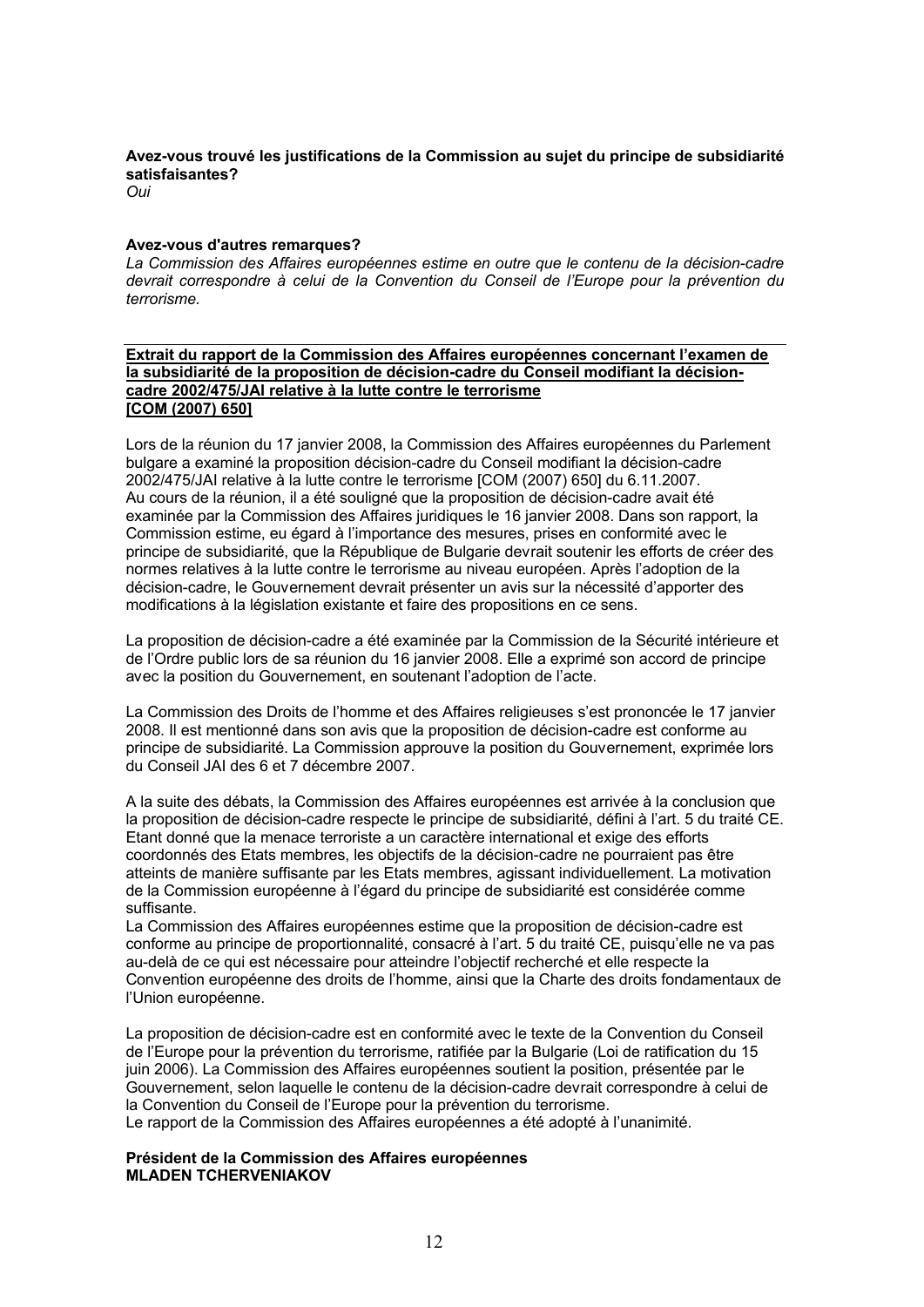## **Czech Republic**

## *Chamber of Deputies*

#### **Questionnaire:**

#### *Procedure:*

#### **What was the procedure used to conduct the check? Please specify with regard to the following topics:**

- **Which committees were involved?** *Only one committee was involved in the subsidiarity check – the Committee for European Affairs of the Czech Chamber of Deputies.*
- **Did your government provide any information as part of the scrutiny process?** *Yes, a vice-minister of justice was present at the session and introduced the framework position of the government.*
- **In case of a bicameral system, did you cooperate with the other chamber?** *No, each chamber proceeded according to its own Rules of Procedure.*
- **Did you consult regional Parliaments?** *No.*
- **Did you make use of external expertise?** *No, we made use of the internal expertise of the Parliamentary institute.*

#### **Did you cooperate with other national Parliaments in the process opinion?** *No.*

**Did you publicise your findings (e. g. in a special press release?)** *Our findings are available for public, we have not publicized them in any special way.*

**Has you parliament lately adapted its procedures with regard to the subsidiarity check mechanism as foreseen in the Lisbon Treaty or is it planning to do so?** *No.*

#### *Findings:*

**Did you find any breach of the subsidiarity principle?** *No.*

**Did you adopt a reasoned opinion on the Framework Decision? (please enclose a copy)** *Yes. Please find it below.* 

**Did you find the Commission's justification with regard to the subsidiarity principle satisfactory?** *Yes.*

**Any other observations?** *No.*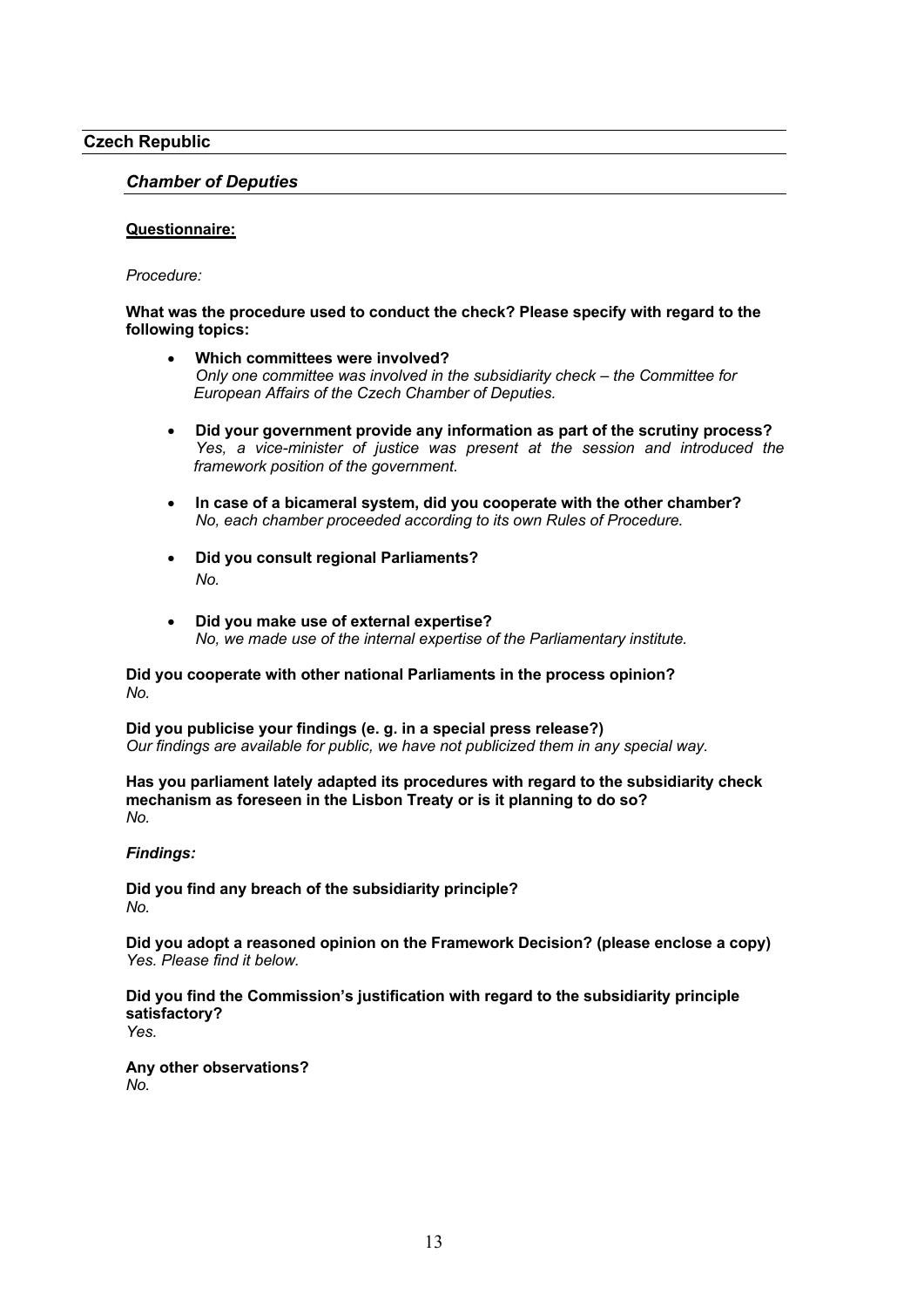## **Letter from** *Petr Krill* **Vice-Chairman, Committee for European Affairs**

PARLIAMENT OF THE CZECH REPUBLIC Chamber of Deputies Petr Krill Vice-Chairman, Committee for European Affairs

Prague, 18th January 2008

Dear Madame/ Sir,

I would like to inform that according to the Conclusions of the XXXVIII COSAC taking place from 14 to 16 October 2007 in Portugal, the Committe for European Affairs of the Chamber of Deputies of the Parliament of the Czech republic has decided to conduct a subsidiarity check on the proposal for a Council Framework Decision on combating terrorism (document No. 14960/07, COM(2007) 650 final).

The respective document was included in the agenda of the 30th session of the Committee and was scrutinized on 17 January 2008. According to the Rules of Procedure of the Chamber of Deputies a vice-minister of justice was present at the session to introduce the government's framework position.

After the hearing of the rapporteur's review and after the discussion the Committe has taken cognizance of the proposal for a Council Framework Decision on combating terrorism and has declared that this document conforms to the principle of subsidiarity. I enclose the relevant resolution in the Czech language.

Yours faithfully,

#### *Senate*

#### **Questionnaire**

#### *Procedure:*

#### **What was the procedure used to conduct the check?**

*Two Committees were involved in the subsidiarity check in the Czech Senate: The Committee on Foreign Affairs, Defence and Security as the committee responsible for matters of III. pillar issues which requested the opinion of the Committee on European Affairs. Information on the issue was provided by the Ministry of Justice as the Government department responsible. Both chambers have dealt with the subsidiarity check separately, no formal coordination took place. There are no regional parliaments to consult.* 

*The expertise was provided by the European Union Unit and Advisor of the Committee on EU Affairs, no external expertise was made use of.*

**Did you cooperate with other national Parliaments in the process opinion?** *No.*

**Did you publicise your findings (e. g. in a special press release?)** *Not particularly, the deliberations were publicized through standard means.*

#### **Has you parliament lately adapted its procedures with regard to the subsidiarity check mechanism as foreseen in the Lisbon Treaty or is it planning to do so?**

*No, the Senate has not adapted its procedures to the Lisbon Treaty. This will be considered only after ratification of the Treaty in the Czech Republic.*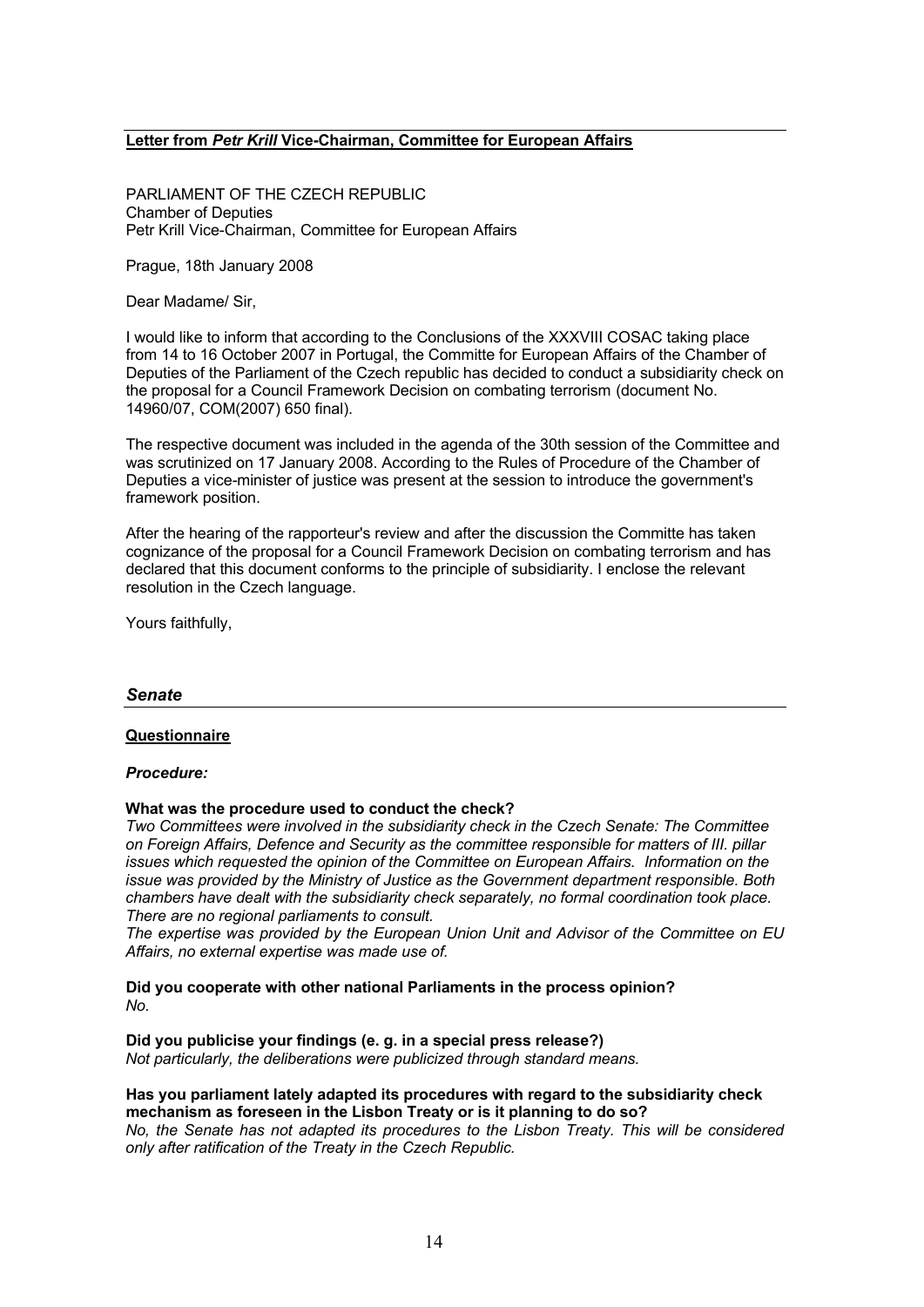#### **Did you find any breach of the subsidiarity principle?**

*The committees involved did not identify any breach of subsidiarity principle. The need to cooperate on the EU level in fighting international terrorism in the areas and particular ways covered by the Framework Decision was found to be legitimate and in line with the subsidiarity principle.*

## **Did you adopt a reasoned opinion on the Framework Decision? (please enclose a copy)**

*As there were no inconsistencies with the subsidiarity principle, nor other reservations with regard to the proposal, the responsible Committee on Foreign Affairs, Defence and Security upon receiving an opinion from the Committee on European Affairs has taken note of the proposal for a Framework Decision with no reservation as regards the subsidiarity principle. Such committee resolution signals a conclusion of scrutiny of the dossier by the Senate; no plenary debate will take place.*

#### **Did you find the Commission's justification with regard to the subsidiarity principle satisfactory?**

*Yes, the Commission's justification was found reasonable and satisfactory.*

#### **Resolution from the Czech Senate:**

## **THE PARLIAMENT OF THE CZECH REPUBLIC**

#### **SENATE**



**6 th term** 

## **112th RESOLUTION**

## **COMMITTEE ON FOREIGN AFFAIRS, DEFENCE AND SECURITY**

#### **delivered on the 22th meeting held on 16 January 2007 on Proposal for Council Framework Decision amending Framework Decision 2002/475/JHA on combating terrorism**

#### **Following introductory from:**

Mgr. Martin Moulis, Deputy Minister of Justice and Mgr. Lucie Kresslová from the Department of the EU of the Ministry of Justice, and the rapporteur's report by Senator Tomáš Jirsa and after a debate

#### **The Committee:**

**Takes note of** the Proposal for Council Framework Decision amending Framework Decision 2002/475/JHA on combating terrorism;

**Authorises** the committee chairperson, Senator Richard Sequens, to submit this resolution to the President of the Senate of the Parliament of the Czech Republic

#### **Richard Sequens, Committee Chairperson.**

**Tomáš Jirsa , Committee Rapporteur.**

**Rostislav Slavotínek, Committee Verifier.**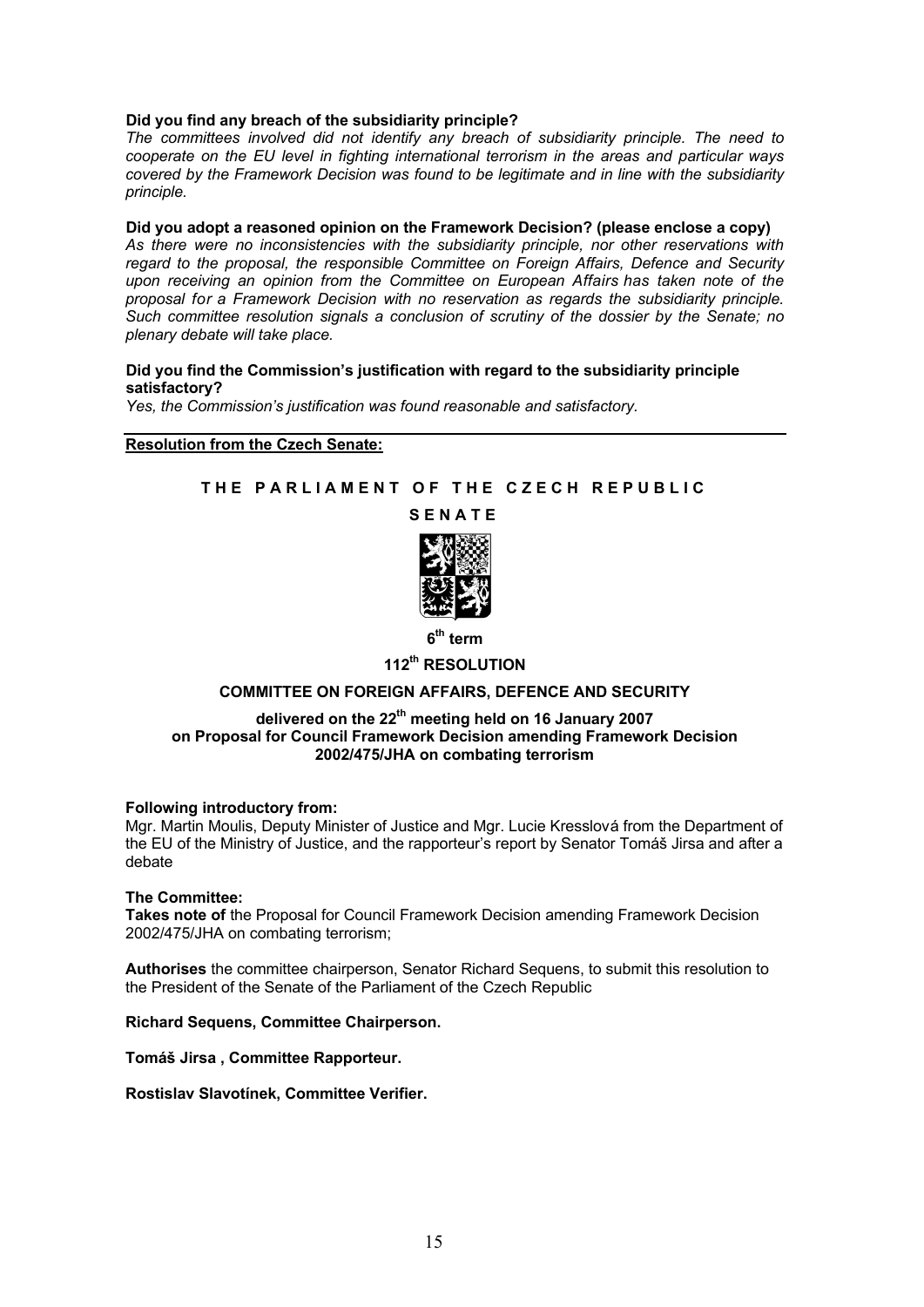#### **Denmark**

## *Folketinget*

-

**Report from the Folketinget on the experience of the subsidiarity and proportionality check on the proposal for a Council Framework Decision amending Framework Decision 2002/475/JHA on combating terrorism** 

**What was the procedure used to conduct the check? Please specify with regard to the following topics:**

- **which committees were involved?** *The European Affairs Committee.*
- **did your government provide any information as part of the scrutiny process?** *Yes, on 18 November 2007 the Minister of Justice submitted a subsidiarity memorandum explaining the details of the proposal and its position as regards the compliance of the proposal with the subsidiarity principle.*
- **in case of a bicameral system, did you cooperate with the other chamber?**
- **did you consult regional Parliaments?** *No. There are no regional parliaments with legislative powers in Denmark.*
- **did you make use of external expertise?** *No*

**Did you cooperate with other national Parliaments in the process opinion?** *No*

**Did you publicise your findings (e. g. in a special press release?)** *No*

**Has your parliament lately adapted its procedures with regard to the subsidiarity check mechanism as foreseen in the Lisbon Treaty or is it planning to do so?** *It is currently planning to do so.*

*Findings:*

**Did you find any breach of the subsidiarity principle?** *No.* 

## **Did you adopt a reasoned opinion on the Framework Decision? (please enclose a copy)**

The following opinion was adopted by the European Affairs Committee:

#### **"Opinion adopted by the European Affairs Committee of the Danish Parliament 18 January 2008**

#### **on the Commission's proposal for a Council Framework Decision amending Framework Decision 2002/475/JHA on combating terrorism**

The COSAC has requested the European Affairs Committee to conduct an assessment of whether the "*proposal for a Council Framework Decision amending Framework Decision 2002/475/JHA on combating terrorism*" complies with the subsidiarity principle.

The purpose of the proposal is to bring Framework Decision 2002/475/JHA on combating terrorism in line with the Convention of the Council of Europe on the prevention of terrorism (Warszaw, 16 May 2005). The Framework Decision obliges the Member States to incriminate the following actions: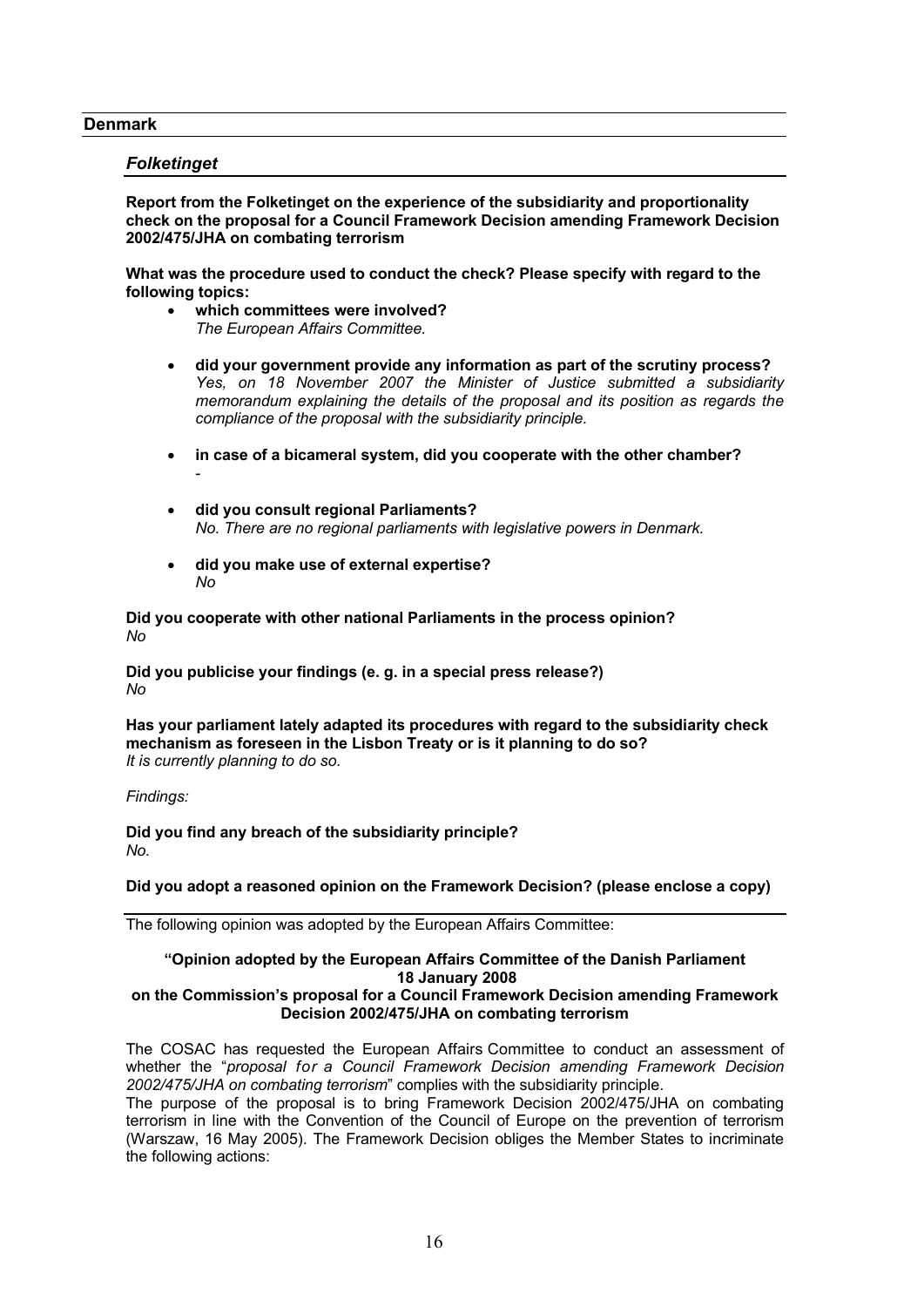- public provocation to commit a terrorist offence
- recruitment for terrorism
- training for terrorism.

Since the purpose of the proposal is to update the EU-legislation in order to align it with the European Convention, which Denmark ratified in 2006, Denmark's legislation is already in line with the content of the proposal.

A majority of the European Affairs Committee composed of The Conservatives, The Liberal Party, The Social Democrats, The Social-Liberal Party, The New Alliance, The Socialist People's Party and The Red-Green Alliance finds that since the proposal is not deemed to affect the content of Danish law in the area concerned as a consequence of the incorporation into Danish law of a similar act adopted within a European context, there is no basis for conducting an assessment of whether the said proposal complies with the subsidiarity principle.

## **Minority opinions:**

One political party has wished to express a minority opinion.

The Danish Peoples' Party refers to the memorandum from the Danish Government, which states that Denmark has already implemented the content of the proposal in Danish law in so far as the proposal aims at updating the Framework Decision to align it with the European Convention which Denmark ratified in 2006. The subsidiarity principle in the treaty on the European Union provides that decisions are to be taken as closely as possible to the citizen. The fact that Denmark has been capable of implementing the legal order set out in the proposal without the involvement of the European Union, shows that EU-legislation is not necessary in order to implement the said measure. Consequently, the Danish Peoples' Party finds that the proposal does not comply with the subsidiarity principle.

**Did you find the Commission's justification with regard to the subsidiarity principle satisfactory?** *Yes*

**Any other observations?** *No*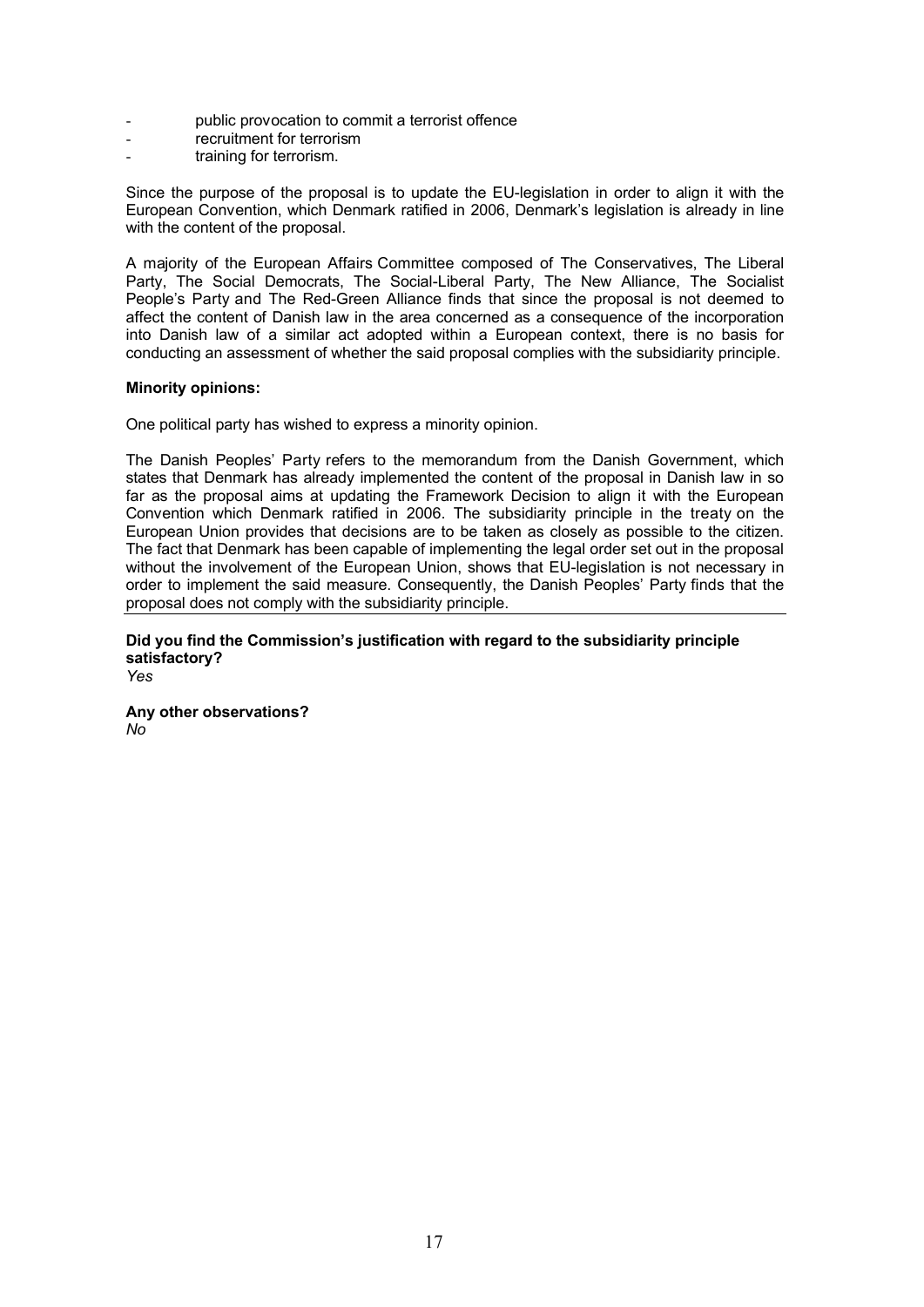## **Estonia**

## *Riikigoku*

#### *Procedure:*

What was the procedure used to conduct the check? Please specify with regard to the following topics:

- which committees were involved? *The European affairs committe and the Legal affairs committe were involved*
- did your government provide any information as part of the scrutiny process? *Yes, the ministry of Justice provided its opinion on the 3rd of January on the Council of the EU draft framework Decision amending the Framework Decision 2002/475/JHA on combatting terrorism:*
- in case of a bicameral system, did you cooperate with the other chamber? *No Estonia has a unicameral parliament*
- did you consult regional Parliaments? *Estonia has no regional parliament*
- did you make use of external expertise? *No, we did not*

Did you cooperate with other national Parliaments in the process opinion? *No, we did not*

Did you publicise your findings (e. g. in a special press release?) *No, we did not*

Has you parliament lately adapted its procedures with regard to the subsidiarity check mechanism as foreseen in the Lisbon Treaty or is it planning to do so? *No it has not, and is not planning to do so.*

*Findings:*

Did you find any breach of the subsidiarity principle? *No*

Did you adopt a reasoned opinion on the Framework Decision? (please enclose a copy) *Yes, see below.*

Did you find the Commission's justification with regard to the subsidiarity principle satisfactory? *Yes*

Any other observations? *None.*

## **Minutes no. 43 of the sitting of the European Union Affairs Committee of the Riigikogu**

Tallinn, Toompea Friday, 18 January 2008

Beginning at 10.00 a.m., end at 11.51 a.m.

**Chair**: Marko Mihkelson **Minutes taken by**: Piret Valler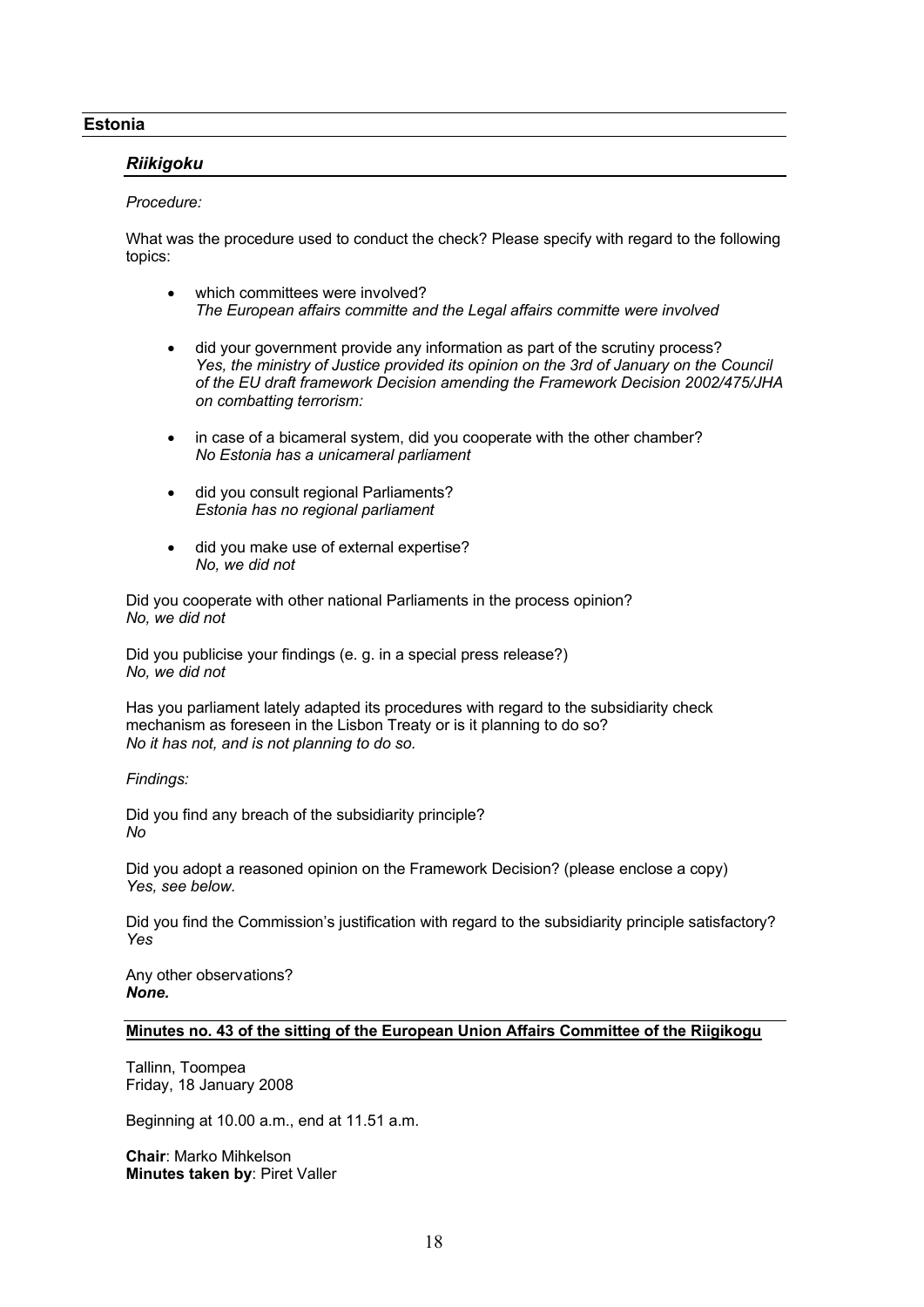**Participants present:** Raivo Järvi, Marko Mihkelson, Sven Mikser, Keit Pentus, Hanno Pevkur, Rein Ratas, Urmas Reinsalu, Taavi Rõivas, Evelyn Sepp, Jüri Tamm, Olev Aarma (Councellor), Malle Kuuler (Councellor), Kristi Sõber (Councellor)

**Alternate members:** Mart Nutt (alternate member for T.Veskimägi), Marek Strandberg (alternate member for A. Lotman)

**Absent:** Enn Eesmaa, Mailis Reps, Ester Tuiksoo

#### **Persons invited:**

Ülle Raig, Counsellor to the Penal Law and Procedure Division of the Ministry of Justice; Kristi Värk, Counsellor on European Union Affairs to the Secretary General of the Ministry of Justice

#### **AGENDA:**

2.**Providing opinion and an assessment of compliance with the principle of subsidiarity Proposal for a Council Framework Decision amending the Framework Decision 2002/475/JHA on combating terrorism**

## **DECISIONS TAKEN:**

2.1. To agree with the assessment of the Legal Affairs Committee, according to which the Proposal for a Council Framework Decision is in line with the principle of subsidiarity;

2.2. To support, in accordance with the opinion of the Legal Affairs Committee, the positions of the Government of the Republic on the Proposal for a Council Framework Decision amending the Framework Decision 2002/475/JHA on combating terrorism adopted on 3 January 2008.

Marko Mihkelson **Piret Valler**<br>Chair<sup>.</sup> Min

Minutes taken

## **Opinion of the Legal affairs committee**

Marko Mihkelson Chairman of the European Union Affairs Committee

#### **Opinion**

14 January 2008

#### **The positions of Estonia on the Proposal for a Council Framework Decision amending the Framework Decision 2002/475/JHA on combating terrorism, presented on 4 January 2008 by the Government of the Republic.**

The Legal Affairs Committee of the Riigikogu has studied the named Framework Decision and the positions of the Government of the Republic presented at the sitting of 14 January 2008. The Committee agrees with the positions of the Government of the Republic and the proposals contained in the Framework Decision.

The Legal Affairs Committee believes that the Proposal for the named Framework Decision is in line with the subsidiarity principle.

Yours sincerely,

Ken-Marti Vaher Chairman of the Legal Affairs Committee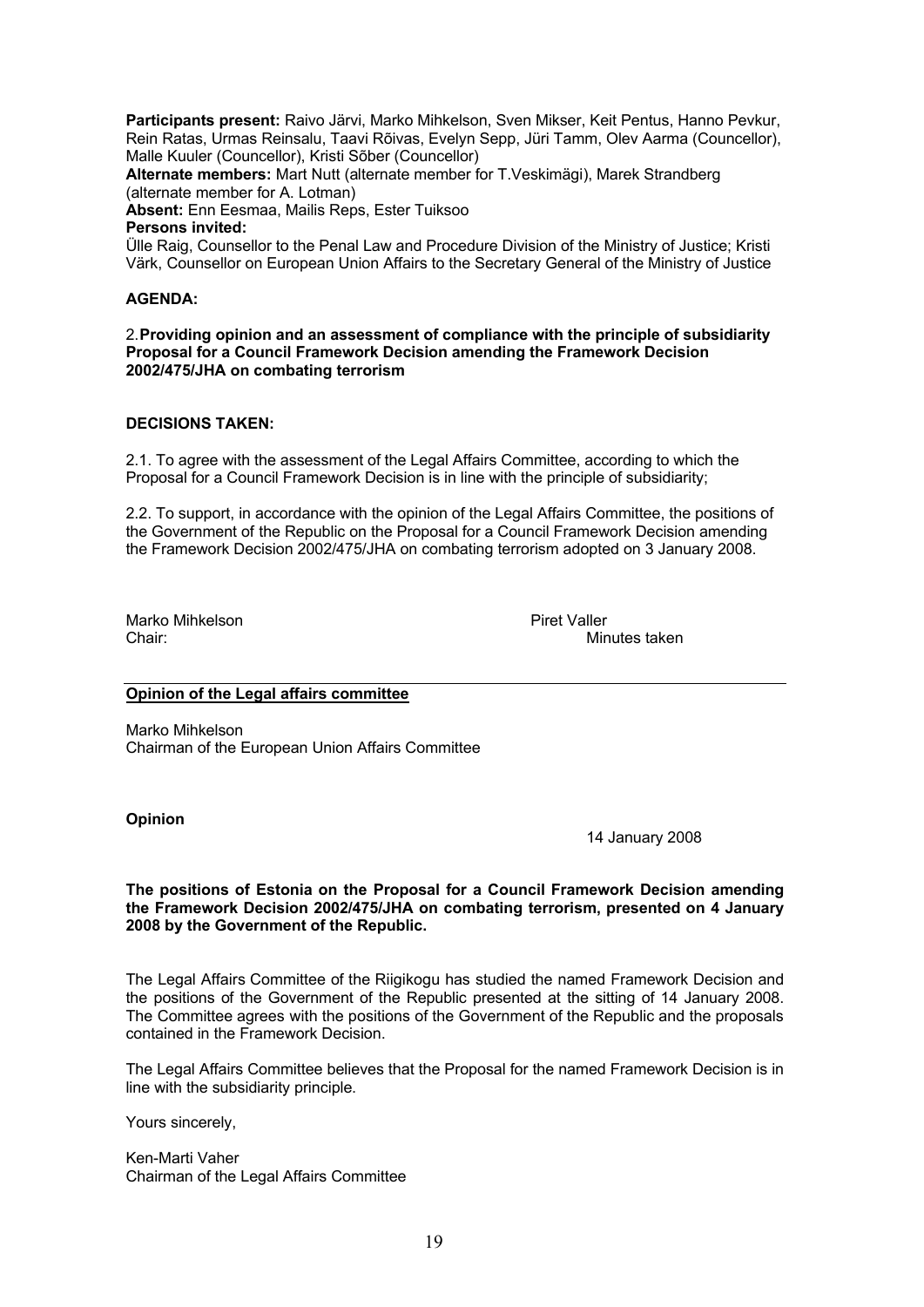**MINUTES OF THE SITTING** Tallinn, Stenbock House

3.01.2008

Agenda Item No. 15

### **Estonia's positions on the Council of the EU draft Framework Decision amending the Framework Decision 2002/475/JHA on combating terrorism**

1. In principle, to agree with the Council of the EU draft Framework Decision amending the Framework Decision 2002/475/JHA on combating terrorism. Estonia's representatives at different levels of the Council of the European Union should express the following positions:

- to consider important that the legislation on combating terrorism is regulated to the maximum extent at the EU level and the harmonisation of the acts of Member States is thus guaranteed;

- the Framework Decision should as much as possible correspond to the Council of Europe Convention on the Prevention of Terrorism of 2005, its principles, and preserve the balance achieved in the Convention between the penal law on the one hand and the rights and liberties of persons on the other hand;

- in addition to the adoption of the Framework Decision, Member States should be encouraged to accede to the Council of Europe Convention on the Prevention of Terrorism of 2005. Adoption of the Framework Decision should not hinder accession to the Convention.

2. The State Secretary must present the draft of amending the above-mentioned Framework Decision to the Board of the Riigikogu and make known the position of the Government of the Republic regarding it.

Andrus Ansip Prime Minister **Heiki** Loot

State Secretary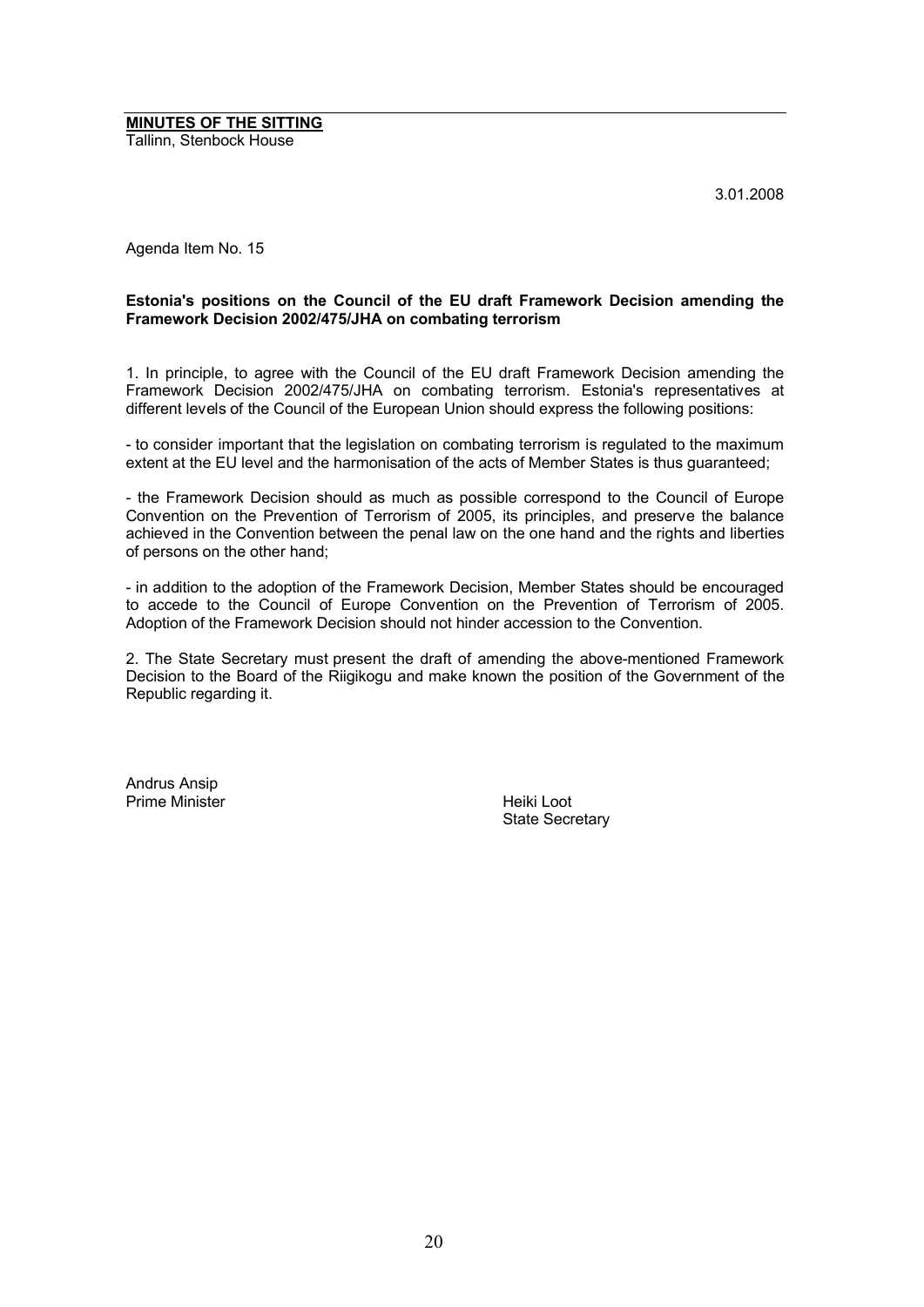## **Finland**

## *Eduskunta*

#### **Questionnaire:**

*-*

#### *Procedure:*

#### **What was the procedure used to conduct the check? Please specify with regard to the following topics:**

*No especial subsidiarity check has been initiated for the COSAC exercise. The proposal will be scrutinised in accordance with the Eduskunta's normal procedures.*

*The scrutiny to be used in this case is specified in section 96 of the Constitution according to which the Government is required to communicate to the Grand Committee all EU proposals that fall within the competence of the Parliament according to the Constitution, as soon as possible to enable early scrutiny and parliamentary input. The purpose of the scrutiny is to authorise the Government's negotiating position with respect to the proposal. Subsidiarity is examined but is, as a matter of historical experience, of minor interest.*

*Due to fact that the explanatory memorandum from the Government on this specific proposal was sent to the Eduskunta only on 18th of January 2008 the handling is still on-going in the sectoral committees and the final position of the Eduskunta is not yet known.* 

#### **which committees were involved?** *The committees involved most likely are the Legal Affairs Committee, who give its opinion to the Grand Committee, which adopts the Eduskunta's position.*

- **did your government provide any information as part of the scrutiny process?** *The Government provided an extensive explanatory memorandum on the issue.*
- **in case of a bicameral system, did you cooperate with the other chamber?** *-*
- **did you consult regional Parliaments?**
- **did you make use of external expertise?** *The sectoral committees will organise extensive hearings with external experts*

#### **Did you cooperate with other national Parliaments in the process opinion?** *No, no formal contact with other national Parliaments is foreseen.*

#### **Did you publicise your findings (e. g. in a special press release?)**

*The findings of the sectoral committees and the position of the Grand Committee will be published as parliamentary documents in due course. The press is informed as a matter of course.*

#### **Has you parliament lately adapted its procedures with regard to the subsidiarity check mechanism as foreseen in the Lisbon Treaty or is it planning to do so?**

*The intention is that the necessary adaptations of the Eduskunta's rules of procedure will be adopted at the same time as the Lisbon Treaty is approved. Draft amendments were prepared in connection with the Constitutional Treaty; they received political support from all parties, and can thus be implemented rapidly.*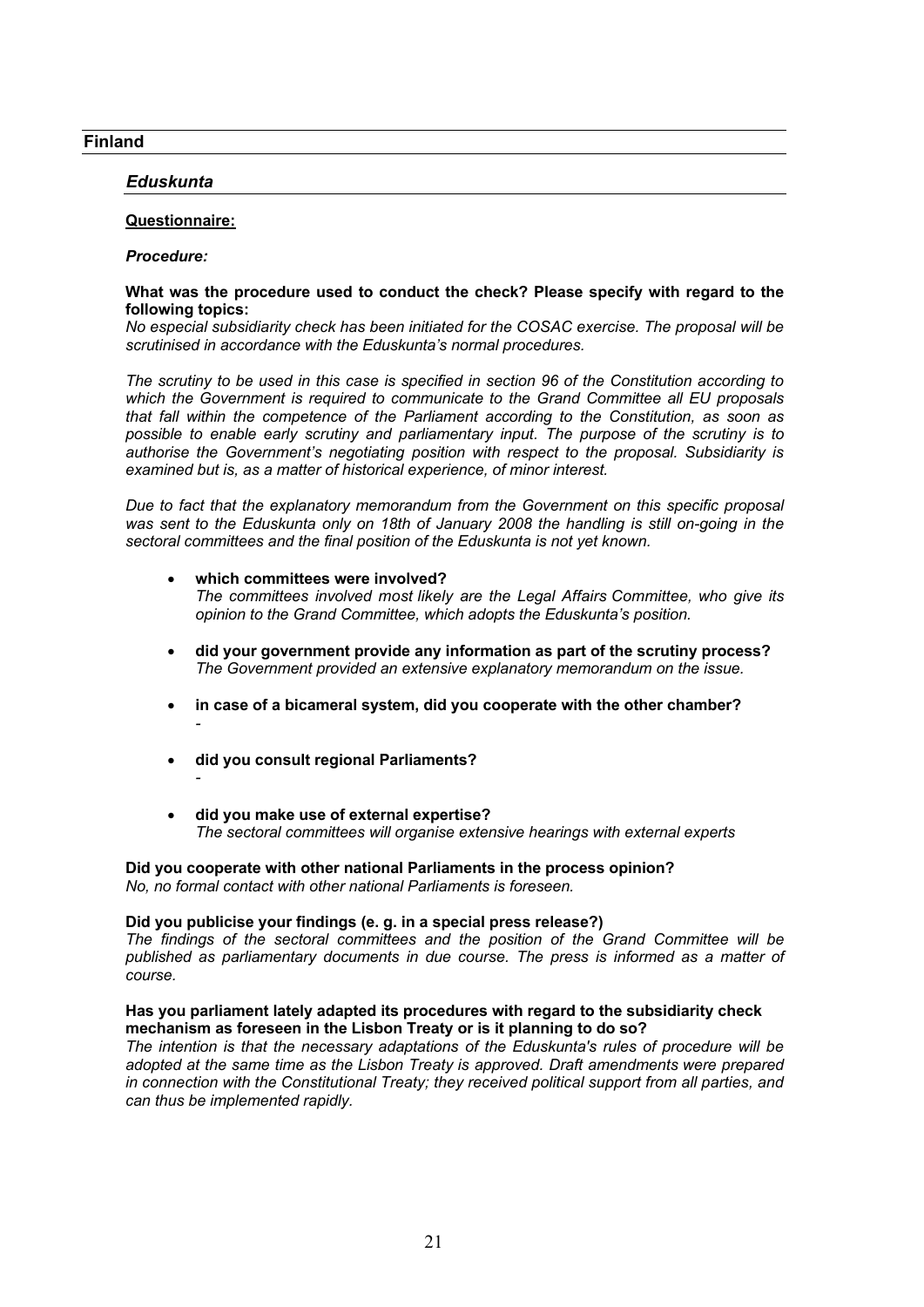## *Findings:*

## *Since the final position of the Eduskunta is not available yet, the following questions cannot be answered at the moment.*

Did you find any breach of the subsidiarity principle?

Did you adopt a reasoned opinion on the Framework Decision? (please enclose a copy) Did you find the Commission's justification with regard to the subsidiarity principle satisfactory? Any other observations?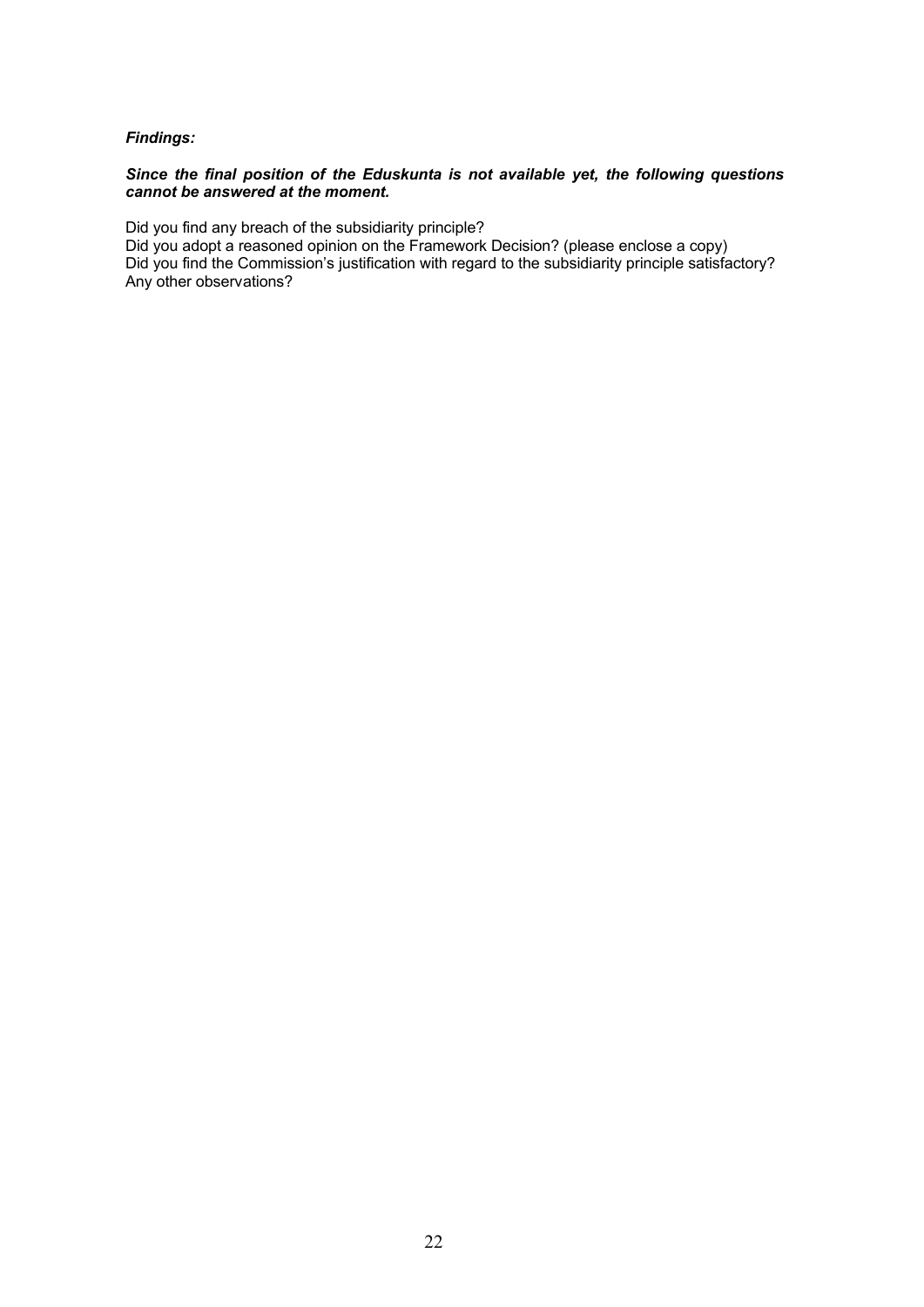#### **France**

#### *Assemblée nationale*

#### **Questionnaire:**

#### *Procédure:*

#### **Quelle a été la procédure utilisée pour le contrôle? Veuillez préciser en fonction des points suivants:**

- **Quelles commissions ont été impliquées?** *La Délégation pour l'Union européenne ; la commission spécialisée compétente au fond n'est pas intervenue car la Délégation a considéré qu'il n'y avait pas lieu à avis motivé.*
- **Votre gouvernement a t-il fourni des informations relatives à la procédure d'examen?** *Oui.*
- **Pour les parlements bicaméraux, avez-vous coopéré avec l'autre chambre?** *Non.*
- **Avez-vous consulté les Parlements régionaux?** *Non.*
- **Avez-vous bénéficié d'une expertise extérieure?** *Non.*

#### **Avez-vous collaboré avec d'autres Parlements nationaux dans le processus?** *Non mais on a utilisé IPEX pour connaître les décisions des autres Parlements.*

#### **Avez-vous publié vos conclusions (par exemple dans un communiqué de presse spécialisé)?**

Le compte rendu de la réunion de la Délégation au cours de laquelle a eu lieu le test est *disponible sur le site Internet de l'Assemblée nationale.*

#### **Votre Parlement a t-il adapté ses procédures pour se mettre en conformité avec le futur Traité de Lisbonne, ou envisage-t-il de le faire à l'avenir?**

La procédure interne, telle que définie par un échange de lettres entre le Président de la *Délégation pour l'Union européenne et le Président de l'Assemblée, reste la même, à ce stade (la Délégation pour l'UE peut adopter un projet d'avis, qui est ensuite transmis à la commission compétente au fond). Seul le délai change (de six à huit semaines, ce qui laisse désormais 4 semaines à la Délégation pour l'UE et 4 semaines à la commission compétente).*

#### *Conclusions:*

Voir document joint

**Avez-vous découvert un quelconque manquement au principe de subsidiarité?** *Non*

## **Avez-vous adopté un avis motivé sur la décision-cadre? (Dans ce cas veuillez joindre une copie).**

*Non*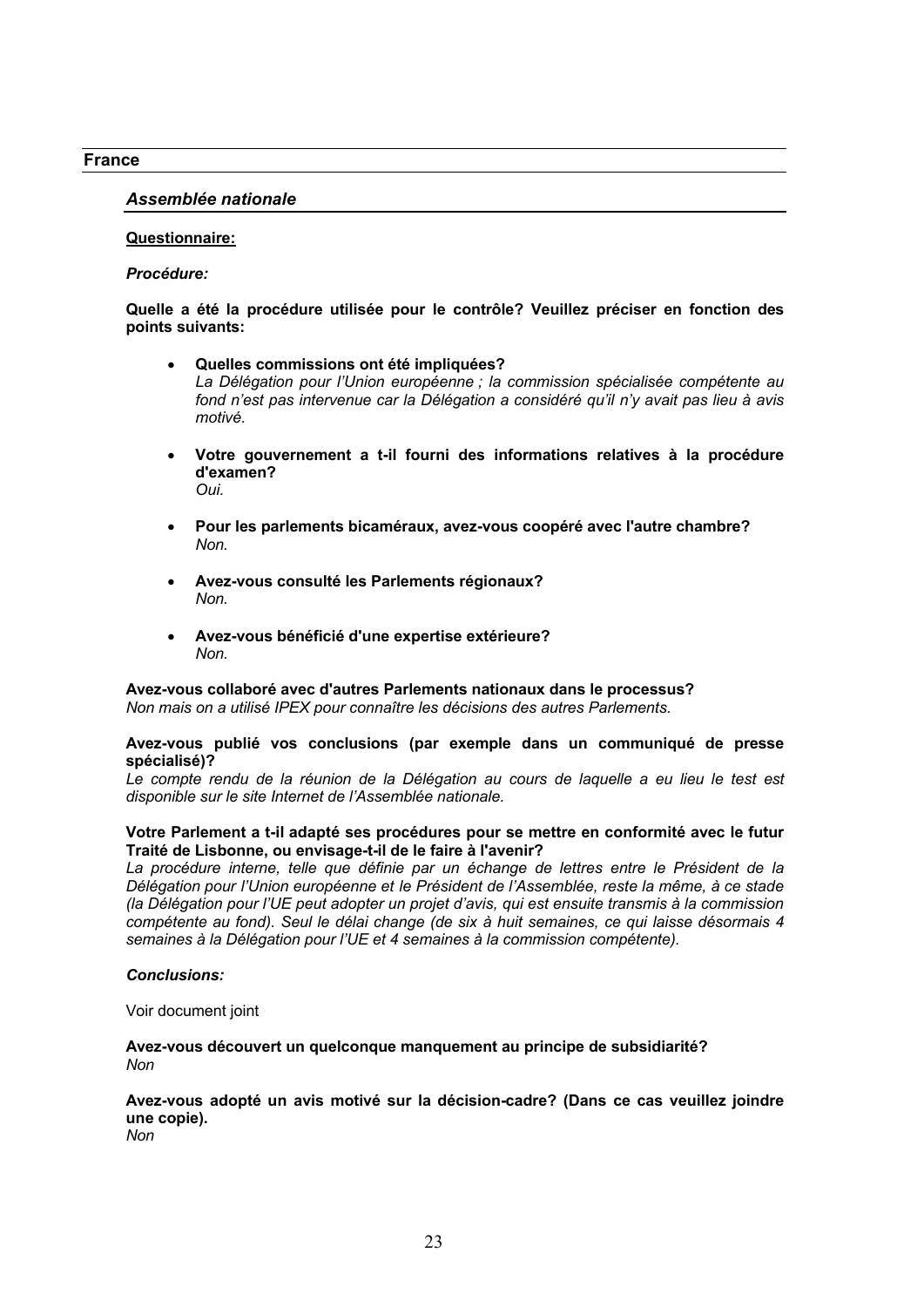**Avez-vous trouvé les justifications de la Commission au sujet du principe de subsidiarité satisfaisantes?**

*Oui*

**Avez-vous d'autres remarques?** *Aucune*

## **Communication de MM. Jérôme Lambert et Didier Quentin Test de subsidiarité sur la proposition de décision-cadre du Conseil modifiant la décision-cadre 2002/475/JAI relative à la lutte contre le terrorisme**

## **I. Un test des nouvelles dispositions du traité de Lisbonne sur la subsidiarité et la proportionnalité**

## **A. Un test résultant des décisions récentes de la COSAC**

L'examen de la proposition de décision-cadre du Conseil modifiant la décision-cadre 2002/475/JAI relative à la lutte contre le terrorisme est un « test » résultant des décisions de la COSAC (Conférence des organes spécialisés dans les affaires communautaires), prises lors de la réunion des présidents qui s'est tenue à Lisbonne les 11 et 12 juillet 2007 et de la réunion de la COSAC des 14, 15 et 16 octobre 2007 à Estoril.

La proposition devra également être examinée au titre de l'article 88-4 de la Constitution mais les deux procédures sont indépendantes.

La COSAC de Berlin en mai 2007 avait décidé que deux contrôles de subsidiarité et de proportionnalité au moins seraient organisés chaque année. En 2006, deux tests ont été menés : l'un sur la proposition de règlement sur la compétence et les règles relatives à la loi applicable en matière matrimoniale (le 19 septembre 2006) et l'autre sur la proposition de directive sur l'achèvement du marché intérieur des services postaux de la Communauté (le 22 novembre 2006). Seul ce dernier test a donné lieu à l'adoption d'un avis motivé et à une réponse de la Commission européenne.

L'origine du choix de la proposition de décision-cadre pour faire l'objet du test de subsidiarité est une proposition faite par le Sénat tchèque et le Parlement des Pays-Bas en avril 2007, à partir d'un examen du programme législatif de la Commission pour 2007.

La COSAC a recommandé que cet examen permette de **tester l'application des nouvelles dispositions du traité de Lisbonne contenues dans le protocole n°2 sur l'application des principes de subsidiarité et de proportionnalité** annexé au traité.

#### **B. Le traité de Lisbonne consacre le rôle des parlements nationaux dans le contrôle du respect du principe de subsidiarité**

L'article 11 du traité sur l'Union européenne, tel que modifié par le traité de Lisbonne, dispose que « *les parlements nationaux contribuent activement au bon fonctionnement de l'Union […] en veillant au respect du principe de subsidiarité* ». Un protocole (de même valeur juridique que les Traités) annexé est consacré à l'application du principe de subsidiarité et de proportionnalité.

Destinataire, en même temps que le Conseil et le Parlement européen, de tous les projets d'actes législatifs présentés par la Commission, qui doit veiller à les motiver au regard des principes de subsidiarité et de proportionnalité, chaque parlement national peut, dans les huit semaines (au lieu de six dans le traité constitutionnel), adresser aux présidents du Parlement européen, du Conseil et de la Commission un « avis motivé » exposant les raisons pour lesquelles il estime que le projet en cause n'est pas conforme au principe de subsidiarité.

Bien que le protocole n°2 ne le précise pas, la COSAC a décidé lors de sa réunion d'Estoril que le point de départ du délai pour le présent test serait la mise à disposition de la proposition législative dans toutes les langues de l'UE, soit le 26 novembre dernier. Le contrôle doit donc être achevé le 21 janvier 2008.

D'après les informations fournies par le site IPEX, sept chambres ont commencé l'examen de la proposition et à ce stade, seul le Sénat tchèque a estimé qu'elle était contraire à la subsidiarité. Le Sénat français l'a examinée le 12 décembre dernier et a conclu qu'elle était conforme à la subsidiarité.

La procédure interne à l'Assemblée nationale reste celle définie à la suite d'un échange de lettres entre le Président de la Délégation et le Président de l'Assemblée : la Délégation peut adopter un « projet d'avis » qu'elle communique à la Présidence, qui le renverra à la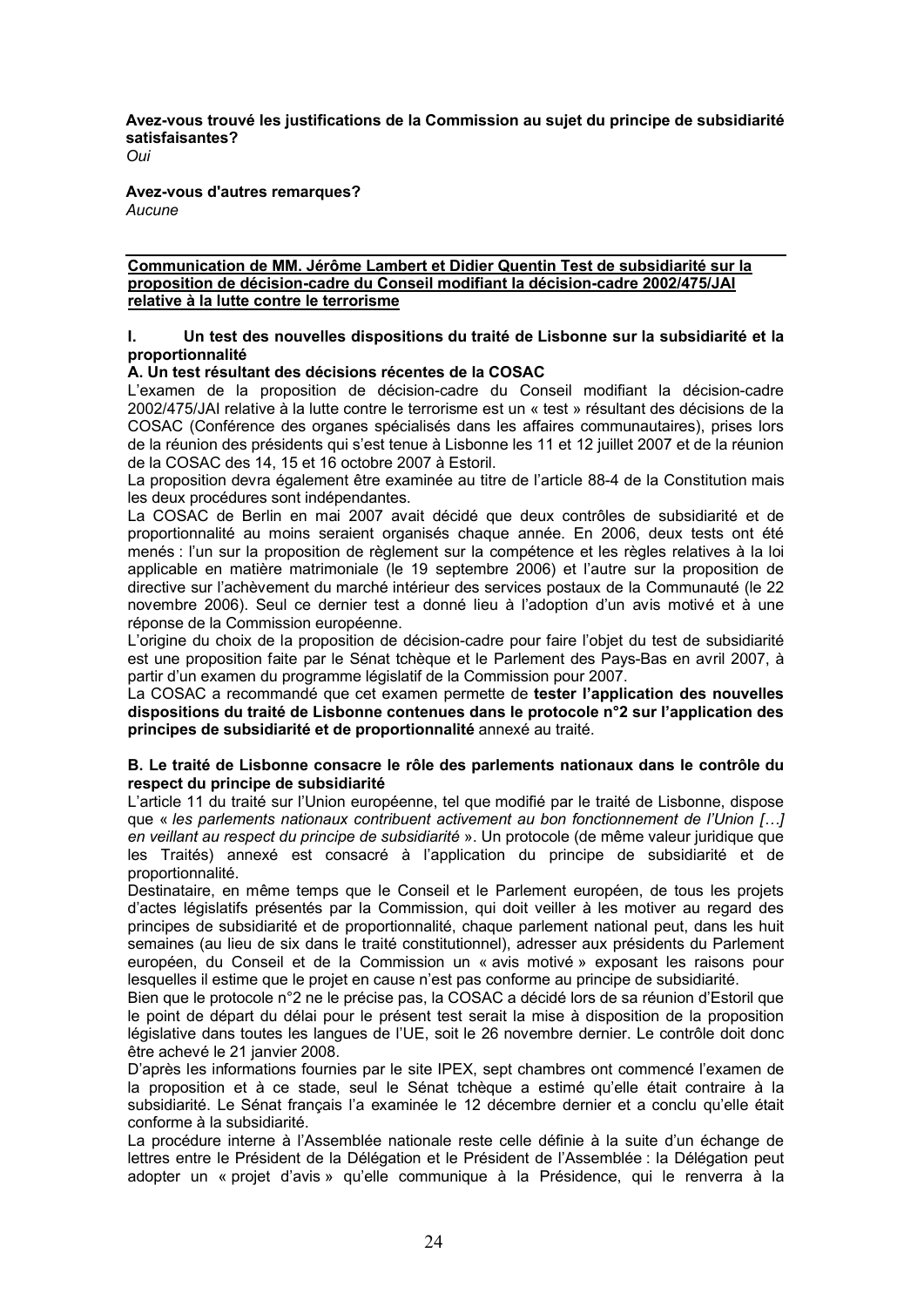commission compétente. L'extension du délai à huit semaines laisse dorénavant quatre semaines à la Délégation et quatre semaines à la commission compétente pour se prononcer. Deux points doivent être soulignés :

– L'avis est « négatif » : **les parlements nationaux ne rendent des avis que lorsqu'ils estiment que la subsidiarité est enfreinte**. Dans la procédure interne à l'Assemblée, cela implique que lorsque la Délégation estime qu'un texte n'est pas contraire au principe de subsidiarité, aucun avis n'est déposé et la commission compétente n'est pas saisie.

– **Il ne porte que sur le respect du principe de subsidiarité**, en vertu duquel, selon le 3 de l'article 5 du TUE modifié, « *l'Union intervient seulement si, et dans la mesure où, les objectifs de l'action envisagée ne peuvent pas être atteints de manière suffisante par les États membres, tant au niveau central qu'au niveau régional et local, mais peuvent l'être mieux, en raison des dimensions ou des effets de l'action envisagée, au niveau de l'Union* » et non sur celui, plus large, de proportionnalité selon lequel « *le contenu et la forme de l'action de l'Union n'excèdent pas ce qui est nécessaire pour atteindre les objectifs des traités* ».

En cela, **le champ du contrôle est plus restrictif que la procédure informelle mise en place, à l'initiative de la Commission, à partir du 1er septembre 2006**, grâce à laquelle 138 avis ont été émis par 24 parlements nationaux sur 27 propositions. Les conclusions du Conseil européen des 15 et 16 juin 2006 avaient en effet fixé des lignes directrices extrêmement larges en approuvant l'engagement de la Commission de rendre « directement accessibles aux parlements » toutes ses nouvelles propositions et ses documents de consultation et en offrant aux parlements nationaux la faculté de formuler dans ce cadre des observations « eu égard en particulier [donc pas seulement] aux principes de subsidiarité et de proportionnalité ». L'étendue de l'objet de ce contrôle est cependant inversement proportionnel à sa portée juridique. La Commission doit seulement examiner « avec toute l'attention requise » les avis parlementaires. Tel n'est pas le cas de la nouvelle procédure.

La nouveauté essentielle tient en effet à la **portée juridique accordée aux avis parlementaires**.

Lorsqu'un tiers (un quart dans l'espace de liberté, de sécurité et de justice) des parlements nationaux (une voix par chambre dans les parlements bicaméraux, deux voix dans les monocaméraux) émet un avis de non conformité, la Commission doit réexaminer son texte et motiver son éventuel maintien. C'est le « carton jaune ».

Lorsque la moitié des parlements nationaux émet un avis de non conformité, la Commission doit réexaminer son texte et motiver son éventuel maintien. Le cas échéant, le Conseil et le Parlement européen doivent, en première lecture, examiner si le projet est conforme au principe de subsidiarité et peuvent le rejeter à la majorité de 55% des membres du Conseil ou à la majorité des suffrages exprimés au Parlement européen. C'est le « carton orange », qui est une nouveauté par rapport au traité constitutionnel.

En toute fin de la procédure législative, le traité de Lisbonne, comme le faisait le traité constitutionnel, accorde aux parlements nationaux la faculté de former, dans les deux mois qui suivent la publication d'un acte législatif, un recours motivé auprès de la Cour de justice de l'Union européenne pour non conformité au principe de subsidiarité afin d'en demander l'annulation. C'est le « carton rouge ».

## **II. La proposition de décision-cadre vise à renforcer la capacité de l'Union européenne en matière de lutte contre le terrorisme**

**A. Une proposition s'inscrivant dans une série d'initiatives récentes de la Commission**  Souhaitant renforcer la capacité de l'Europe à protéger ses citoyens contre la menace terroriste, **la Commission a proposé le 6 novembre 2007 une série d'initiatives relatives à la lutte contre le terrorisme** (« paquet » terrorisme) : une communication sur l'intensification de la lutte contre le terrorisme<sup>1</sup>, la présente proposition de modification de la décision-cadre de 2002, une proposition de décision-cadre relative à l'utilisation des données des dossiers passagers (PNR) à des fins répressives<sup>2</sup> et enfin une communication relative à l'amélioration  $\mathrm d$ e la sécurité des explosifs $^3$ .

**B. La proposition vise à inclure de nouvelles infractions liées au terrorisme dans la décision-cadre du 13 juin 2002**

<u>.</u>

<sup>1</sup> COM (2007) 649 final

<sup>2</sup> COM (2007) 654 final

<sup>&</sup>lt;sup>3</sup> COM (2007) 651 final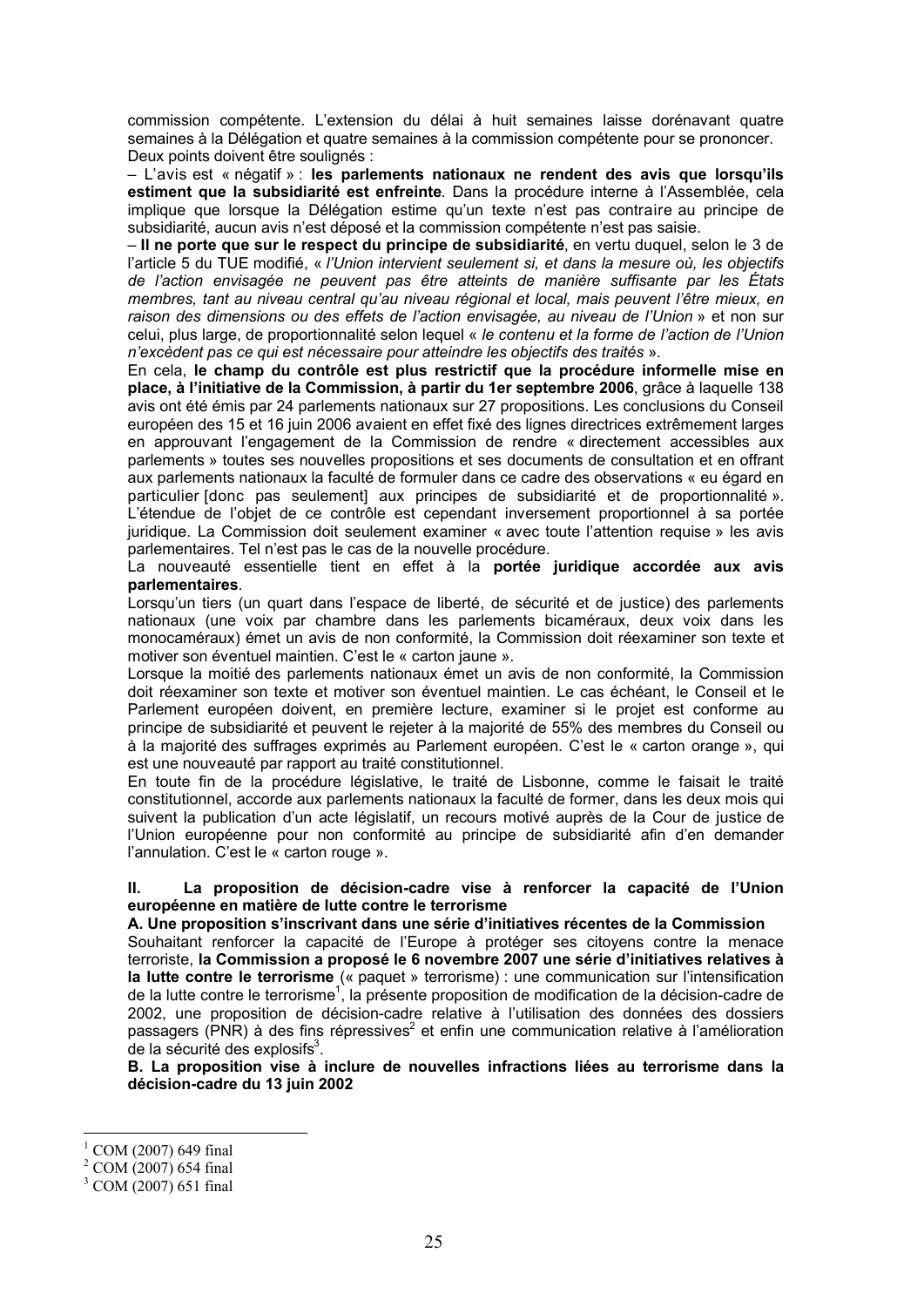**La décision-cadre du Conseil du 13 juin 2002 relative à la lutte contre le terrorisme**, adoptée à la suite des attentats du 11 septembre 2001, constitue **la base de la politique de l'Union en matière de lutte contre le terrorisme**. Elle fixe un cadre pour la coopération judiciaire en matière de terrorisme, en **rapprochant la définition des infractions terroristes dans tous les Etats membres** et en prévoyant que les peines requises devront être plus sévères que pour les mêmes actes commis dans le cadre d'une infraction de droit commun. Bien que la Commission ait proposé initialement une harmonisation des sanctions, aucun accord sur ce sujet n'a pu intervenir et **seules les infractions liées à un groupe terroriste font l'objet de peines harmonisées** (la décision-cadre fixe le « minimum du maximum » des peines encourues). Selon l'article 5, paragraphe 1, les autres infractions doivent faire l'objet de « *sanctions pénales effectives, proportionnées et dissuasives, susceptibles d'entraîner l'extradition* », ce qui implique des peines d'au moins un an d'emprisonnement<sup>4</sup>.

La présente proposition vise à **inclure dans les infractions liées aux activités terroristes définies par la décision-cadre du 13 juin 2002 la provocation publique à commettre une infraction terroriste, le recrutement pour le terrorisme et l'entraînement pour le terrorisme**. Elle ne vise pas à harmoniser les sanctions pour ces infractions, auxquelles s'appliquerait l'article 5, paragraphe 1, de la décision cadre de 2002 déjà cité. Il est précisé que pour qu'un acte soit passible de poursuites, il n'est pas nécessaire qu'une infraction terroriste soit effectivement commise.

La **provocation publique à commettre une infraction terroriste** est définie comme la diffusion ou toute autre forme de mise à disposition du public d'un message, avec l'intention d'inciter à la commission d'un acte terroriste, lorsqu'un tel comportement, qu'il préconise directement ou non la commission d'infractions terroristes, crée un danger qu'une ou plusieurs de ces infractions puissent être commises.

Le **recrutement pour le terrorisme** est le fait de solliciter une autre personne pour commettre un acte terroriste.

Enfin, **l'entraînement pour le terrorisme** est le fait de fournir des instructions pour la fabrication ou l'utilisation d'explosifs, d'armes à feu, d'autres armes ou de substances nocives ou dangereuses, ou pour d'autres méthodes ou techniques spécifiques, en vue de commettre un acte terroriste en sachant que la formation dispensée a pour but de servir à la réalisation d'un tel objectif.

#### **C. La volonté d'améliorer la lutte contre le terrorisme et ses nouveaux canaux**

La Commission motive sa proposition par **la volonté d'améliorer les moyens de lutte contre le terrorisme et ses nouveaux canaux, notamment la diffusion de la propagande et du savoir-faire terroristes par Internet**. L'analyse d'impact qui accompagne la proposition s'attache à démontrer que la décision-cadre de 2002 (en particulier les dispositions relatives à l'incitation et celles concernant la participation aux activités d'un groupe terroriste) n'impose pas de rendre punissable une partie significative de la diffusion de messages encourageant la commission d'infractions terroristes ou fournissant du savoir-faire terroriste, qu'elle se fasse par le biais d'un site Internet, d'un forum de discussion ou que les messages soient adressés à des personnes en vue d'un recrutement. Les législations nationales sont jugées également insuffisantes face à la diffusion de propagande et de savoir-faire terroristes.

La proposition vise à **aligner la définition des infractions terroristes de la décision-cadre de 2002 sur la Convention du Conseil de l'Europe pour la prévention du terrorisme**, signée à Varsovie le 16 mai 2005 et entrée en vigueur le 1<sup>er</sup> juin 2007. Cette convention a été signée par 25 Etats membres de l'UE (dont la France le 22 mai 2006) et elle est actuellement en cours de ratification dans les différents Etats membres ; la Bulgarie, la Roumanie, la Slovaquie et le Danemark l'ont déjà ratifiée et en France, un projet de loi de ratification a été déposé au Sénat le 8 novembre 2007.

La Convention prévoit que les Etats parties érigent en infraction pénale la provocation publique à commettre une infraction terroriste, le recrutement et l'entraînement pour le terrorisme et adoptent les mesures nécessaires pour qu'elles soient passibles de peines effectives, proportionnées et dissuasives.

**Il convient de souligner qu'en France, la Convention du Conseil de l'Europe ne nécessitera pas de modification de la législation interne**. L'article 24, alinéa 4 de la loi du

<u>.</u>

<sup>&</sup>lt;sup>4</sup> Voir le premier rapport fondé sur l'article 11 de la décision-cadre du 13 juin 2002 relative à la lutte contre le terrorisme, SEC (2004) 688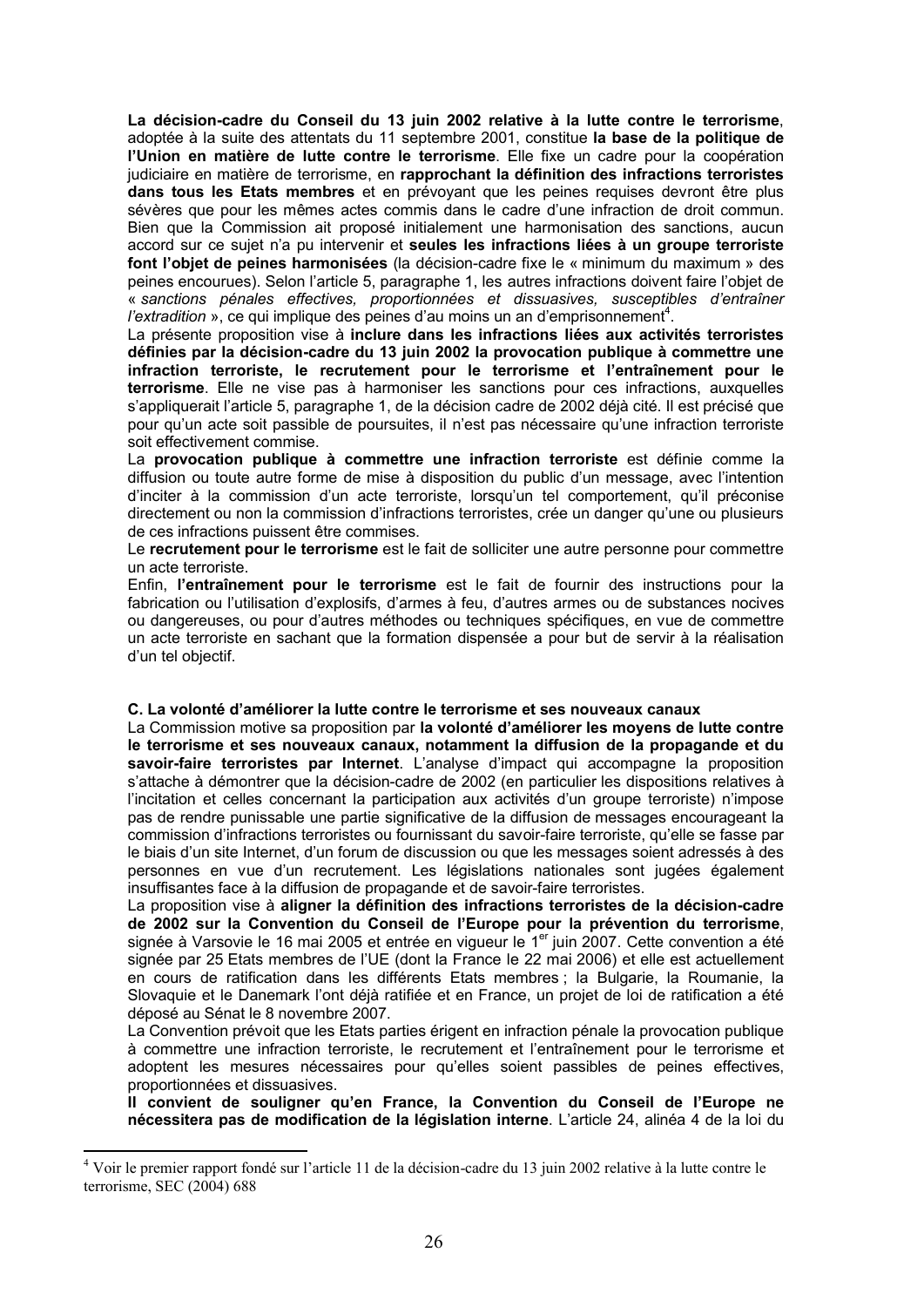29 juillet 1881 sur la liberté de la presse réprime la provocation directe aux actes de terrorisme et l'apologie de ces actes. Ces faits sont punis de 5 ans d'emprisonnement et 45 000 euros d'amende.

Le recrutement et l'entraînement pour le terrorisme sont incriminés par le biais de l'association de malfaiteurs dans le but de préparer un acte de terrorisme (article 421-2-1 du Code pénal), punie par 10 ans d'emprisonnement et 225 000 euros d'amende.

Par rapport à la Convention du Conseil de l'Europe, la Commission met en avant les avantages d'une intégration des infractions concernées dans la décision-cadre de 2002 : le cadre institutionnel plus intégré de l'Union européenne (procédure d'adoption plus rapide, mécanismes de suivi, interprétation commune par la Cour de justice), le régime des sanctions pénales, les règles de compétence obligatoires, le déclenchement des mécanismes de coopération de l'UE (décision du Conseil 2005/671 JAI sur l'échange d'information et la coopération relatifs aux infractions terroristes), l'application automatique du mandat d'arrêt européen.

#### **III. La proposition de décision-cadre est conforme aux principes de subsidiarité et de proportionnalité**

La base juridique de la proposition est triple. L'article 29 du Traité UE dispose que la lutte contre le terrorisme est un moyen pour l'Union d'assurer un niveau élevé dans un espace de liberté, de sécurité et de justice ; l'article 31 e) prévoit que l'action en commun dans le domaine de la coopération judiciaire en matière pénale vise à « *adopter progressivement des mesures instaurant des règles minimales relatives aux éléments constitutifs des infractions pénales et aux sanctions applicables dans les domaines de la criminalité organisée, du terrorisme et du trafic de drogue* » ; enfin, l'article 34 b) prévoit l'adoption de décisionscadres dans le domaine de la coopération policière et judiciaire en matière pénale.

La lutte contre le terrorisme est également l'une des priorités du programme de La Haye pour le renouveau européen dans le domaine de la liberté, de la sécurité et de la justice, adopté par le Conseil européen en novembre 2004. Les Etats membres ont alors souligné qu'une réponse globale est indispensable pour combattre le terrorisme.

**Les aspects transnationaux du terrorisme sont évidents** : plus que jamais, le terrorisme est un phénomène mondial. **Le développement d'Internet, son utilisation à des fins criminelles ignorent également les frontières**. **Il paraît donc légitime et souhaitable que l'Union européenne intervienne dans ces domaines**. L'action de l'Union présente des avantages certains, en raison de ses dimensions et des mécanismes qu'elle implique, en particulier l'application du mandat d'arrêt européen.

Par ailleurs, **l'intervention de l'UE ne saurait être qualifiée d'excessive, dans la mesure où la proposition ne prévoit pas d'harmonisation des sanctions**, mais implique seulement, comme on l'a vu, des peines minimales d'un an d'emprisonnement, ce qui est très inférieur aux peines encourues en droit français pour les mêmes infractions.

**Les mesures proposées ne sont pas non plus excessives par rapport aux libertés fondamentales. La définition des infractions établit clairement un lien avec les actes terroristes**. En particulier, la définition de la provocation publique au terrorisme, qui serait susceptible d'entrer en conflit avec la liberté d'expression, prévoit l'existence d'une intention spécifique d'inciter à la commission d'un acte terroriste et d'un danger qu'une infraction terroriste soit commise.

Il convient de souligner que la conciliation entre la protection des droits fondamentaux et la répression des infractions liées au terrorisme fait l'objet d'un considérant qui précise que « *rien dans la présente décsion-cadre ne peut être interprété comme visant à réduire ou à entraver des libertés ou des droits fondamentaux tels que la liberté de réunion, d'association ou d'expression, le droit au respect de la vie privée et familiale, y compris le droit au respect de la confidentialité de la correspondance* ».

Enfin, la proposition ne crée **pas d'obligation nouvelle pour les fournisseurs de services de télécommunications et les opérateurs** par rapport aux mécanismes existants prévus par les directives sur le commerce électronique et sur la conservation des données<sup>5</sup>. Ainsi, la directive sur le commerce électronique prévoit que les États peuvent instaurer l'obligation, pour les opérateurs de sites, d'informer dès que possible les autorités publiques compétentes d'activités illicites alléguées qu'exerceraient des internautes. De la même manière, les États membres peuvent prévoir l'obligation, pour les fournisseurs d'hébergement, de communiquer

<sup>&</sup>lt;u>.</u> 5 Directives 2000/31/CE du 8 juin 2000 et 2002/58/CE du 12 juillet 2002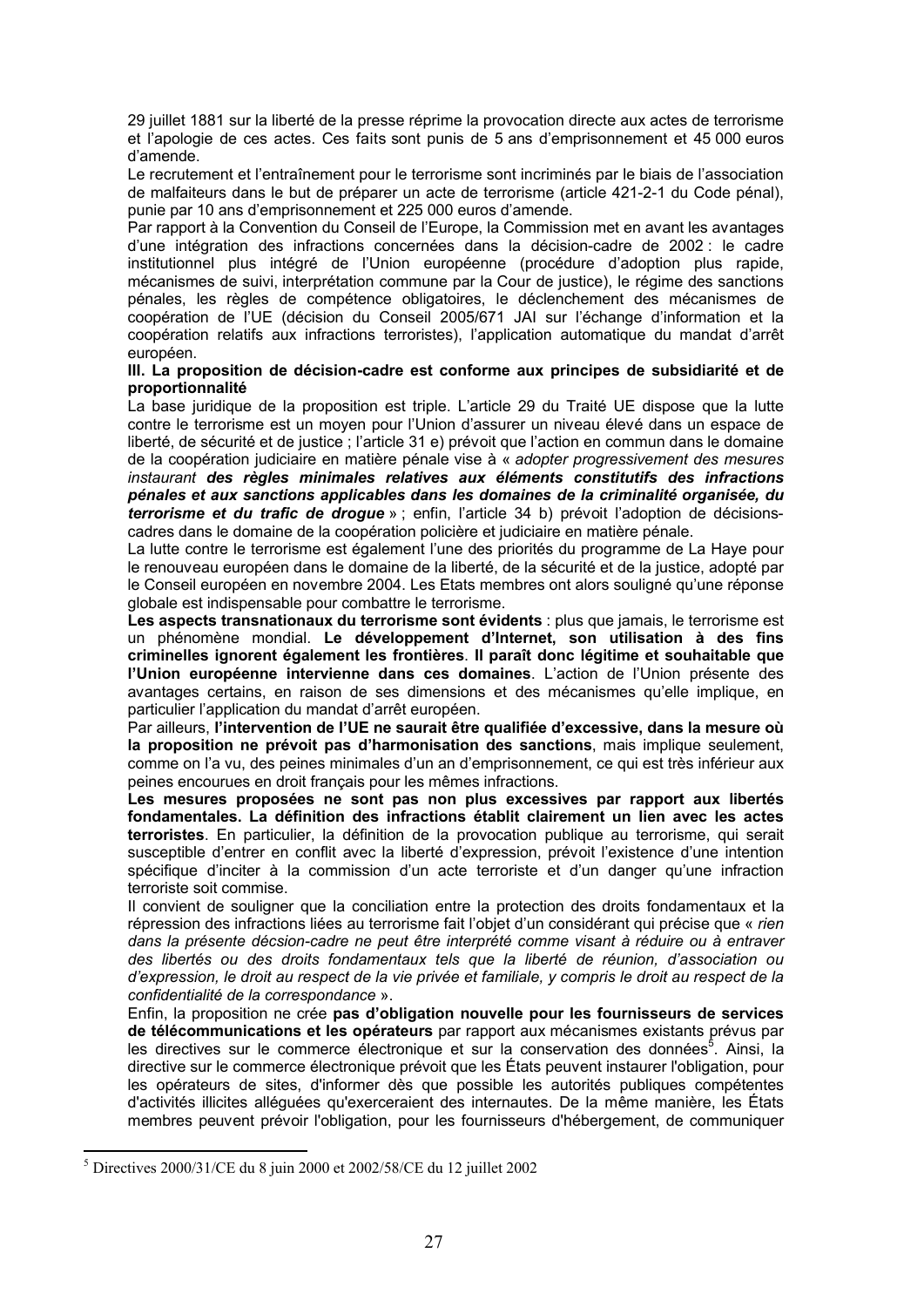aux autorités compétentes les informations permettant d'identifier les propriétaires des pages hébergées, ainsi que de retirer les informations illégales. La directive sur la conservation des données prévoit que les autorités publiques compétentes peuvent demander aux fournisseurs d'accès de fournir les données relatives au trafic et les données de localisation, ainsi que les données connexes nécessaires pour identifier l'abonné ou l'utilisateur dans le but de prévenir, rechercher ou poursuivre des infractions pénales.

En conséquence, il vous est proposé de considérer que ce texte est conforme au principe de subsidiarité et qu'il n'y a donc pas lieu à avis motivé de la part de l'Assemblée nationale.

#### *Sénat*

## **Questionnaire:**

#### *Procedure :*

#### **What was the procedure used to conduct the check ? Please specify with regard to the following topics:**

**which committees were involved ?**

*Dans le cas du Sénat, c'est la délégation pour l'Union européenne, dont les travaux ont un caractère transversal et qui a pour mission générale de suivre les travaux conduits par les institutions de l'Union, qui examine les textes européens au regard de la subsidiarité et de la proportionnalité dans le cadre du dialogue avec la Commission européenne. C'est donc naturellement elle qui a procédé à l'examen de la proposition de décision-cadre relative à la lutte contre le terrorisme au cours de sa réunion du 12 décembre 2007.*

- **did your government provide any information as part of the scrutiny process ?** *Oui sous la forme d'une fiche d'impact.*
- **in case of a bicameral system, did you cooperate with the other chamber ?** *Non.*
- **did you consult regional Parliaments ?** *Non.*
- **did you make use of external expertise ?** *Non.*

#### **Did you cooperate with other national Parliaments in the process opinion ?** *Non.*

#### **Did you publicise your findings ?**

*Les observations que la délégation pour l'Union européenne du Sénat adopte au cours de ses réunions sont publiées de deux manières :*

*– quelques jours après leur adoption, sur les pages consacrés à l'Europe sur le site internet du Sénat (http://www.senat.fr/europe/r12122007.html#toc6) ainsi que sur le site IPEX ;*

*– dans « les Actualités de la délégation pour l'Union européenne ». Cette publication, qui paraît environ une fois par mois, rend compte de l'ensemble des débats et auditions menées par les sénateurs au sein de la délégation et présente l'analyse des textes européens soumis au Sénat.*

#### **Has your parliament lately adapted its procedures with regard to the subsidiarity check mechanism as foreseen in the Lisbon Treaty or is it planning to do so ?**

*Le Sénat n'a pas encore adapté sa procédure en fonction des dispositions du traité de Lisbonne.*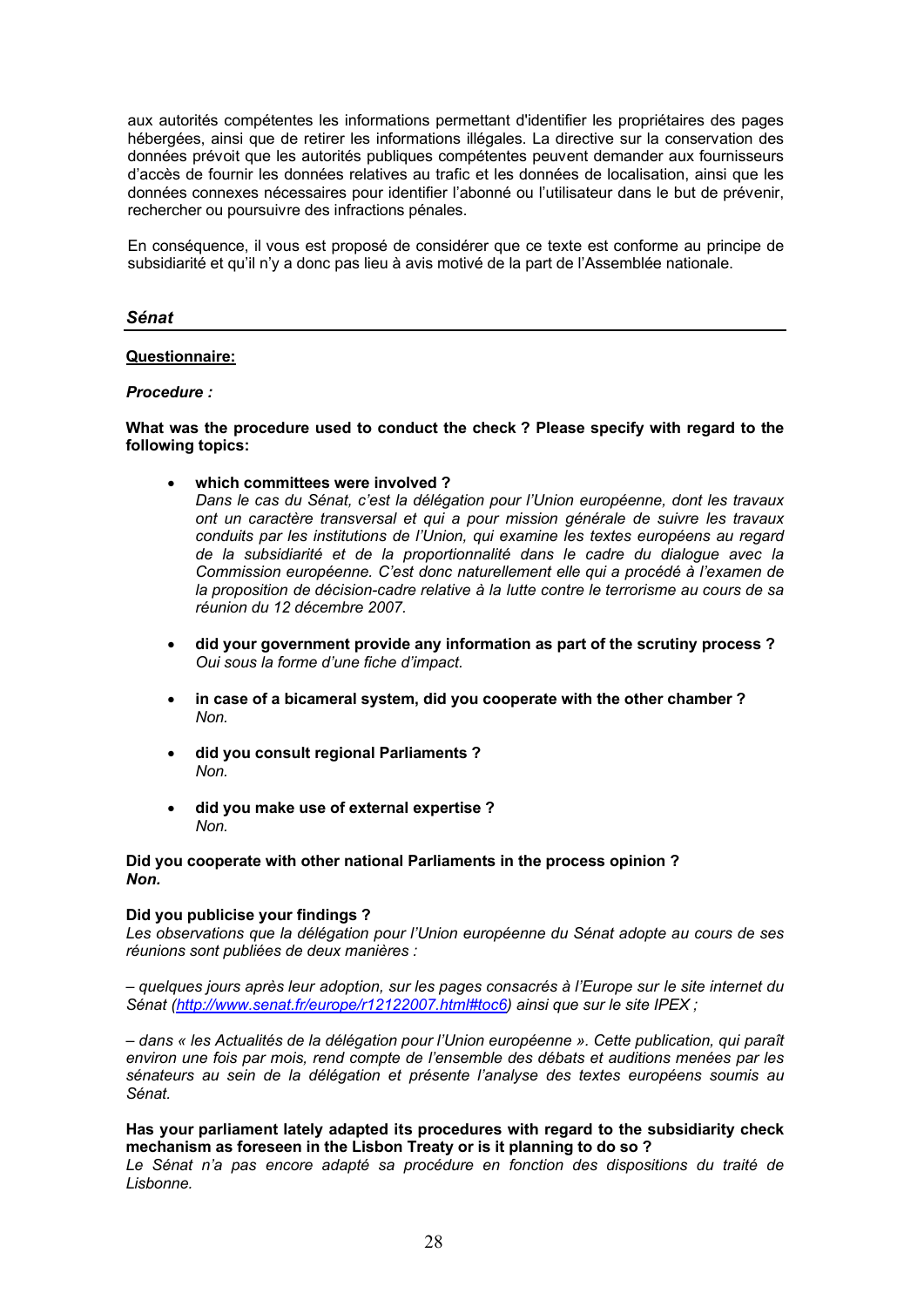#### *Résultats :*

#### **Did you find any breach of the subsidiarity principle ?**

*La délégation pour l'Union européenne du Sénat a estimé que cette proposition de décisioncadre ne portait pas atteinte au principe de subsidiarité.*

*Sans remettre en cause le rôle prééminent joué par les États membres pour prévenir les menaces terroristes et poursuivre les auteurs d'actes terroristes, la délégation a estimé qu'une lutte efficace contre le terrorisme passait nécessairement par une action vigoureuse au niveau de l'Union européenne. Elle a indiqué qu'une telle action pouvait apporter une réelle plus-value, comme l'avait mis en évidence la décision-cadre relative à la lutte contre le terrorisme adoptée peu après les attentats du 11 septembre 2001. Elle a ajouté que ce texte contenait une définition commune du terrorisme et prévoyait une harmonisation des sanctions relatives à la direction ou à la participation à un groupe terroriste, alors que seuls six États membres disposaient jusqu'ici d'une législation spécifique sur le terrorisme.*

La délégation pour l'Union européenne a également considéré que cette proposition de *décision-cadre devrait permettre d'aligner le droit de l'Union européenne sur la convention du Conseil de l'Europe du 16 mai 2005 pour la prévention du terrorisme, en ce qu'elle prévoit de rendre punissables, par les États membres, la provocation publique à commettre une infraction terroriste ainsi que le recrutement et l'entraînement pour le terrorisme.*

#### **Did you adopt a reasoned opinion on the Framework Decision ? (please enclose a copy)** *Les considérants qui ont amené la délégation à considérer que cette décision-cadre respectait les principes de subsidiarité et de proportionnalité sont disponible ci-dessous.*

#### **Did you find the Commission's justification with regard to the subsidiarity principle satisfactory ?**

*La délégation pour l'Union européenne a reconnu l'effort de la Commission pour motiver sa proposition, tant au regard de la subsidiarité que de la proportionnalité.*

#### **Any other observations ?**

*Non.*

#### **Décision-cadre relative à la lutte contre le terrorisme (COM (2007) 650 final)**

#### **Que dit cette proposition de décision-cadre ?**

Cette proposition tend à harmoniser les dispositions nationales relatives aux provocations publiques à commettre une infraction terroriste ainsi qu'au recrutement et à l'entraînement pour le terrorisme. Il s'agit de faire en sorte que tous les États membres érigent ces agissements en infractions graves, y compris lorsqu'ils sont commis au moyen d'Internet, et qu'ils infligent des peines pénales dont l'emprisonnement à leurs auteurs.

#### **Comment la proposition est-elle motivée au regard de la subsidiarité et de la proportionnalité ?**

Pour motiver sa proposition au regard de la subsidiarité, la Commission européenne s'appuie sur le caractère intrinsèquement international et transfrontière du terrorisme qui implique une réponse au moins en partie internationale. Or, les différences de traitement juridique dans les États membres font obstacle à la coordination des efforts requise au niveau de l'Union européenne et compliquent la coopération au niveau international.

Au titre de la proportionnalité, la Commission rappelle que la décision-cadre laissera aux États membres la compétence quant à la forme et aux moyens à mettre en œuvre et qu'en outre elle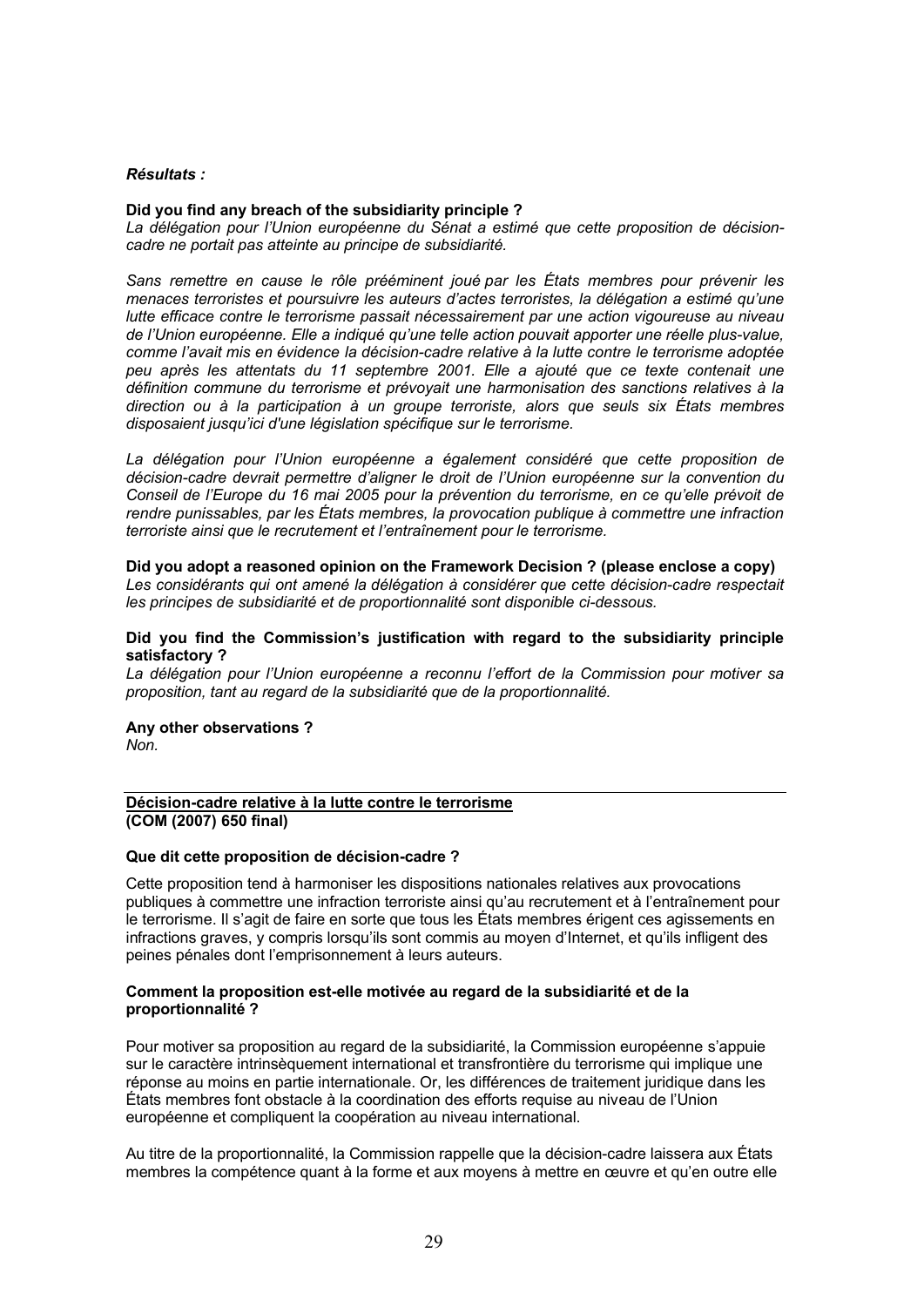ne crée aucune obligation nouvelle pour les services de télécommunications et les opérateurs. Les dispositions de la directive sur le commerce électronique et de la directive sur la conservation des données ne seront pas modifiées.

#### **Quelle appréciation pouvons-nous porter sur la motivation avancée par la Commission européenne ?**

Même si les États membres conservent une responsabilité éminente pour prévenir les menaces terroristes et poursuivre les auteurs d'actes terroristes, il est incontestable qu'une lutte efficace contre le terrorisme passe par une action vigoureuse au niveau de l'Union européenne. Une telle action peut apporter une réelle plus-value, comme l'a mis en évidence la décision-cadre relative à la lutte contre le terrorisme qui a été adoptée peu après les attentats du 11 septembre 2001. Cette décision-cadre prévoit que l'incitation à des infractions terroristes et la complicité en la matière doivent être rendues punissables par les États membres. Elle leur impose en outre de déclarer pénalement responsables les personnes qui dirigent un groupe terroriste ou participent à ses activités. Mais la Commission européenne fait valoir que ces dispositions ne s'appliquent pas explicitement à la diffusion de propagande et de savoir-faire terroristes, notamment par Internet.

Or, dans le cadre du Conseil de l'Europe, la convention du 16 mai 2005 pour la prévention du terrorisme a bien prévu que la provocation publique à commettre une infraction terroriste ainsi que le recrutement et l'entraînement pour le terrorisme devraient être passibles de poursuites dans les États qui y sont parties.

Dès lors, il semble indispensable d'aligner le droit de l'Union européenne sur la convention du Conseil de l'Europe. Une définition plus large du terrorisme empêchera les terroristes de profiter des lacunes et des divergences dans les législations nationales. Elle permettra de mieux prendre en compte au niveau de l'Union européenne l'utilisation d'Internet par les groupes terroristes.

**C'est pourquoi il ne paraît pas possible de contester ou de critiquer cette proposition de décision-cadre au titre de la subsidiarité ou de la proportionnalité.**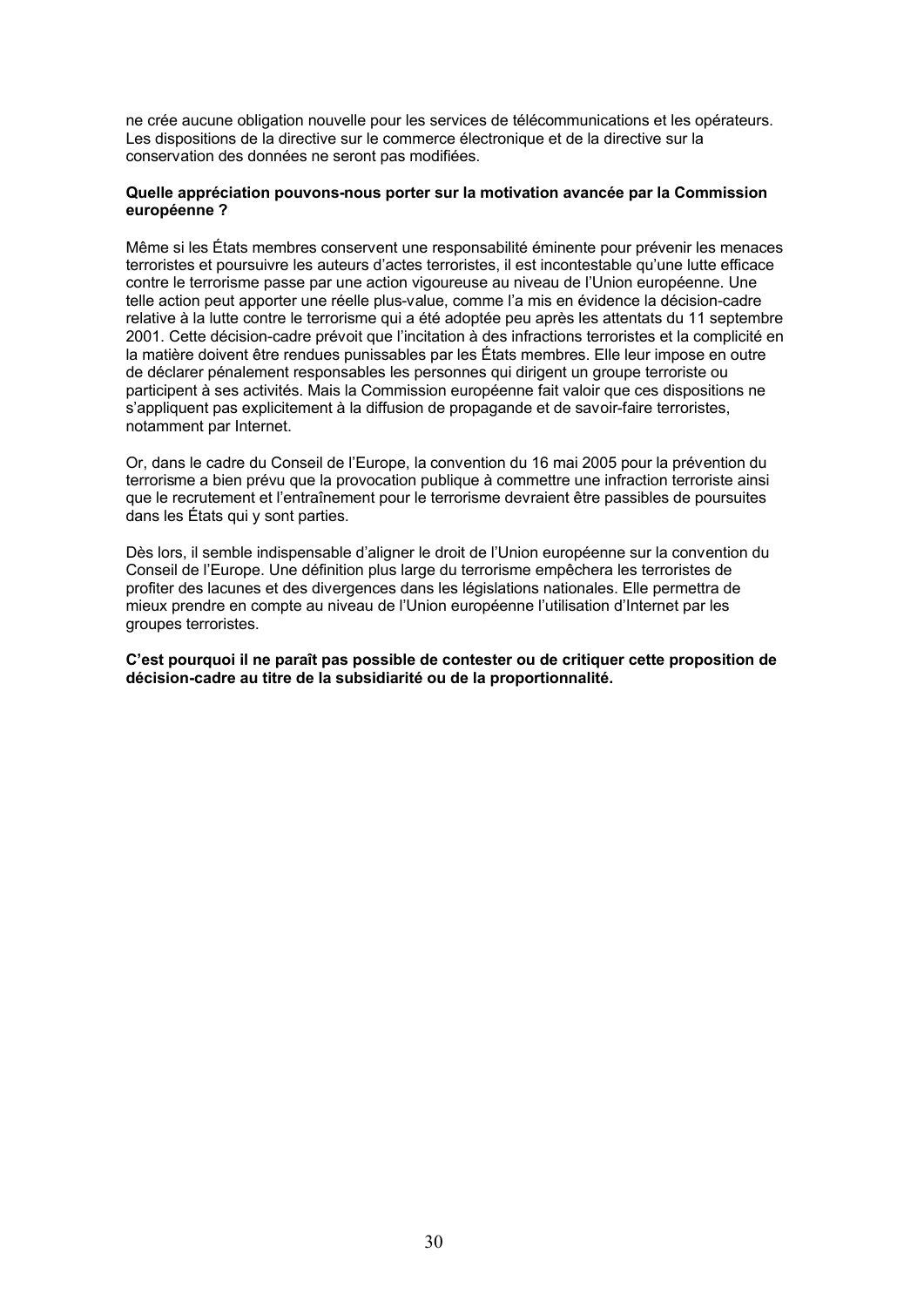#### **Germany**

## *Bundestag*

## **Questionnaire:**

#### *Procedure:*

**What was the procedure used to conduct the check? Please specify with regard to the following topics:**

- **which committees were involved?**
- **did your government provide any information as part of the scrutiny process?**
- **in case of a bicameral system, did you cooperate with the other chamber?**
- **did you consult regional Parliaments?**
- **did you make use of external expertise?**

*Committees involved were the Legal Affairs Committee as the committee responsible and the Foreign Affairs Committee, the Internal Affairs Committee, the Committee on Human Rights and Humanitarian Affairs and the Committee on the Affairs of the European Union in an advisory capacity.*

*The German Bundestag has in principle used the "normal" procedure provided for the scrutiny of EU documents. There were some differences, however: Firstly, special attention was given to the strict time frame foreseen in the Protocol on the application of the principles of subsidiarity and proportionality as annexed to the draft Treaty of Lisbon. Secondly, the Committees involved have, after completion of the subsidiarity check, reserved their right to continue their deliberations on the substance of the proposal. Normally, the scrutiny procedure is completed after the Committees have issued a statement or formally taken note of the proposal. Thirdly, the result of the scrutiny procedure was communicated, by letter of the President of the Bundestag, to the Presidents of the European Commission, the European Parliament and the Council. A separate letter will be sent to the Federal Chancellor shortly.*

*The Federal Government has provided the Bundestag with a short description of the proposal and a comprehensive assessment by the Federal Ministry of Justice. No further external expertise was made use of.*

*There was no cooperation with the German Bundesrat. Regional parliaments were not consulted.*

#### **Did you cooperate with other national Parliaments in the process?**

*No. However, a short summary of the report of the Legal Affairs Committee and the decision of the Bundestag will be published on the IPEX website.*

#### **Did you publicise your findings (e. g. in a special press release?)**

*The report of the Legal Affairs Committee and the decision of the Bundestag are both publicly available on the Bundestag website.*

**Has your parliament lately adapted its procedures with regard to the subsidiarity check mechanism as foreseen in the Lisbon Treaty or is it planning to do so?** *Deliberations on adapting the Bundestag´s Rules of Procedure are currently under way.*

#### *Findings:*

**Did you find any breach of the subsidiarity principle?** *No.*

#### **Did you adopt a reasoned opinion on the Framework Decision?**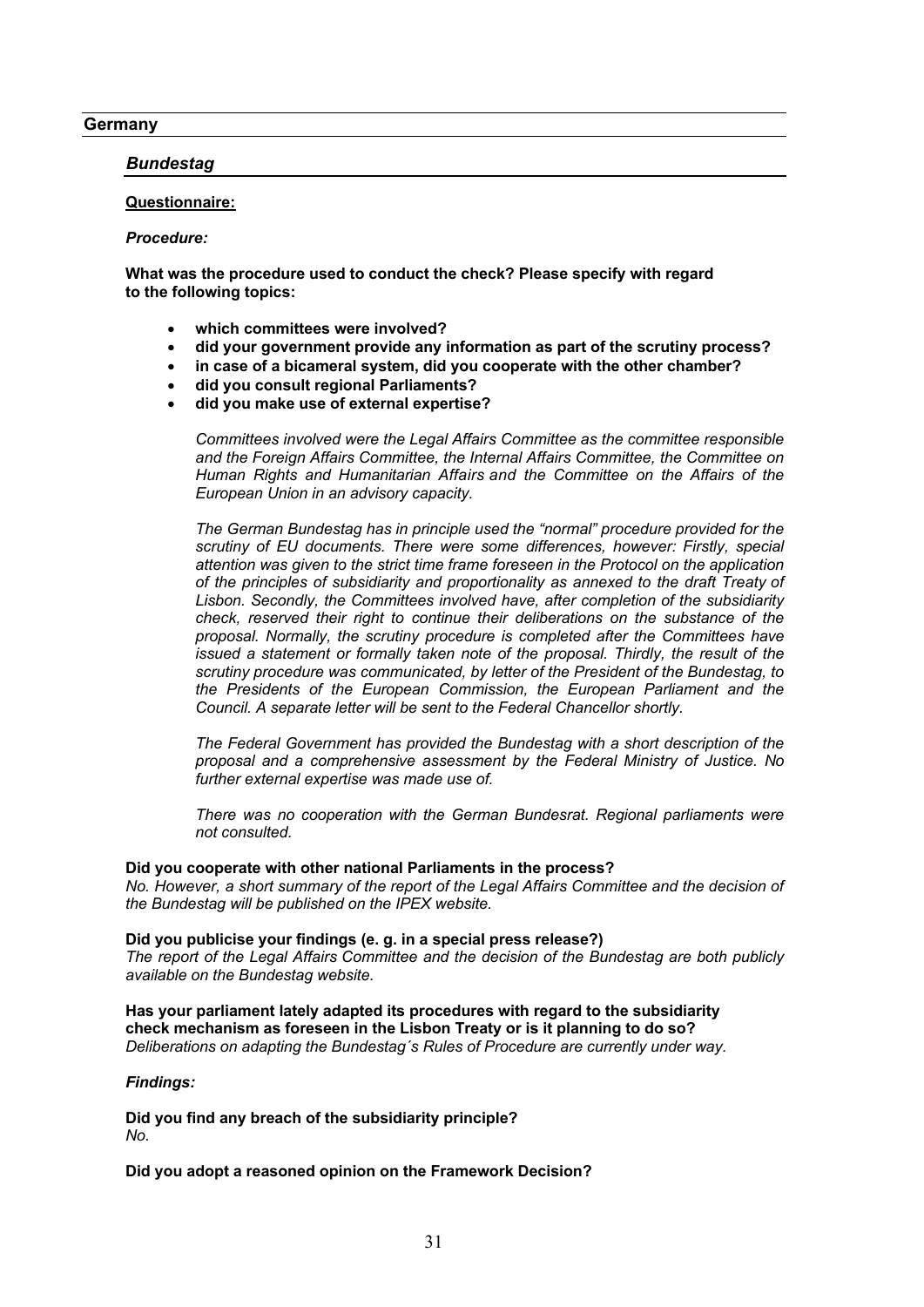*No. However, a letter of the President of the German Bundestag was sent to the Presidents of the European Commission, the European Parliament and the Council, stating that there were no concerns regarding the respect of the principle of subsidiarity but that there were concerns with regard to the principle of proportionality.*

#### **Did you find the Commission's justification with regard to the subsidiarity principle satisfactory?**

*The Legal Affairs Committee found the reasoning satisfactory. However, the Committee on the Affairs of the European Union stressed its advisory statement that the Commission did not demonstrate clearly enough that there are loopholes in the penal codes of the Member States regarding the fight against terrorism. This would seem necessary with respect to the first criterion of the subsidiarity principle, namely that the Community shall take action, "only if and in so far as the objectives of the proposed action cannot be sufficiently achieved by the Member States".*

#### **Any other observations?**

*Both the Legal Affairs Committee and the Committee on the Affairs of the European Union – in*  full knowledge of the scope of the subsidiarity checking mechanism foreseen in the Treaty of *Lisbon – decided to include observations on proportionality in their statement. It was pointed out that the proposed framework decision duplicates to a large extent the Council of Europe Convention on the Prevention of Terrorism of 16 May 2005 and that, with regard to the proportionality principle, due consideration should have been given on joint efforts, by all Member States, to ratify this convention, instead of proposing a new framework decision. These observations will also be communicated to the Federal Chancellor.*

## *Bundesrat*

#### **Questionnaire:**

#### *Procedure:*

**What was the procedure used to conduct the check? Please specify with regard to the following topics:**

- **which committees were involved?**
- **did your government provide any information as part of the scrutiny process?**
- **in case of a bicameral system, did you cooperate with the other chamber?**
- **did you consult regional Parliaments?**
- **did you make use of external expertise?**

*After the Bundesrat secretariat had received the legislative proposal in German language form the German government on 14 November 2007 it was distributed to the committee secretariats. In addition to the competent EU committee the Director of the Bundesrat declared two sectoral committees responsible for the deliberations of the proposal (the committee on legal affairs and the committee on internal affairs).*

*The committee on legal affairs and the committee an internal affairs deliberated the proposal in its sessions on 5 December 2007. Both recommended to the plenary to take notice of the proposal. A breach of the principles of subsidiarity and proportionality were not found.*

*The committee on Questions of the European Union adopted the same recommendation to the plenary in its session on 7 December 2007 based on the deliberations of the two sectoral committees involved.*

*The plenary took notice of the proposal in its session on 20 December 2007.*

*The Federal Government sent three reports on the results of the ongoing negotiations on EU-level till the end of November 2007.*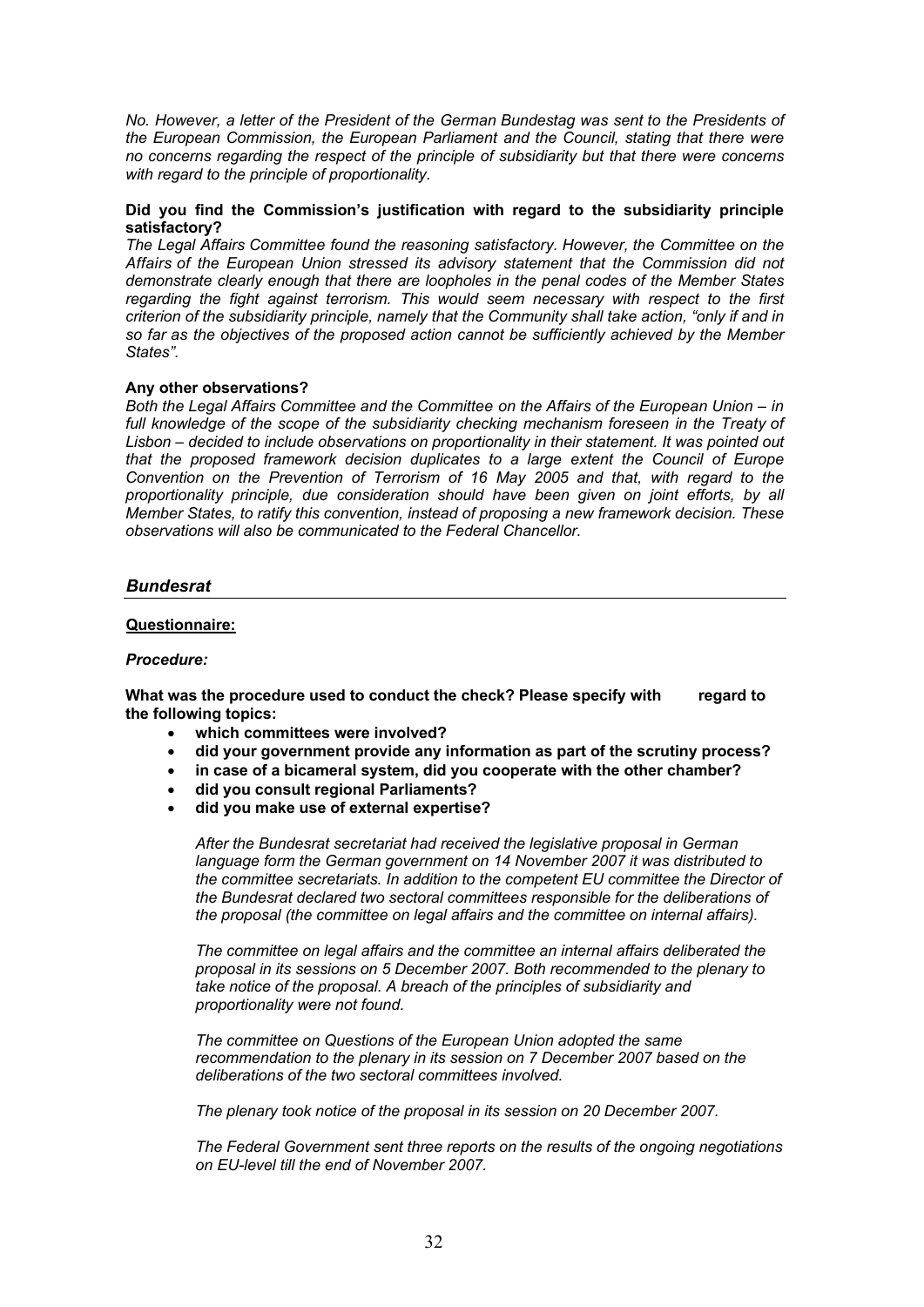*A mutual exchange with the German Bundestag on the stage of proceedings took place.*

*The Bundesrat did not directly involve regional parliaments. It lies in the resonsibility of the government of each Land to consult its regional parliament.*

*External actors were not involved in the examination.*

**Did you cooperate with other national Parliaments in the process opinion?** *No. The IPEX system was used but provided no sufficient information on the findings of other parliaments when the committee deliberations took place.*

**Did you publicise your findings (e. g. in a special press release?)** *No*

**Has you parliament lately adapted its procedures with regard to the subsidiarity check mechanism as foreseen in the Lisbon Treaty or is it planning to do so?** *At present the Bundesrat checks whether adaptions of its proceedings to the subsidiarity check mechanism foreseen in the Lisbon Treaty are necessary.*

## *Findings:*

**Did you find any breach of the subsidiarity principle?** *No*

**Did you adopt a reasoned opinion on the Framework Decision? (please enclose a copy)** *No*

## **Did you find the Commission's justification with regard to the subsidiarity principle satisfactory?**

*The committee on legal affairs scrutinized the Commission's justification and found it satisfactory.*

**Any other observations?** *No*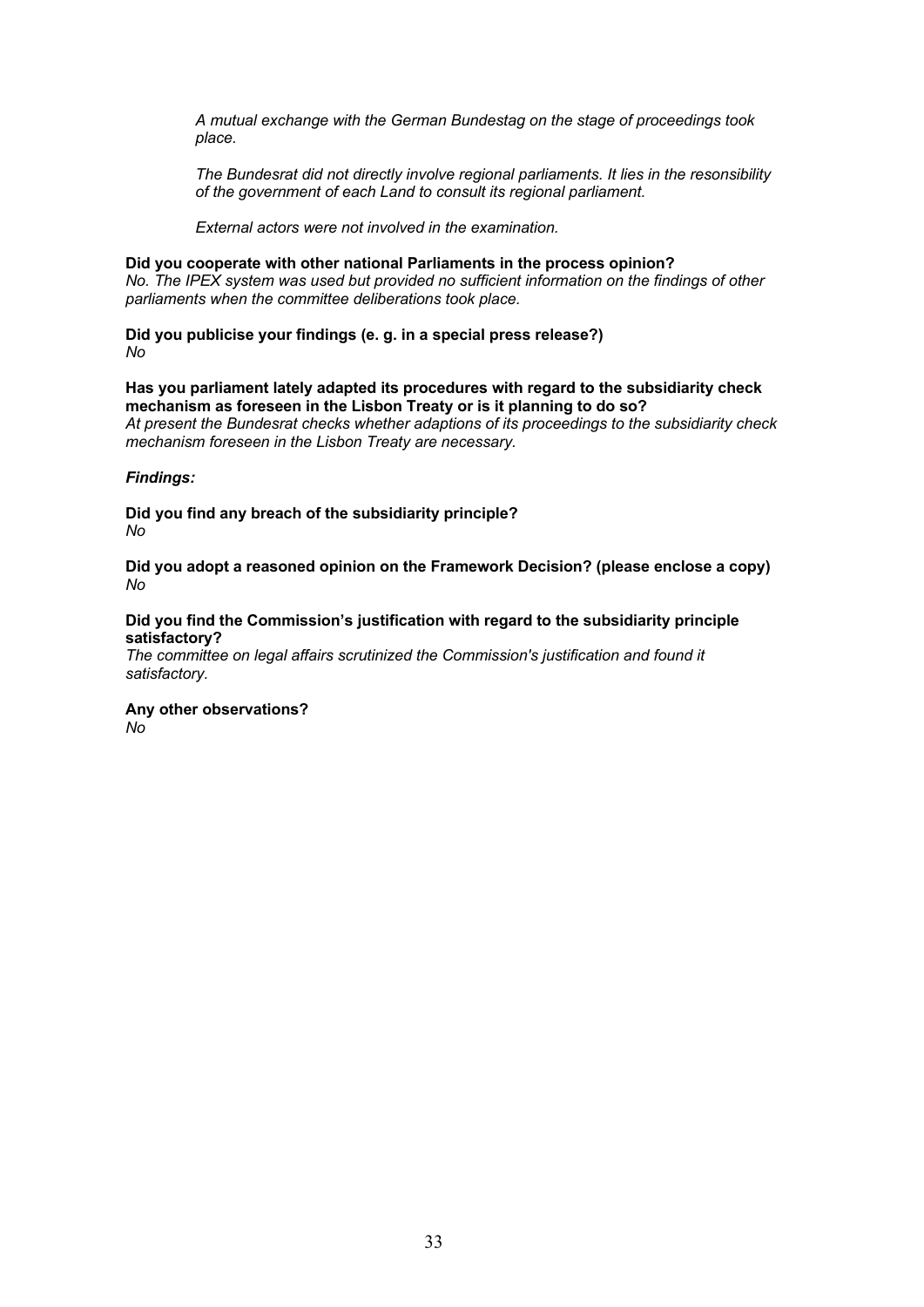### *Chamber of Deputies*

## **Questionnaire:**

#### *Procedure:*

## **Which Committees were involved?**

*After receiving the translated text of the proposal by the European Commission on November the 23rd , the Speaker of the Hellenic Parliament convened a joint meeting of the Standing Committee for Public Administration, Public Order and Justice and the Special Standing Committee for European Affairs, according to the Standing Orders of our Parliament (article 41B, "Opinions on legislative acts of the European Union"). Further on, the political groups appointed rapporteurs, from the members of the afore mentioned Committees. The Joint Committees held two sessions, on 11 and on the 16th of January 2008.*

## **Did your Government provide any information as part of the scrutiny process?**

*Representatives of the competent Ministries (Minister and Under Secretary of Home Affairs and Secretary General of the Ministry of Justice) have been invited and were present during the sessions of the Joint Committees.* 

## **Did you make use of external practice?**

*We were advised by the Presidium's experts.*

## **Did you cooperate with other national Parliaments in the process of opinion?**

*We contacted the secretariat of the French National Assembly and viewed (through IPEX) the contributions of Parliaments having already dealt with the subject.*

## **Did you publicise your findings?**

*Yes. We sent a summary of the procedures and the final opinion that was adopted to all the Members of the Hellenic Parliament and we issued a press release on the site of the Hellenic Parliament.*

#### **Has your Parliament lately adapted its procedures with regard to the subsidiarity check mechanism as foreseen in the Lisbon Treaty or it is planning to do so?**

*It is planning a wide range of modifications in its Standing Orders, in order to adapt the regulatory framework of EU legislation scrutiny, to the new circumstances.*

## *Findings:*

**Did you find any breach of the subsidiarity principle?** *No.*

## **Did you adopt a reasoned opinion on the Framework Decision ?**

*The majority of the Committees members adopted an opinion summarizing the conformity of the proposal with the subsidiarity principle.*

## **Did you find the Commission's justification with regard to the subsidiarity principle satisfactory?**

*Yes.*

## **Any other observations?**

*The justification with regard to the principle of proportionality could be more convincing. According to the opinion of the majority of the Hellenic Parliament's Joint Committees members, an explicit reference on the respect of the Chart of Fundamental Rights and the European Convention of Human Rights should be embodied in the text of the framework decision, before final decision is reached at the Justice and Home Affairs Council.*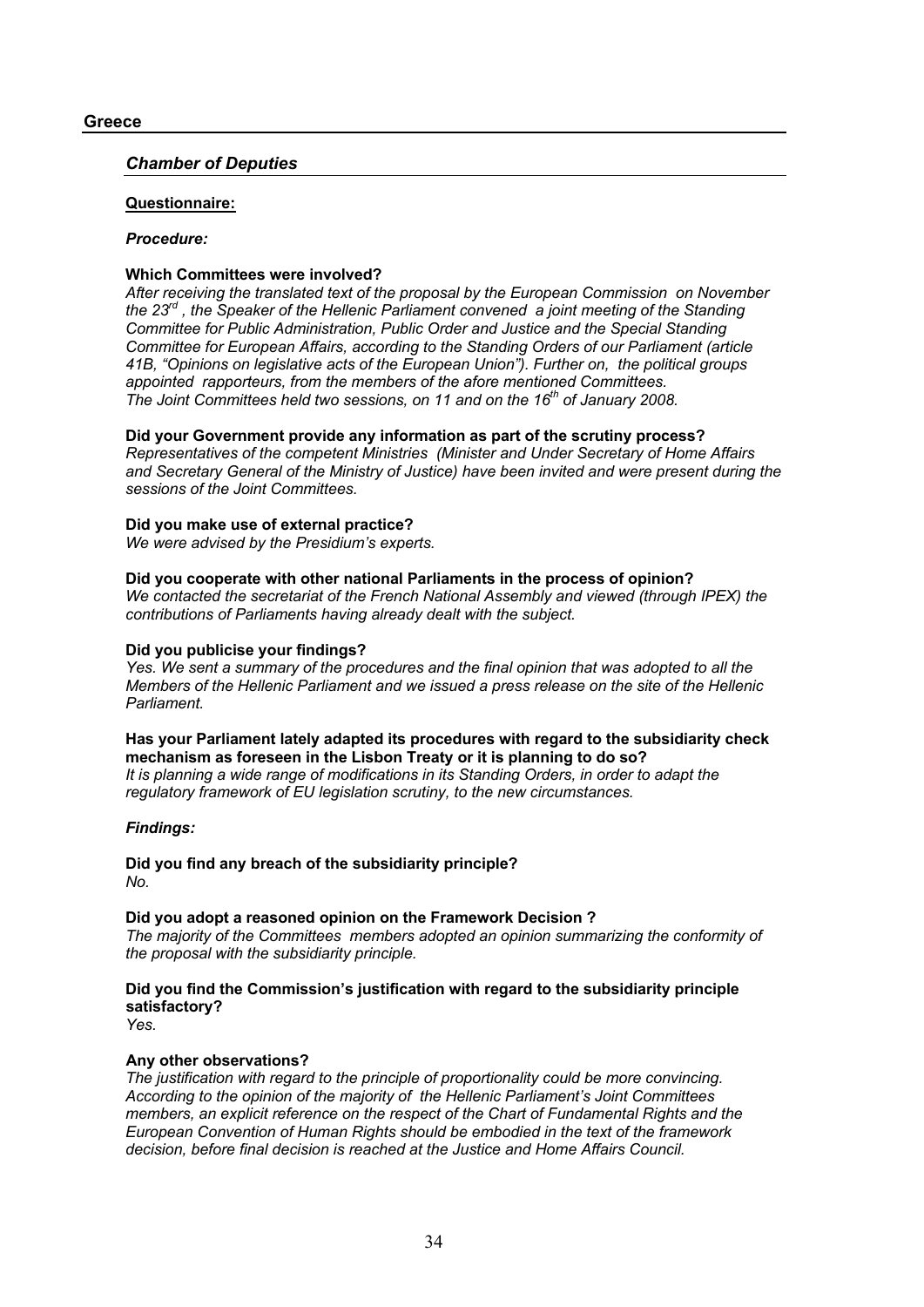## **Hungary**

#### *National Assembly*

#### **Questionnaire:**

#### *Procedure:*

#### **What was the procedure used to conduct the check? Please specify with regard to the following topics:**

*As the Hungarian language version of the proposal became available quite late on 26 November 2007, considering the timing and workload of the present parliamentary session, the involvement of other committees could not have been organized. Lawyer experts at the secretariat of the Committee on European Affairs examined the proposal in question thoroughly and presented their findings in a paper distributed among the committee members prior to the meeting. No further external expertise were used. The proposal was placed on the agenda of the Committee on European Affairs on 10 December 2007, where the representative of the Ministry of Justice and Law Enforcement was invited to present a short summary of the proposal and the opinion of the Hungarian government. Mr. Attila Piros, State Secretary of the Ministry underlined that the aim of the proposal is to ensure, that national provisions on public provocation, recruitment and training related to terrorism are harmonised in the EU, thus these forms of behaviour are punishable even when committed via Internet.*

*The Hungarian National Assembly is a unicameral parliament, and there are no regional Parliaments in Hungary.*

#### **Did you cooperate with other national Parliaments in the process opinion?** *No cooperation has been initiated.*

#### **Did you publicise your findings (e. g. in a special press release?)**

*No particular press publication was prepared. The minutes of each committee meeting and a short memo summarizing the main discussion points are regularly published on the website of the committee.*

## **Has you parliament lately adapted its procedures with regard to the subsidiarity check mechanism as foreseen in the Lisbon Treaty or is it planning to do so?**

*The procedure of the subsidiarity check mechanism is regulated by the law on the cooperation of the Parliament and the Government in European Union affairs (Act LIII. of 2004) and the Standing Orders of the Parliament of the Republic of Hungary. Accordingly the Committee on European Affairs may examine the enforcement of the principle of subsidiarity in the draft legislations of the European Commission in accordance with the provisions of legislation of the Union. In case the Committee presumes any breach of the principle of subsidiarity, it shall inform the Speaker of Parliament thereof. The Parliament shall decide on the motion of the committee within fifteen days. The changes in the subsidiarity check mechanism the Lisbon Treaty has not brought changes in the above-mentioned procedure.*

#### *Findings:*

#### **Did you find any breach of the subsidiarity principle?**

*No breach of the principle was found. The Committee considered the existence of the following elements in relation to the proposal:*

- *a meaningful connection between the proposed actions and Community objectives;*
- *the Community/cross-border scope of the problem;*
- *the "added value" of legislation on a European level/the inadequacy of purely national legislation.*

*The Committee has found all of these elements to be present.*

## **Did you adopt a reasoned opinion on the Framework Decision? (please enclose a copy)**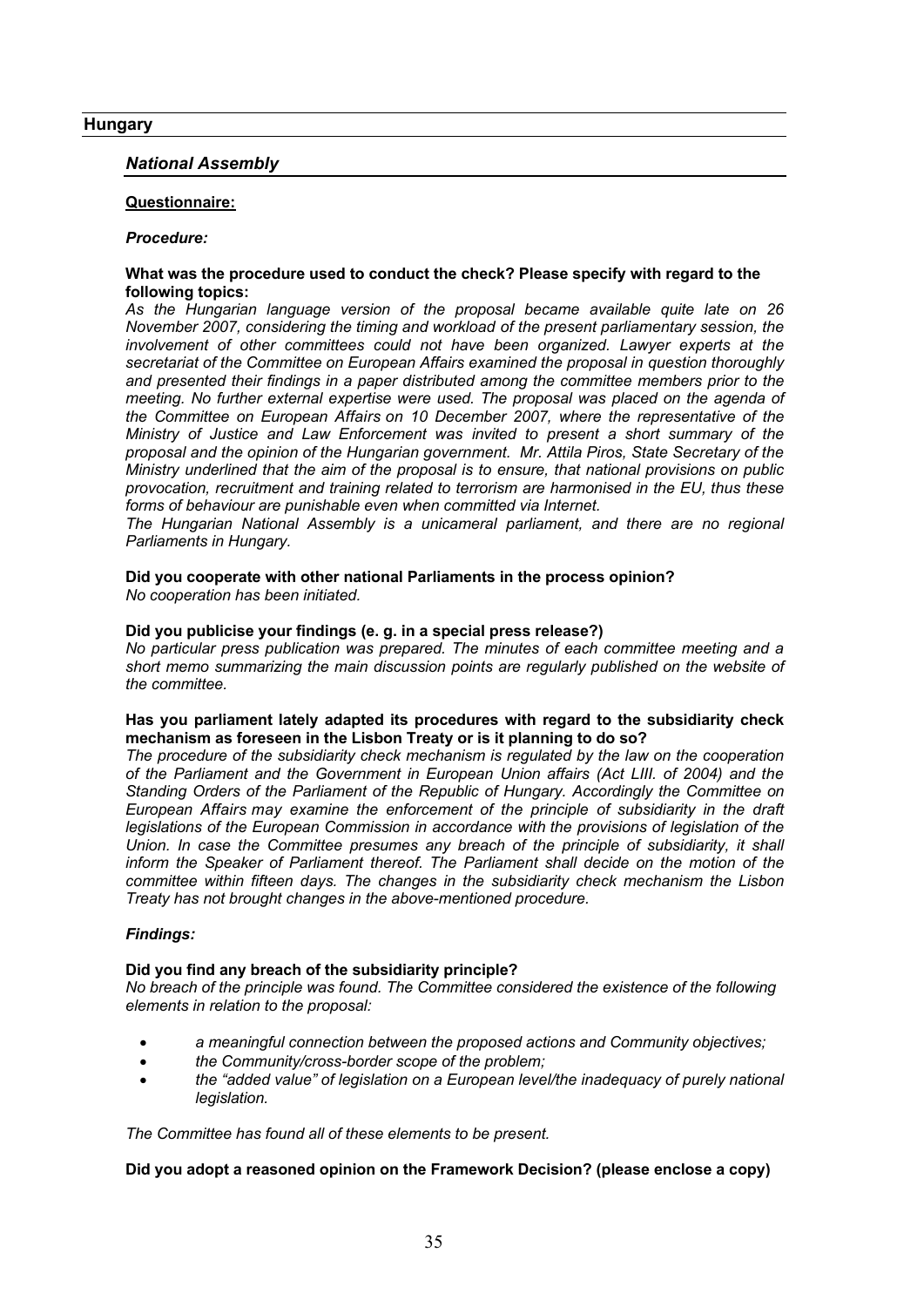*A reasoned opinion was not adopted; the committee discussed the subsidiarity aspects of the proposal in a committee meeting. The minutes of the committee meeting contain the findings of the committee. In addition to statements emphasising the importance of the European counterterrorism policy, several deputies have expressed concern about its efficiency and the related human rights issues. This particular proposal, while aligning the Framework decision with Council of Europe Convention on the prevention of terrorism, does not provide the same range of guarantees for freedom of expression (especially in case of indirect public provocation) as the Convention.* 

#### **Did you find the Commission's justification with regard to the subsidiarity principle satisfactory?**

*The relevant part of the Explanatory Memorandum discusses the essential aspects oft he subsidiarity principle and the attached exhaustive impact study adequately underlines these statements. Justification of the proportionality principle however, lacks reference to the human rights issues. Considering the delicate nature of the planned legislation, it would have been advisable to include the appropriate findings of the impact study in the Explanatory Memorandum.*

#### **Any other observations?**

*The availability of the Hungarian language version continues to pose problems. As a three weeks delay (Commission adopted the proposal on 6 November, Hungarian language version was published on 26 November) significantly decreases the possibility of a timely reaction or inter-parliamentary cooperation, the wording of the Protocol on the role of national parliaments (Art.4.) should be clarified with regard to the exact starting point of the eight weeks period.*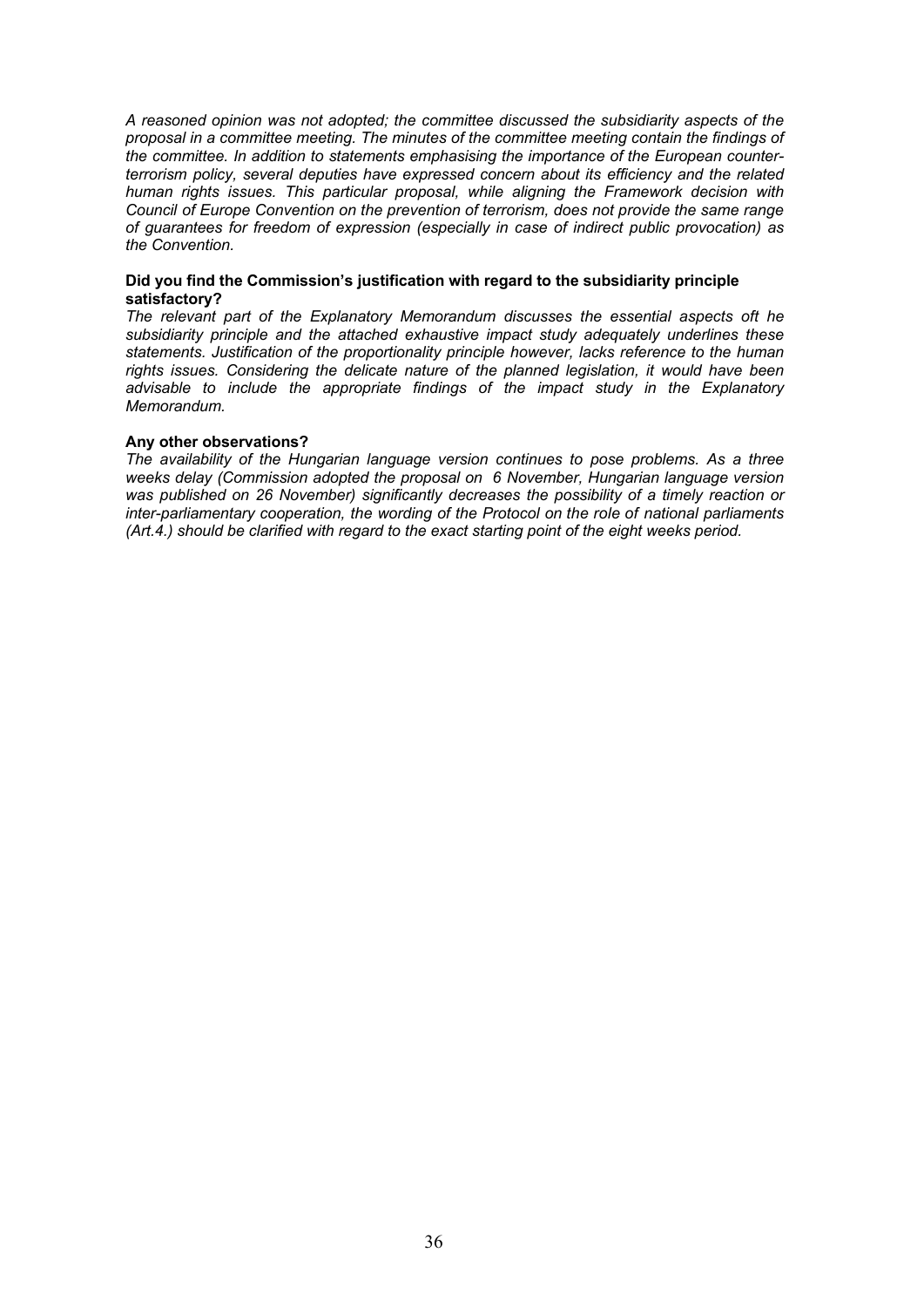### **Ireland**

## *Houses of the Oireachtas*

### **Questionnaire:**

#### *Procedure:*

**What was the procedure used to conduct the check? Please specify with regard to the following topics:**

- **which committees were involved?**
- **did your government provide any information as part of the scrutiny process?**
- **in case of a bicameral system, did you cooperate with the other chamber?**
- **did you consult regional Parliaments?**
- **did you make use of external expertise?**

*The subsidiarity check with regard to the draft Framework Decision on Combating Terrorism*  was conducted by the Joint Committee on European Scrutiny (JCES). It decided to refer the *draft framework Decision to the relevant Government Department, the Department of Justice, Equality and Law Reform, and the Parliamentary Legal Advisor for their views and opinion on whether it is in conformity with the principle of subsidiarity. It also prepared a check list of the issues which should be considered when conducting a subsidiarity check. The JCES was the only Parliamentary Committee involved in the subsidiarity check and it adopted the reasoned opinion. Information on the draft Framework Decision was provided by the Government in the*  form of an information note as part of the usual scrutiny process carried out by the JCES as well *as an opinion on the appropriateness of the proposal. As the JCES is a joint committee of the Houses of the Oireachtas it includes members of both the Dáil and the Seanad. Therefore, members of both Houses were involved simultaneously in the subsidiarity check.* 

### **Did you cooperate with other national Parliaments in the process opinion?**

*Given the timeline involved coupled with the recess of the Parliament for the Christmas period, it did not prove possible for the JCES to consult widely other national parliaments on this occasion. There was limited consolidation with the UK House of Commons and the Austrian Bundesrat. However, the JCES is of the opinion that co-operation between national parliaments*  with regard to subsidiarity checks is crucial in order to ensure the effective implementation of *the 'yellow card' and 'orange card' procedures contained in the Lisbon Treaty. It believes that COSAC is the most appropriate vehicle for this very important co-ordination and cooperation. That said, the JCES is doubtful whether the eight period provided for in the Protocol on the Application of the Principles of Subsidiarity and Proportionality for the submission of reasoned opinions by national parliaments is sufficient to allow full and effective consultation among the parliaments.* 

#### **Did you publicise your findings (e. g. in a special press release?)**

*[Decision on a press release to be decided by the JCES]. The Reasoned Opinion was posted on the website of the JCES.* 

#### **Has you parliament lately adapted its procedures with regard to the subsidiarity check mechanism as foreseen in the Lisbon Treaty or is it planning to do so?**

*Under the subsidiarity check mechanism as foreseen in the Lisbon Reform Treaty, each House of the Oireachtas will have an independent vote. Both Houses of the Oireachtas have yet to decide how, if the Lisbon Reform Treaty comes into force, it wishes to carry out the subsidiarity monitoring function and will have to devise a system to ensure subsidiarity compliance is monitored effectively. It is expected, however, that the JCES will play a role as a joint committee of both Houses of the Oireachtas. The procedure followed by the JCES as part of the COSAC pilot project has been a positive experience and could offer a template for future subsidiarity checks.* 

## *Findings:*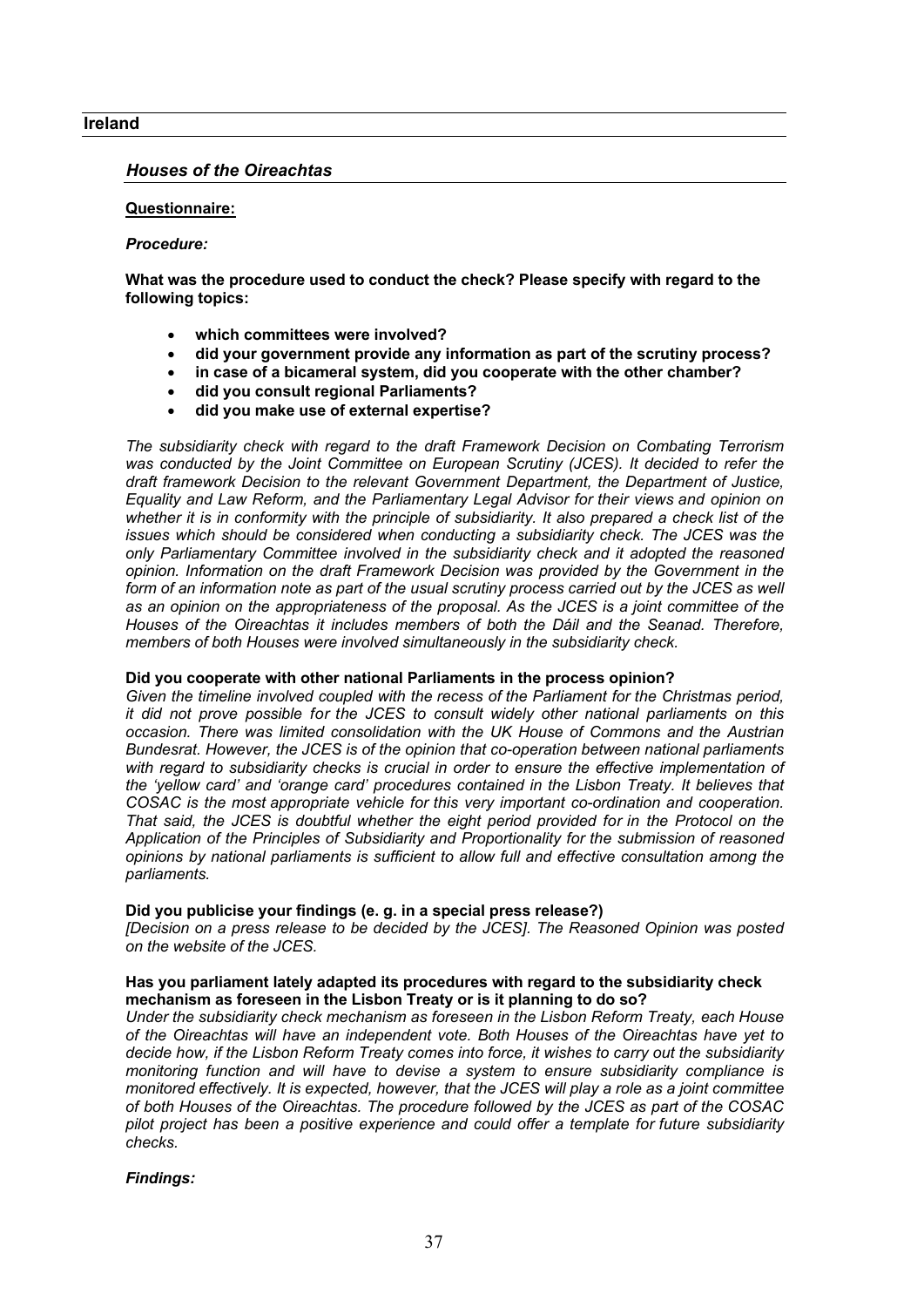### **Did you find any breach of the subsidiarity principle?** *No.*

**Did you adopt a reasoned opinion on the Framework Decision? (please enclose a copy)** *Yes, see below.*

#### **Did you find the Commission's justification with regard to the subsidiarity principle satisfactory?**

*The JCES found the Commission's justification to be incomplete with regard to the subsidiarity principle. It appears that the Commission did not complete all the elements of the detailed statement as required under the Protocol on the Principles of Subsidiarity and Proportionality. In particular information is lacking as regards the quantitative indicators to substantiate the proposal and a complete answer on whether the proposal takes account of the burden falling upon national authorities, economic operators and the citizen. The JCES is of the opinion that in order to be in compliance with its obligations under the Protocol, the Commission should complete a detailed comparative analysis of how the objectives of the proposal could be effected at national level, outlining its possible advantages as well as shortcomings. There should be a comparison with other possible choices of actions other than at EU level. The Commission should explain in greater detail why regional or national parliaments are not in the position to take similar effective action in a specific policy area.* 

#### **Any other observations?**

*The JCES have found that the COSAC exercise once again highlighted a need to develop among national parliaments an agreed definition and interpretation of the principle of subsidiarity. If the new provisions of the Lisbon Reform Treaty are to be effective, national parliaments will need to work closely together and therefore they must work within agreed parameters and on the same premise. Otherwise, different interpretations of the principle of subsidiarity may lead to great disparities of opinion between each of the national parliaments*  with the result that the threshold will never be reached for the 'yellow card' or 'orange card' *mechanism to be triggered. The JCES believes that there needs to be a focused, result orientated discussion at COSAC on the meaning of subsidiarity so that national parliaments can come to a common understanding.* 

#### **Joint Committee on European Scrutiny**

#### **Proposed Framework Decision on Combating Terrorism: Compliance with the Principle of Subsidiarity**

#### **Reasoned Opinion**

The Oireachtas Joint Committee on European Scrutiny concludes that the proposal for a Council Framework Decision amending Framework Decision 2002/475/JHA on combating terrorism appears to comply with the principle of subsidiarity. This conclusion has been reached for the following reasons:

the legal basis stated in the proposal would appear to be in order;

- given the international character and cross-boarder nature of terrorism, the objectives of the proposal can be achieved more effectively at the EU level as opposed to the national, regional or local level.

However, the Oireachtas Joint Committee on European Scrutiny also considers that questions remain as regards the proposals conformity with the principle of subsidiarity. These considerations include:

the fact that action has already been taken by Member States in the form of the Council of Europe Convention on the Prevention of Terrorism, the implementation of which may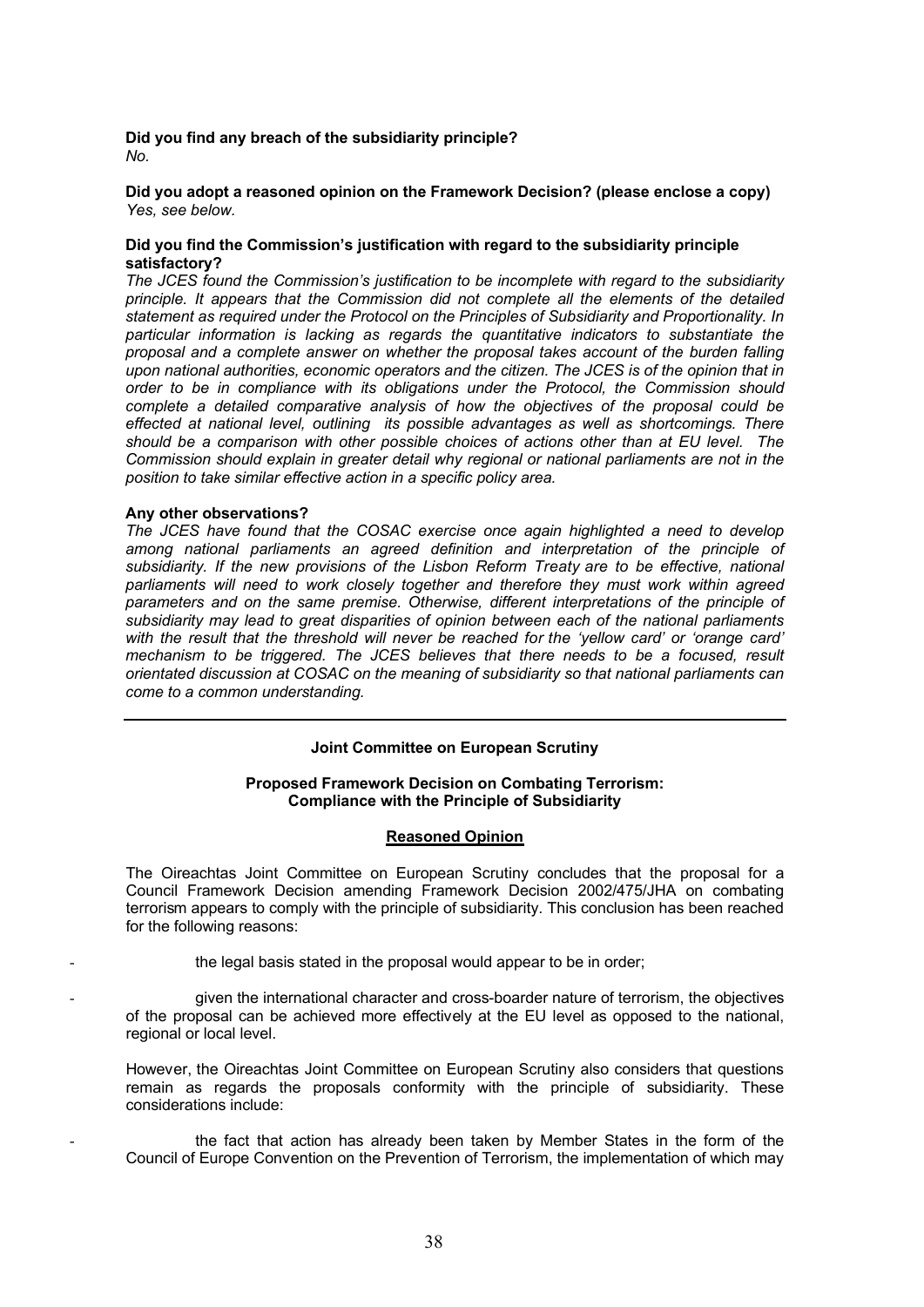require primary domestic legislation thus meaning that the decision is being taken as close as possible to the citizen;

the information provided by the European Commission to justify the proposal with regard to the principle of subsidiarity is incomplete, with the reasoning not substantiated by quantitative indicators or the consequences of burden. This makes it more difficult to appraise compliance with the principle of subsidiarity, indicating that the European Commission has not fulfilled its obligations under the 'Protocol on the Application of the Principles of Subsidiarity and Proportionality';

Article 33 under Title VI of the TEU states that "This title shall not affect the exercise of the responsibilities incumbent upon Member States with regard to the maintenance of law and order and the safeguarding of internal security".

The Oireachtas Joint Committee on European Scrutiny therefore recommends that in the future the European Commission should improve its justification of a legislative proposal to include more detailed reasoning in line with its obligations under the Protocol. It should take account of all factors, undertake a detailed comparative analysis and refrain from using general political statements to justify the proposal.

#### **Oireachtas Joint Committee on European Scrutiny Dublin, 22 January 2008**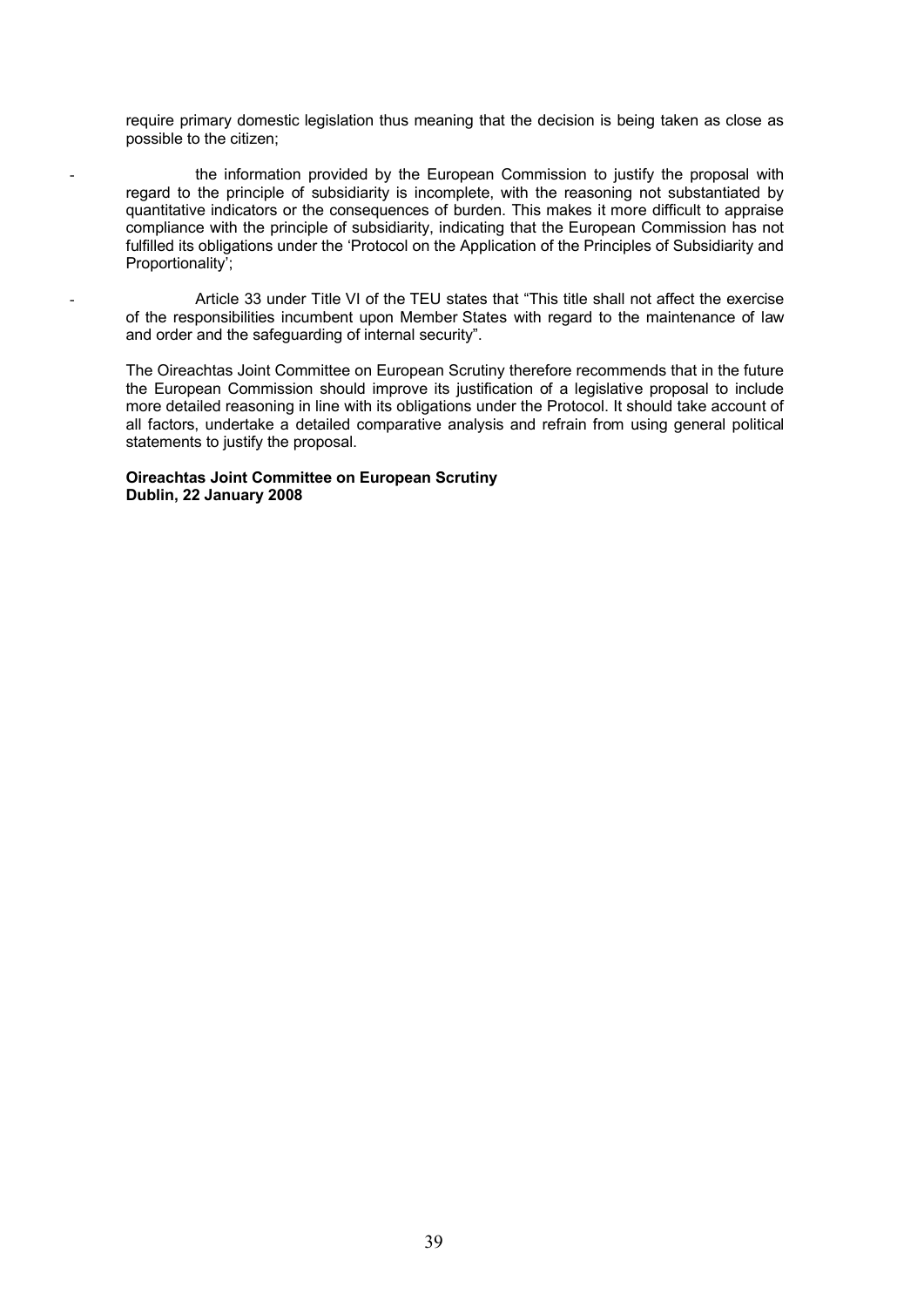### **Italy**

## *Senato*

## **Questionnaire:**

### *Procedure:*

### **What was the procedure used to conduct the check? Please specify with regard to the following topics:**

- **which committees were involved?** *The European Affairs Committee.*
- **did your government provide any information as part of the scrutiny process?** *Not directly, but the EU draft bill aiming at the ratification of the Warsaw Convention was useful.*
- **in case of a bicameral system, did you cooperate with the other chamber?** *No.*
- **did you consult regional Parliaments?** *No.*
- **did you make use of external expertise?** *No.*

**Did you cooperate with other national Parliaments in the process opinion?** *No.*

**Did you publicise your findings (e. g. in a special press release?)** *No.*

**Has you parliament lately adapted its procedures with regard to the subsidiarity check mechanism as foreseen in the Lisbon Treaty or is it planning to do so?** *No.*

## *Findings:*

**Did you find any breach of the subsidiarity principle?** *No.*

**Did you adopt a reasoned opinion on the Framework Decision? (please enclose a copy).** *See below.*

**Did you find the Commission's justification with regard to the subsidiarity principle satisfactory?** *Yes.*

**Any other observations?** *No.*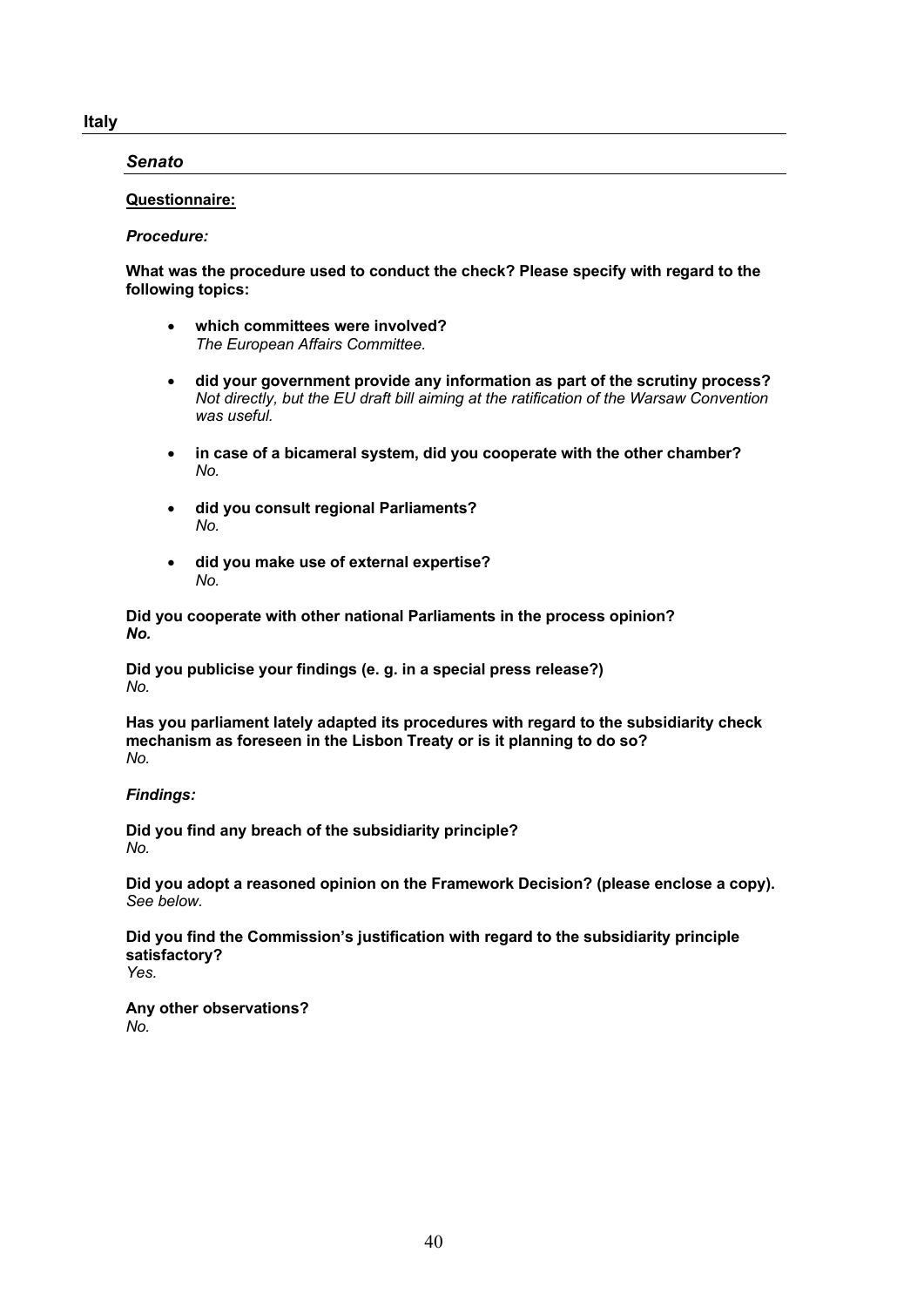### **AVIS DE LA 14<sup>e</sup> COMMISSION PERMANENTE** *(Politiques de l'Union européenne) conformément à l'art. 144, alinéa 1er, du Règlement*

(Rapporteur: Mme AMATI)

Rome, le 19 décembre 2007

#### Sur l'acte communautaire:

**Proposition de décision-cadre du Conseil modifiant la décision-cadre 2002/475/JAI relative à la lutte contre le terrorisme (COM(2007) 650 def., du 6 novembre 2007) (Acte communautaire n. 34)**

La Commission, après avoir examiné l'acte communautaire dont question au titre,

considérant que le nouveau *modus operandi* des terroristes rend nécessaire l'adoption d'une définition plus large de terrorisme pour les empêcher de profiter des lacunes et des divergences entre les législations nationales et que, ces dernières années, les groupes hiérarchiquement structurés ont cédé la place à des cellules semi-autonomes entretenant entre elles des liens plutôt lâches, et que ces cellules recourent de plus en plus aux nouvelles technologies – et en particulier à *Internet* - pour atteindre leurs buts;

considérant que par cette proposition la Commission européenne vise à harmoniser les dispositions nationales sur la provocation publique à commettre des infractions terroristes, sur le recrutement et l'entraînement à des fins terroristes;

constatant que ces cas de figure sont prévus par la Convention du Conseil de l'Europe sur la prévention du terrorisme, paraphée à Varsovie le 16 mai 2005 et signée par l'Italie le 8 juin 2005, et dont l'objectif fondamental est l'adoption de mesures efficaces pour la prévention et la répression des actes de terrorisme;

constatant également que le décret-loi n. 144 du 27 juillet 2005 portant mesures urgentes pour la lutte contre le terrorisme international, converti, avec modifications, en la loi n. 155 du 31 juillet 2005, a introduit en droit interne les deux nouvelles infractions de recrutement à des fins de terrorisme, y compris international, et d'entraînement à des activités à des fins de terrorisme, y compris international, respectivement aux articles 270-*quater* et 270-*quinquies* du code pénal et que ledit décret-loi a également introduit le 4<sup>e</sup> alinéa de l'article 414 du code pénal (sur la provocation au crime ou au délit), qui prévoit une augmentation de peine de la moitié si la provocation ou l'apologie concerne les crimes ou délits de terrorisme ou les crimes contre l'humanité;

constatant que la nécessité impérative de poursuivre le terrorisme sous toutes ses formes et manifestations, y compris indirectes et relatives à l'utilisation d'*Internet*, ne doit pas se répercuter négativement sur la liberté d'utiliser le réseau *Internet*, pas plus que les besoins de lutte contre le terrorisme et la criminalité ne doivent déterminer des formes de surveillance et de contrôle excédant les limites de compatibilité avec les principes d'un système démocratique; estimant également nécessaire que les nouvelles incriminations soient formulées de façon à ne pas affecter la liberté fondamentale de manifestation de la pensée, que garantissent l'art. 21 de la Constitution, l'art. 10 de la CEDH et l'art. 10 de la Charte des droits fondamentaux de Nice, et, comme l'a mis en évidence le Conseil Justice et Affaires intérieures du 6-7 décembre, de façon à ne pas affecter la liberté de réunion ou d'association et le droit au respect de la vie familiale;

rappelant que le Conseil Justice et Affaires intérieures susvisé des 6 et 7 décembre 2007 est convenu qu'il est un devoir d'appliquer le principe de proportionnalité dans la mise en oeuvre de la décision-cadre et qu'il est nécessaire d'insérer dans le préambule un paragraphe, repris par l'article 12 de la Convention de Varsovie, par lequel il est explicité que l'établissement, la mise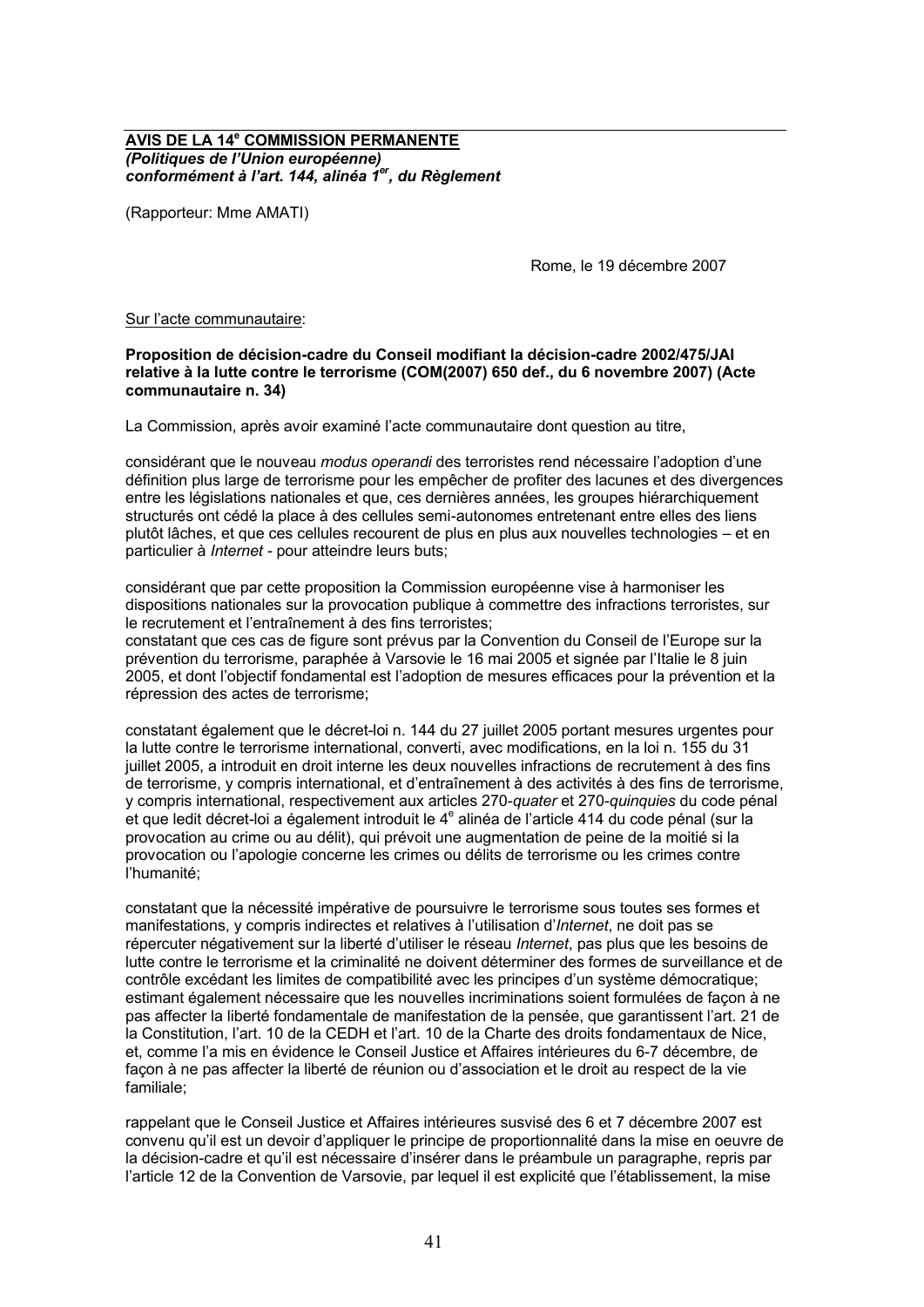en œuvre et l'application des incriminations *" devraient en outre être subordonnés au principe de proportionnalité eu égard aux buts légitimes poursuivis et à leur nécessité dans une société démocratique, et devraient exclure toute forme d'arbitraire, de traitement discriminatoire ou raciste "*;

rappelant aussi que le Parlement européen, dans sa séance du 12 décembre 2007, a adopté une résolution où il est souligné qu'un éventuel contrôle de l'*Internet* visant à prévenir les attaques terroristes ne doit absolument pas entraîner des restrictions à la liberté de parole lorsque celle-ci ne vise pas à provoquer des actes terroristes et lorsqu'elle ne peut raisonnablement pas conduire à ces actions, et que d'éventuelles limitations des droits et des libertés fondamentales introduites en vue de la lutte contre le terrorisme doivent être limitées en termes de durée et de portée et être sujettes au plein contrôle démocratique et juridictionnel; considérant aussi que, à la suite de la délibération de la COSAC des 14-16 octobre 2007, les Commissions des Affaires européennes des parlements des États membres de l'Union européenne sont en train d'effectuer l'examen simultané de la proposition à la lumière du mécanisme visant à vérifier le respect par elle du principe de subsidiarité, tel que dessiné par le Traité de Lisbonne;

rappelant, enfin, que, le 18 septembre 2007, le Gouvernement a présenté au Sénat le projet de loi de ratification de la Convention de Varsovie (A.S. 1799) et que, le 19 juin 2007, il a présenté à la Chambre des députés le projet de loi de ratification de la Convention du Conseil de l'Europe sur la criminalité informatique, faite à Budapest le 23 novembre 2001 (A.C. 2807), et qui constitue le premier accord international concernant les crimes commis par l'intermédiaire d'Internet ou d'autres sources informatiques;

formule, pour ce qui la concerne, un avis favorable, avec les observations suivantes:

la Commission estime que, en principe, pour assurer le bien public de la sécurité juridique il faut déployer, au niveau communautaire, tous les efforts pour parvenir à une définition commune du crime de terrorisme;

a) pour ce qui concerne l'adaptation du droit interne aux prescriptions de la proposition de décision-cadre,

il est observé que les normes sanctionnatoires prévues par la proposition ont déjà été insérées dans le code pénal par le décret-loi de juillet 2005, en considération aussi de la revisitation de ces normes par le projet de loi de ratification de la Convention de Varsovie (A.S. 1799). De toute façon, la ratification par le côté italien de la Convention de Varsovie (en vigueur en tout cas depuis le 1<sup>er</sup> juin 2007) n'apportera pas atteinte à l'application de la décision-cadre de 2002, telle que modifiée par la proposition susvisée; et ce sur la base de la "clause de déconnexion", qui permettra, pour les États membres de l'Union européenne, la prééminence des normes communautaires sur celles de la Convention (article 26, paragraphe 3, de la Convention).

b) pour ce qui concerne le fond de la proposition de décision-cadre,

il est observé que l'utilisation d'un moyen de communication électronique tel qu'Internet pose des problèmes considérables aux fins de l'identification du lieu de commission des infractions qui sont commises grâce à ce moyen. La finalisation expresse de la proposition de décisioncadre qui vise à atteindre ces phénomènes criminels pourrait accroître ces difficultés. La décision-cadre de 2002 pose quelques critères pour identifier la juridiction compétente sur les infractions de terrorisme (article 9, paragraphe 2), mais c'est bien le premier de ces critères celui "de l'État membre où les faits ont été commis" qui, par rapport à Internet, laisse non résolue la question de la juridiction compétente. À ce sujet, malgré la différence des critères que l'on peut tour à tour supposer pour la réglementation d'Internet, il faudrait fixer un critère univoque pour l'identification du *locus commissi delicti* par rapport aux faits commis par l'intermédiaire des moyens de communication électronique. Et ce sans préjudice, par ailleurs, du rôle d'Eurojust en matière de règlement des conflits potentiels de jurisdiction.

c) concernant le respect du principe de subsidiarité

,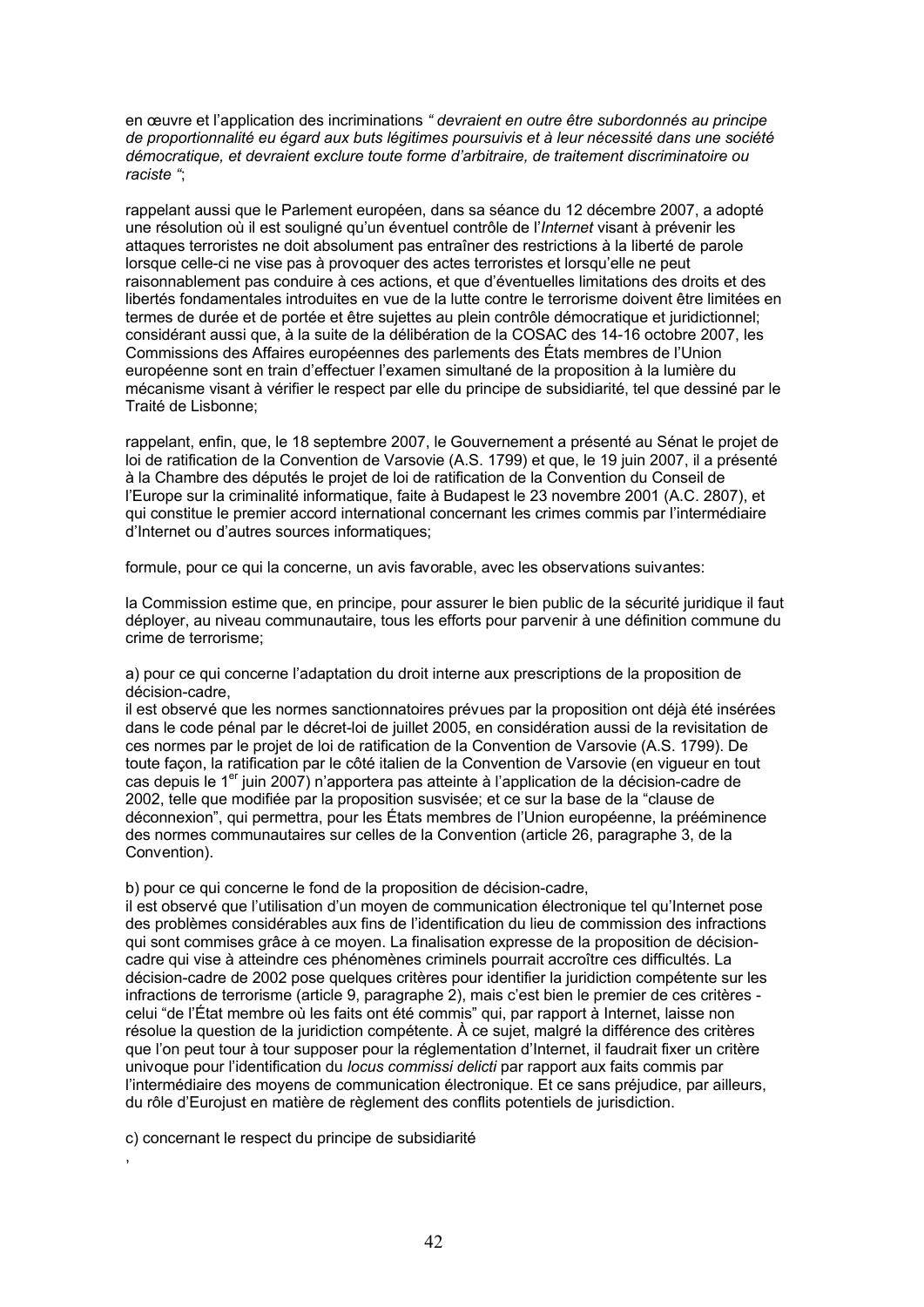sur le plan du respect de la base juridique choisie, il est observé que le domaine du terrorisme relève expressément du champ de l'article 31, paragraphe 1, lettre e), du Traité UE, conformément auquel l'action commune dans le secteur de la coopération judiciaire en matière pénale comprend l'adoption de mesures pour la fixation de normes minimales relatives aux éléments constitutifs des infractions et aux sanctions, pour ce qui est, entre autres, du terrorisme. La matière pénale relevant par ailleurs de la compétence des États membres, on a, pour le terrorisme, une concurrence de compétences avec l'Union. La proposition sous examen se situe dans ce cadre et elle est donc légitime;

sur le plan de l'impossibilité pour les États membres de réaliser de façon suffisante les objectifs de la proposition, il faut en effet souligner que la portée internationale des phénomènes terroristes liés aux développements de la dernière décennie laisse préférer, quant à l'efficacité des mesures à prendre, une approche de type intégré. Cette approche devrait prévoir des interventions d'organismes supranationaux qui harmoniseraient les normes substantielles, en vue d'éliminer les différences de réglementation entre les divers États; ces organismes fixeraient aussi pour les procédures des qualités qu'elles devraient avoir pour rendre efficace la lutte contre le terrorisme. À ce point de vue, la fixation par une décision-cadre de normes pénales minimales en matière de lutte contre le terrorisme, et qui concernent des conduites susceptibles de trouver dans *Internet* un large espace de diffusion, permet de préparer sur le territoire européen une protection pénale supplémentaire adaptée pour combattre les nouveaux *modus vivendi* des terroristes et qui, par ailleurs, empêchera ces derniers de profiter des lacunes et des divergences entre les législations nationales.

Silvana Amati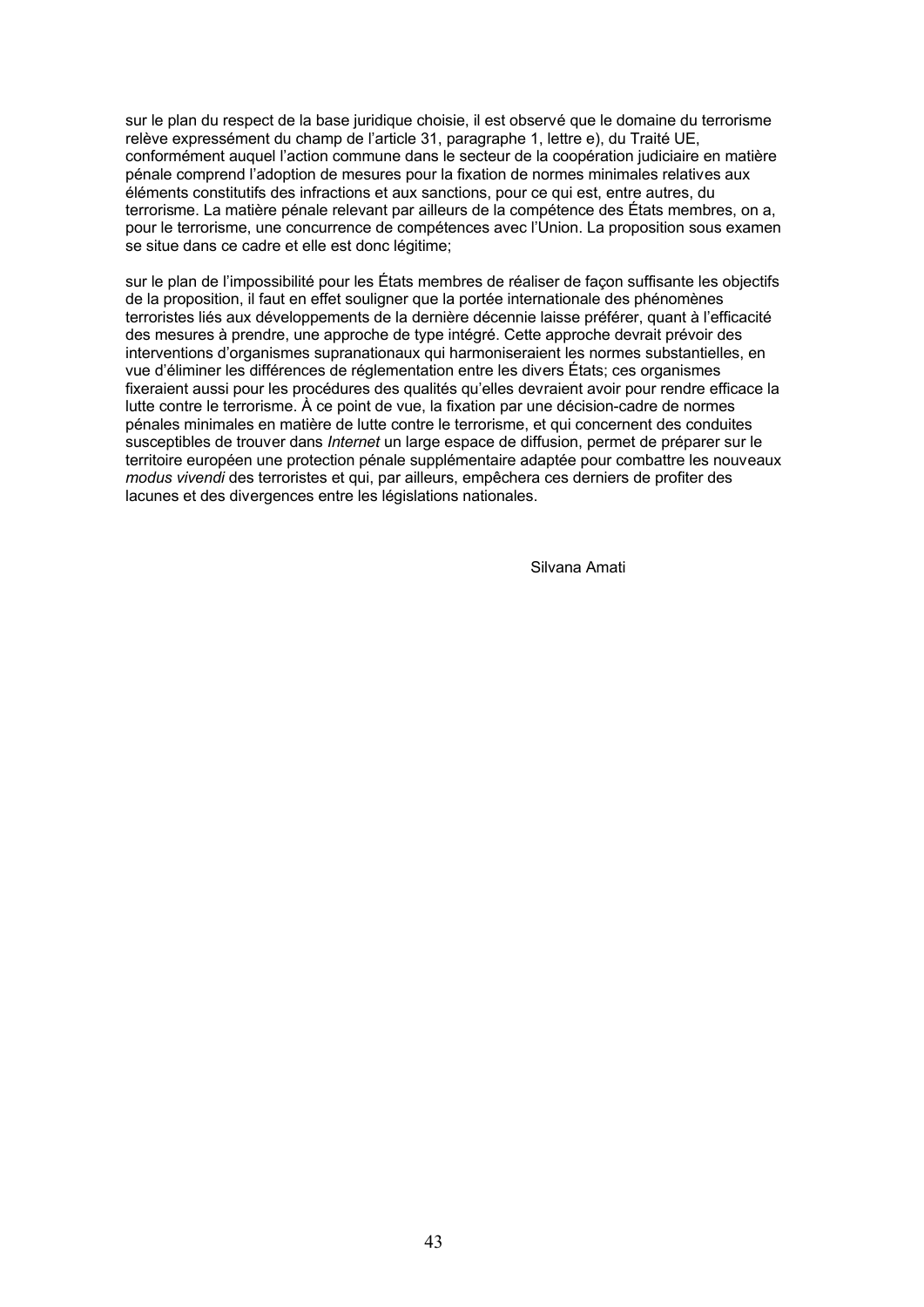**Latvia**

*Seima*

## **Questionnaire:**

*Procedure:*

### **What was the procedure used to conduct the check? Please specify with regard to the following topics.**

*A subsidiarity and proportionality check for the above-mentioned draft Council Framework Decision was conducted by the Saeima Defence, Internal Affairs and Corruption Prevention Committee and the Saeima European Affairs Committee.*

*The European Affairs Committee, together with the Ministry of the Interior prepared a statement, where the latter gave its opinion on the subsidiarity and proportionality in the draft Council Framework Decision.*

*The Defence, Internal Affairs and Corruption Prevention Committee consulted the Ministry of the Interior, the Ministry of Justice, the Ministry of Foreign Affairs and presented to the European Affairs Committee its opinion on the subsidiarity and proportionality in the draft Council Framework Decision.*

*Since the amendments to the Council Framework Decision on Combating Terrorism are not within the competence of Latvia's local governments, consultations with local governments were not carried out.*

*Because of the specific character of the issue, external expertise was not used in the subsidiarity and proportionality check.*

**Did you cooperate with other national parliaments in the process opinion?** *While preparing its statement on subsidiarity and proportionality check for the draft Council Framework Decision, the Saeima European Affairs Committee did not cooperate with other EU national parliaments.*

## **Did you publicise your findings (e.g., in a special press release?)?**

*The conclusions were not published; however, a press release on the meeting of the European Affairs Committee during which the subsidiarity and proportionality check was discussed was prepared and sent to the Latvian news agencies.*

### **Has your parliament lately adapted its procedures with regard to the subsidiarity check mechanism as foreseen in the Lisbon Treaty, or is it planning to do so?**

*Currently, the Saeima is conducting a subsidiarity and proportionality check only for those draft legislative acts which were agreed upon by the COSAC. Thus, there is no single permanent procedure yet for the subsidiarity check mechanism. It is possible that in the future this procedure will be adapted according to the Lisbon Treaty.*

## *Findings:*

## **Did you find any breach of the subsidiarity principle?**

*Breaches of the subsidiarity and proportionality principles were not detected.*

**Did you adopt a reasoned opinion on the Framework Decision? (Please enclose a copy.)** *Taking into account the fact that no breaches of the subsidiarity and proportionality principles were detected, the Saeima opinion on the afore-mentioned draft Council Framework Decision was not adopted.*

**Did you find the Commission's justification with regard to the subsidiarity principle satisfactory?**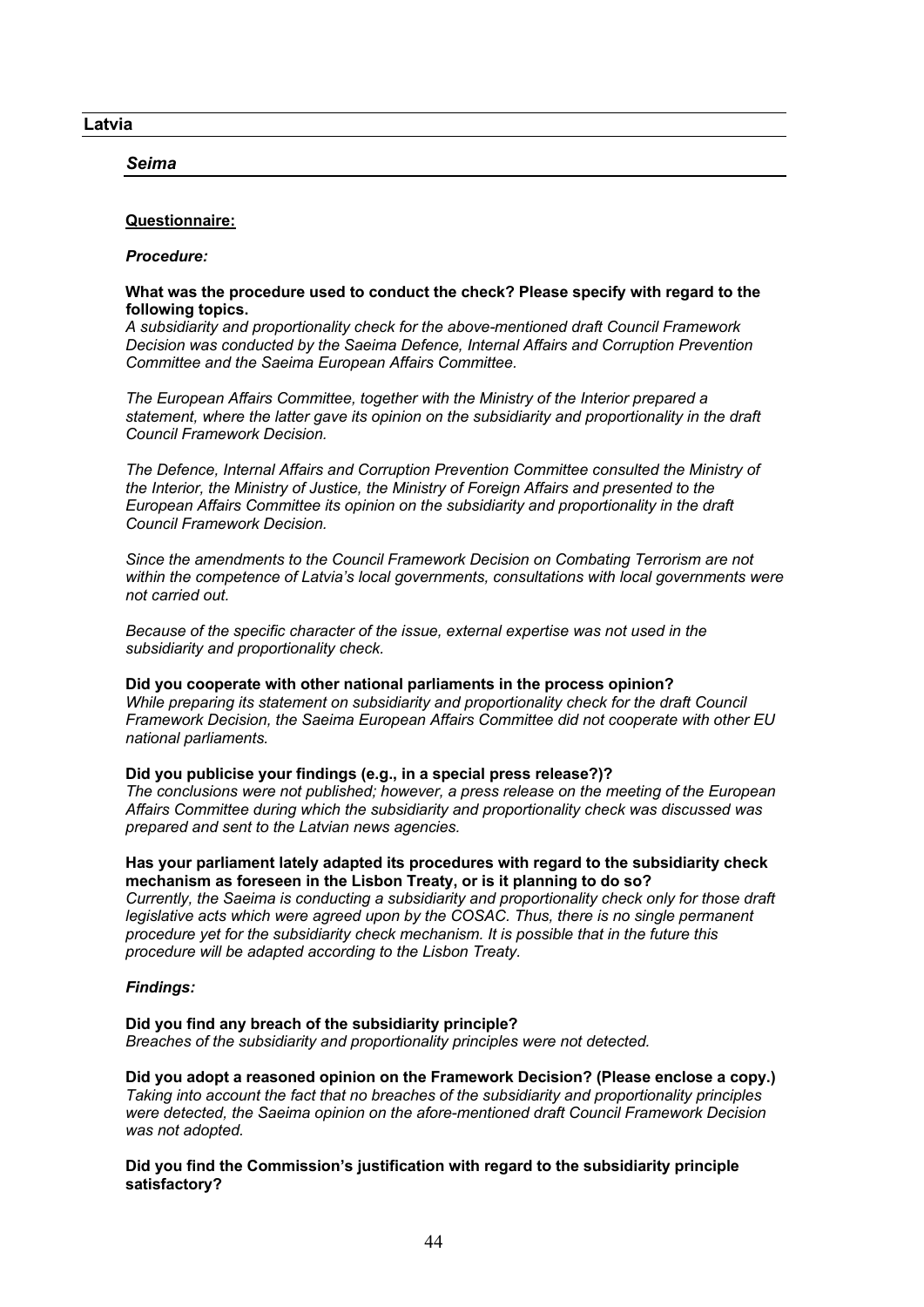*The justification put forward by the European Commission is satisfactory.*

### **Any other observations?**

*When considering the draft Council Framework Decision's compliance with the subsidiarity and proportionality principles, the Saeima European Affairs Committee came to the conclusion that*  in view of the essence and the goal of the subsidiarity principle, as well as the aim set by the *draft Council Framework Decision to prevent and combat national and transnational terrorism, the EU member states need to have common coordinated actions aimed at efficient and prompt international cooperation that addresses public incitements to perform terrorist attacks, recruitment of terrorists, as well as training of terrorists. Divergences in the legal regulations of particular EU member states would only hamper coordinated actions and thus would impede cooperation on the international level and a successful fight against manifestations of modern terrorism.*

*The Saeima European Affairs Committee also drew the conclusion that a uniform understanding of terrorism as a criminal act would guarantee efficient international cooperation and would make it possible to achieve the main aim, namely efficient prevention and combating of terrorism. At the same time, the current version of the Framework Decision makes it obligatory to achieve this aim by choosing the individual means in keeping with the traditions and principles of a given member state's criminal law system.*

*In view of the above mentioned facts, the Saeima European Affairs Committee considers that the European Commission has selected an adequate basis for elaboration of legal acts and that the European Commission's justification with regard to the subsidiarity and proportionality principle is satisfactory.*

*Letter from the Seima is available on next page*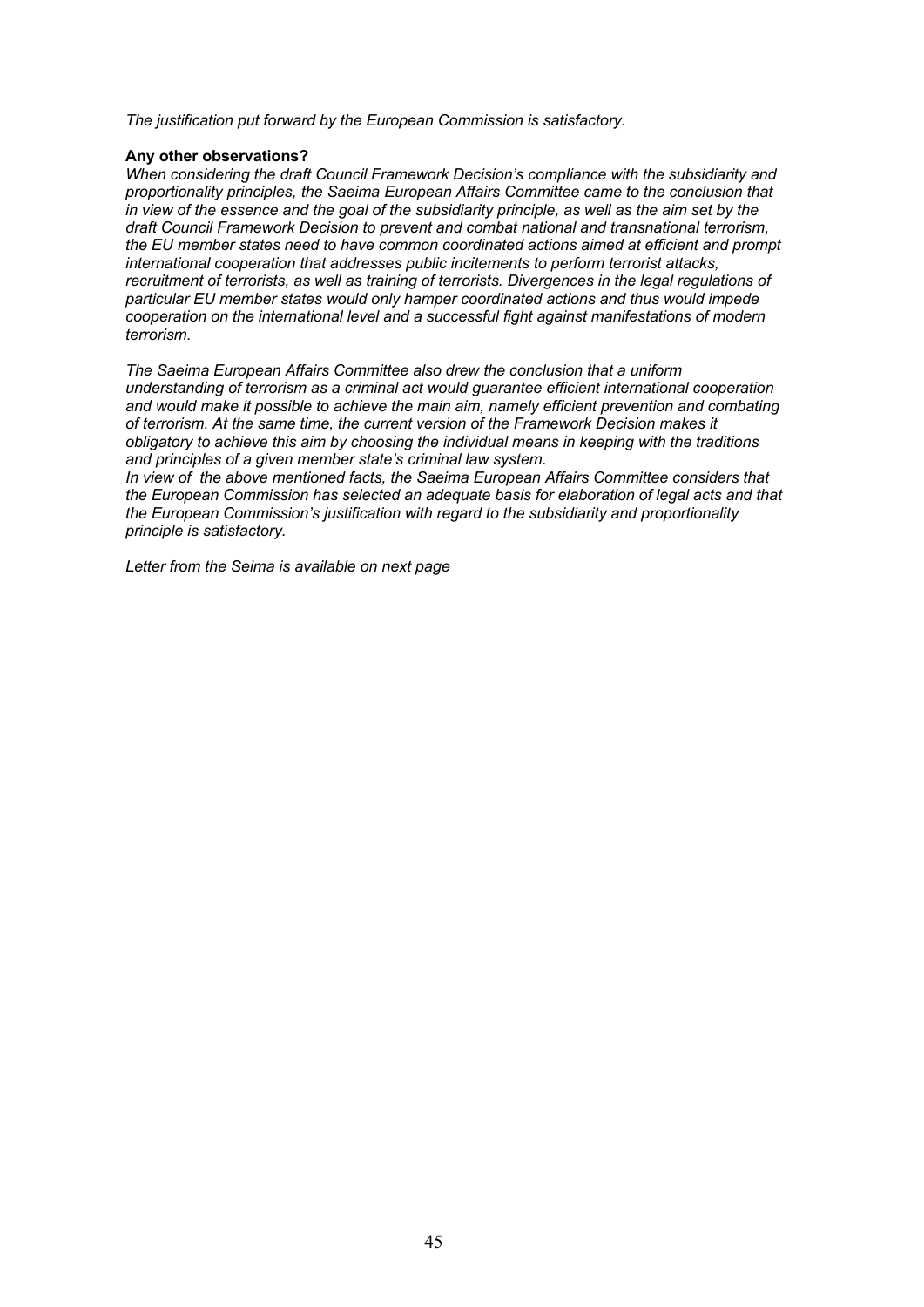**Opinion of the Saeima European Affairs Committee on the subsidiarity and proportionality check for the final wording of the Council Framework Decision COM (2007)650 amending Framework Decision 2002/475/JHA on combating terrorism**



### REPUBLIC OF LATVIA SAEIMA EUROPEAN AFFAIRS COMMITTEE

Jēkaba iela 11, Rīga, LV 1811, LATVIA phone: (+371) 708 7324 fax: (+371) 708 7366 e-mail: elk@saeima.lv Riga, January 21, 2008 No. 9/17-2-n/6-(9/08)

**European Commission** E-mail: sg-national-parliaments@ec.europa.eu **European Parliament** E-mail: ep-np@europarl.europa.eu **European Council** E-mail: sgc.cosac@consilium.europa.eu **COSAC** Secretariat E-mail: secretariat@cosac.eu

#### On the subsidiarity and proportionality check

The participants of the Conference of Community and European Affairs Committees of Parliaments of the European Union (hereinafter - COSAC) chairpersons meeting, which took place in Lisbon on 12 July 2007, agreed to conduct a subsidiarity and proportionality check on the proposal for a Council Framework Decision on combating terrorism This was confirmed in the Conclusions of the XXXVIII COSAC that took place from 14 to 16 October 2007 in Estoril.

Proposal for the Council Framework Decision on Combating Terrorism was adopted by the Commission on 6 November 2007.

Accordingly, the Parliament of the Republic of Latvia (Saeima) has carried out a subsidiarity and proportionality check concerning the final version of the Proposal for a Council Framework Decision COM(2007) 650 amending Framework Decision 2002/475/JHA on combating terrorism.

In order to facilitate the compilation of the replies, we have structured our reply in the form of answers to the questions posed in the aide-mémoire prepared by the COSAC Secretariat.

Annex: A copy in English (two pages) of the opinion of the Saeima European Affairs Committee regarding the observation of the principles of subsidiarity and proportionality in the 6 November 2007 proposal for the final version of the Proposal for a Council Framework Decision COM(2007) 650 amending Framework Decision 2002/475/JHA on combating terrorism.

Sincerely

**Vaira Paegle** Chairperson of the Saeima European Affairs Committee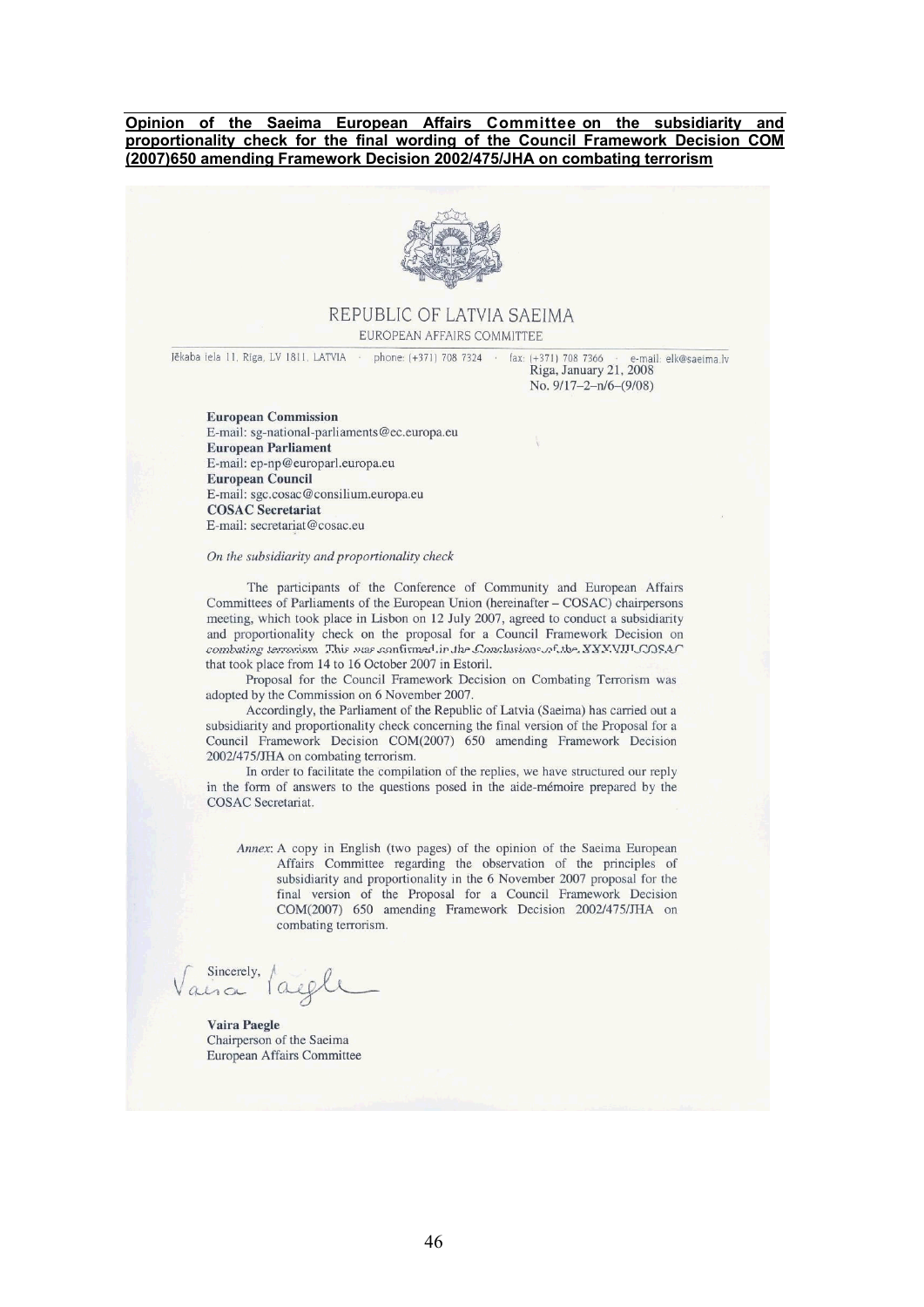### **Lithuania**

### *Seimas*

### **Questionnaire:**

#### *Procedure:*

**What was the procedure used to conduct the check? Please specify with regard to the following topics:**

 **which committees were involved?** *Three parliamentary committees were involved: the Committee on European Affairs and two specialised committees: the Committee on Legal Affairs and the Committee on National Security and Defence. The specialised committees submitted its expert conclusions to the Committee on European Affairs, which took the final decision.* 

*In addition the Legal Department of the Office of the Seimas was asked to submit an opinion on the compliance of the proposal with the principles of subsidiarity and proportionality.* 

 **did your government provide any information as part of the scrutiny process?** *Yes.*

*The Ministry of Justice of the Republic of Lithuania was commissioned in cooperation with other responsible institutions to draft the Governments' position on the proposal for a draft Framework decision. In addition, the Committee on European Affairs received a motivated opinion of the Ministry of Justice on the compliance of the proposal with the principles of subsidiarity and proportionality.*

*European Law Department under the Ministry of Justice presented its expert opinion on these issues.*

*The State Security Department of the Republic of Lithuania also submitted its opinion on the proposal for a Framework decision.* 

- **in case of a bicameral system, did you cooperate with the other chamber?** *No. The Seimas of the Republic of Lithuania is a unicameral Parliament.*
- **did you consult regional Parliaments?** *No.*
- **did you make use of external expertise?** *Yes. The Institute of Law, which is a scientific public institution, established by the*  Government of the Republic of Lithuania aiming at the coordination of the reform of *the legal system and legal institutions and harmonizing it with economic and social reform of the state, was asked to submit its opinion. According to the Institute of Law, the proposal complies with the principles of subsidiarity and proportionality.*

**Did you cooperate with other national Parliaments in the process opinion?** *No. However, the information on the decision taken by the Austrian Parliament (Bundesrat) was distributed among the members of the Committee.* 

#### **Did you publicise your findings (e. g. in a special press release?)**

*Under the provisions of the Statute the conclusions shall be communicated to the Government. The decision of the Committee was issued in the form of a press release.* 

**Has your parliament lately adapted its procedures with regard to the subsidiarity check mechanism as foreseen in the Lisbon Treaty or is it planning to do so?** *Current provisions of the Statute do not prohibit a proper subsidiarity check.*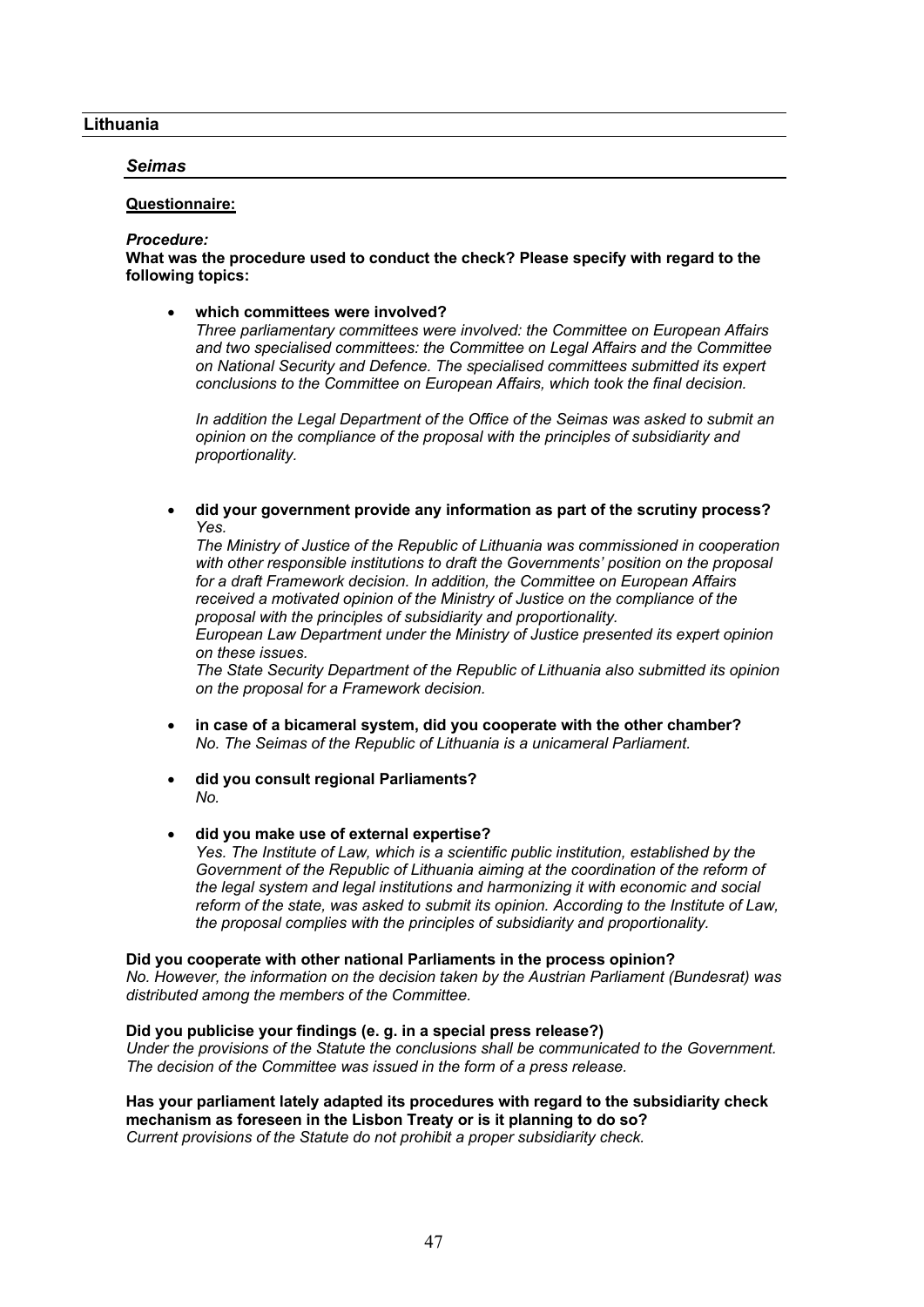## *Findings:*

## **Did you find any breach of the subsidiarity principle?**

*No. The Committee on European Affairs adopted the final conclusion finding no possible breach of the principles of subsidiarity and proportionality.* 

**Did you adopt a reasoned opinion on the Framework Decision? (please enclose a copy)** *No.* 

**Did you find the Commission's justification with regard to the subsidiarity principle satisfactory?**

*Yes.* 

### **Any other observations?**

*The Committee on European Affairs carried out the check of the conformity of the Proposal for the Framework Decision on Combating Terrorism with the principle of proportionality.* 

*The Lithuanian version of the Impact Assessment was a 5-page summary of the 107 pages in the English language.*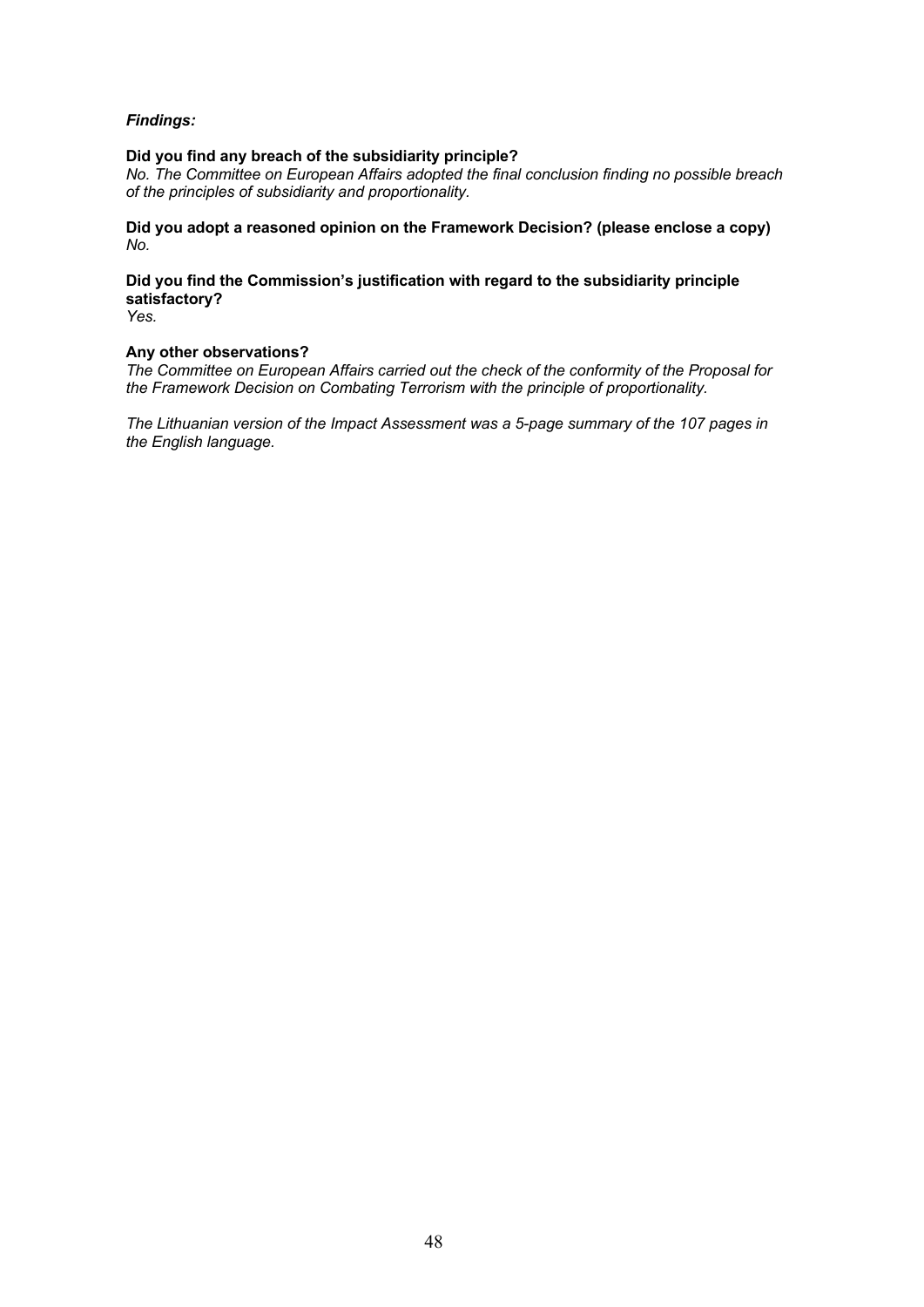### **Luxembourg**

### *Chambre des Députés*

#### **Answer to the questionnaire:**

*Procédure suivie par la Chambre des Députés dans la mise en œuvre du 4ième test de la subsidiarité de la COSAC* 

*La Commission juridique a été informée par lettre du Président de la Chambre des Députés du 13 novembre 2007 que les Présidents des délégations auprès de la COSAC ont décidé de mener un nouveau contrôle du respect du principe de subsidiarité.*

*Par lettre de la Présidence du 27 novembre 2007, la Commission juridique a été formellement saisie afin de procéder, dans le cadre du quatrième test de la subsidiarité, à l'examen de la Proposition.*

*Lors de sa réunion du 8 janvier 2008, la Commission juridique a procédé à un examen détaillé de la Proposition. Aucun représentant du Ministère de la Justice n'a assisté à cette réunion.*

*Les membres de la Commission juridique n'ont pas fait appel à un expert extérieur.*

*La Chambre des Députés n'a pas collaboré avec un autre Parlement national d'un Etat membre de l'Union européenne.*

*Le détail des discussions et conclusions de la Commission juridique est consigné dans un procès-verbal qui est un document à usage strictement interne et qui n'est pas destiné à une quelconque publication. La Commission juridique n'a pas décidé de procéder à la publication d'un communiqué spécial. Les conclusions de la Commission juridique n'ont pas été discutées en séance plénière.*

*La Chambre des Députés envisage d'adapter prochainement ses procédures afin qu'elles soient conformes avec les dispositions afférentes du futur Traité de Lisbonne.*

Avis de la Commission juridique de la Chambre des Députés (18 janvier 2008)

Le quatrième test de subsidiarité organisé par la COSAC concerne la proposition de décisioncadre du Conseil modifiant la décision-cadre 2002/475/JAI relative à la lutte contre le terrorisme (ci-après, la « Proposition ») présentée par la Commission européenne le 6 novembre 2007.

La Proposition vise à inclure, parmi les infractions retenues dans la décision-cadre 2002/475/JAI, la provocation publique à commettre des infractions terroristes, le recrutement et l'entraînement pour le terrorisme. Comme l'indique l'exposé des motifs, la Proposition entend ainsi tenir compte, dans le cadre d'une lutte efficace contre la menace terroriste, des défis posés par les technologies modernes d'information et de communication. Aux yeux des auteurs de la Proposition, internet « *constitue ainsi l'un des principaux moteurs des processus de*  radicalisation et de recrutement et sert également de source d'informations sur les moyens et *méthodes terroristes, faisant ainsi office de 'camp d'entraînement virtuel'* ».

La Commission juridique est d'avis que la Proposition satisfait aux exigences du principe de subsidiarité. D'après ce principe, une action ne doit être envisagée au niveau communautaire que si les objectifs de cette action ne peuvent pas être réalisés de manière suffisante en raison des dimensions ou des effets de l'action envisagée. En l'espèce la Proposition a pour objectif de renforcer aussi bien l'arsenal légal pour lutter contre le terrorisme, y compris lorsque celui-ci recourt à internet, que la coopération internationale en la matière.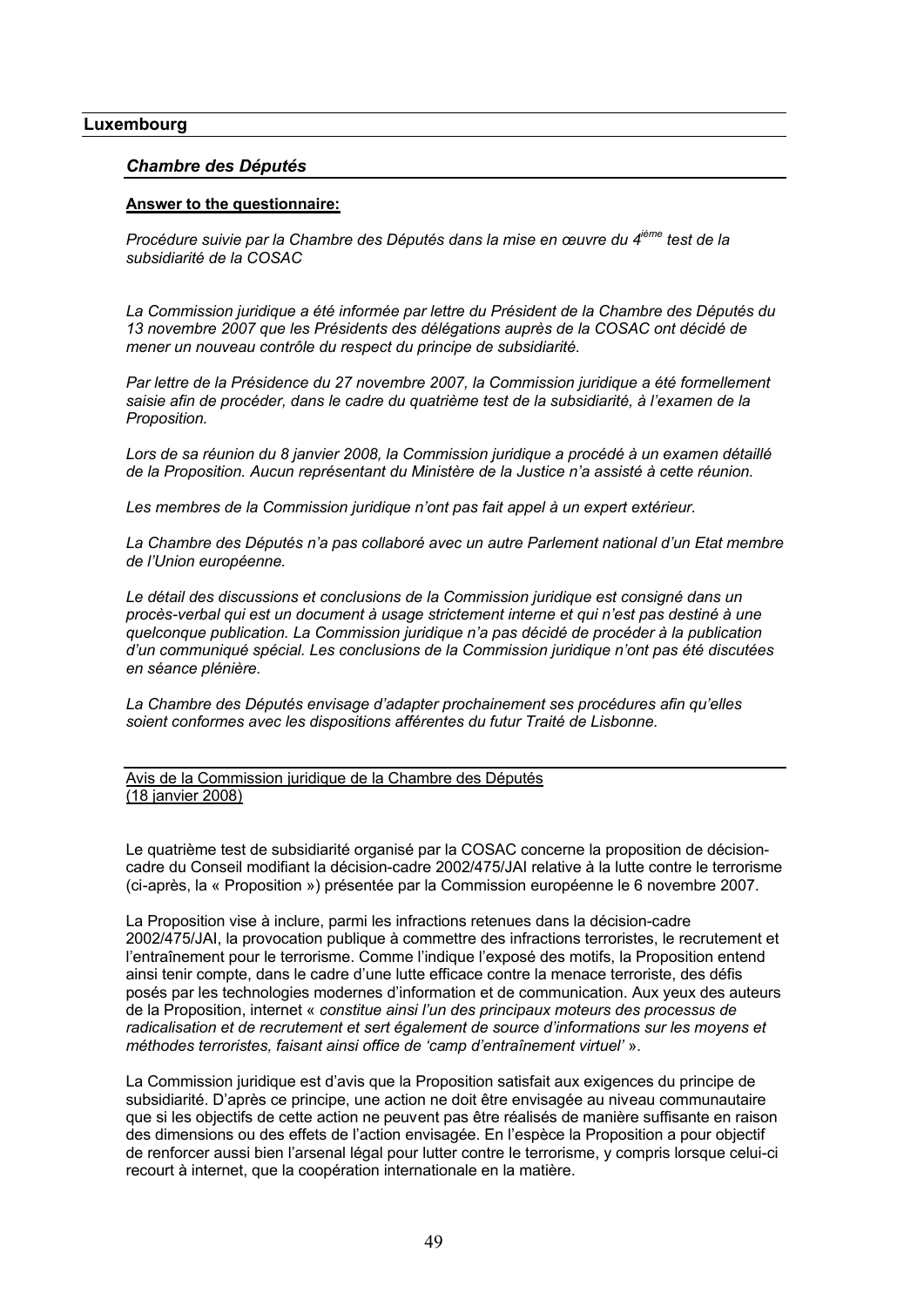La Commission juridique souligne la nécessité d'une action commune au niveau de l'Union européenne dans le domaine de la lutte contre les menaces terroristes. Les ramifications internationales des groupes terroristes dans leur organisation, leur recrutement ainsi que la planification et l'exécution de leurs activités criminelles sont telles qu'une coopération au sein de l'Union européenne est absolument nécessaire. Les dimensions et les effets des mesures envisagées dans la Proposition ne permettent pas à un Etat membre d'intervenir de manière suffisante.

Les explications de la Commission européenne quant au respect du principe de subsidiarité ont été considérées comme satisfaisantes et pertinentes.

La Commission juridique tient cependant à faire deux remarques :

D'abord, l'incrimination de la « provocation publique à commettre une infraction terroriste » telle qu'elle figure dans la Proposition, même si elle s'aligne presque mot pour mot sur l'article 5, paragraphe 1er, de la convention du Conseil de l'Europe pour la prévention du terrorisme du 16 mai 2005, n'est pas sans poser de problème.

Ainsi les termes de la définition retenue dans la Proposition comme quoi la « provocation publique à commettre une infraction terroriste » existe même si son auteur ne préconise pas directement la commission d'une infraction terroriste, mais « *crée un danger qu'une ou plusieurs de ces infractions puissent être commises* » risque d'être d'une application malaisée pour les juridictions appelées à connaître d'affaires terroristes en raison de la délimitation entre provocation à commettre une action terroriste, qui doit être sanctionnée, et l'exercice de la liberté d'expression, qui en tant que liberté fondamentale doit être sauvegardée.

Consciente que de la difficulté de regrouper en une définition concise des activités variées et diverses, la Commission juridique reconnaît qu'une modification ou précision de la définition de « provocation publique à commettre une infraction terroriste » figurant dans la Proposition risque d'introduire une différentiation regrettable avec la définition retenue dans la convention précitée du Conseil de l'Europe du 16 mai 2005.

Ensuite, et dans la droit ligne de la première remarque, la Commission juridique s'inquiète de la multiplication des instruments internationaux portant lutte contre le terrorisme. Les concepts utilisés dans ces différents instruments ne sont pas uniformes, les champs d'application matériel ou territorial et mécanismes de contrôle juridictionnel ne le sont pas non plus. Contrairement à leurs objectifs, une telle multiplication risque d'alourdir la lutte contre le terrorisme et rendre la coopération internationale plus difficile à organiser.

#### *Procédure suivie par la Chambre des Députés dans la mise en œuvre du 4ième test de la subsidiarité de la COSAC*

La Commission juridique a été informée par lettre du Président de la Chambre des Députés du 13 novembre 2007 que les Présidents des délégations auprès de la COSAC ont décidé de mener un nouveau contrôle du respect du principe de subsidiarité.

Par lettre de la Présidence du 27 novembre 2007, la Commission juridique a été formellement saisie afin de procéder, dans le cadre du quatrième test de la subsidiarité, à l'examen de la Proposition.

Lors de sa réunion du 8 janvier 2008, la Commission juridique a procédé à un examen détaillé de la Proposition. Aucun représentant du Ministère de la Justice n'a assisté à cette réunion.

Les membres de la Commission juridique n'ont pas fait appel à un expert extérieur.

La Chambre des Députés n'a pas collaboré avec un autre Parlement national d'un Etat membre de l'Union européenne.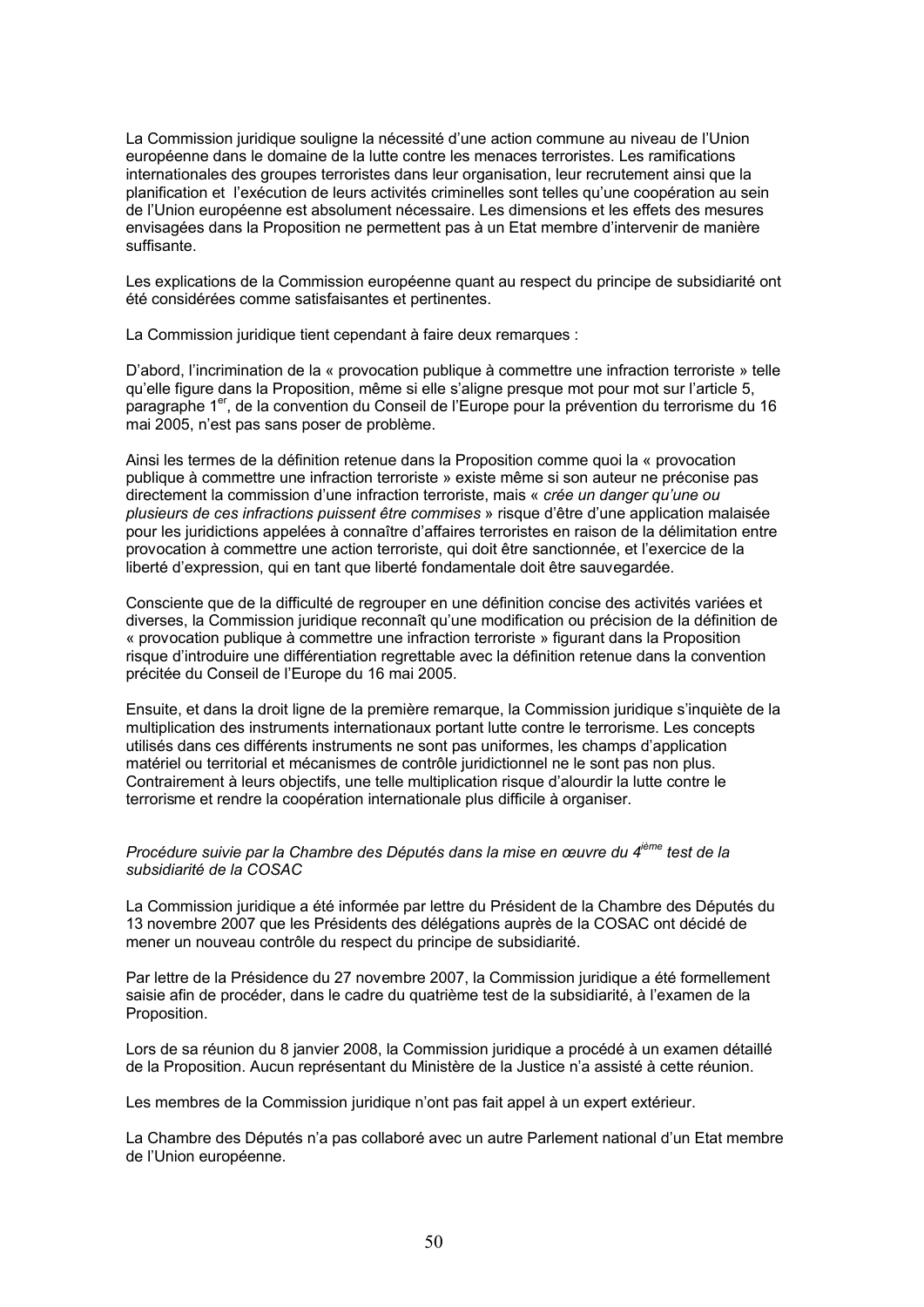Le détail des discussions et conclusions de la Commission juridique est consigné dans un procès-verbal qui est un document à usage strictement interne et qui n'est pas destiné à une quelconque publication. La Commission juridique n'a pas décidé de procéder à la publication d'un communiqué spécial. Les conclusions de la Commission juridique n'ont pas été discutées en séance plénière.

La Chambre des Députés envisage d'adapter prochainement ses procédures afin qu'elles soient conformes avec les dispositions afférentes du futur Traité de Lisbonne.

Luxembourg, le 18 janvier 2008

Le Président

Patrick Santer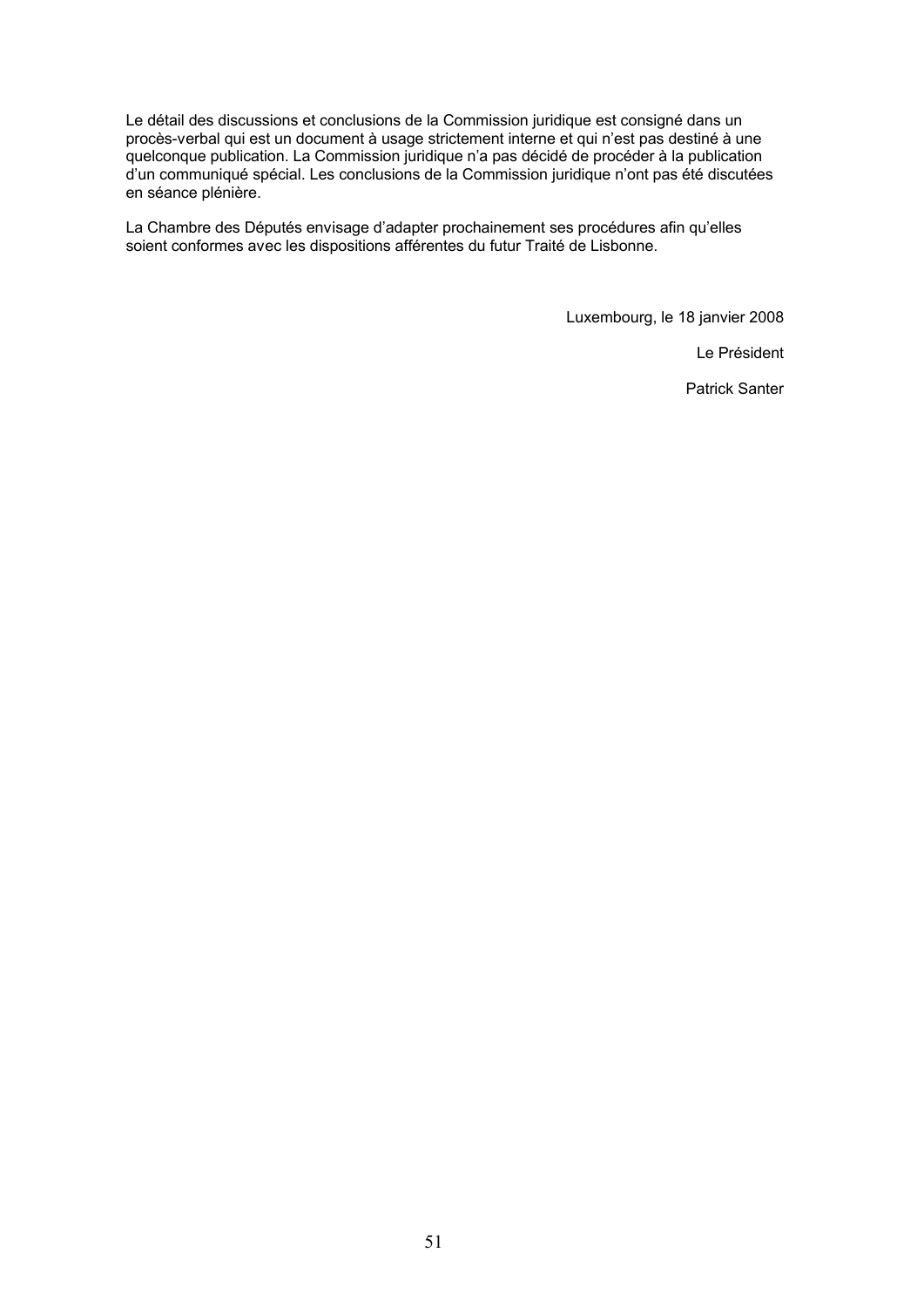## **Netherlands**

## *Tweede Kamer*

### **Questionnaire:**

### *Procedure:*

### **What was the procedure used to conduct the check? Please specify with regard to the following topics:**

- **which committees were involved?** *The committees on the JHA-council of the Senate and the committee on Justice of the House of Representatives.*
- **did your government provide any information as part of the scrutiny process?**

*Government sent a so-called BNC-fiche to both Houses on 21 December 2007. A fiche is a document in which government takes a preliminar position on a EUproposal. BNC is the Dutch abbreviation of "assessement of new proposals of the Commission, and initiatives of Member-States)*

- **in case of a bicameral system, did you cooperate with the other chamber?** *The States General have a joint committee on the subsidiarity check, which cooperates with the responsible (above mentioned)committees of both Houses. The joint committee has a coordinating role; the committees on the JHA-Council and the committee of Justice remain responsible for conducting the material subsidiarity check.*
- **did you consult regional Parliaments?** *No, regional Parliaments (i.e. provincial and municipal representative bodies) have no competence in this case.*
- **did you make use of external expertise?** *No.*

#### **Did you cooperate with other national Parliaments in the process opinion?** *No.*

#### **Did you publicise your findings (e. g. in a special press release?)**

*Yes, our findings were sent to the government, the Commission, the European Parliament and the Cosac-secetariat. It is also registered and published as a regular parliamentary document.*

### **Has you parliament lately adapted its procedures with regard to the subsidiarity check mechanism as foreseen in the Lisbon Treaty or is it planning to do so?**

*As already indicated in an earlier questionnaire, our parliament has adapted a specific procedure with regard to the subsidiarity check and it has installed a specific committee for it: the (temporary) joint committee on the subsidiarity check. These provisions do not need to be changed as a result of the Lisbon Treaty.* 

## *Findings:*

**Did you find any breach of the subsidiarity principle?** *No.*

**Did you adopt a reasoned opinion on the Framework Decision? (please enclose a copy)** *Yes.*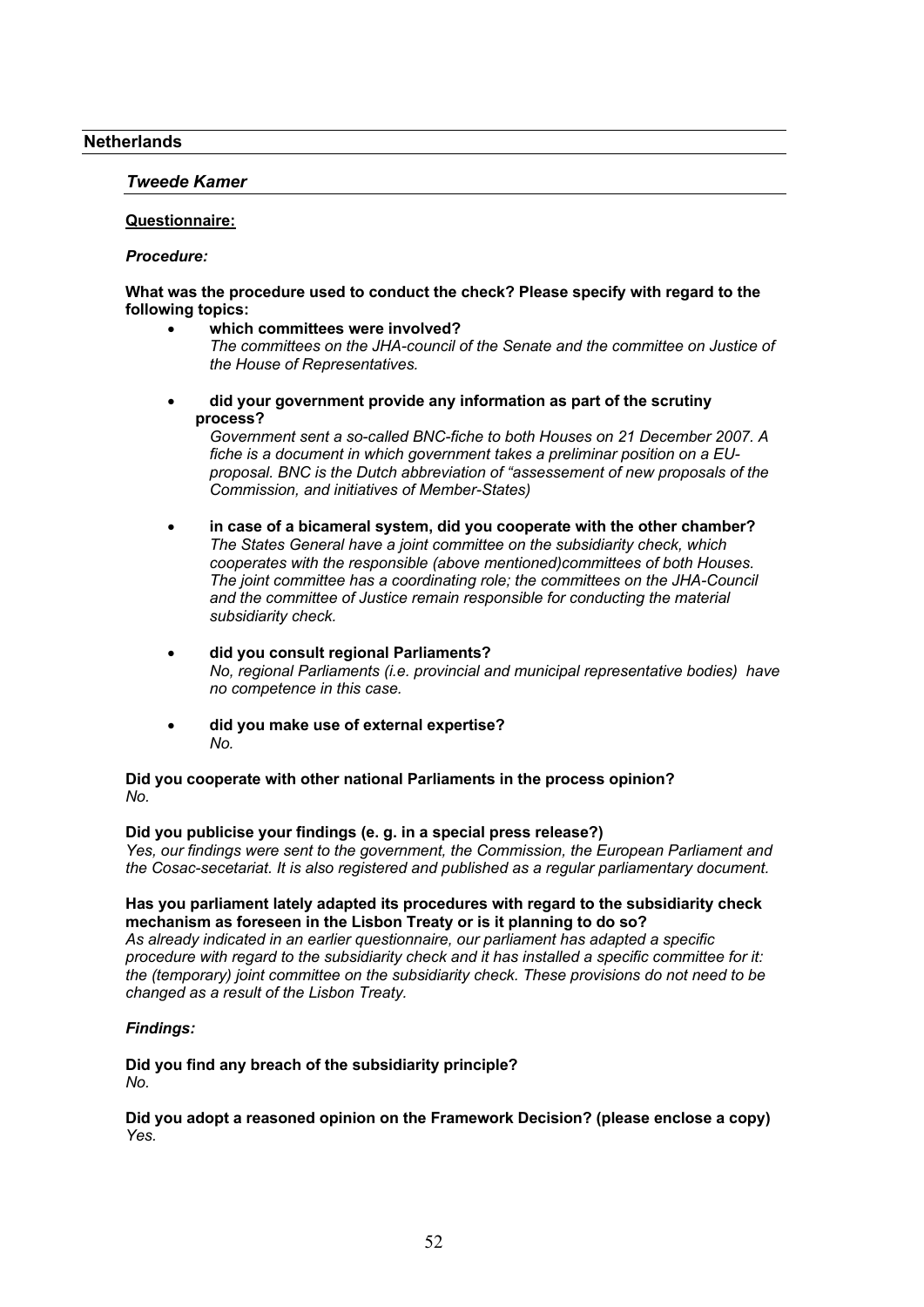### **Did you find the Commission's justification with regard to the subsidiarity principle satisfactory?**

*Further study by both Houses of the States General of the nature and scope of the proposed measures raised a number of questions that are as yet unanswered by the explanatory memorandum to the proposal. For a better assessment of all measures mentioned in the proposal, both Houses of the States General request the European Commission to reply to the questions formulated in the reasoned opinion.*

**Any other observations?** *No.*

## **Letter to Mr Frattini:**

European Commission Attn. Mr F. Frattini Vice-President of the European Commission Commissioner for Justice, Freedom and Security B-1049 BRUSSELS Belgium

Dear Mr Frattini,

In accordance with the procedures adopted by them, both Houses of the States General of the Kingdom of the Netherlands have checked the proposal for a Framework Decision to amend Framework Decision 2002/475/JHA on combating terrorism (COM(2007)650) by reference to the principles of subsidiarity and proportionality. In doing so they have applied Article 5 of the EC Treaty and Protocol 30 to the Treaty of Amsterdam on the application of the principles of subsidiarity and proportionality. In addition, both Houses have thus also implemented the conclusions of XXXVIII COSAC (Estoril, 14-16 October 2007), in which the draft Framework Decision for combating terrorism was designated as the subject of a subsidiarity and proportionality check by the national parliaments of the EU Member States.

On the basis of the considerations set out in this letter, both Houses have concluded that the proposal in question complies with the principles of subsidiarity and proportionality in the strict sense. Nonetheless, a further study by both Houses of the States General of the nature and scope of the proposed measures raises a number of questions that are as yet unanswered by the explanatory memorandum to the proposal. For a better assessment of all measures mentioned in the proposal, both Houses of the States General request the European Commission to reply to the questions formulated below.

Yours sincerely,

#### **Reasonned Opinion:**

Yvonne F M A

Timmerman-Buck President of the Sen of the States General

Gerdi A. Verbeet President of the House of Representatives of the States General

#### *Assessment of the Proposal for a Council Framework Decision amending Framework Decision 2002/475/JHA on combating terrorism (COM(2007)650)*

Both Houses of the States General of the Kingdom of the Netherlands have taken note of the content of Proposal for a Council Framework Decision amending Framework Decision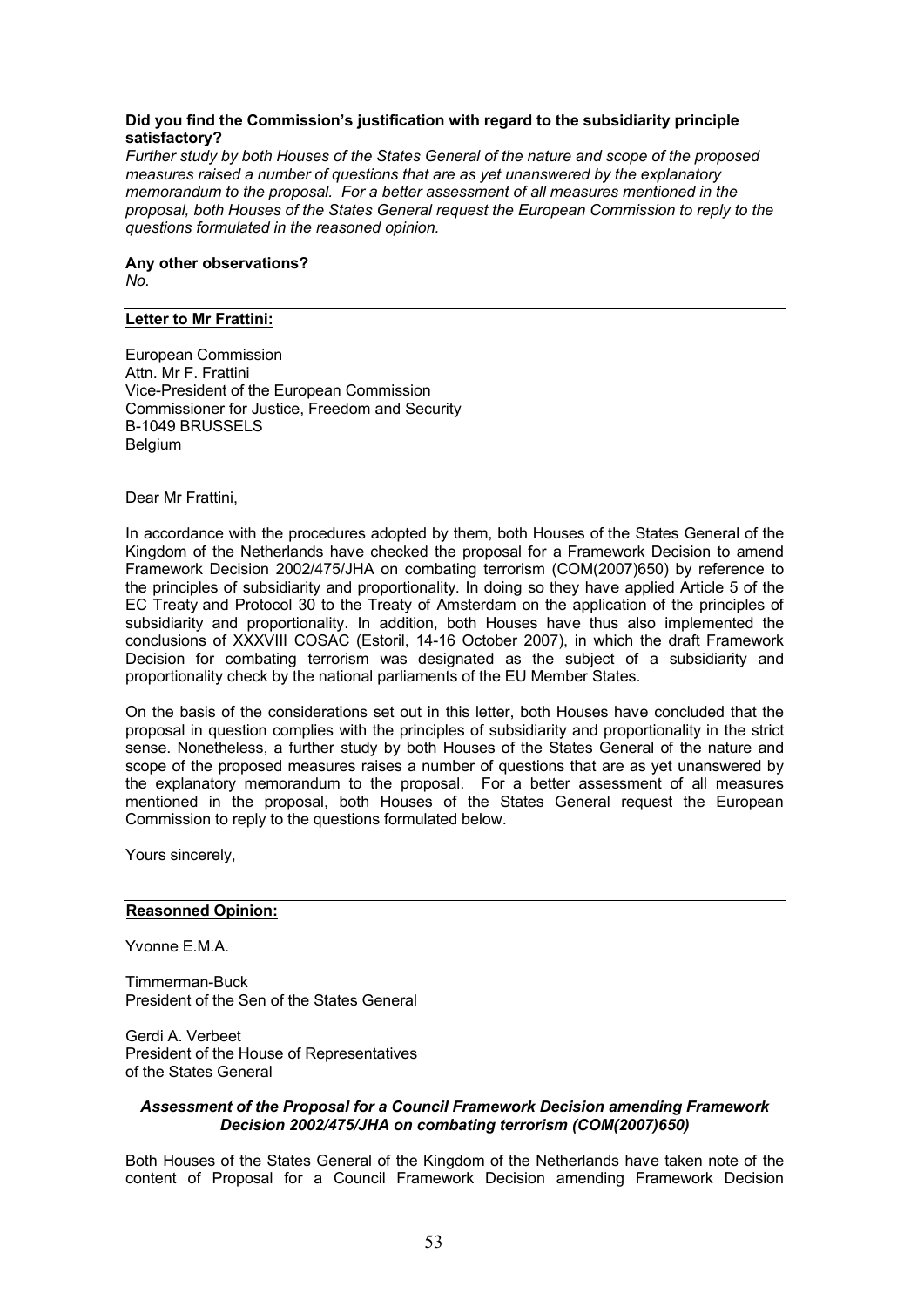2002/475/JHA on combating terrorism (COM(2007)650), as published by the European Commission on 6 November 2007. Using the parliamentary procedures appropriate for this purpose, they have carried out a check of the proposal by reference to the criteria of subsidiarity and proportionality as laid down in Article 5 of the EC Treaty.

Both Houses of the States General are of the opinion that the proposal complies with the subsidiarity requirement of Article 5 of the EC Treaty. The proposal relates, after all, to an amendment to an existing framework decision. It follows that the choice of the framework decision as instrument is justified and, in the strict sense, the proposal meets the proportionality requirement of the EC Treaty.

Nonetheless, closer examination by both Houses of the States General of the nature and scope of the proposed measures raises a number of questions which are left unanswered for the time being by the explanatory memorandum to the proposal. For a better assessment of all measures mentioned in the proposal, both Houses of the States General therefore request the European Commission to reply to the questions formulated below.

One of the reasons given by the European Commission for the need to amend the Terrorism Framework Decision is the addition of the concept of 'public provocation' by reference to the increasing use of the Internet. However, the Internet was already in existence in 2002 and was much used even then. Both Houses of the States General therefore wonder whether the use of the Internet has really changed to such an extent that there is the 'political urgency' to which reference is made. What grounds has the Commission found in the evaluation of the Framework Decision on combating terrorism to make this review necessary? And does this really not have any consequences for Internet providers as stated in the explanatory memorandum to the proposal? The text of the draft Framework Decision itself leaves this open.

Both Houses would also like reasons to be given for the need for harmonised criminalisation of training and recruitment, since none appear to be given.

As a corollary, both Houses of the States General would like a further explanation of what the European Commission sees as the added value of the proposal. Can the European Commission describe situations in which the aims of this criminalisation are actually achieved? Could these situations not be combated by means of existing (European) legislation?

Another reason given by the European Commission for the present proposal is to align the Framework Decision with Convention 196 of the Council of Europe on the prevention of terrorism. The European Commission notes in the explanatory memorandum to the proposal that the exact wording of the Convention is adopted. Both Houses of the States General have noted that the definition of 'public provocation' in the proposal adopts the literal text of paragraph 1 of Article 5 of the Convention. However, Article 5, paragraph 2, of the Convention adds that the States shall adopt such measures as may be necessary to establish public provocation to commit a terrorist offence 'when committed unlawfully and intentionally'. As this addition cannot be found in the draft framework decision, both Houses of the States General consider that the formulation of this provision is too broad and general. They advocate a more precise delimitation of the concept.

Both Houses of the States General also note that it is expressly provided in Article 1, paragraph 2, of the original Framework Decision 2002/475/JHA that the Framework Decision shall not have the effect of altering the obligation to respect fundamental rights and fundamental legal principles. The question is to what extent the definitions now proposed will be capable of enforcement in practice, in particular the term 'public provocation'. Although the European Commission notes that there is no conflict with the right to freedom of expression, as laid down for example in Article 10 of the European Convention on Human Rights (ECHR) and the Dutch Constitution, no further explanation is provided. 'Public provocation' is presented here as an abstract concept, although little can be truly abstract when the right to freedom of expression is at issue. Both Houses of the States General would therefore like to have an additional explanation of the relationship between the draft Framework Decision and the right to freedom of expression.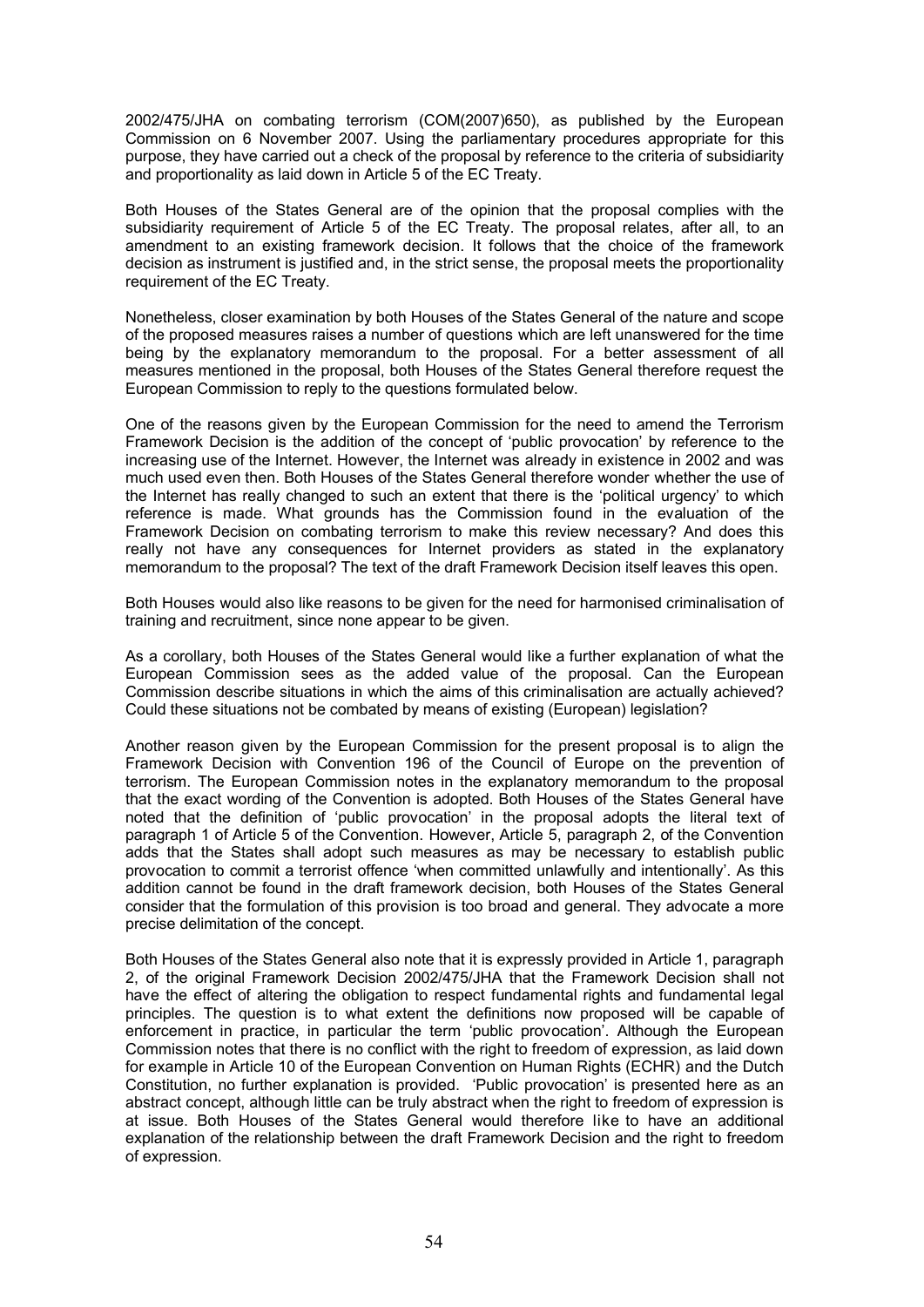As regards the enforceability of the proposed measures both Houses would also make the following observations. It is often difficult to determine who is the source of statements and where they are, particularly in the case of statements published on the Internet. The most that can be done in the case of websites hosted on servers outside the European Union is to block access, provided that the identity of the sites can be established. However, experience also shows that information on blocked sites soon becomes available again on other sites. It therefore seems legitimate to ask whether the provisions formulated in the proposal are actually capable of being enforced. Both Houses would also like to know who is to be responsible for this enforcement. Is this to be a responsibility of the national law enforcement agencies or are the European agencies also to be used in this connection?

The draft Framework Decision provides in recital 15 that public provocation to commit terrorist offences, recruitment for terrorism and training for terrorism are 'intentional crimes'. How should the word 'intentional' be interpreted? Are the Member States free to define this as they see fit? If not, what steps can be taken to ensure that the term is implemented and interpreted uniformly, or at in any event as uniformly as possible, in all Member States? These same questions apply mutatis mutandis to the term 'attempt' in Article 4 (2).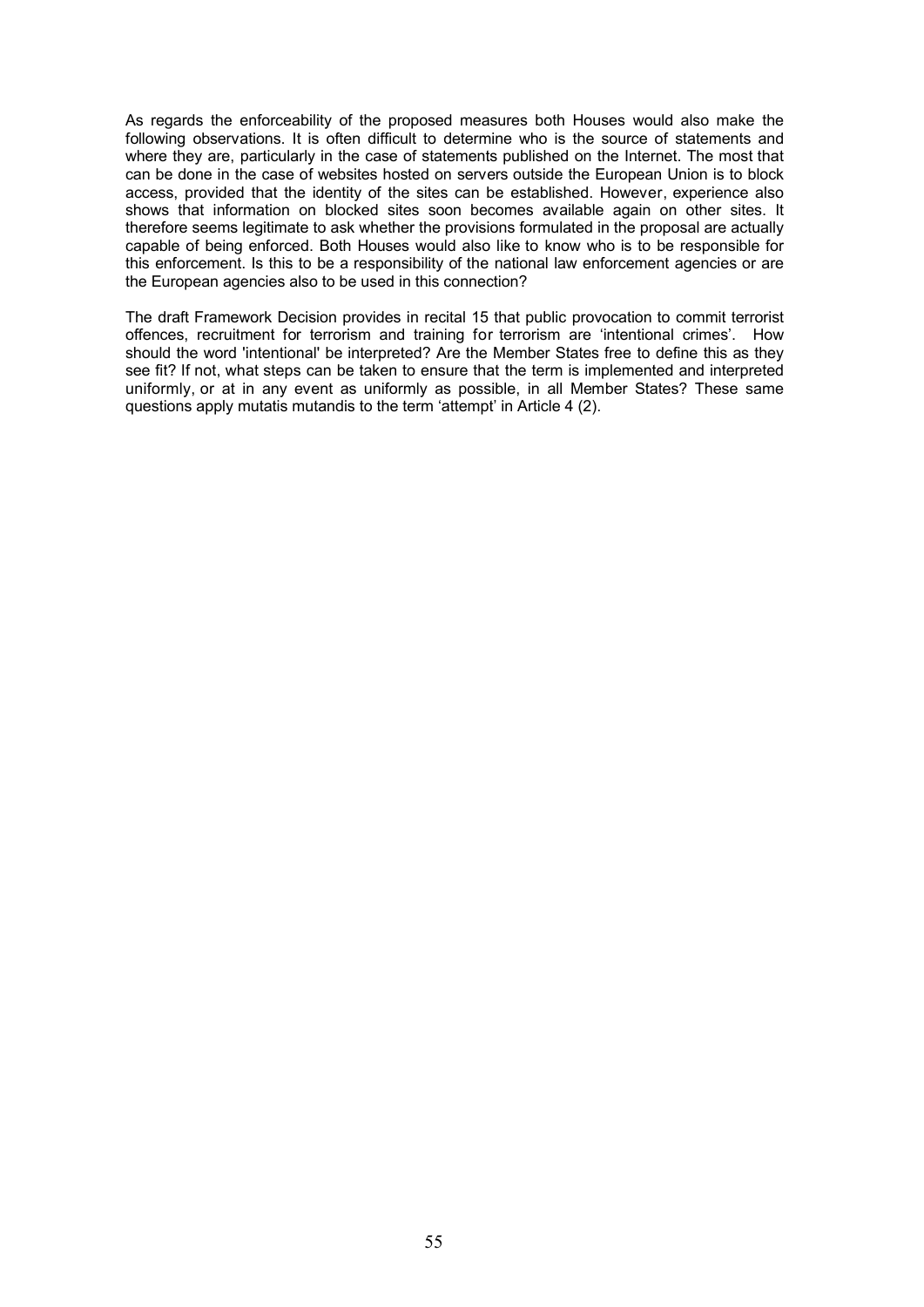## **Poland -**

## *Sejm*

### **Questionnaire:**

#### *Procedure:*

### **What was the procedure used to conduct the check? Please specify with regard to the following topics:**

*As soon as we received the proposal, two deputies-co-reporters were assigned to prepare their*  respective opinion on that proposal, primarily from the point of view of the need to examine it *under the procedure provided for in Article 6 para. 3 of the Act of 11th March 2004 on Cooperation of the Council of Ministers with the Sejm and the Senate in Matters Related to the Republic of Poland's Membership in the European Union, published in the Dziennik Ustaw (Journal of Laws) 2004, No. 52, item 515. According to the time limit specified in the Act of Cooperation the European Union Affairs Committee on its meeting on 20th of December 2007 has express its positive opinion. (scrutiny procedure)*

*Subsequently, conducting the subsidiarity check the European Union Affairs has discussed the document on the committee meeting on January 18th 2008. Members of the Committee were provided with the text of the Proposal, the Council of Ministers' draft positions on the Proposal and the Sejm Research Bureau opinion on the legal base, scope of the regulation, Commission's justification as well as on the conformity to the principle of subsidiarity of the given Proposal.*

- **which committees were involved?** *The European Union Affairs Committee, being the organ of the Sejm competent to take care of the Community matters, was.*
- **did your government provide any information as part of the scrutiny process?** *Yes, it did. An undersecretary of State from the Ministry of Justice came to the Committee meeting and presented and substantiated the government's position on the conformity of the proposal discussed to the principle of subsidiarity.*
- **in case of a bicameral system, did you cooperate with the other chamber?** *No, we did not. The two chambers of the Polish parliament (the Sejm, and the Senate) carried out the subsidiarity test independently of each other.*
- **did you consult regional Parliaments?** *There are no regional parliaments in Poland. The existing regional representative organs are in the nature of local government bodies.*
- **did you make use of external expertise?** *Yes, representatives of the Legal Team of the Sejm Research Bureau worked on and presented their opinion on conformity to the principle of subsidiarity.*

**Did you cooperate with other national Parliaments in the process opinion?** *No, we did not.*

#### **Did you publicize your findings (e. g. in a special press release?)**

*The opinion of the European Union Affairs Committee is transmitted to the government. Moreover the opinion and transcript from the Committee meeting are available on the Committee web-site. The meeting was also open for a media.*

**Has you parliament lately adapted its procedures with regard to the subsidiarity check mechanism as foreseen in the Lisbon Treaty or is it planning to do so?**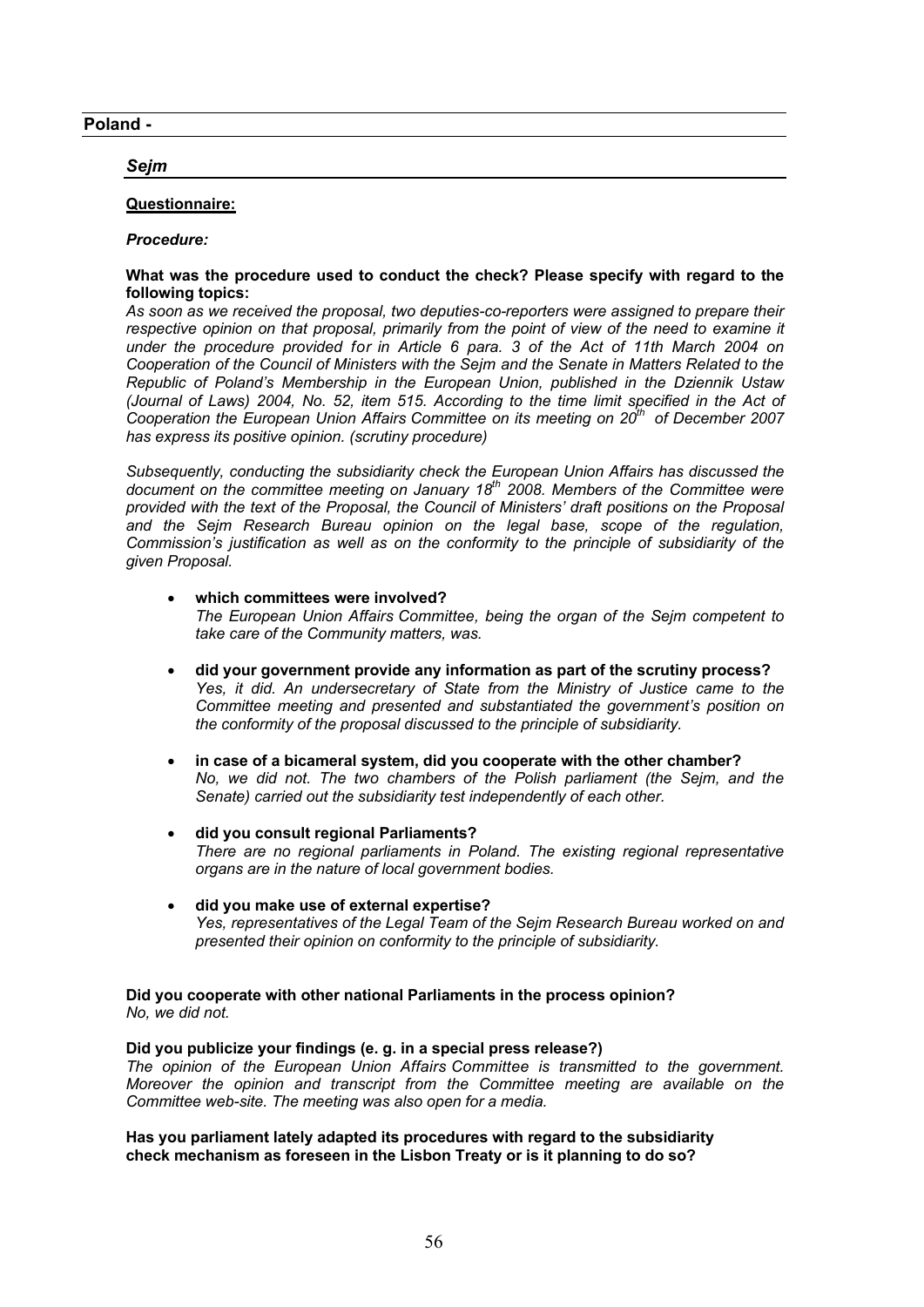*Polish Sejm has not adopted any changes in the Rules of Procedure in regard to the changes implemented by the Lisbon Treaty but the discussion on this issues is scheduled for the nearest future.*

### *Findings:*

### **Did you find any breach of the subsidiarity principle?**

*No, we did not. The Committee found the proposal discussed to be in conformity to the principle of subsidiarity.*

### **Did you adopt a reasoned opinion on the Framework Decision? (please enclose a copy)**

*The copy of the opinion is enclosed. (See Below).*

### **Did you find the Commission's justification with regard to the subsidiarity principle satisfactory?**

*Yes, the European Commission's explanation given in the proposal should be recognized as consistent and sufficient.*

### **Any other observations?**

*During the discussion on the Commission Proposal for a Council Framework Decision amending Framework Decision 2002/475/JHA on combating terrorism members of the EUAC were interested in the necessary changes in the Polish law assuming the Proposal is adopted in the presented version. Part of the discussion was dedicated to the issues connected to the civil liberties in the framework of combating terrorism.*

#### **Reasoned Opinion**

Andrzej Grzyb Chairman

#### **Opinion No 6**

**of the European Union Affairs Committee of the Sejm of the Republic of Poland on the Commission Proposal for a Council Framework Decision amending Framework Decision 2002/475/JHA on combating terrorism.**

## **Adopted on the 12th Committee Meeting on the January 18th 2008.**

European Union Affairs Committee of the Sejm of the Republic of Poland:

1- found the Commission Proposal for a Council Framework Decision amending Framework Decision 2002/475/JHA on combating terrorism to be in conformity to the principle of subsidiarity.

2- do not submit objections to the abovementioned proposal as well as to the attached to the proposal the position of the Council of Ministers

Andrzej Grzyb Chairman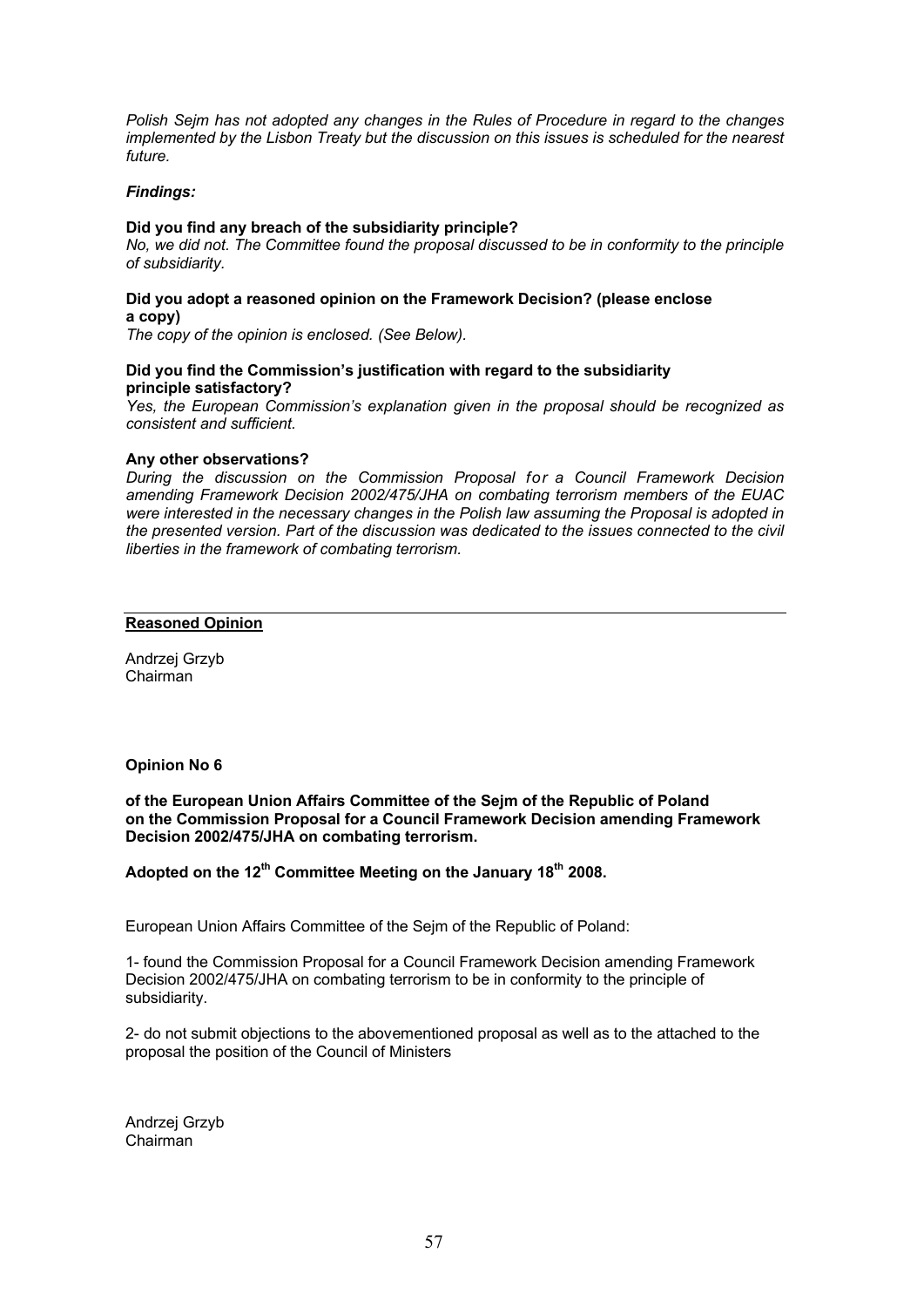### **Questionnaire:**

*At the sitting on 8th January 2008 the Senate's European Union Affairs Committee carried out a subsidiarity and proportionality check following the procedure agreed by the COSAC. The check was completed and the conclusions formulated as follows:*

### *Procedure:*

**What was the procedure used to conduct the check? Please specify with regard to the following topics:**

#### **which committees were involved?**

*The European Union Affairs Committee, with the cooperation of the Human Rights and the Rule of Law Committee.*

- **did your government provide any information as part of the scrutiny process?** *The government's written position on the said framework decision, submitted to the parliament, included their opinion on the compliance with the subsidiarity and proportionality principles. A government's official took part in the Committee's sitting and provided the senators with additional information.*
- **in case of a bicameral system, did you cooperate with the other chamber?** *No.*

#### **did you consult regional Parliaments?**

*No. There are no regional parliaments or any similar bodies in Poland.*

#### **did you make use of external expertise?**

*Yes, the Committee had commissioned an outside expert opinion from professor Zdzisław Galicki of the Warsaw University, specialist in international law and combating terrorism. Prof. Galicki participated in the Committee's sitting.*

**Did you cooperate with other national Parliaments in the process opinion?** *No.*

**Did you publicise your findings (e. g. in a special press release?)** *No.*

#### **Has your parliament lately adapted its procedures with regard to the subsidiarity check mechanism as foreseen in the Lisbon Treaty or is it planning to do so?**

*This subsidiarity check was based on the procedures hitherto employed. This year, before the Lisbon Treaty comes into force, the Committee is planning to work out and establish a routine cooperation with Government in terms of subsidiarity and proportionality checks.*

#### *Findings:*

#### **Did you find any breach of the subsidiarity principle?**

*The European Union Affairs Committee came to the conclusion that the Council Framework Decision does not breach the subsidiarity and proportionality principle.* 

#### **Did you adopt a reasoned opinion on the Framework Decision? (please enclose a copy)** *No.*

# **Did you find the Commission's justification with regard to the subsidiarity principle satisfactory?**

*Yes.*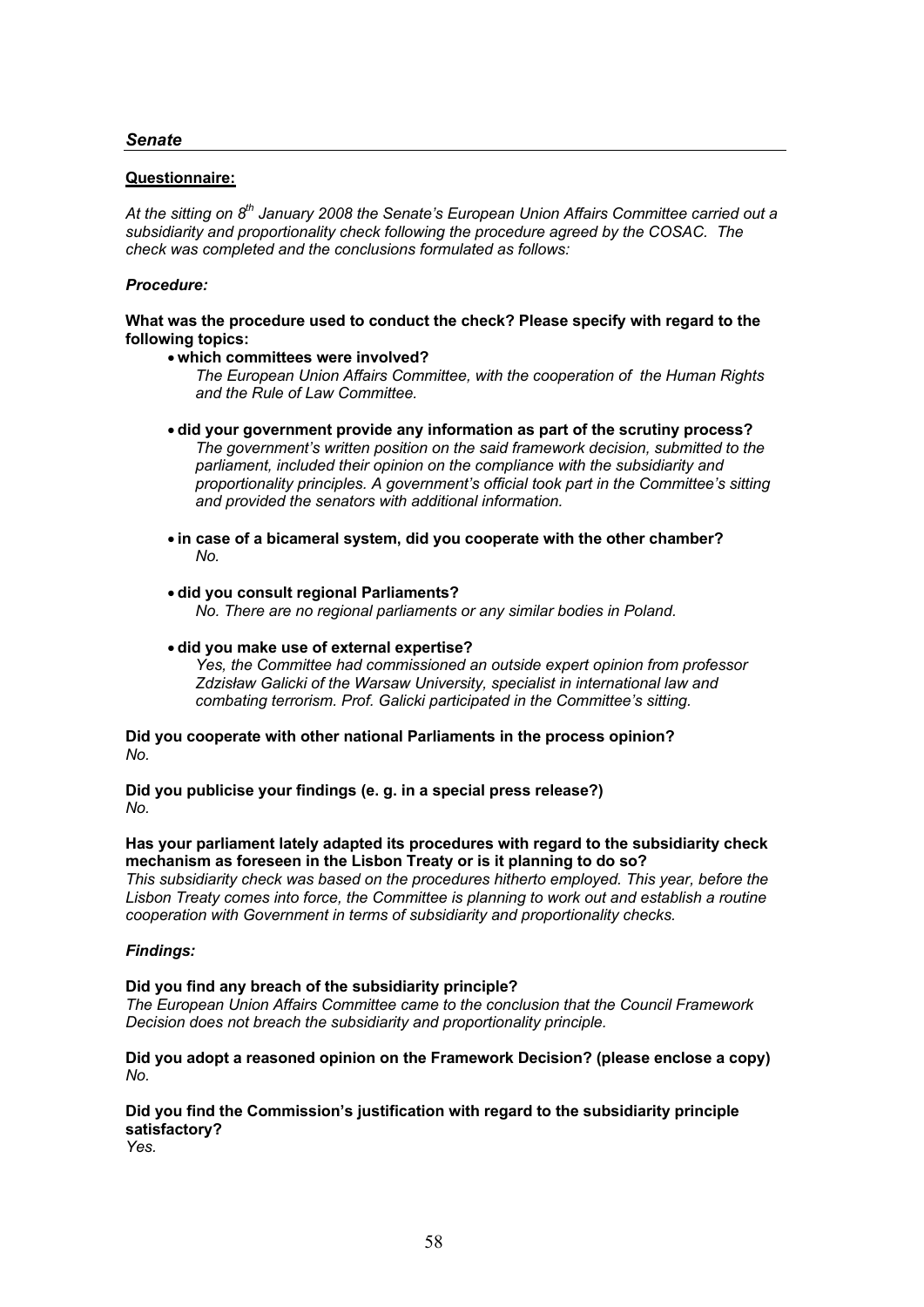### **Any other observations?**

*The Committee pointed out a major discrepancy, namely under the Council of Europe Convention on the Prevention of Terrorism of May 16 2005 States-Parties to the convention are obliged to establish, implement and apply criminalisation of attempted offences of "recruitment for terrorism" and "training for terrorism", while the proposed Council framework decision does not stipulate any such obligation for UE members, which may create problems in relations between members of those two organisations.* 

*The government official present at the Committee meeting promised to take into consideration the above mentioned opinion while further working on the proposal of the Council Framework decision.*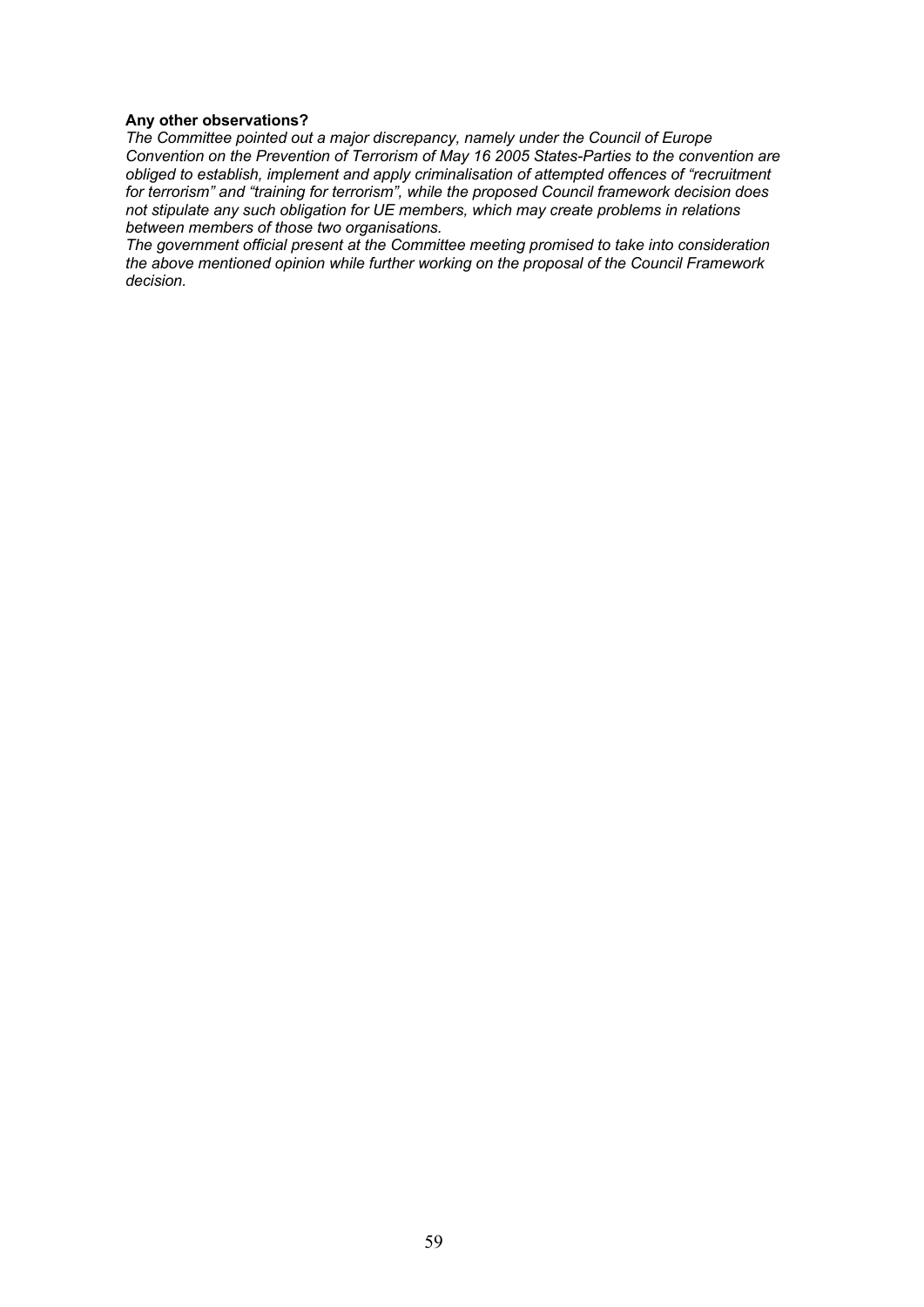### **Portugal**

### *Assembleia da República*

#### *Procedure:*

**What was the procedure used to conduct the check? Please specify with regard to the following topics:**

- **which committees were involved?**  *Committee on Constitutional Affairs and Committee on European Affairs*
- **did your government provide any information as part of the scrutiny process?**

*No.*

- **in case of a bicameral system, did you cooperate with the other chamber?** *N/A*
- **did you consult regional Parliaments?** *No.*
- **did you make use of external expertise?** *No.*

**Did you cooperate with other national Parliaments in the process opinion?** *No.*

**Did you publicise your findings (e. g. in a special press release?)** *No, only on IPEX*

**Has you parliament lately adapted its procedures with regard to the subsidiarity check mechanism as foreseen in the Lisbon Treaty or is it planning to do so?** *Yes, with Law 43/2006 for the subsidiarity mechanism.*

#### *Findings:*

**Did you find any breach of the subsidiarity principle?** *No*

**Did you adopt a reasoned opinion on the Framework Decision?**  *(see copy below)*

**Did you find the Commission's justification with regard to the subsidiarity principle satisfactory?** *Yes.*

**Any other observations?** *None*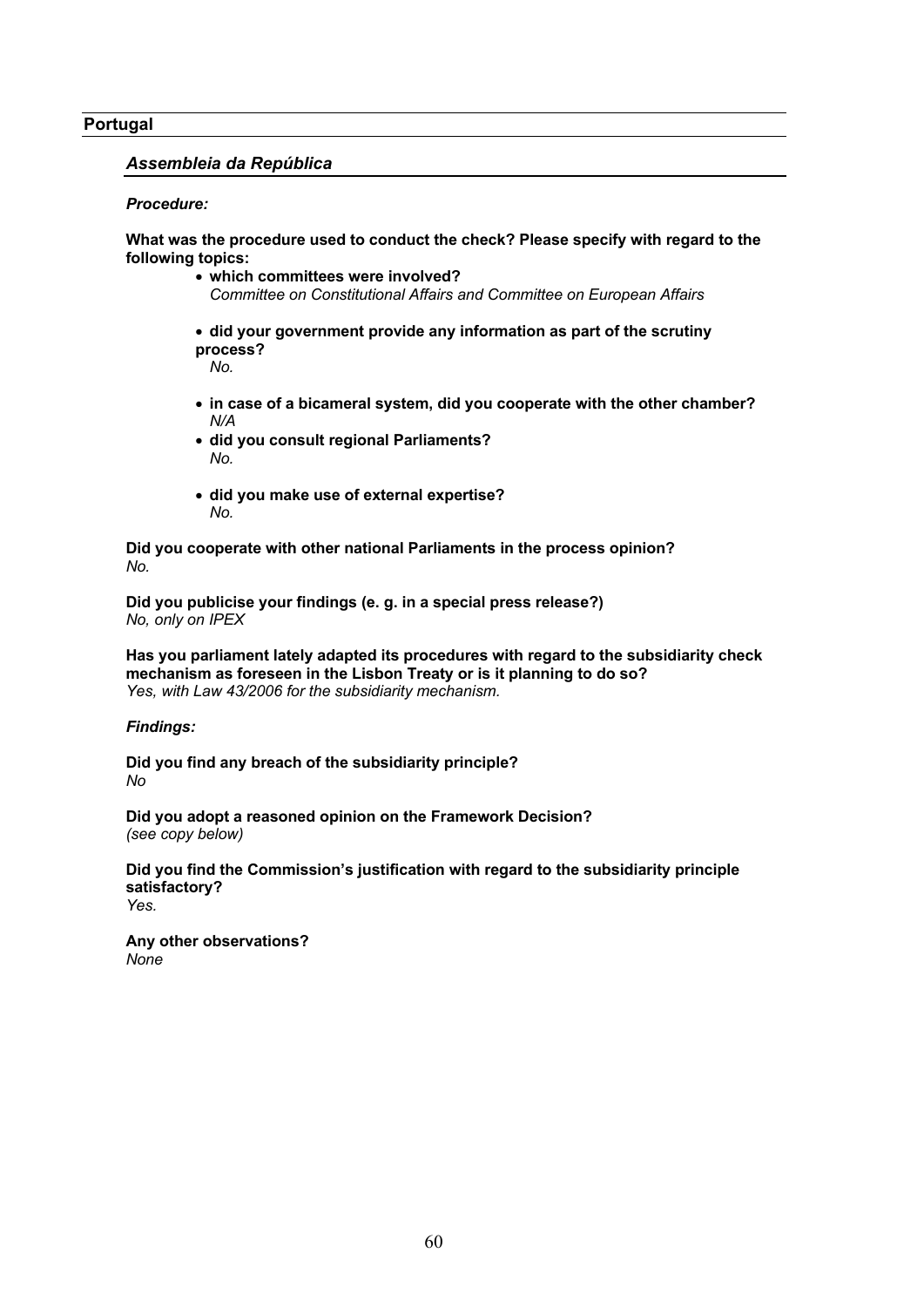**Reasoned Opinion:**

#### **ASSEMBLY OF THE REPUBLIC**

### **EUROPEAN AFFAIRS COMMITTEE**

### **Opinion**

#### **Proposal for a Framework Decision, amending Framework Decision 2002/475/JHA on combating terrorism Com (2007) 650 Final**

### **1. Preamble**

At the meeting in Lisbon on 12 July 2007, the COSAC Presidents decided to set in motion a procedure for controlling subsidiarity in relation to the Proposal for a Framework Decision of the Council 2002/475/JHA on combating terrorism (Com (2007) 650 Final). The findings of this process will be examined and discussed during the Slovenian Presidency, currently underway.

In the exercise of its powers to monitor and assess European Affairs, the European Affairs Committee (EAC) appointed the PSD Member of Parliament, Regina Bastos, as rapporteur, and at the same time the said document was forwarded to the Committee for Constitutional Affairs, Rights, Freedoms and Guarantees, with a request for a report on the issues in question, dealing particularly with the principles of subsidiarity and proportionality.

#### **2. The Proposal for a Framework Decision**

#### **2.1 Background**

International terrorism poses a growing threat to the freedom and security of peoples and of democracy, undermining the rights of citizens and seriously violating the most fundamental principles of human rights. Since the Maastricht Treaty, the European Union has sought to provide its citizens with a high level of security, in an area of freedom and justice. To this end, it is also necessary for member States to concentrate on pursuing a real common policy which reinforces cooperation in the face of terrorism.

Due to their inherent potential, modern information and communication technologies constitute a fundamental element for propagating the terrorist threat and thereby exacerbating its negative effects. The Internet is a cheap, fast and easily accessible medium, reaching around the world and exerting a global impact. It has naturally been eagerly taken up by international terrorists as their preferred medium for disseminating their messages calling for violence, and serves as a prime recruiting ground for new members of their networks. It is common today for what amount to real manuals on terrorist procedure and guides to preparing terrorist materials and planning attacks to be found on the Internet.

It is therefore beyond dispute that the Internet today serves as a "virtual training ground" both for terrorists themselves and for their procedures in preparing and launching attacks. It has clearly reinforced the traditional terrorist network and contributes to an exponential increase in the difficulty of combating this global phenomenon.

As a matter of political urgency, we are therefore faced with the need for procedures and arrangements to prevent further growth in this threat to the security of the democratic world and to the values in which we believe. This Proposal serves to bring the framework decision on combating international terrorism up to date, by harmonising it with the Council of Europe Convention for the Prevention of Terrorism, altering the definition of terrorism to including public incitement to terrorist offences and recruitment and training for terrorism, on the following grounds: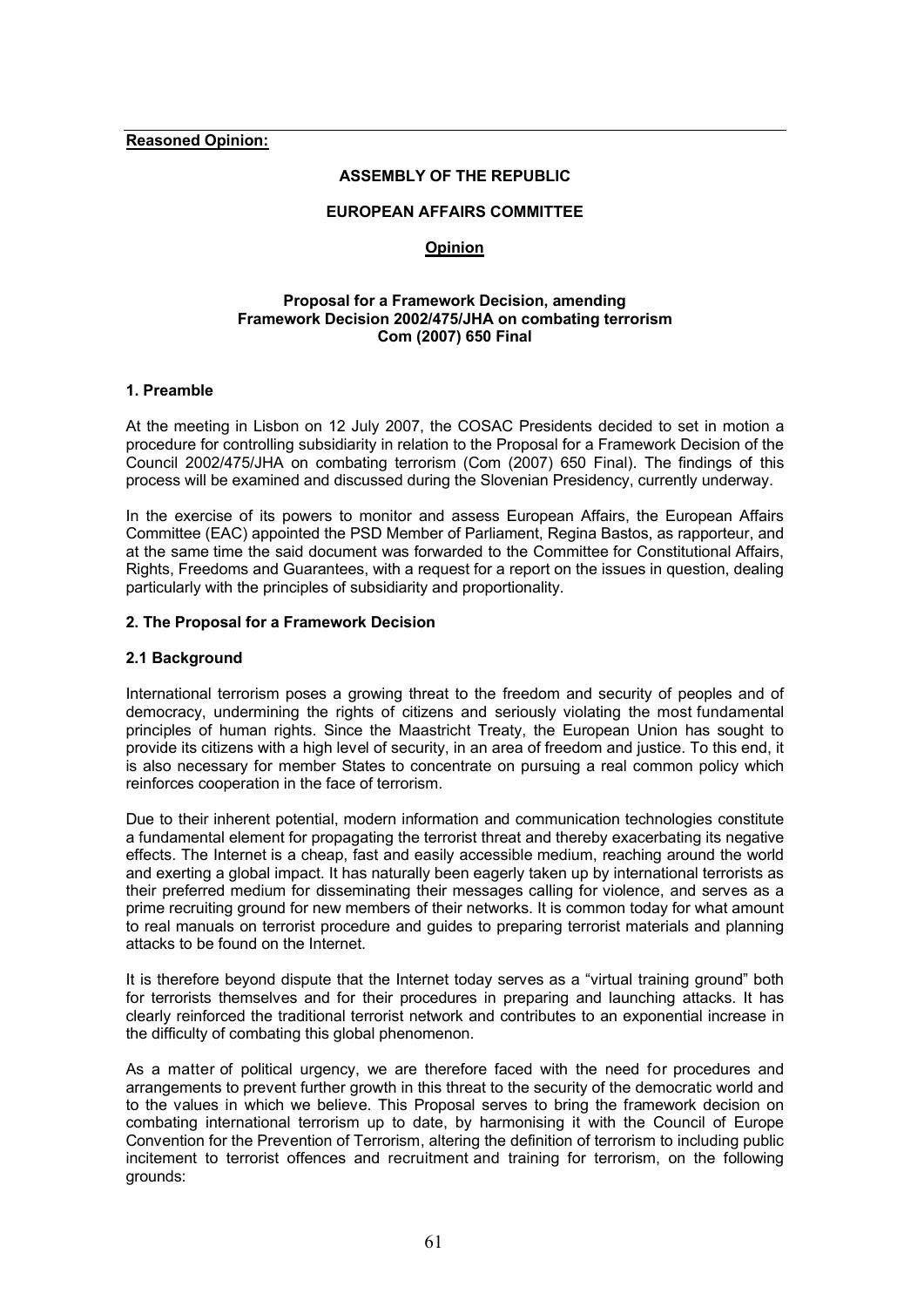1.A more integrated European Union institutional framework is provided, with the advantages deriving from this, in particular as regards the absence of lengthy procedures for signing and ratification, appropriate monitoring arrangements and common interpretation by the Court of Justice;

2.The framework decision provides for a specific set of legal rules, especially as regards to the type and degree of criminal punishments and the binding rules for determining competence, which will now apply also the offences included in the decision;

3.The framework decision is also an essential instrument for the fight against terrorism in the Union, as the express inclusion of preparatory acts will cause the cooperation procedures provided for in this framework decision to be set in motion.

### **2.2 Description and aims of the Proposal**

The framework decision represents further progress towards a common definition of terrorist offences in all member States and assures the existence of punishments and penalties for individuals and organizations which have committed or are liable for offences of this degree of seriousness.

The European Council Convention for the Prevention of Terrorism, signed in Warsaw on 16 May 2005, determines that signatory nations will apply penalties for public incitement to terrorist offences, and for recruitment and training for terrorism.

The document under analysis here also states that Resolution 1624 of the United Nations Security Council of 14 September 2005 and the United Nations Global Counter-Terrorism Strategy, adopted on 8 September 2006, are highly important in this context. Reference should also be made to the G8 Summit of 16 July 2006 and to Decision 7/06 of the OSCE Council of Ministers "Combating the Use of the Internet for Terrorist Purposes", of 5 December 2006, as fundamental documents.

The proposal is in line with the Union's strategy and action plan on radicalization and recruitment, updating and complementing the legal framework for combating terrorism, as well as being consistent with the European Union Charter of Fundamental Rights and with the aim of assuring protection of the rights of Man and fundamental freedoms. In this regard, the Proposal points to various questions concerning the line to be drawn between the legitimate exercise of freedoms, such as the freedom of speech, association or religion and religious behaviour.

In 2006, the Commission sent one questionnaire to member States, another to media organisations and civil society institutions and a third to Europol, Cepol and Eurojust. In addition, it has held a range of talks and meetings with representatives of the media and European Internet service providers.

In the light of the findings from these three questionnaires, a number of conclusions were reached:

It is necessary to maintain the *status quo*;

. It is fundamental to prohibit Internet service providers from allowing access to material designed for public incitement to terrorist offences, or to recruitment or training for terrorism;

 To increase the capability and expertise of police authorities to prevent the use of the Internet for terrorist purposes;

 To encourage the member States to sign and/or ratify the Council of Europe Convention for the Prevention of Terrorism;

 To review the framework decision on combating terrorism so as to introduce offences identical to those provided for in the Council of Europe Convention for the Prevention of Terrorism and to make public incitement to terrorist offences a punishable offence, together with recruitment and training for terrorism, including over the Internet.

## **2.3 Analysis of the Proposal from the European Union**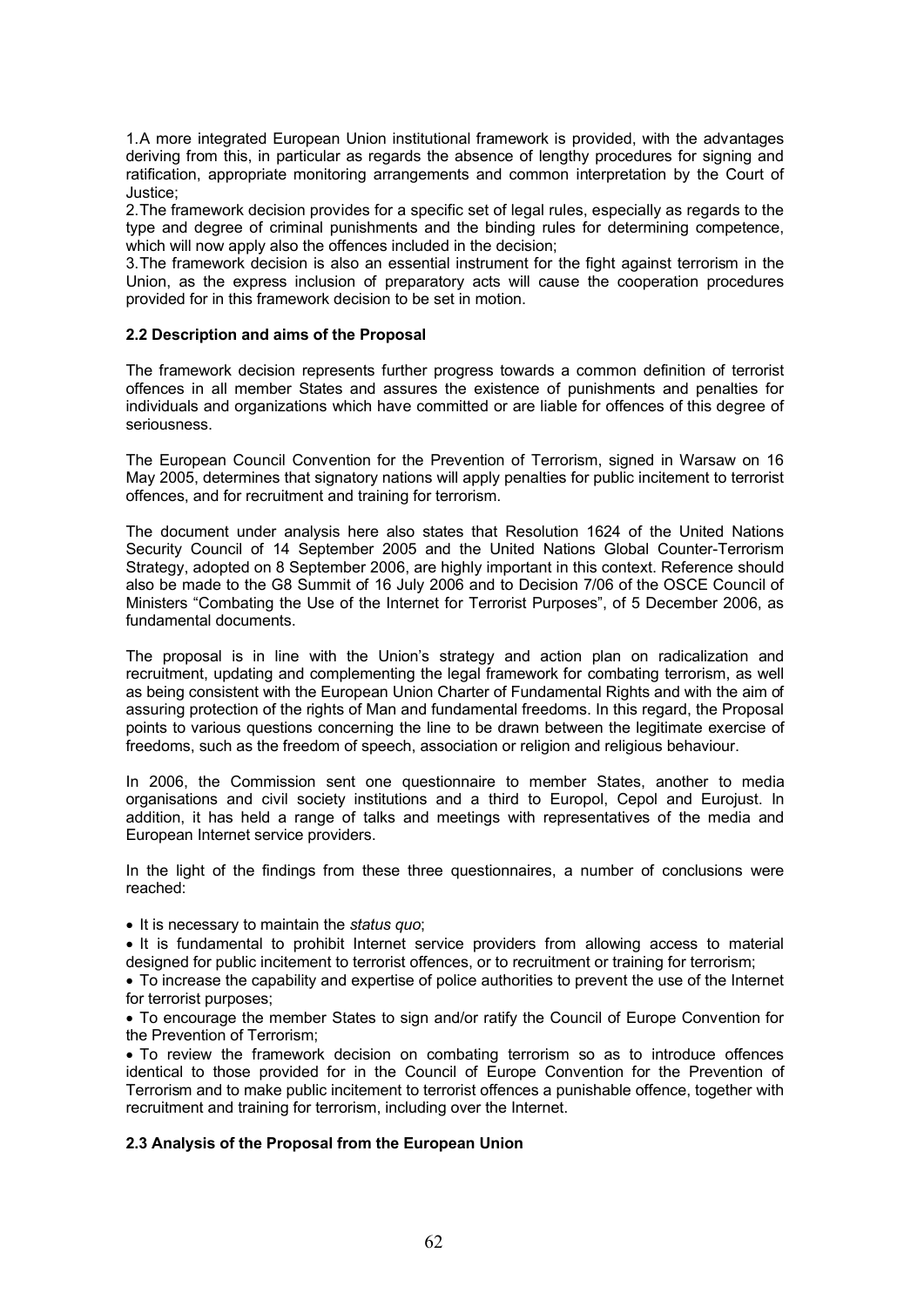The legal grounds for the proposal in question are based on Articles 29, 31.1.e) and 34.2 of the European Union Treaty, seeking to harmonise national rules on public incitement to terrorist offences and recruitment and training for terrorism, so that these forms of behaviour are punishable throughout the Union, even when carried out over the Internet, and to assure that the provisions in force with regard to penalties, the liability of organisations, jurisdiction and criminal proceedings applicable to terrorist offences are also applicable to these types of behaviour.

## **Principle of Subsidiarity**

The phenomenon of modern terrorism is global at all levels, threatening the security of all those who believe in the values of the democratic rule of law. The global nature of the threat derives in great part from the dissemination of propaganda for mobilisation and recruitment, as well as online instructions and manuals for training and planning terrorist activities, available over the Internet, which is in general terms an international and cross-border medium. So if the threat is international, the response we should adopt should also be international, at least in part.

As stated in the Proposal, the Union's policies for combating terrorism and cybercrime require coordinated efforts from member States as well as international cooperation if the aims of these policies are to be achieved. In view of this, what we find is that the existence of varying legislation in the member States gets in the way of coordinating efforts within the Union as well as hindering cooperation at international level.

It therefore appears clear that the objectives of the Proposal under examination will be achieved more effectively through Union action, insofar as this will prevent terrorists benefiting from any loopholes or divergences which might be created by the unevenness of national legislation. At the same time, this would also help to facilitate the operational work of the police authorities against cross-border criminal activities, to lend the Union greater weight in its dealings with international authorities and to increase cooperation in the field of application of the law, not only within the Union but also externally, leading to more efficient investigations and criminal proceedings which will result in increased security.

In view of this, the Principle of Subsidiarity is not deemed to be breached by this Proposal.

## **Principle of Proportionality**

This proposal only binds member States with regard to the objectives to be achieved, leaving national authorities the power to choose how to set about this. In addition, the e-commerce directive and the data retention directive are not altered, meaning that no new duties are to be expected for the providers or operators of telecommunications services, and the industry will not be required to set up new cooperation procedures.

Accordingly, we consider that there is also no breach of the principle of proportionality on the terms on which this principle is enshrined in Article 5 of the European Union Treaty.

Given that these preconditions are met, **the European Affairs Committee is of the opinion that the aims of the Proposal will best be met through a community solution, in other words, through a framework decision based on Article 34.2 b) of the European Union Treaty.**

### **4. Conclusions**

**a.**The procedure adopted here by the Assembly of the Republic, through the European Affairs Committee, in its analysis of compliance by this pilot project with the principles of subsidiarity and proportionality, is in line with the requirements of Law 43/2006 of 25 August, on the Monitoring, assessment and pronouncement by the Assembly of the Republic within the scope of the process of constructing the European Union;

**b.**The phenomenon of modern terrorism is global at all levels, threatening the security of all those who believe in the values of the democratic rule of law;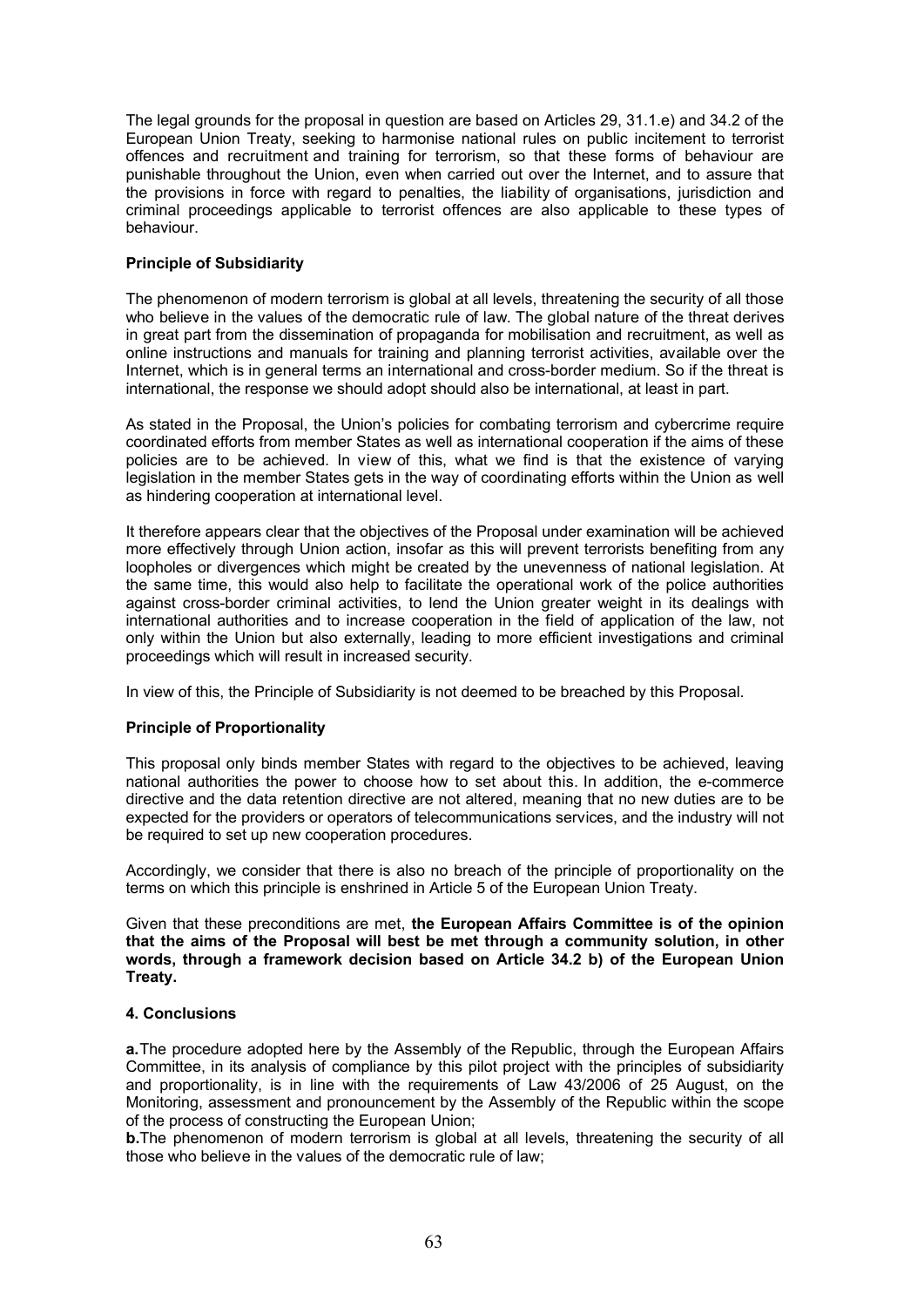**c.**The proposed framework decision provides for criminalising terrorism-related offences, thereby helping to achieve a more general aim of preventing terrorism by reducing the dissemination of material which might serve to incite terrorist activities;

**d.**The Proposal sets out to harmonise national legislation on public incitement to terrorist offences and on recruitment and training for terrorism, so that these forms of behaviour can be punishable throughout the Union, even when carried out over the Internet, and to assure that the provisions in force with regard to penalties, the liability of organisations, jurisdiction and criminal proceedings applicable to terrorist offences are also applicable to these types of behaviour;

**e.**The legal grounds for the proposal in question are based on Articles 29, 31.1.e) and 34.2 of the European Union Treaty, seeking to harmonise national rules on public incitement to terrorist acts;

**f.** The objectives of the Proposal under examination are achieved most effectively through action at Union level, insofar as this will prevent terrorists benefiting from any loopholes or divergences which might be created by the unevenness of national legislation;

**g.**The proposal in question does not breach the principles of subsidiarity or poroportionality;

## **Opinion**

In view of the considerations and conclusions set out above, and in view of the opinion of the Committee for Constitutional Affairs, Rights, Freedoms and Guarantees, the European Affairs Committee considers that there is no breach either of the principle of subsidiary or of the principle of proportionality, for the reasons stated above.

Palácio de São Bento, 15 January 2008

The Rapporteur The Chairperson

Regina Bastos **Vitalino Canas** 

ANNEX: Report of the CCARFG, drawn up by the Member of Parliament, Cláudia Couto Vieira

## **ASSEMBLY OF THE REPUBLIC**

#### **COMMITTEE FOR CONSTITUTIONAL AFFAIRS, RIGHTS, FREEDOMS AND GUARANTEES**

#### **REPORT AND OPINION**

**Proposal for Framework Decision of the Council, amending Framework Decision 2002/475/JHA on combating terrorism**

## **Com (2007) 650 Final**

## **1. Procedure**

In compliance with the requirements of Law 43/2006 of 25 August, on the monitoring, assessment and pronouncement by the Assembly of the Republic within the scope of the process of constructing the EU, the European Affairs Committee (EAC) forwarded the *"Proposal for a Framework Decision of the Council amending Framework Decision 2002/475/JHA on combating terrorism"*, together with the respective working documents, to the Committee for Constitutional Affairs, Rights, Freedoms and Guarantees, for it to pronounce on matters within the ambit of its responsibilities.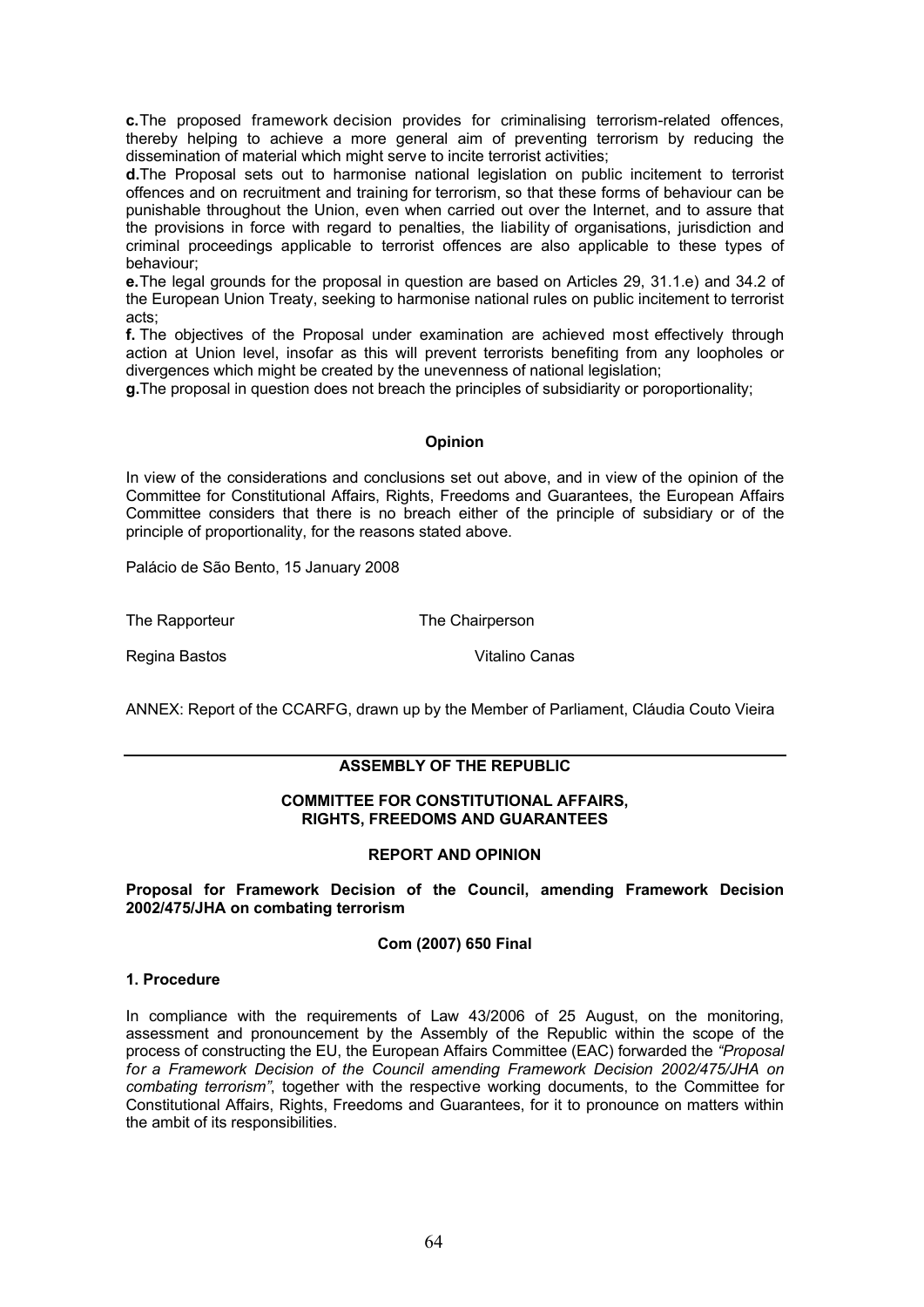It therefore fell to the Committee for Constitutional Affairs, Rights, Freedoms and Guarantees to examine the proposal, especially as regards the principles of subsidiarity and proportionality, and to issue its opinion, to be forwarded to the European Affairs Committee.

### **2. The Proposal:**

### **Background:**

Terrorism is one of the most serious threats to democracy, the free exercise of human rights and economic and social development.

In the Maastricht Treaty, the European Union adopted the aim of providing its citizens with a high level security, in an area of freedom and justice. In order to pursue this goal, effective criminal legislation needs to be in force in all member States with a view to combating terrorism, and measures also need to be adopted to strengthen international cooperation in this field.

Framework Decision 2002/475/JHA of the Council on combating terrorism forms the basis of the European Union's counter-terrorism policy. By setting a common normative framework for all member States and arriving at a harmonised definition of terrorist offence, it has allowed the European Union's counter-terrorism policy to develop and expand, whilst assuring respect for fundamental rights and the rule of law.

The use of new technologies, as especially the Internet, as a means of communication between international networks and cells has contributed significantly to the rapid growth and development of the terrorist threat in recent years.

Modern terrorism and its methods should be combated by the EU with the same determination and resolve displayed in the fight against traditional terrorism.

### **Aims:**

The framework decision under examination provides for the criminalisation of terrorist-related offences in order to contribute to the more general aim of preventing terrorism by reducing dissemination of material which might incite people to carry out terrorist attacks.

In particular, the proposal in question seeks to arrive at a more closely shared concept of terrorist offences in all member States, so as to encompass public incitement to the committing of terrorist offences, as well as recruitment and training for terrorism, whenever carried out with criminal intent. It also seeks to assure that individuals or organisations which have committed or are liable for the offences of public incitement to terrorist offences, or of recruitment or training for terrorism, whenever carried out with criminal intent, are subject to uniform penalties.

The proposal further seeks to approve additional rules on powers, so as to assure that public incitement to the committing of terrorist offences and recruitment and training for terrorism can be effectively judged whenever their aim or outcome is the committing of a terrorist offence covered by the powers of a member State.

The European Commission has consulted interested parties and assessed the impact of the proposal through the use of questionnaires, the findings of which have been presented and debated.

## **3. Analysis of the proposal**

The legal grounds for the proposal in question are based on Articles 29, 31.1.e) and 34.2 b) of the European Union Treaty.

This proposal for alteration of the Council Framework Decision of 13 June 2002 is designed to harmonise national rules on public incitement to terrorist offences and on recruitment and training for terrorism, so that these forms of behaviour are punishable throughout the Union, even when carried out over the Internet, and to assure that the provisions in force with regard to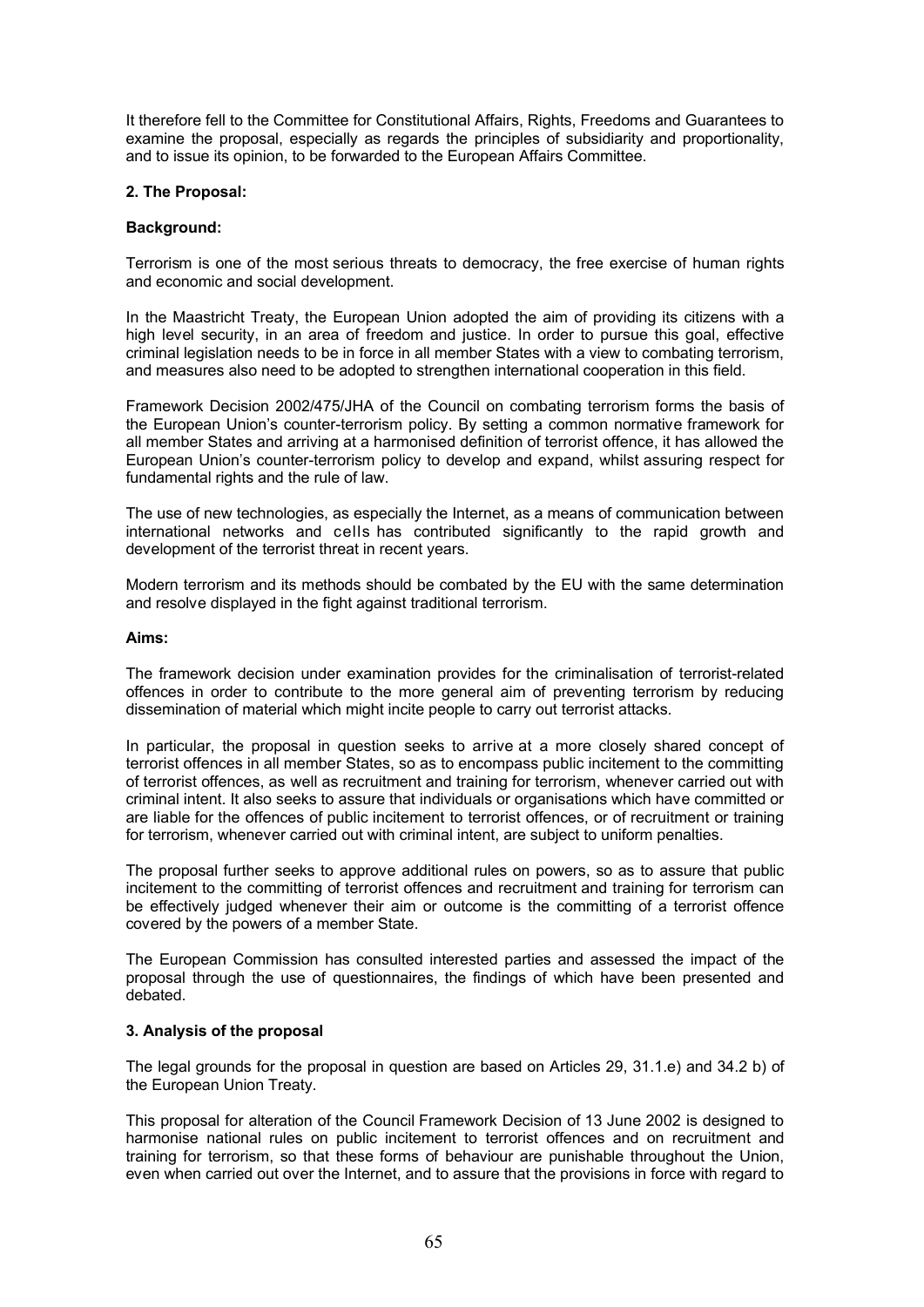penalties, the liability of organisations, jurisdiction and criminal proceedings applicable to terrorist offences are also applicable to these types of behaviour.

### **Principle of subsidiarity**

Modern terrorism is, to a large extent, a global phenomenon. The dissemination over the Internet of propaganda for mobilisation and recruitment, and also of online instructions and manuals for training and planning attacks is an intrinsically international and cross-border activity.

The threat is international, meaning that at least part of the response should also be international.

EU policies for combating terrorism and cybercrime require coordinated efforts from member States as well as international cooperation if the aims of these policies are to be achieved. In view of this, what we find is that the existence of varying legislation in the member States gets in the way of coordinating efforts within the Union as well as hindering cooperation at international level.

The objectives of the proposal will be achieved more effectively through Union action, by preventing terrorists from benefiting from any loopholes or divergences which might be created by the unevenness of national legislation, by facilitating the operational work of the police authorities against cross-border criminal activities, and by establishing a common base shared by all member States, which will not only facilitate international cooperation, but also lend the Union greater weight in its dealings with international authorities.

Indeed, increased cooperation in the field of application of the law, not only within the Union but also internationally, will lead to more efficient investigations and criminal proceedings which will result in increased security.

It therefore follows that the proposal complies with the principle of subsidiarity.

## **Principle of proportionality**

The principle of proportionality, enshrined in Article 5.3 of the European Union Treaty is also complied with.

Like the principle of subsidiarity, the principle of proportionality regulates the exercise of powers exercised by the European Union. It is designed to delimit and demarcate the actions of community institutions. Under this rule, the actions of the institutions should be limited to what is strictly necessary for achieving the aims of the treaties, in other words, the intensity of the action should be related to the end pursued (prohibition of excess). This means that, when the Union has various equally effective forms of intervention at its disposal, it should choose that which permits the greatest degree of freedom to the member States.

The proposal, as a framework decision, is binding on the member States with regard to the required outcome, whilst national authorities retain the power to choose the best means of achieving this.

#### **Legislative instrument**

Although the Protocol on application of the principles of subsidiarity and proportionality establishes directives as the prime legislative instruments, in this particular case a Framework Decision is in fact the most appropriate legislative instrument for achieving the desired outcome.

## **3. Conclusions**

1)The European Affairs Committee forwarded this proposal to the Committee for Constitutional Affairs, Rights, Freedoms and Guarantees, in order for the latter to pronounce specifically on the principles of subsidiarity and proportionality;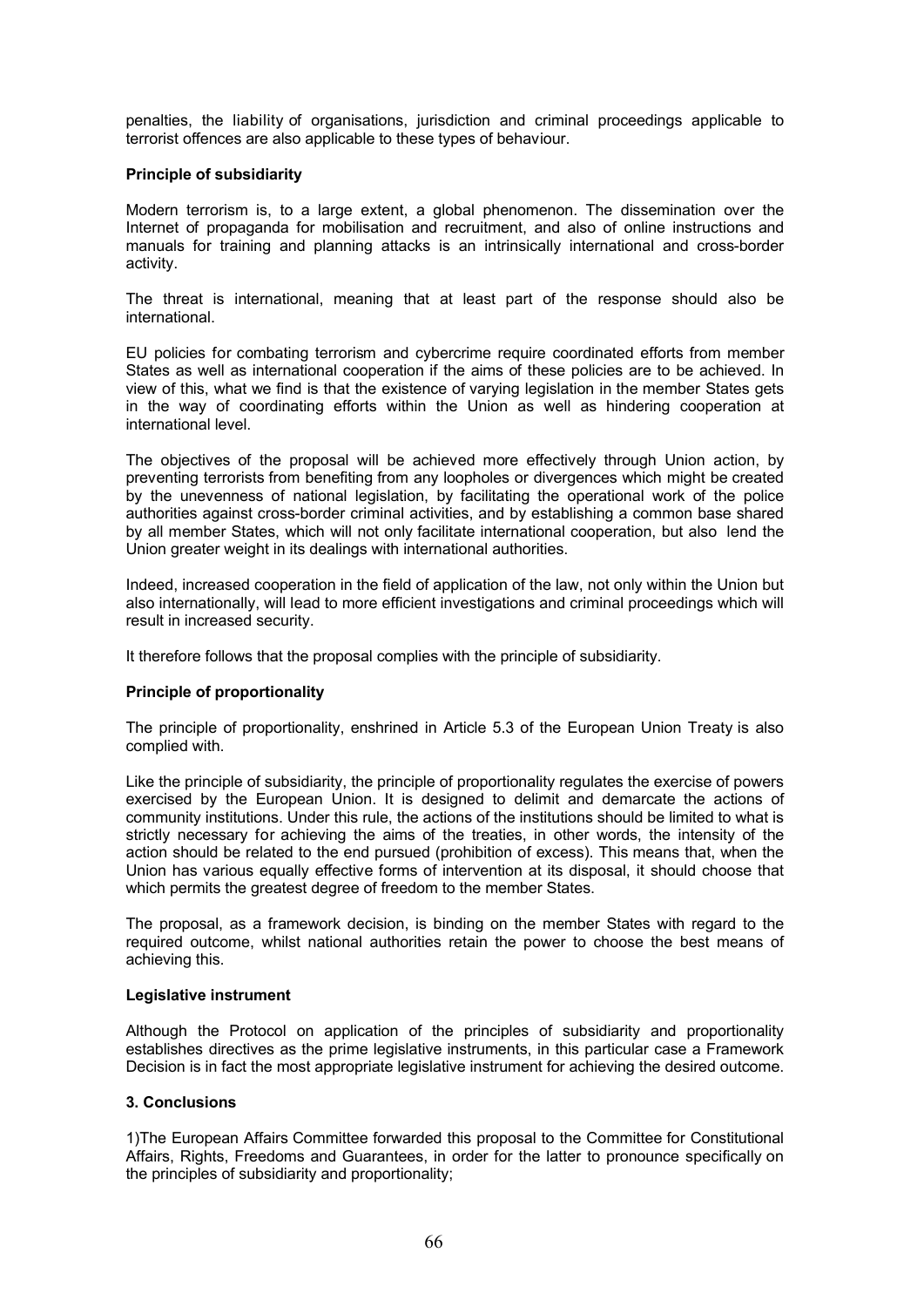2)This proposal for a Framework Decision is designed to amend Council Framework Decision 2002/475/JHA, on combating terrorism, which forms the basis of the European Union's counterterrorism policy;

3)This proposal provides for the criminalisation of terrorist-related offences in order to contribute to the more general aim of preventing terrorism by reducing dissemination of material which might incite people to carry out terrorist attacks.

4)The proposal under examination seeks arrive at a more closely shared concept of terrorist offences in all member States, and to assure uniform penalties, even when the offences are committed over the Internet, so as to encompass public incitement to the committing of terrorist offences, as well as recruitment and training for these purposes, whenever carried out with criminal intent;

5)The aims of this proposal cannot be sufficiently achieved through unilateral action by the member States, and can be more effectively achieved through the European Union, meaning that there is no breach of the principle of subsidiarity;

6)The proposal for a framework decision conforms to the principle of proportionality insofar as it is limited to that which is necessary to achieve these purposes;

7)Although the Protocol on application of the principles of subsidiarity and proportionality establishes directives as the prime legislative instruments, in this particular case a Framework Decision is in fact the most appropriate legislative instrument for achieving the desired outcome.

### **OPINION**

In view of the considerations and conclusions set out above, under the terms of the provisions of Law 43/2006, of 25 August, this report shall now be forwarded for consideration by the Parliamentary Committee for European Affairs.

### **Palácio de São Bento, 9 January 2008.**

**The Rapporteur The Chairperson**

*(Cláudia Couto Vieira) (Osvaldo de Castro)*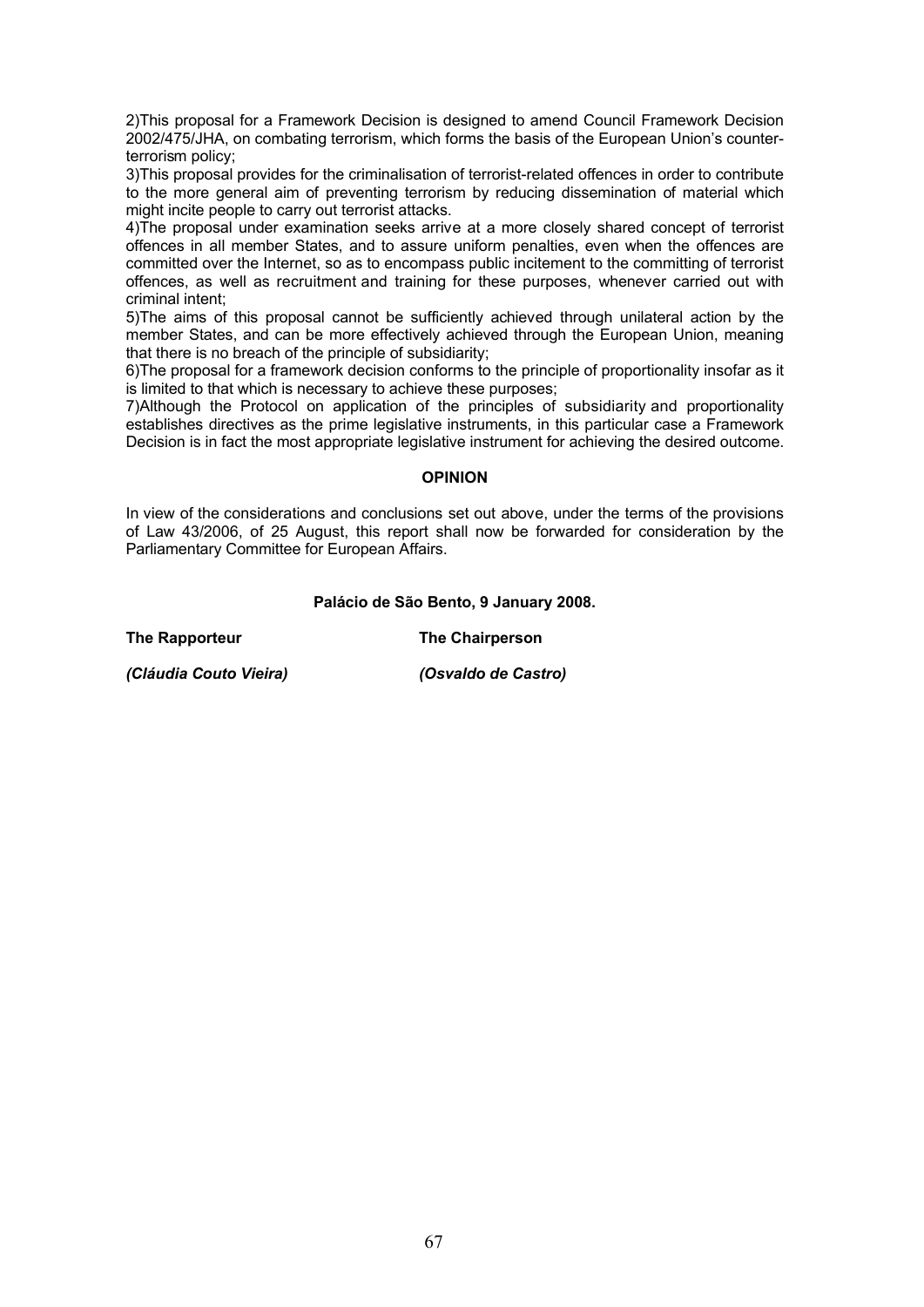### **Romania**

### *Chamber of Deputies*

Report on the subsidiarity and proportionality check on the proposal for a Council Framework Decision on combating terrorism COM( 2007) 650

#### *Procedure:*

**What was the procedure used to conduct the check? Please specify with regard to the following topics:**

- **which committees were involved?**
- European Affairs Committee of the Parliament of Romania.

**The Romanian Parliament's scrutiny system is under construction. The draft Rules of Procedure of the European Affairs Committee shows a slight difference between the regular scrutiny procedure and the subsidiarity check. The European Affairs Committee is empowered to check subsidiarity. Only in case of subsidiarity infringement, the motivated opinion will be voted in the plenary session, based on a proposal of the European Affairs Committee.**

- **did your government provide any information as part of the scrutiny process? The government sent to the European Affairs Committee on its request written opinions on the Framework Decision on combating terrorism, including the compliance with the subsidiarity and proportionality principles. The Ministry of Justice, the Ministry of Information Technology and Communication and the Department on European Affairs (under the Prime Minister) have been consulted within the procedure.**
- **in case of a bicameral system, did you cooperate with the other chamber? The European Affairs Committee is a joint committee composed of MP's from both chambers: the Chamber of Deputies and the Senate.**
- **did you consult regional Parliaments? Not applicable**
- **did you make use of external expertise?**
	- No

**Did you cooperate with other national Parliaments in the process opinion? No**

**Did you publicise your findings (e. g. in a special press release?) A press release was issued concerning the EAC sitting of 30 January 2008.**

**Has your parliament lately adapted its procedures with regard to the subsidiarity check mechanism as foreseen in the Lisbon Treaty or is it planning to do so? The draft Rules of Procedure of the EAC will be amended to adapt the subsidiarity check mechanism as foreseen in the Lisbon Treaty.**

#### *Findings:*

**Did you find any breach of the subsidiarity principle? The EAC concluded at the sitting on 30 January 2008 that the draft Framework Decision on combating terrorism meets the subsidiarity and proportionality principles.** Did you adopt a reasoned opinion on the Framework Decision? (please enclose a copy) **No**

**Did you find the Commission's justification with regard to the subsidiarity principle satisfactory?**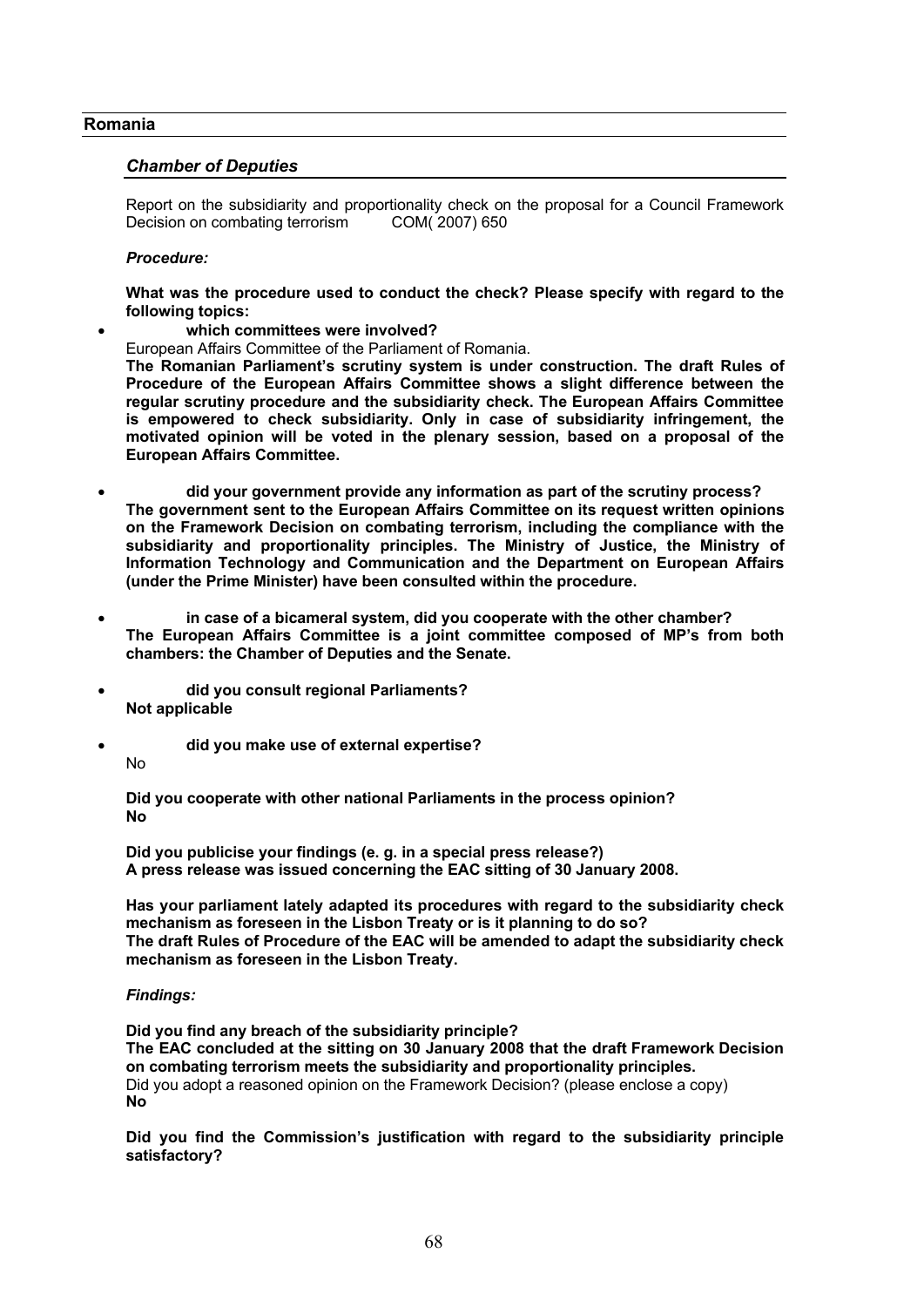**The EAC considered that the European Commission gave satisfactory explanations on subsidiarity and proportionality principles.** 

**As regard subsidiarity principle, the objectives of combating terrorism cannot be sufficiently achieved by Member States' actions and can be better achieved by action of the EU due to international feature of terrorism and cross-border nature of Internet. As regard proportionality principle, the Framework Decision sets the objectives to be achieved leaving to Member States' authorities to choose how to accomplish them in terms of form and means. The proposal does not go beyond what is required.** Any other observations?

**The Council Framework Decision on combating terrorism of 13 June 2002 has already been transposed in the Romanian legal system by Law 535/2004 on combating and preventing terrorism.** 

**Romania signed on 16 May 2005, in Warsaw, the Council of Europe Convention on the prevention of terrorism and ratified it by adopting the Law 411 of 9 November 2006. The Law is in force as of 1 June 2007.**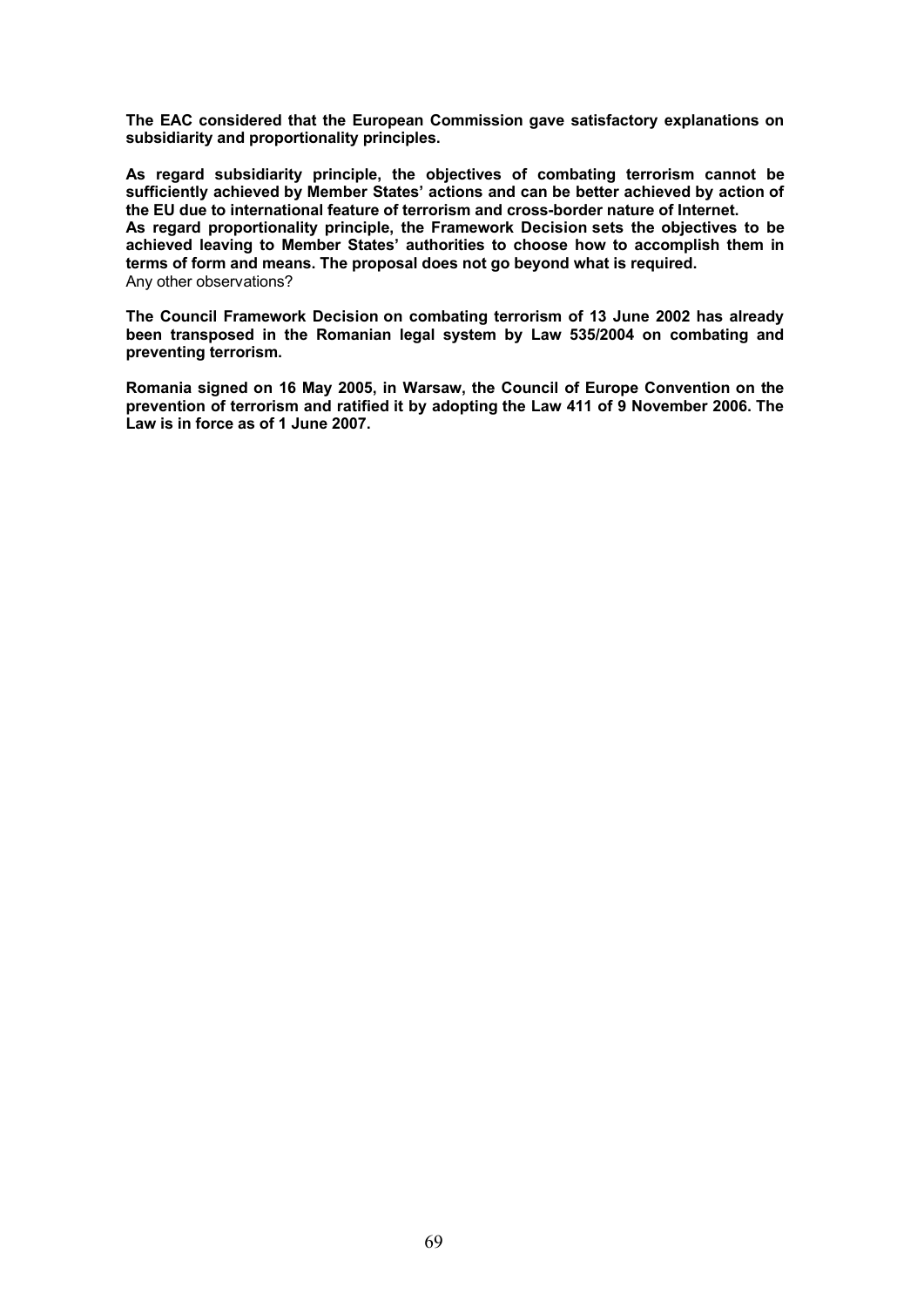### **Slovakia**

### *National Council*

### **Questionnaire**

#### *Procedure:*

### **What was the procedure used to conduct the check? Please specify with regard to the following topics:**

- **which committees were involved?** *European Affairs Committee (the leading committee) Constitutional and Legal Affairs Committee (after being asked by the EAC it adopted the draft position concerning respective proposal for legal act)*
- **did your government provide any information as part of the scrutiny process?**

*In accordance with the §58a of the amended Rules of Procedure of the National Council of the Slovak Republic (Law No 350/1996 Coll.) an authorized member of the government (minister of justice) referred the preliminary position concerning respective proposal for legal act to the EAC.*

- **in case of a bicameral system, did you cooperate with the other chamber?** *Irrelevant within the context of the Slovak Republic*
- **did you consult regional Parliaments?** *No.*
- **did you make use of external expertise?** *No.*

### **Did you cooperate with other national Parliaments in the process opinion?** *No.*

#### **Did you publicise your findings (e. g. in a special press release?)**

*According to the Act on Freedom of Information (Law No 211/2000 Coll.) the resolutions of the two committees involved in the process and the minutes of their meetings were published on the website of the National Council.*

### **Has your parliament lately adapted its procedures with regard to the subsidiarity check mechanism as foreseen in the Lisbon Treaty or is it planning to do so?**

*No. This question has not been discussed yet. Scrutiny procedure is already regulated in the constitutional law and in the Rules of Procedures of the National Council of the Slovak Republic. Part of the scrutiny is the subsidiarity check. If a detailed analysis of the achievements of the Lisbon Treaty (not undertaken yet) shows necessity to adopt changes in relevant legislation, it shall be done when the Lisbon Treaty comes into force.* 

#### *Findings:*

### **Did you find any breach of the subsidiarity principle?** *No.*

**Did you adopt a reasoned opinion on the Framework Decision? (please enclose a copy)** *No.*

# **Did you find the Commission's justification with regard to the subsidiarity principle satisfactory?**

*Yes.*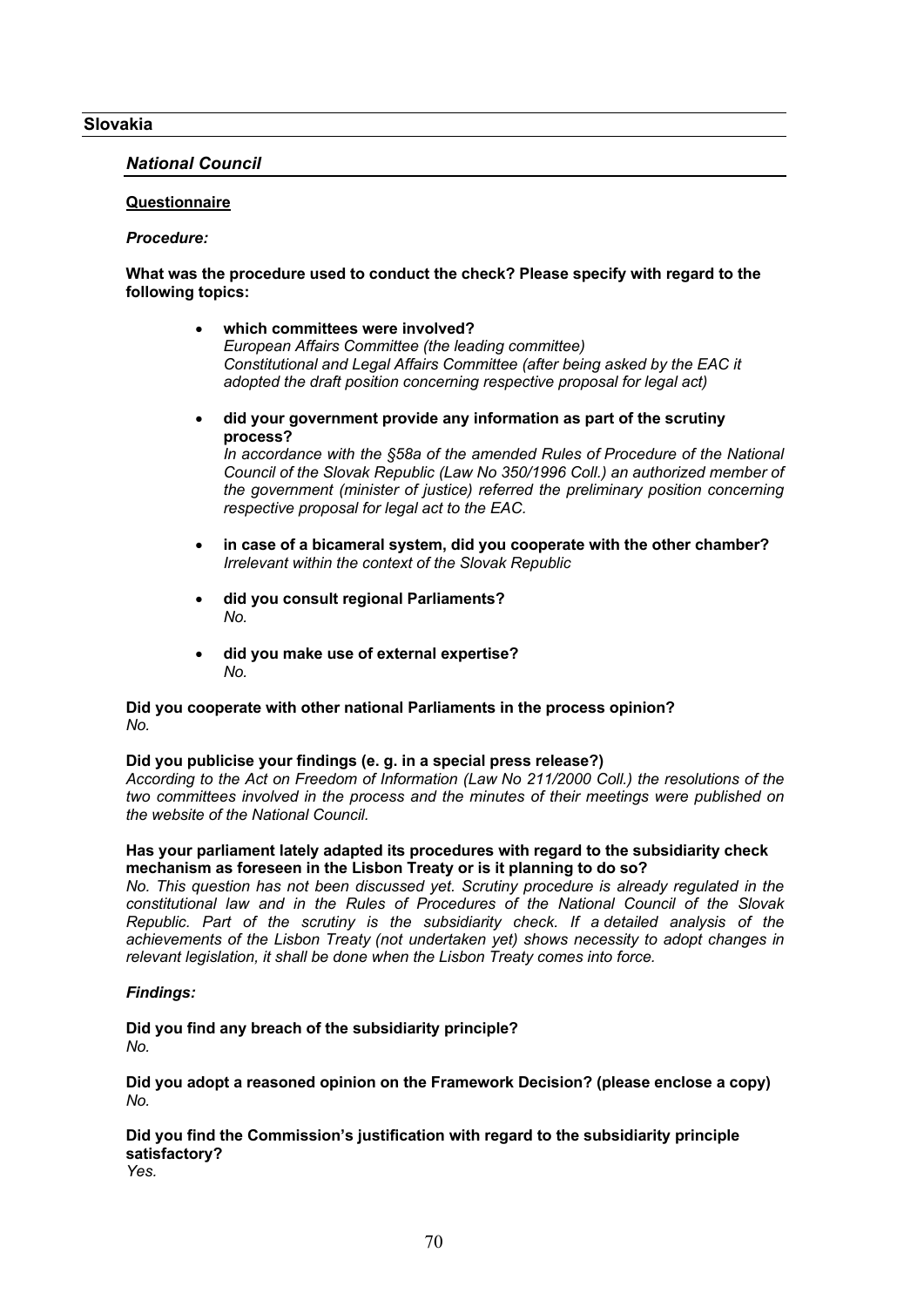#### **Any other observations?**

There were experienced some problems regarding the short time limit for the scrutiny of the legal act's proposal (due to the Christmas Holidays) and there are also some terminological inexactitudes in the Slovak version of the text.

#### NATIONAL COUNCIL OF THE SLOVAK REPUBLIC **COMMITTEE ON EUROPEAN AFFAIRS**

33<sup>rd</sup> Session

153

### **Resolution**

#### **of the Committee on European Affairs**

## from 24<sup>th</sup> January 2008

#### **Committee on European Affairs of the National Council of the Slovak Republic**

discussed the proposal for Council Framework Decision amending Framework Decision 2002/475/JHA on combating terrorism and

*A- Takes note that:*

*according to the preliminary position of the Slovak Republic and the opinion of the Constitutional and Legal Affairs Committee (Resolution No. 311) the proposal for Council Framework Decision complies with the subsidiarity and proportionality principle;*

#### *B- States that:*

*the committee did not find any breach of the subsidiarity and proportionality principle and hence there is no reason to adopt a reasoned opinion;*

*C- Imposes:*

to the chairman of the committee

1. to present to the COSAC Secretariat the report on the debate of the respective proposal in the National Council of the Slovak Republic,

2. to inform the Speaker of the National Council of the Slovak Republic and the Minister of Justice of the Slovak Republic on the result of the committee debate concerning the respective proposal.

## **Ivan Štefanec**

**Milan Urbáni** Chairman of the Committee

Oľga Nachtmannová verifier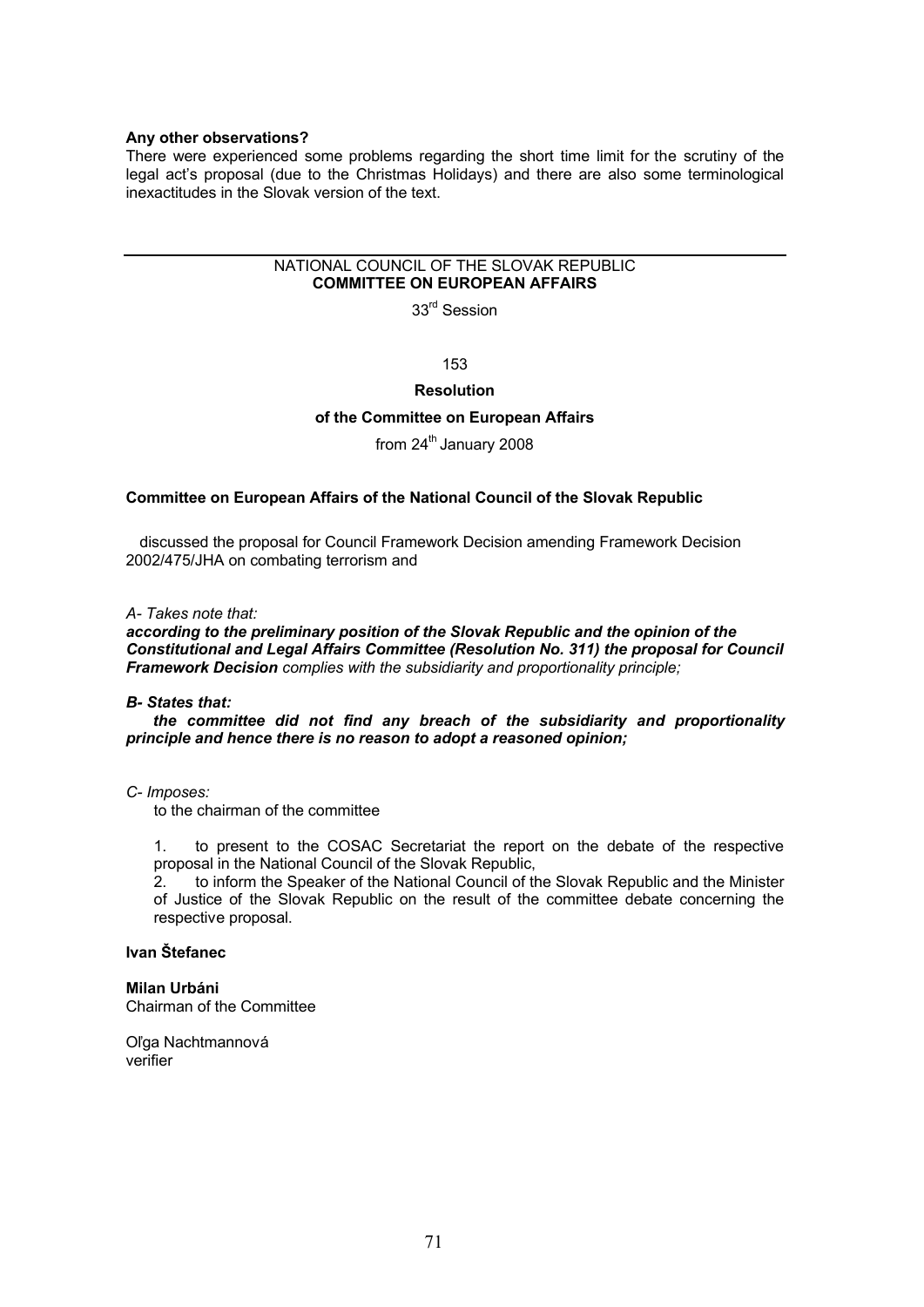### **Slovenia**

### *National Assembly*

### **Questionnaire:**

#### *Procedure:*

**What was the procedure used to conduct the check? Please specify with regard to the following topics:**

- **which committees were involved?**
- **was your plenary involved?**
- **did your government provide any information as part of the scrutiny process?**
- **in case of a bicameral system, did you cooperate with the other chamber?**
- **did you consult regional parliaments?**
- **did you make use of external expertise?**

*Regarding the purpose of a conduct of a subsidiarity test, namely to increase the role of the national parliaments in the decision-making process of the EU, the Committee on EU Affairs of the National Assembly of the Republic of Slovenia adopted at its 114th regular meeting of December 7, 2007 a decision to assign the proposal of the document to the Committee on Domestic Policy, Public Administration and Justice, as a working body responsible, and to the Legislative and Legal Service of the National Assembly. The adressees of the decision conducted the check and examined the proposal in question thoroughly, and presented their findings separately.*

*The Committee on EU Affairs receveid the opinion of the Legislative and Legal Service of January 8, 2008. The Committee on Domestic Policy, Public Administration and Justice adopted its opinion on January 10, 2008 at its 45th urgentmeeting and sent it to the Committee on EU Affairs. Both findings were presented and discussed on January 18, 2008 at the 116th regular meeting of the Committee on EU Affairs, which at the end adopted a decision on that matter. It was underlined that the proposal is in accordance with the subsidiarity principle, as laid down in the Protocol on the Application of the Principles of Subsidiarity and Proportionality enclosed in the Treaty of Lisbon amending the Treaty on European Union and the Treaty establishing the European Community.*

*The plenary was not involved.*

*A Government representative, Mr Robert Marolt, the State Secretary at the Ministry of Justice, attended the meeting of the working body responsible and presented and explained position of the Government on the topic.*

*There was no cooperation with the other chamber of the Slovenian Parliament - the National Council, as the latter is in the phase of constituting itself following recent elections.*

*There are no regional parliaments in Slovenia.*

*No further external expertise was used.*

**Did you cooperate with other national Parliaments in the process opinion?** *No direct cooperation has been initiated.*

#### **Did you publicise your findings (e. g. in a special press release?)**

*The findings will be released on the web page of the National Assembly as part of the minutes of the Committee on EU Affairs meeting, together with all other topics discussed in that meeting.*

*There is still a discussion on other possibilities how to make these findings public.*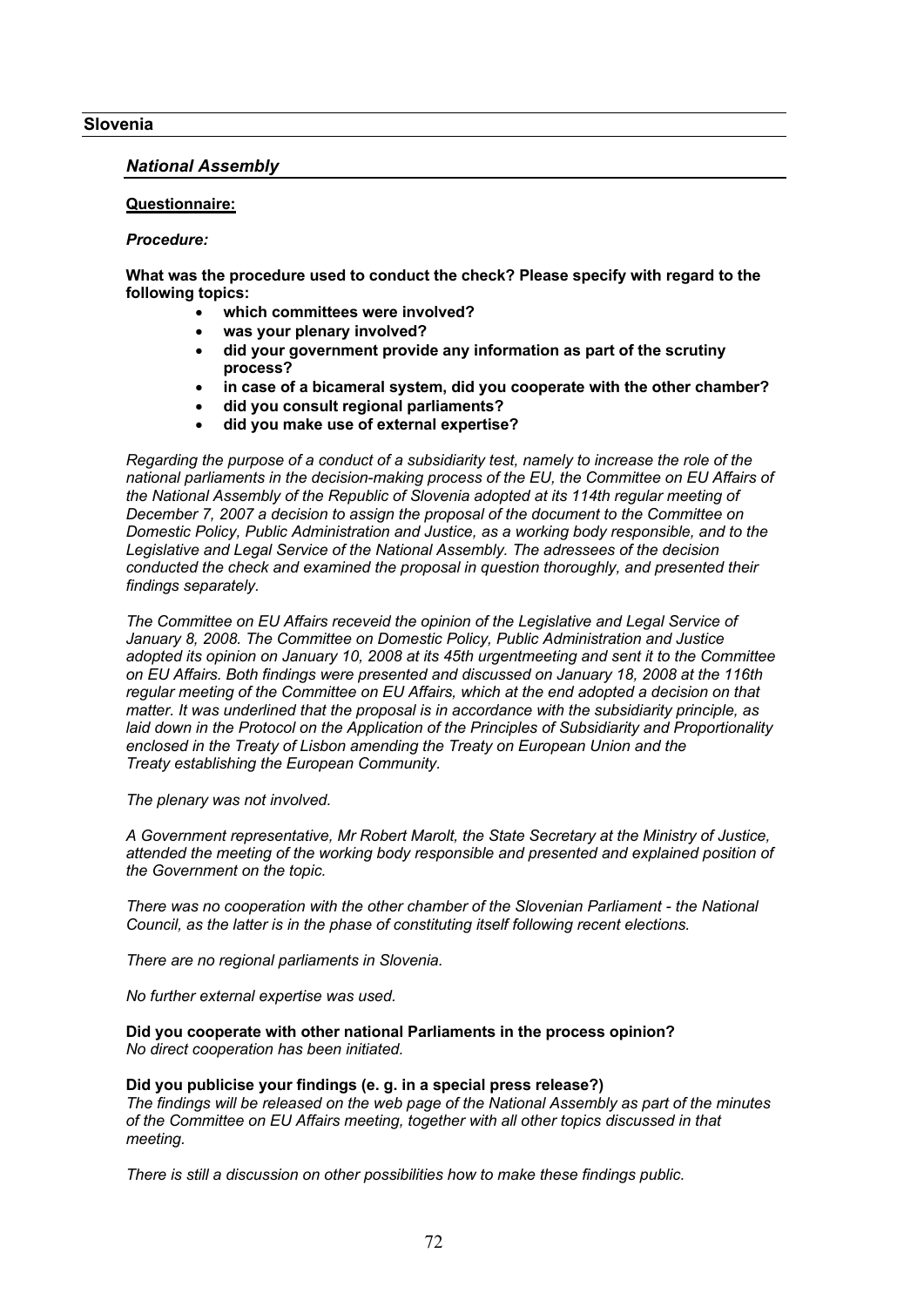#### **Has you parliament lately adapted its procedures with regard to the subsidiarity check mechanism as foreseen in the Lisbon Treaty or is it planning to do so?**

*There were no recent adaptations of the procedures of the parliament, nor have any adaptations been planned - with regard to the foreseen mechanism in the Lisbon Treaty. This was the first time that a subsidiarity test was conducted by the National Assembly solely. In prior cases the National Assemby, namely the Committee on EU Affairs has always proposed to the Government to present their position on the matter, and a working body responsible and the Committee have simply followed the Government position proposals and confirmed them at the meeting.*

*In the present case, the above-mentioned working body responsible, the Committee on EU Affairs and the Legislative and Legal Service of the National Assembly have conducted the test independently, the Government was only included as an external partner.*

# *Findings:*

# **Did you find any breach of the subsidiarity principle?**

*No breach of the subsidiarity principle was found.*

*Having examined the opinions of the Legislative and Legal Service, the Ministry of Justice and the Ministry of the Interior and carried out the relevant debate, the Committee on Domestic Policy, Public Administration and Justice and the Committe on EU Affairs are of the opinion that the objective of the proposed Framework Decision is the approximation of Member States' criminal laws in relation to the new forms of terrorist activity, thus preventing the possibilities for terrorists to exploit the possible advantages of certain national legislations. The proposed criminal offences are the new modus operandi of terrorist groups, exploiting modern communication means with a global reach (in particular, the Internet). Their acts reach beyond the borders of individual Member States, meaning that they have cross-border and international impacts. A single criminal law policy among the Member States in relation to terrorism is the sole condition for a successful fight against the exploitation of modern communication means.*

*Therefore, both Committees agree that the above issue be better solved at the level of the EU and not at the level of individual Member States, as only thus it will be possible to provide for an efficient fight against the exploitation of modern communication means for committing terrorist offences.*

**Did you adopt a reasoned opinion on the Framework Decision? (please enclose a copy)** *Following the debate, the Committee on Domestic Policy, Public Administration and Justice adopted on January 10, 2008 at its 45th urgent meeting the following opinion: "The Committee on Domestic Policy, Public Administration and Justice of the National Assembly of the Republic of Slovenia is of the opinion that the proposal for a Council Framework Decision amending Framework Decision 2002/475/JHA on combating terrorism complies with the principle of subsidiarity pursuant to the procedure referred to in the Protocol on the application of the principles of subsidiarity and proportionality annexed to the Treaty on European Union and the Treaty on the Functioning of the European Union."*

*The Committee on Domestic Policy, Public Administration and Justice also adopted a reasoned opinion, a copy of which you can find enclosed to the questionnaire. Following the debate, the Committee on EU Affairs adopted at the 116th regular meeting of January 18, 2008 the following decision: "Having regard to the opinion of the Committee on Domestic Policy, Public Administration and Justice of 10 January 2008 and the opinion of the Legislative and Legal Service of 8 January 2008, the Committee on EU Affairs notes that the proposal for a Council Framework Decision amending Framework Decision 2002/475/JHA on combating terrorism - No. 008-04/05-2/12 complies with the principle of subsidiarity, as provided by the Protocol on the application of the principles of subsidiarity and proportionality annexed to the Treaty on European Union and the Treaty on the Functioning of the European Union." A reasoned opinion was not adopted here.*

# **Did you find the Commission's justification with regard to the subsidiarity principle satisfactory?**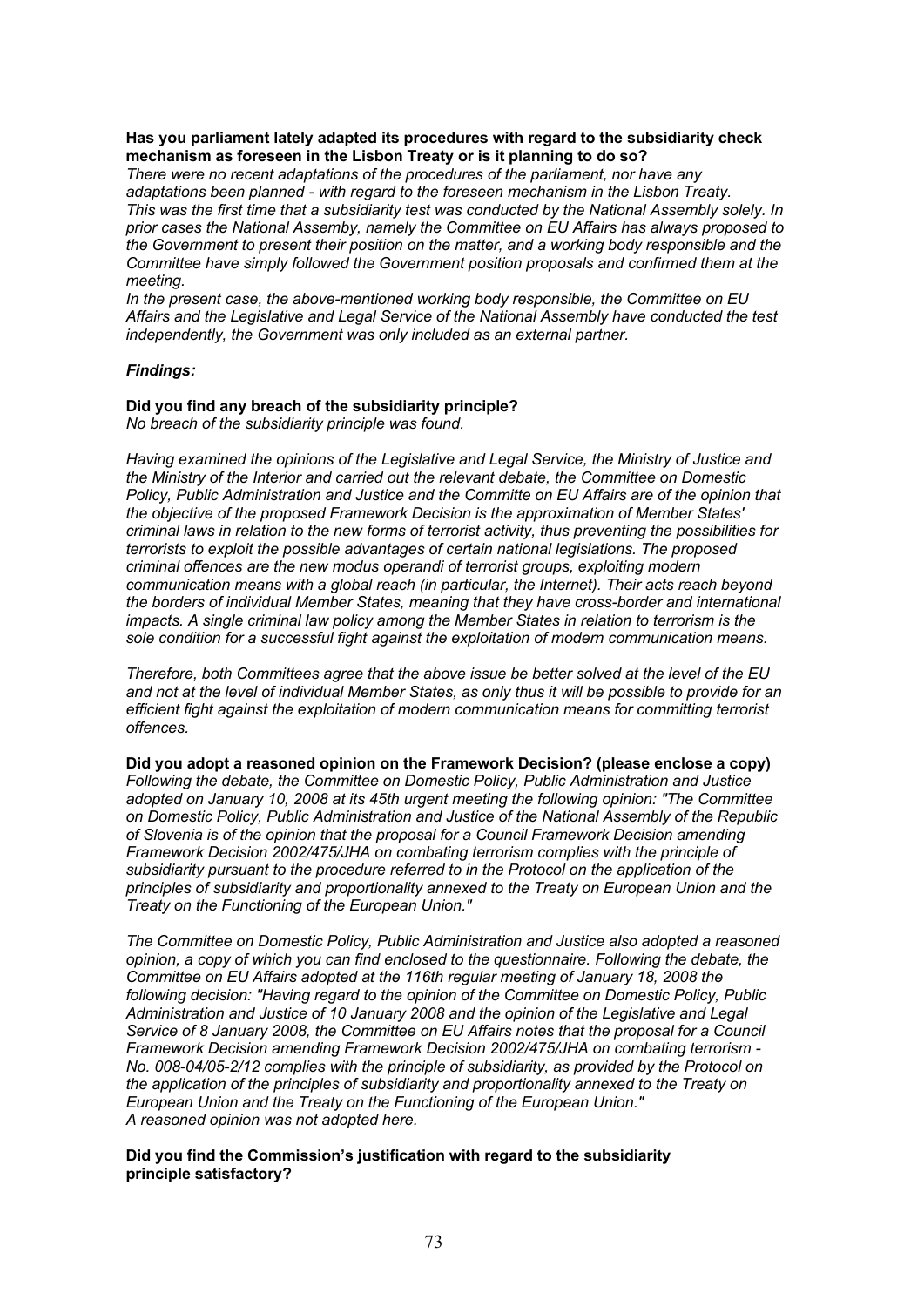*The Committee on Domestic Policy, Public Administration and Justice, as a working body responsible, the Legislative and Legal Service and the Committee on EU Affairs found the Commission´s justification with regard to the subsidiarity principle satisfactory, as it discusses all the essential aspects of the subsidiarity principle and suports its statements with an exhaustive impact study.*

# **Any other observations?**

# **OPINION OF THE COMMITTEE ON DOMESTIC POLICY, PUBLIC ADMINISTRATION AND JUSTICE**

Having regard, mutatis mutandis, to paragraph two of Article 154h of the Rules of Procedure of the National Assembly (Official Gazette of the Republic of Slovenia No. 35/2002, 60/2004 and 64/2007), the Committee on Domestic Policy, Public Administration and Justice as the **working body responsible** issues the following

# **OPINION**

**on compliance with the principle of subsidiarity pursuant to the procedure referred to in the Protocol on the application of the principles of subsidiarity and proportionality annexed to the Treaty on European Union and the Treaty on the Functioning of the European Union, with regard to the proposal for a Council Framework Decision amending Framework Decision 2002/475/JHA on combating terrorism** At its 114th regular meeting of 7 December 2007, the Committee on EU Affairs of the National Assembly of the Republic of Slovenia adopted a decision calling upon the Committee on Domestic Policy, Public Administration and Justice to deliver its opinion on whether the proposal for a Council Framework Decision amending Framework Decision 2002/475/JHA on combating terrorism - No. 008-04/05-2/12 complies with the principle of subsidiarity pursuant to the procedure referred to in the Protocol on the application of the principles of subsidiarity and proportionality annexed to the Treaty on European Union and the Treaty on the Functioning of the European Union.

The Committee on Domestic Policy, Public Administration and Justice conducted a subsidiarity check in relation to the proposed Framework Decision at its 45th urgent meeting of 10 January 2008.

Following the debate, the Committee adopted the following **opinion:**

**The Committee on Domestic Policy, Public Administration and Justice of the National Assembly of the Republic of Slovenia is of the opinion that the proposal for a Council Framework Decision amending Framework Decision 2002/475/JHA on combating terrorism complies with the principle of subsidiarity pursuant to the procedure referred to in the Protocol on the application of the principles of subsidiarity and proportionality annexed to the Treaty on European Union and the Treaty on the Functioning of the European Union.**

Based on the decision adopted by the Committee on EU Affairs at its 114th regular meeting of 7 December 2007, the Committee on Domestic Policy, Public Administration and Justice conducted at its 45th urgent meeting of 10 January 2008 the subsidiarity check concerning the proposal for a Council Framework Decision amending Framework Decision 2002/475/JHA on combating terrorism, questioning whether the proposal complies with the principle of subsidiarity pursuant to the procedure referred to in the Protocol on the application of the principles of subsidiarity and proportionality annexed to the Treaty on European Union and the Treaty on the Functioning of the European Union. The proposal was presented by the European Commission on 6 November 2007. Its purpose is to update the existing Framework Decision on combating terrorism of 13 June 2002 and align it with the Council of Europe Convention on the prevention of terrorism (Warsaw, 16 May 2005). The proposal expands the definition of criminal offences related to terrorist activity under the existing Article 3 of the Framework Decision 2002/475/JHA by including offences such as public provocation to commit terrorist offences, recruitment for terrorism, and training for terrorism. This would ensure that such forms of behaviour are punishable (also when committed through the Internet) throughout the EU, and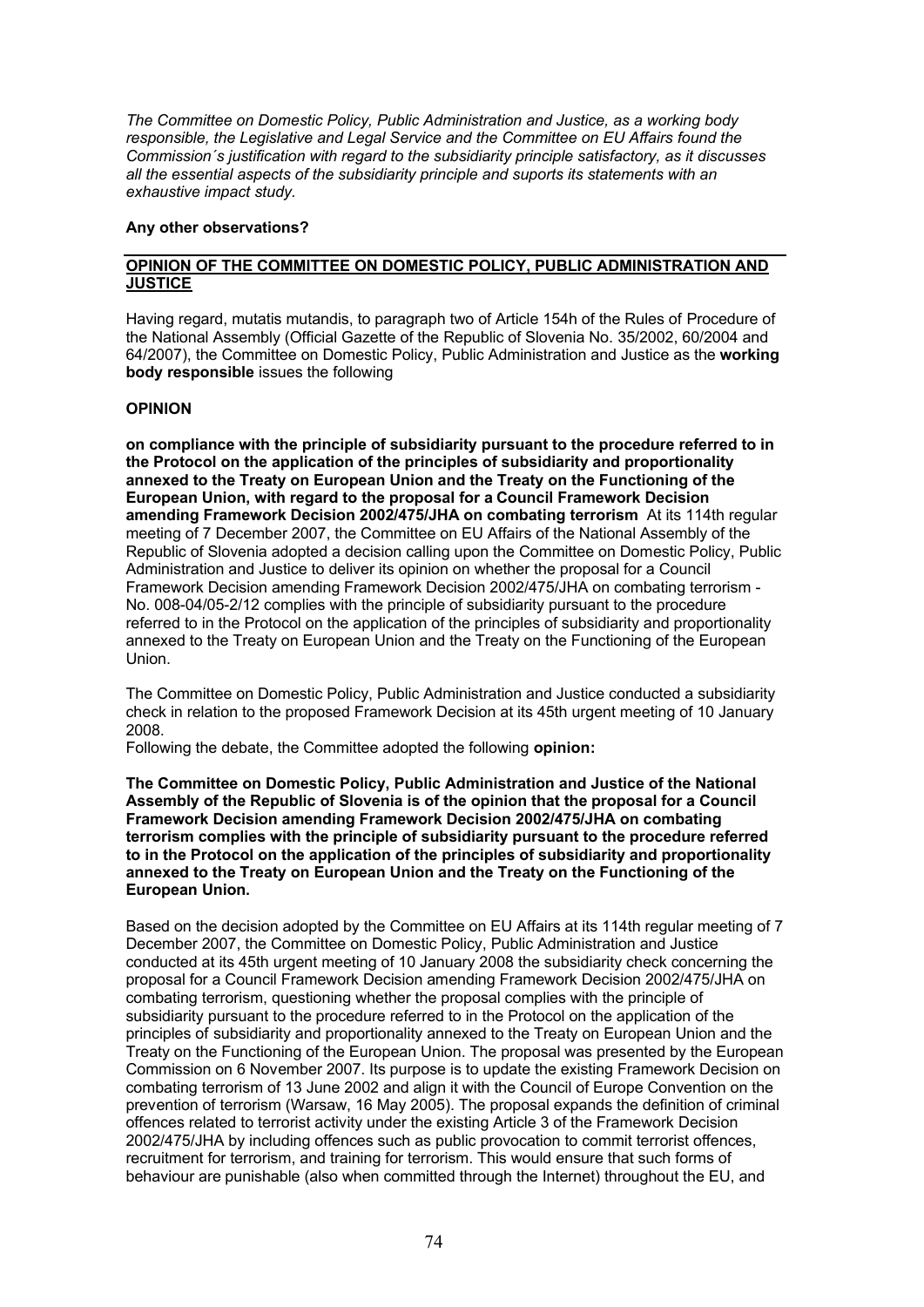that existing provisions on penalties, liability of legal persons, jurisdiction, and prosecution applicable to terrorist offences apply also to such forms of behaviour. Other provisions of the proposal facilitate the internal harmonisation of the provisions of the Framework Decision 2002/475/JHA with the amendments presented in the proposal. The proposal is based on Articles 29, 31(1)(e) and 34(2)(b) of the Treaty on European Union (hereinafter: TEU). The Union's objectives with regard to justice and home affairs (JHA - "the third pillar") are defined by the provision of Article 29 of TEU. One of them is the fight against terrorism in order to provide citizens with a high level of safety within an area of freedom, security and justice by developing common action among the Member States. In accordance with Article 31(1)(e) of TEU, common action includes, among others, progressively adopting measures establishing minimum rules relating to the constituent elements of criminal acts and to penalties in the field of terrorism.

Thus, considering the opinions presented by the Legislative and Legal Service and by the representatives of the Ministry of Justice and the Ministry of the Interior, the Committee is of the opinion that the proposal is in compliance with the EU legal order.

The principle of subsidiarity is enshrined in the provision of Article 3b(3) of TEU which provides for both positive and negative criteria regarding the principle of subsidiarity. In accordance therewith, in areas that fall outside the exclusive jurisdiction of the Community, the latter will act only if and in so far as the objectives of the proposed action cannot be sufficiently achieved by the Member States at the national, regional or local levels (the negative criterion) or, by reason of the scale or effects of the proposed action, they are better achieved by the Community (the positive criterion). The two conditions or criteria must be fulfilled in a cumulative manner. The implementation of the principle of subsidiarity is explained in more detail in the Protocol on the application of the principles of subsidiarity and proportionality annexed to the Treaty on European Union and the Treaty on the Functioning of the European Union. According to the provision of Article 5 of the Protocol, draft European legislative acts must be justified with regard to the principles of subsidiarity and proportionality, which is an essential aspect of the assessment of compliance of the proposed act with the principle of subsidiarity, i.e. the question whether Member States alone can not sufficiently achieve the proposal's objectives or whether they are better achieved at the level of the EU.

In accordance with the same provision, any draft European legislative act should contain a detailed statement making it possible to appraise compliance with the principle of subsidiarity. This statement should contain some assessment of the proposal's financial impact. The reasons for concluding that a Union objective can be better achieved at Union level need to be substantiated by qualitative and, whereverpossible, quantitative indicators. It needs to be ensured that costs, whether financialor administrative, are minimised and commensurate with the objective to be achieved. In relation thereto, the Committee notes that the proposal's explanation contains no detailed indication of the assessment of financial impacts in the Member States and of the costs. In fact, the initial explanation only states that the proposal has no implication for the Community budget. Thus, the Committee agrees with the opinion of the Legislative and Legal Service stating that the adopted proposal will lead to a modification of regulations in terms of criminal law, which means that probably there will be no direct financial impacts. Considering the nature of the proposed instrument, the quantity indicators of the applicability at EU level are impossible to define.

The assessment of the proposed instrument as to the compliance with the principle of subsidiarity shall be carried out in terms of assessing the negative and positive criteria thereof, namely the question whether the Member States alone cannot sufficiently achieve the objectives of the proposal or whether the objectives are better achieved at the EU level. As regards the negative criterion (i.e. the Member States alone cannot sufficiently achieve the objectives of the proposal), the initial explanation stresses that modern terrorism is eminently global and that the dissemination of propaganda aiming at mobilisation and recruitment as well as instructions and online manuals intended for training or planning of attacks via the Internet have an intrinsic international and cross-border character. The threat is international, and so must be the answer. It is furthermore stated that both EU counter-terrorist and cyber-crime policies require coordinated efforts of Member States as well as co-operation at an international level in order to achieve their aims, as differences in legal treatment in the different Member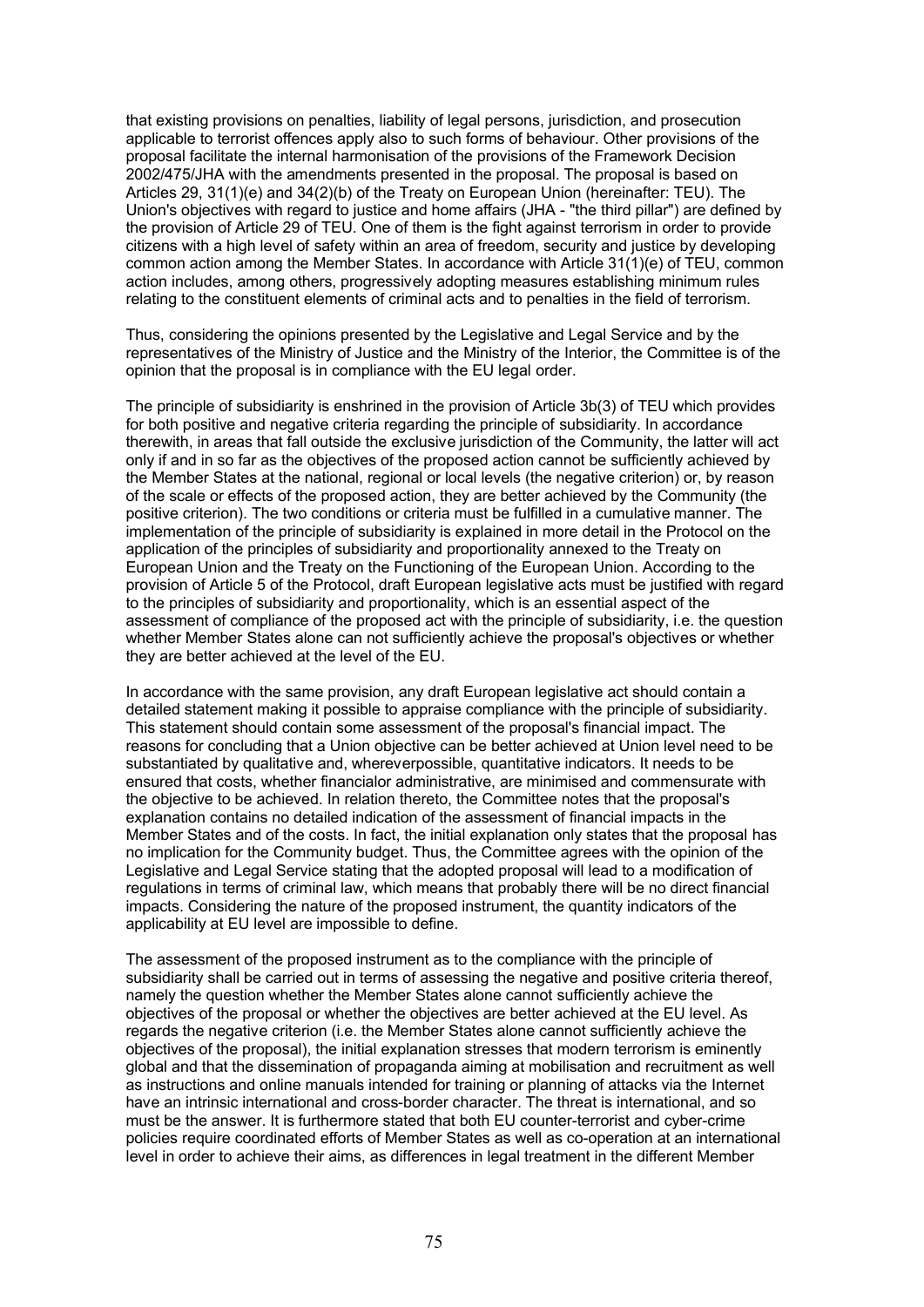States hinder the coordinated efforts required at EU level and difficult cooperation at international level.

The positive criterion of the principle of subsidiarity (i.e. the objectives are better achieved through EU measures) is explained with a clear need to extend the current complementary efforts at national and EU level in the fight against terrorism to the new modus operandi of terrorists; the extension of the current definition of terrorism will prevent terrorists from benefiting from loopholes and divergences of national legislation; operational law enforcement work against cross-border criminal activities will be considerably facilitated, similarly to cooperation at an international level, resulting in more efficient investigations and prosecutions, leading to increased security. In relation to the proposed instrument, the Commission issued three different questionnaires in 2006 (a questionnaire to Member States; a questionnaire to the media, civil society, NGOs, etc.; and a questionnaire to Europol, Cepol and Eurojust). In addition, conversations and meetings were held with representatives of European media and internet service providers. Finally, a conference was held on 20 March 2007, confirming that there is sufficient support for the amendment of the Framework Decision. In identifying the possibilities to achieve the relevant objective, it has been noted that both EU counter-terrorist and cyber-crime policies require coordinated efforts of Member States as well as co-operation at an international level since differences in legal treatment in the different Member States make it impossible to efficiently counter terrorism.

Having examined the opinions of the Legislative and Legal Service, the Ministry of Justice and the Ministry of the Interior and carried out the relevant debate, the Committee is of the opinion that the objective of the proposed Framework Decision is the approximation of Member States' criminal laws in relation to the new forms of terrorist activity, thus preventing the possibilities for terrorists to exploit the possible advantages of certain national legislations. The proposed criminal offences are the new modus operandi of terrorist groups, exploiting modern communication means with a global reach (in particular, the Internet). Their acts reach beyond the borders of individual Member States, meaning that they have cross-border and international impacts. A single criminal law policy among the Member States in relation to terrorism is the sole condition for a successful fight against the exploitation of modern communication means. Therefore, the Committee agrees that the above issue be better solved at the level of the EU and not at the level of individual Member States, as only thus it will be possible to provide for an efficient fight against the exploitation of modern communication means for committing terrorist offences.

Considering the above and following the debate on the proposed Framework Decision, the members of the Committee adopted the opinion that the proposal for a Council Framework Decision amending Framework Decision 2002/475/JHA on combating terrorism complies with the principle of subsidiarity pursuant to the procedure referred to in the Protocol on the application of the principles of subsidiarity and proportionality annexed to the Treaty on European Union and the Treaty on the Functioning of the European Union.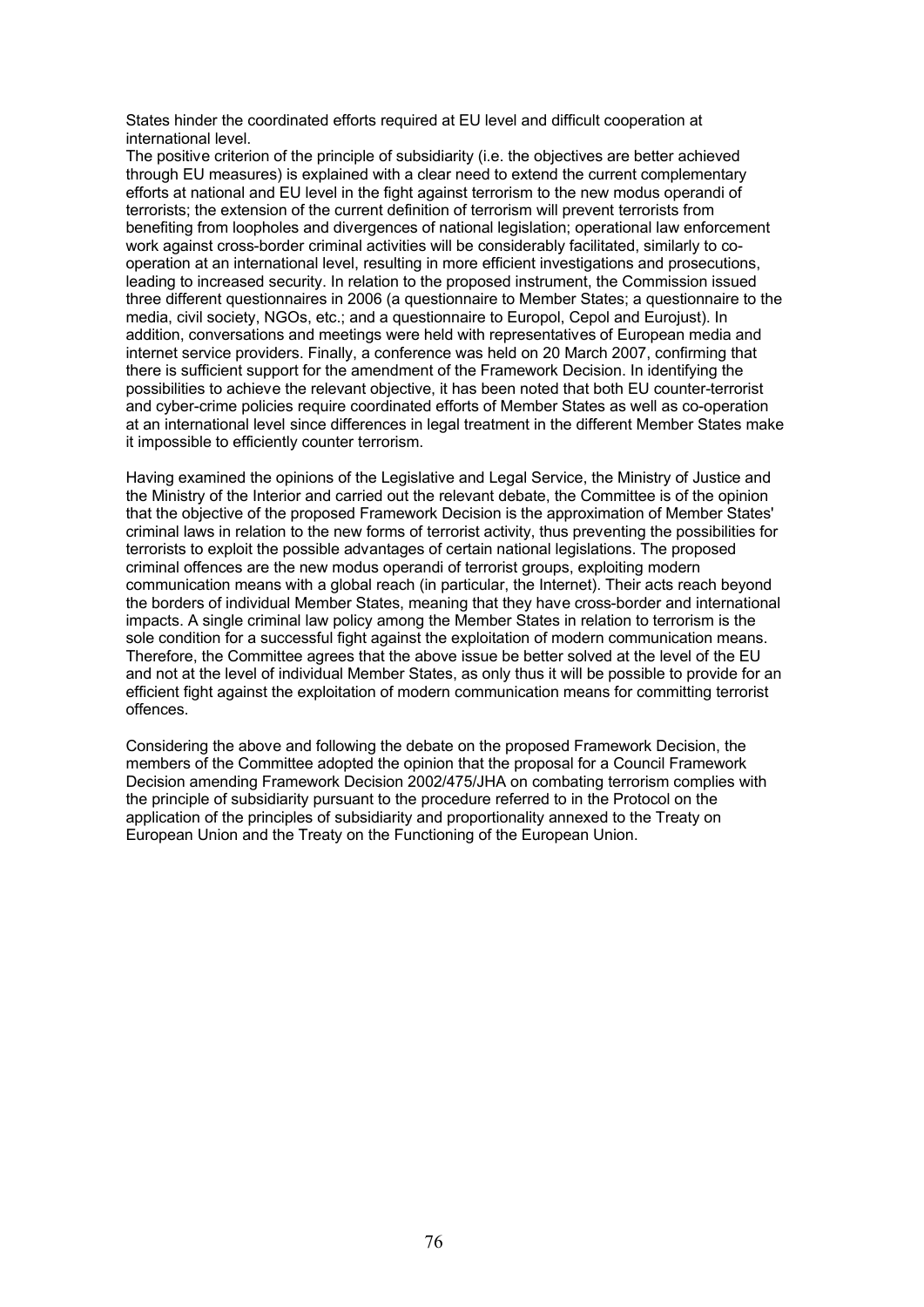# **Sweden**

# *Riksdagen*

# **Questionnaire:**

**Procedure:**

# **What was the procedure used to conduct the check? Please specify with regard to the following topics:**

- **which committees were involved?** *The Committee on Justice examined the proposal.*
- **did your government provide any information as part of the scrutiny process?** *Yes, oral and written information as well as an explanatory memorandum (2007/08:FPM37) from the Ministry of Justice.*
- **in case of a bicameral system, did you cooperate with the other chamber?** *(Not applicable)*
- **did you consult regional Parliaments?** *(Not applicable)*
- **did you make use of external expertise?** *No.*

# **Did you cooperate with other national Parliaments in the process opinion?**

*The Committee on Justice used IPEX to obtain information on the scrutiny in other parliaments. Also, e-mail correspondence with the Dutch parliament, which was very useful.*

#### **Did you publicise your findings (e. g. in a special press release?)** *The findings were noted in the record from the Committee meeting and the findings were published on IPEX. Otherwise no special measures such as press releases etc.*

**Has you parliament lately adapted its procedures with regard to the subsidiarity check mechanism as foreseen in the Lisbon Treaty or is it planning to do so?** *No. This matter is expected to be attended to this autumn in connection with preparations of the Lisbon Treaty.*

# *Findings:*

**Did you find any breach of the subsidiarity principle?** *No breach on the subsidiarity principle was found by the majority of the Committee.*

**Did you adopt a reasoned opinion on the Framework Decision? (please enclose a copy)** *No. However a text on the scrutiny was approved by the Committee (enclosed).*

# **Did you find the Commission's justification with regard to the subsidiarity principle satisfactory?**

*Yes.*

# **Any other observations?**

*Even though proportionality was not an issue in this test the Committee notes that the fight against terrorism may only be conducted in a way that is appropriate in an open, democratic society governed by the rule of law, and that any measures must be taken with respect for human rights and in accordance with the rule of law. The proposal concerns acts that lie in a grey area bordering on rights set out in the Swedish Constitution, such as the freedoms of expression and association. In the opinion of the Committee, it is not clear from the Commission's proposal whether the proposed measures do respect these rights. The*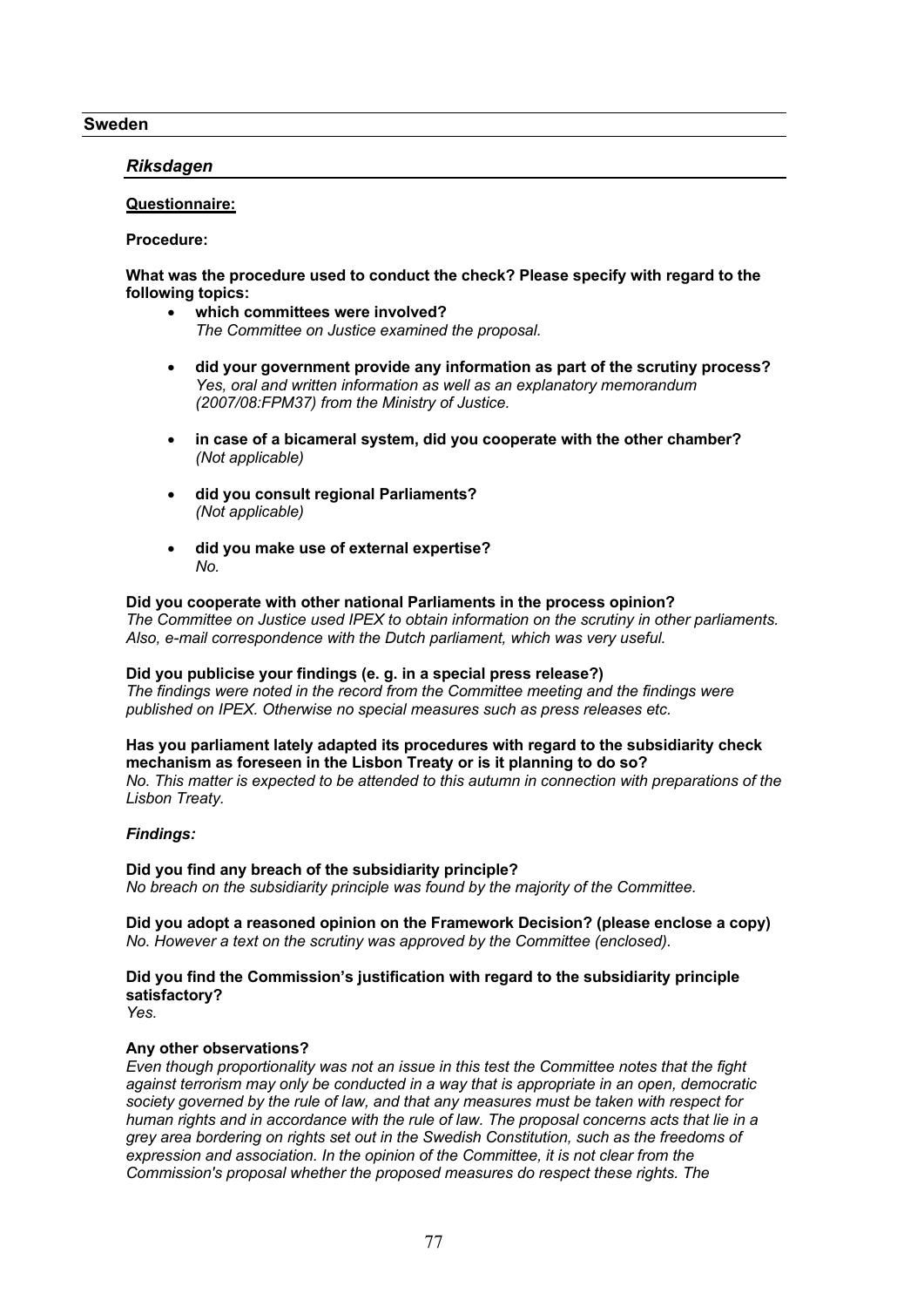*Committee is therefore, with respect to the current formulation of the proposal, doubtful as to whether measures that may be undertaken on the basis of the proposal are in proportion to the desired goals.*

*More use of the IPEX-symbols already earlier during the check would have been useful. However, it was valuable with a quick answer from an involved official when the relevant IPEXcorrespondent was contacted.*

- *Time shortage was experienced.*
- *Difficult to define and separate the scrutiny of subsidiarity from the examination in substance. Artificial and technical.*
- Preparations for the test a bit confusing. COSAC-conclusions as well as the preparatory e-mail talked about subsidiarity and proportionality check. In the end it turned out to be a check according to the Lisbon Treaty, which is only a subsidiarity check.

# **RECORDCOMMITTEE MEETING 2007/08:12**

# **Subsidiarity control**

Continued consideration of the testing of the subsidiarity control mechanism in relation to the Commission's proposal for the Council Framework Decision amending Framework Decision 2002/475/JHA on combating terrorism.

The Committee on Justice has participated in the testing - initiated by COSAC - of the subsidiarity and proportionality control mechanisms in relation to the Commission's proposal for the Council Framework decision amending Framework Decision 2002/475/JHA on combating terrorism (COM (2007) 650 final). The proposal, which aims to increase protection against terrorism in the EU, entails that definitions of public provocation to commit terrorist offences, recruitment and training for terrorism will be included in the Framework Decision on combating terrorism together with an obligation for member states to take necessary measures to ensure that such deeds are regarded as offences linked to terrorist activities.

In connection with its consideration of the matter the Committee has obtained information from the Ministry of Justice on two occasions – 15 and 29 November 2007. An explanatory memorandum has also been presented by the Swedish Government Offices (2007/08:FPM37).

In accordance with the Committee on Justice's comments in connection with the approval of the Framework Decision on combating terrorism (Committee Report 2001/02:JuU22) the Committee considers that there is an added value in drawing up common definitions at EU level of the deeds that are to be regarded as terrorist offences and the penalties or sanctions to which these deeds may lead. In this way, a common legal area is created which facilitates police and legal cooperation aimed at preventing and combating terrorist offences. The Committee notes that terrorism is a phenomenon of an international and cross-border nature and that a common point of departure, shared by all member states, facilitates the fight against terrorism at an international level. The Committee still considers that there is an added value in regulating the issue of combating terrorism at EU level and notes that the Commission's proposal is compliant with the principle of subsidiarity.

As regards the question of whether the Commission's proposal is compliant with the principle of proportionality, the Committee notes that the fight against terrorism may only be conducted in a way that is appropriate in an open, democratic society governed by the rule of law, and that any measures must be taken with respect for human rights and in accordance with the rule of law. The proposal concerns acts that lie in a grey area bordering on rights set out in the Swedish Constitution, such as the freedoms of expression and association. In the opinion of the Committee, it is not clear from the Commission's proposal whether the proposed measures do respect these rights. The Committee is therefore, with respect to the current formulation of the proposal, doubtful as to whether measures that may be undertaken on the basis of the proposal are in proportion to the desired goals.

The representatives of the Left Party and the Green Party have registered a dissenting opinion and state the following. According to the principle of subsidiarity, an issue may only be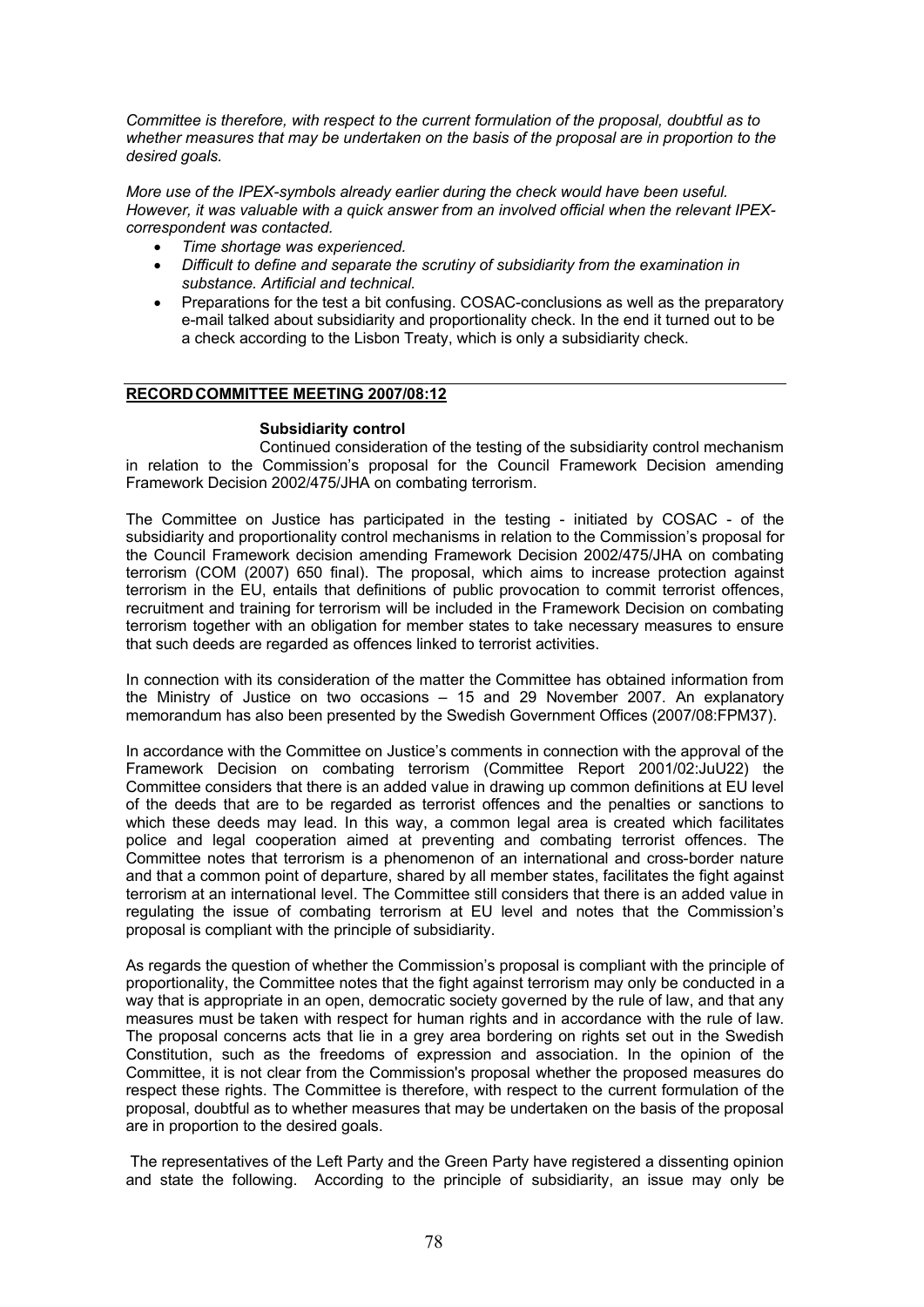regulated at EU level if it gives added value in relation to regulation at the national level. We consider that the combating of terrorism should be regulated at intergovernmental level and that there is therefore no added value in regulating the proposed measures at EU level. In our opinion, therefore, the Commission's proposal is not compliant with the principle of subsidiarity. We further consider that the proposed measures are all too extensive and intrusive in relation to the desired goals. As there are no guarantees that the proposal observes respect for human rights and the exercise of constitutional rights, such as the freedoms of expression and association, we do not consider the proposal to be in compliance with the principle of proportionality.

This paragraph is immediately declared to have been approved.

Secretary, Virpi Torkkola

Approved, 29 January 2008, Thomas Bodström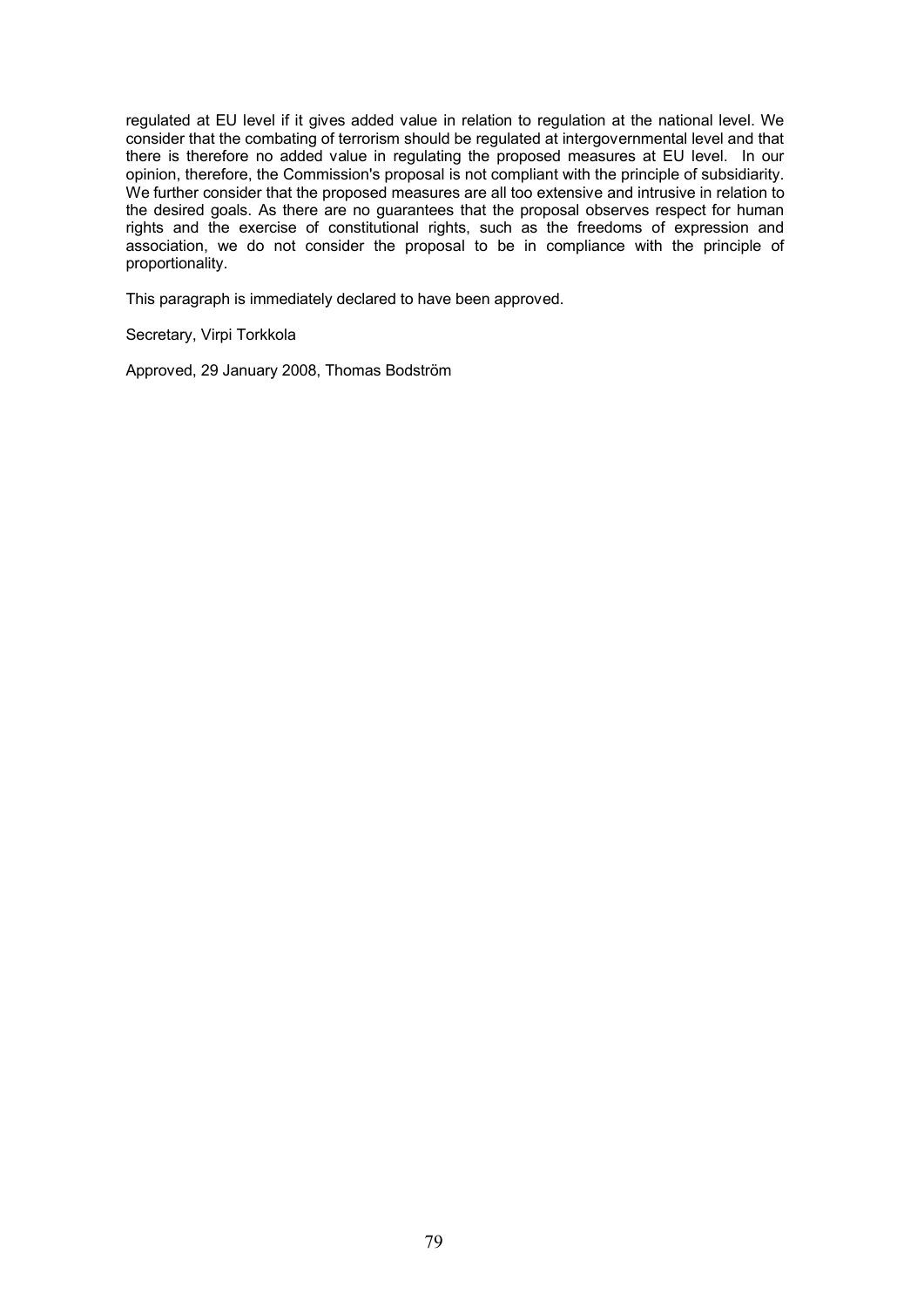# **United Kingdom**

# *House of Commons*

## **Questionnaire:**

## *Procedure:*

# **What was the procedure used to conduct the check? Please specify with regard to the following topics:**

### **which committees were involved?**

*The European Scrutiny Committee of the House of Commons.*

 **did your government provide any information as part of the scrutiny process?**

*Yes, in the form of an Explanatory Memorandum from the Home Office received on 29 November 2007*

 **in case of a bicameral system, did you cooperate with the other chamber?** *No*

## **did you consult regional Parliaments?**

*No. We did however challenge the Government's assertion that the devolved administrations had no interest in the matter.*

- **did you make use of external expertise?**
- *No*

# **Did you cooperate with other national Parliaments in the process opinion?** *No*

# **Did you publicise your findings (e. g. in a special press release?)**

*No. The procedure used was that which the European Scrutiny Committee uses in the scrutiny of all documents. The report on the Amendment to Framework decision 2002/475/JHA on combating terrorism was published as a chapter of the Committee's weekly report on the documents it scrutinizes.* 

#### **Has you parliament lately adapted its procedures with regard to the subsidiarity check** mechanism as foreseen in the Lisbon Treaty or is it planning to do so?

*The House of Commons has not adapted its procedures. This is a matter yet to be addresed.*

# *Findings:*

**Did you find any breach of the subsidiarity principle?** *Yes*

**Did you adopt a reasoned opinion on the Framework Decision? (please enclose a copy)** *Yes. Report chapter attached. See in particular para 8.16*

# **Did you find the Commission's justification with regard to the subsidiarity principle satisfactory?**

*No*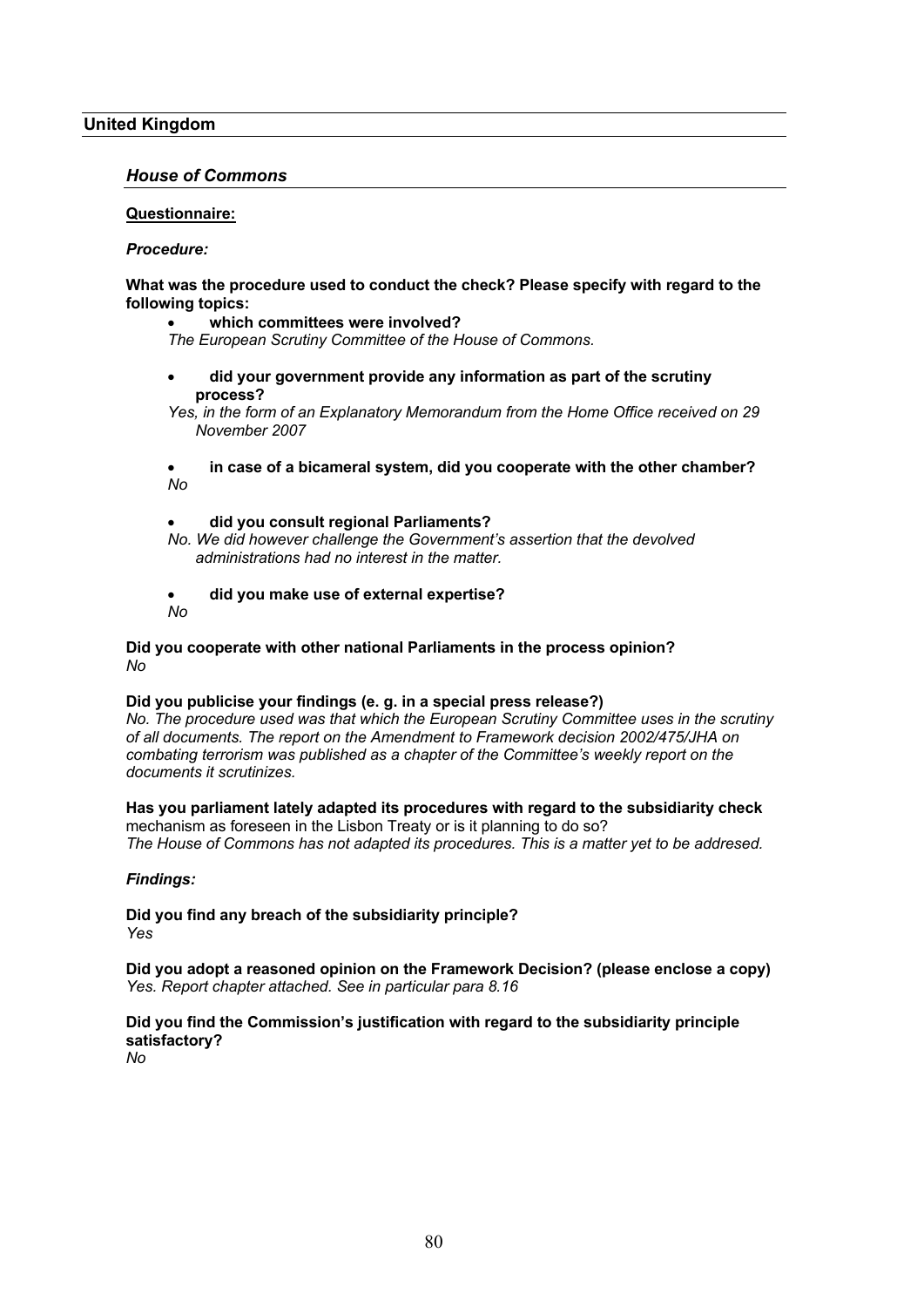# **Amendment to Framework Decision 2002/475/JHA on combating terrorism**

(29115) 14960/07 + ADDs 1-2 COM(07) 650

Draft Framework Decision amending Framework Decision 2002/475/JHA on combating terrorism

**Legal base Articles 29, 31(1)(e)** and 34(2)(b) EU; consultation; unanimity<br>6 November 2007 *Document originated Deposited in Parliament* 16 November 2007 **Department** Home Office<br> **Basis of consideration** EM of 29 Nov *Basis of consideration* EM of 29 November 2007 *Previous Committee Report* None; but see (29113) 14957/07 HC 16-v (2007-08), chapter 17 (5 December 2007) To be discussed in Council No date set *Committee's assessment* Legally and politically important **Committee's decision** Not cleared; further information requested

# **Background**

Following the attacks on New York and Washington DC in September 2001 the Council adopted a Framework Decision on combating terrorism on 13 June 2002. The Framework Decision contains definitions of terrorist offences and provided for penalties and rules of jurisdiction. In addition to providing for substantive offences, the Framework Decision requires Member States to make criminal the inciting, or aiding and abetting of terrorist offences and to make criminal the directing of a terrorist organisation or participation in its activities.

One of a series of measures adopted by the United Nations is UN Security Council Resolution 1624 of 2005 which calls upon States to take measures that are necessary and appropriate, and in accordance with international law, to prohibit by law incitement to commit a terrorist act or acts and to prevent such conduct. The Council agreed, in its revised Radicalisation and Recruitment Action Plan, that the Union should promote the full implementation of UNSCR 1624. In the same year, the Council of Europe adopted a Convention on the prevention of terrorism. This entered into force on 1 June 2007, having been signed by all EU Member States (except the Czech Republic and Ireland) and ratified by Bulgaria, Denmark, Romania and Slovakia. In its explanatory memorandum covering its own proposal, the Commission explains that ratification procedures are underway in the other Member States and that the text of the Convention "reflects a very fine balance and broad consensus after extensive work, including consultations and negotiations". The Council of Europe Convention requires the parties to make criminal any public provocation to commit a terrorist offence as well as recruitment and training for terrorism. The explanatory note to the Convention makes it clear that it would apply where the commission of the offences takes place by means of the internet. The Commission concludes that these provisions "cover terrorist propaganda and dissemination of bomb-making and other terrorist expertise through the internet as long as they amount to public provocation to commit a terrorist offence, recruitment or training as defined in the Convention". The Commission also notes that the Convention contains conditions and safeguards (in Article 12) which ensure respect for human rights, in particular the right to freedom of expression.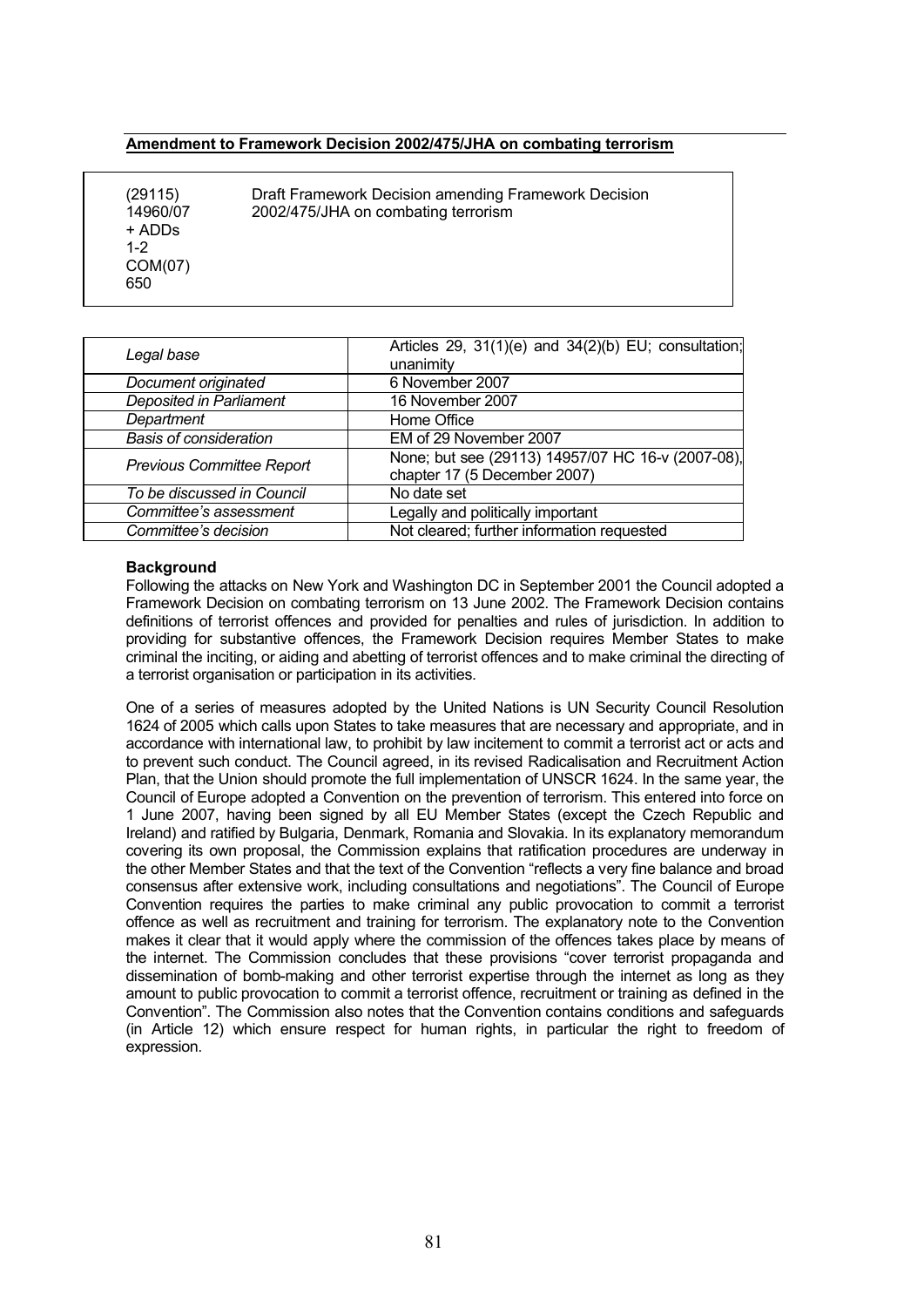#### **The draft Framework Decision**

The Commission's proposal seeks to amend Framework Decision 2002/475/JHA $^6$  by including a number of new offences linked to terrorism in a new Article 3, and to make provision for attempts to commit such offences and for rules of jurisdiction.

The first of these new offences is "public provocation to commit a terrorist offence". This is defined in Article 3(1)(a) as "the distribution, or otherwise making available, of a message to the public" with the "intent to incite" the commission of one of the offences listed in Article 1(1)(a) to (h) of Framework Decision 2002/475/JHA. There is a further requirement that such conduct "causes a danger" that one or more such offences may be committed, whether or not it directly advocates terrorist offences. The definition is therefore in the same terms as Article 5 of the Council of Europe Convention.

The second of the new offences is "recruitment for terrorism" which, according to Article 3(1)(b), means "to solicit another person to commit one of the acts listed in Article 1(1) or Article 2(2)<sup>7</sup> of Framework Decision 2002/475/JHA. The definition is, in substance, the same as that in Article 6 of the Council of Europe Convention and therefore covers both the solicitation of a terrorist offence listed in Article 1(1) and the solicitation of a person to direct a terrorist group or to participate in the activities of such a group.

The third of the new offences is "training for terrorism". According to Article 3(1)(c), this means "to provide instruction in the making or use of explosives, firearms or other weapons or noxious or hazardous substance, or in other specific methods or techniques" where this is done for the purpose of committing one of the acts listed in Article 1(1), "knowing that the skills provided are intended to be used for this purpose". The definition corresponds to that provided in Article 7 of the Council of Europe Convention.

These new offences are in addition to those which Member States are already obliged (by Article 3) to provide for a number of "terrorist-linked" offences, namely "aggravated theft" or "extortion" with a view to committing one of the acts listed in Article 1(1), and "drawing up false administrative documents" with a view to committing one of the acts listed in Article 1(1)(a) to (h) or Article 2(2)(b).

Article 3(3) provides that an act defined in Article 3(1) and (2) is to be criminal and that "it shall not be necessary that a terrorist offence be actually committed".

A revised Article 4(2) requires the Member States to provide for attempts to commit any of the offences referred to in Article 1(1) and Article 3 to be made criminal. The drafting of the provision appears to be ambiguous, since it excludes not only the offence of possession under Article  $1(1)(f)^8$ and the offences referred to in Article  $1(1)(i)^9$  (threats to commit a terrorist offence) but also the new public provocation, recruitment and training offences under Article 3(2)(a) to (c). Since these offences are both defined in Article 3(1) and referred to in Article 3(2), it is not clear how attempts to commit such offences are to be dealt with.

Finally, the draft Framework Decision revises Article 9 by requiring Member States to provide for jurisdiction over the new public provocation, recruitment and training offences where the offence is directed towards or resulted in the carrying out of a terrorist offence listed in Article 1 and that offence is within the jurisdiction of another Member State under any of the criteria in Article 9(1)(a) to (e). (The new provision does not seem to require that the public provocation, recruitment or training should take place within the territory of a Member State, only that it is directed towards or results in a terrorist offence over which another Member State may assert jurisdiction. On its face, the provision would seem to require the laws of the UK to provide for jurisdiction on an extraterritorial basis where, for example, there has been public provocation in a third country which leads to a terrorist offence committed in for example Germany, or where the German courts may assert jurisdiction on the grounds of the German nationality or residence of an offender).

<u>.</u>

<sup>6</sup> OJ No. L 164 of 22.6.02, p.3.

 $^7$  Article 2 of 2002/475/JHA is concerned with offences related to a terrorist group.

<sup>&</sup>lt;sup>8</sup> This makes criminal the manufacture, possession, acquisition, transport, supply or use of weapons, explosives or of nuclear, biological or chemical weapons, as well as research into and development of, biological weapons.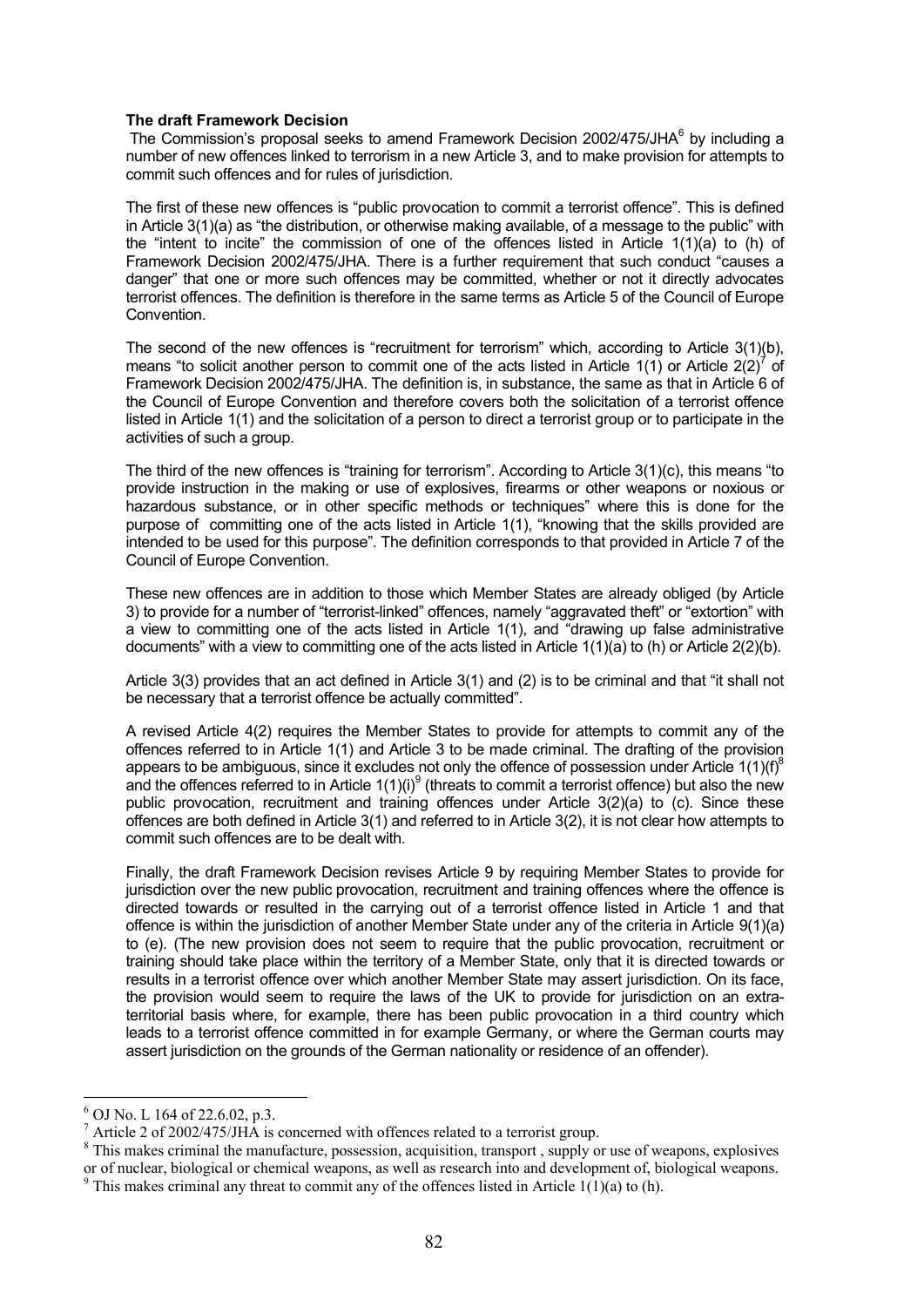## **The Government's view**

In his Explanatory Memorandum of 29 November 2007 the Minister of State for Security, Counter-Terrorism, Crime and Policing at the Home Office (Tony McNulty) explains that the Government is of the opinion that the inclusion of the new offences in the revised Framework Decision is beneficial . The Minister explains that the United Kingdom has already provided for these offences and that "it would be useful if other Member States were to have the same offences which reflect the seriousness with which the EU should treat terrorism".

The Minister further explains that the offence of "public provocation to commit a terrorist offence" is provided for in the law of the UK by section 1 of the Terrorism Act 2006, which creates the offence of encouragement of terrorism. The Minister adds that the recruitment offence (i.e. soliciting a person to commit a terrorist offence) is partly provided for in the common law offence of soliciting and partly by the offences created by sections 11, 12 and 15 to 18 of the Terrorism Act 2000 relating to the direction and membership of a proscribed organisation, and that the offence of training for terrorism is provided for by section 54 of the Terrorism Act 2000 in relation to weapons training and by section 6 of the Terrorism Act 2006 in relation to training for terrorism.

In relation to the principle of subsidiarity, the Minister states that EU Member States are affected by each others' vulnerabilities, that terrorist networks may operate across borders so that "working together in the EU, both collectively and bilaterally, is essential if we are to reduce the common threat and our vulnerability to it". The Minister adds that primary responsibility for combating terrorism lies with the Member States, but that the EU "has an essential supporting role especially in establishing minimum legal standards".

The Minister does not directly address the question of why it is necessary to include these new offences in a Framework Decision when provision is already made for them in a Council of Europe Convention which the UK has signed, along with most other Member States. The Minister does, however, indicate that he agrees with the Commission's three main arguments on this point. The Minister summarises these arguments as follows:

"i) the European Union has the advantage of a more integrated framework that enables the speedy implementation of these offences in EU law — in particular, no lengthy procedures of signature and ratification like for Council of Europe Conventions, application of proper follow-up mechanisms and common interpretation by the European Court of Justice.

ii) the Framework Decision provides for a specific legal regime, in particular in respect of the type and level of criminal penalties and compulsory rules on jurisdiction which will be applicable to the newly integrated offences.

iii) the Framework Decision is a key instrument in the EU policy against terrorism: the explicit inclusion of these specific preparatory acts therefore triggers the European Union cooperating mechanisms. This means that other institutions are enabled by their own terms of reference to act on these offences and this includes Europol, Eurojust amongst others."

Finally, the Minister explains that the proposal would require no change in UK legislation and that the Government is content with the current text as drafted.

### **Conclusion**

**We recall that the principle of subsidiarity permits the EU to take action "only if and in so far as the objectives of the proposed action cannot be sufficiently achieved by the Member States". Whilst we accept that terrorist networks may operate across national borders and that, consequently, bilateral and collective cooperation between States is desirable, even essential, the Minister's explanations are not convincing to show that it is likewise essential for the EU to intervene by adopting a Framework Decision when the Council of Europe has already adopted a Convention achieving the same result, and with a greater geographical reach. In our view, to act in this way is not consistent with the principle of subsidiarity.**

**The Minister adopts the Commission's reasoning for preferring an EU Framework Decision, but this reasoning is open to question. We ask the Minister to explain if he considers that the process of ratifying the Council of Europe Convention is inherently likely to be "lengthy" when compared with the process of implementing a Framework Decision.**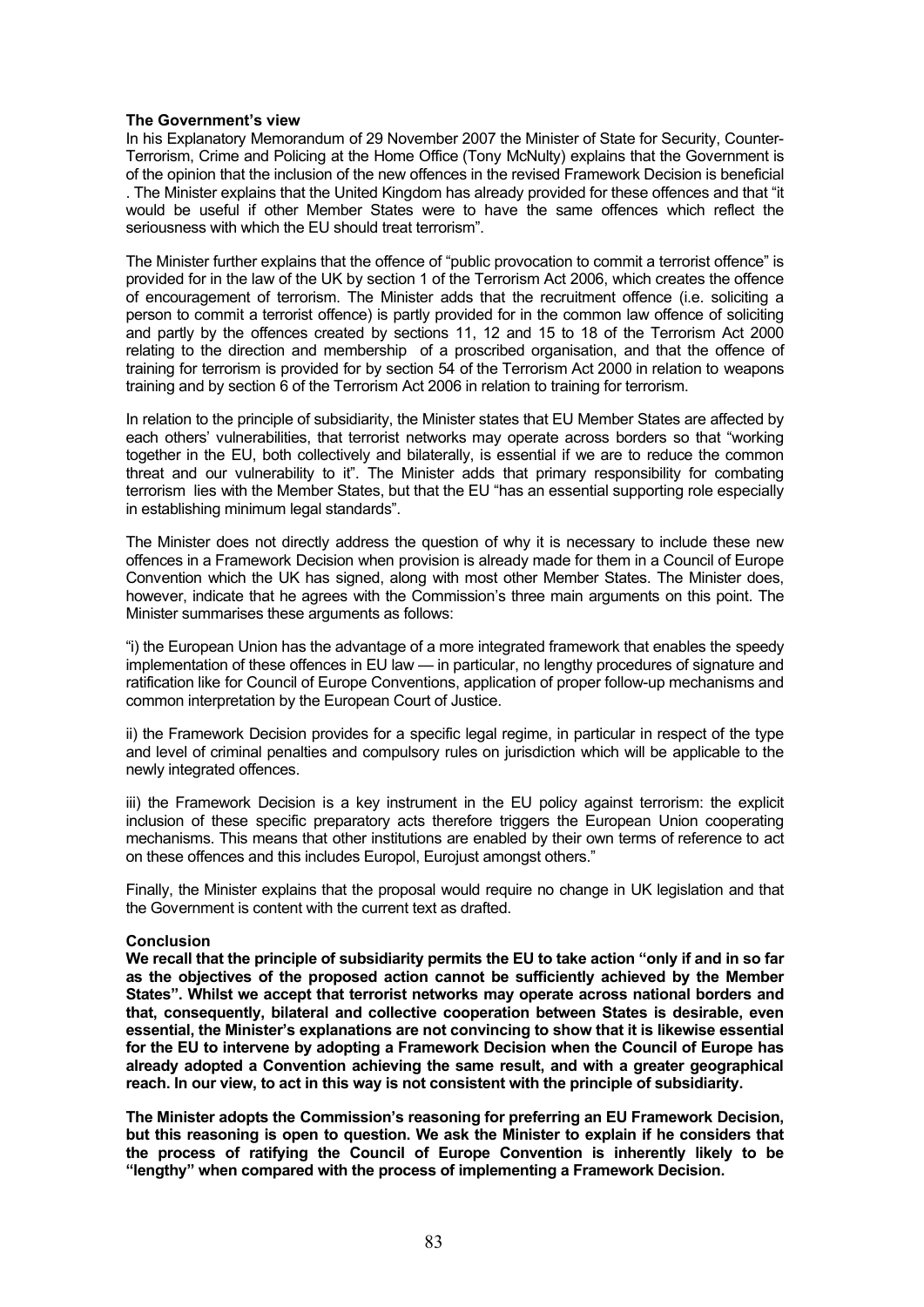**We also ask the Minister to explain what he meant by a "proper follow-up mechanism", given the difficulties which the Government has already had in explaining the UK's position on implementation of Framework Decision 2002/475/JHA on combating terrorism, and on which we reported on 5 December. We also ask the Minister to explain his reference to "common interpretation" by the ECJ, when the UK (along with a number of other Member States) has not made a declaration under Article 35 EU conferring an interpretative jurisdiction on the ECJ.**

**We also ask the Minister to explain the extent to which his acceptance of the Commission's argument relating to a "specific legal regime" for terrorism could affect the principle that, (as the Minister explained in relation to the Commission's report on the implementation of Framework Decision 2002/475/JHA, and with which we agreed), "the perpetrators of terrorism are prosecuted using the ordinary criminal law".** 

**We note that, as with the EM on the Commission's report on the implementation of Framework Decision 2002/475/JHA, the Minister states that there is no interest of the devolved administrations in this matter as "counter-terrorism is not devolved". However, it is to be inferred from the Minister's comments on that report that the subject-matter of this proposal also concerns the administration of the ordinary criminal law, which is not a reserved matter. We therefore ask the Minister if the devolved administrations have been consulted on the preparation of the present Explanatory Memorandum.**

**We also ask the Minister to explain in more detail how attempts to commit the envisaged new offences will be dealt with in the proposal and to explain the extent to which it will require the UK to provide for extra-territorial jurisdiction.**

**We shall hold the document under scrutiny pending the Minister's reply.**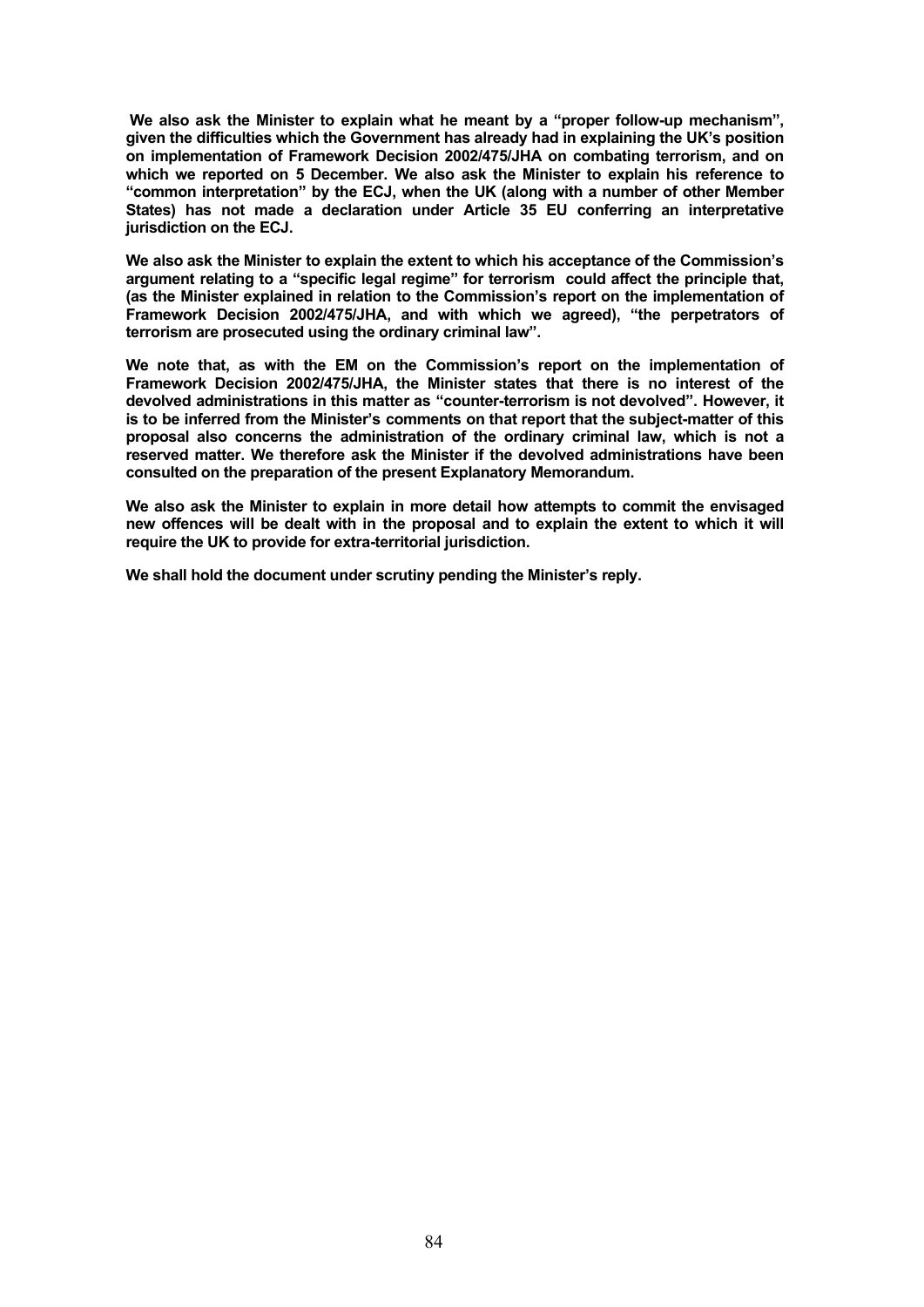# *UK - House of Lords*

# From: **THE LORD GRENFELL**

Chairman of the Select Committee on the European Union



COMMITTEE OFFICE HOUSE OF LORDS LONDON SW1A 0PW Tel: 020 7219 6083 Fax: 020 7219 6715

10 January 2008

## **EUROPEAN UNION SELECT COMMITTEE Testing the subsidiarity check mechanism of the Lisbon Treaty: The Framework Decision on Combating Terrorism**

Please find attached the answers from the House of Lords EU Select Committee's Sub-Committee E (Law and Institutions) to the questionnaire for the COSAC subsidiarity check on the Framework Decision on Combating Terrorism.

If you require any further information, please do not hesitate to contact the Select Committee's office at the number above.

**GRENFELL**

COSAC Secretariat secretariat@cosac.eu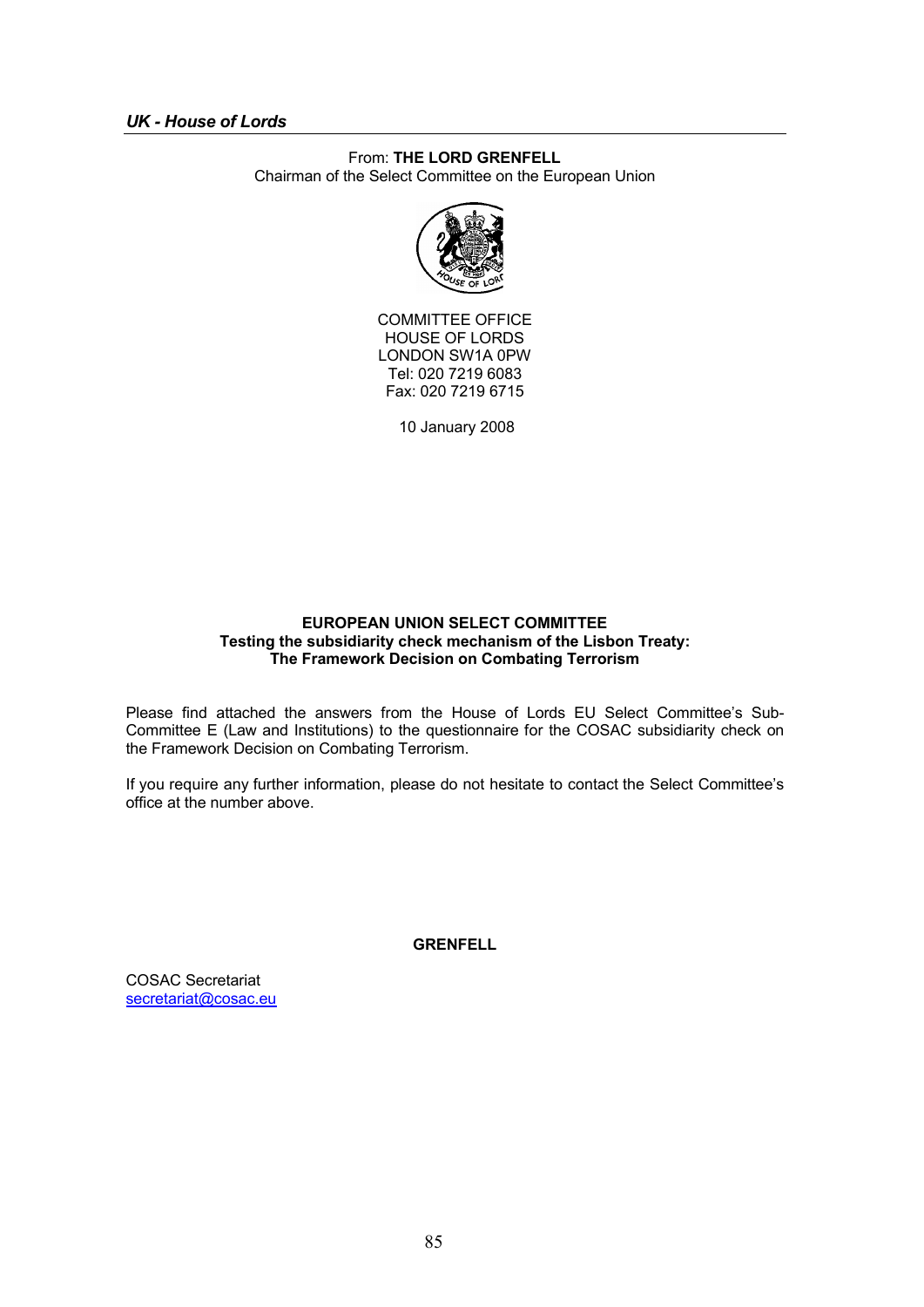# **Questionnaire:**

# *Procedure:*

## **What was the procedure used to conduct the check?**

*The proposal was examined, on the basis of Government information and internal legal advice, in a meeting of the relevant EU scrutiny committee of the House of Lords. Please specify with regard to the following topics:*

- **which committees were involved?** *The House of Lords EU Select Committee's Sub-Committee E (Law and Institutions).*
- **did your government provide any information as part of the scrutiny process?** *The Government provided an explanatory memorandum on the framework decision.*
- **in case of a bicameral system, did you cooperate with the other chamber?** *The scrutiny conducted by the two Houses is entirely independent, but there was informal discussion between legal advisers of the two Houses.*
- **did you consult regional Parliaments?** *No.*
- **did you make use of external expertise?** *No.*

**Did you cooperate with other national Parliaments in the process opinion?** *No.*

# **Did you publicise your findings (e. g. in a special press release?)**

*The Committee wrote to the Minister with its conclusions. That letter will be published in due course in the Committee's regular compilation of letters to the Government, and will be published on the Sub-Committee's pages on the UK Parliament website. IPEX will be updated to show the proposal as cleared from scrutiny.*

**Has you parliament lately adapted its procedures with regard to the subsidiarity check mechanism as foreseen in the Lisbon Treaty or is it planning to do so?**

*The House of Lords will review its procedure with regard to the effects of the Lisbon Treaty in the course of 2008.*

# *Findings:*

**Did you find any breach of the subsidiarity principle?** *No.*

**Did you adopt a reasoned opinion on the Framework Decision? (please enclose a copy)** *No. The Committee agreed the attached letter to the Minister.*

**Did you find the Commission's justification with regard to the subsidiarity principle satisfactory?** *Yes.*

**Any other observations?** *No.*

13 December 2007